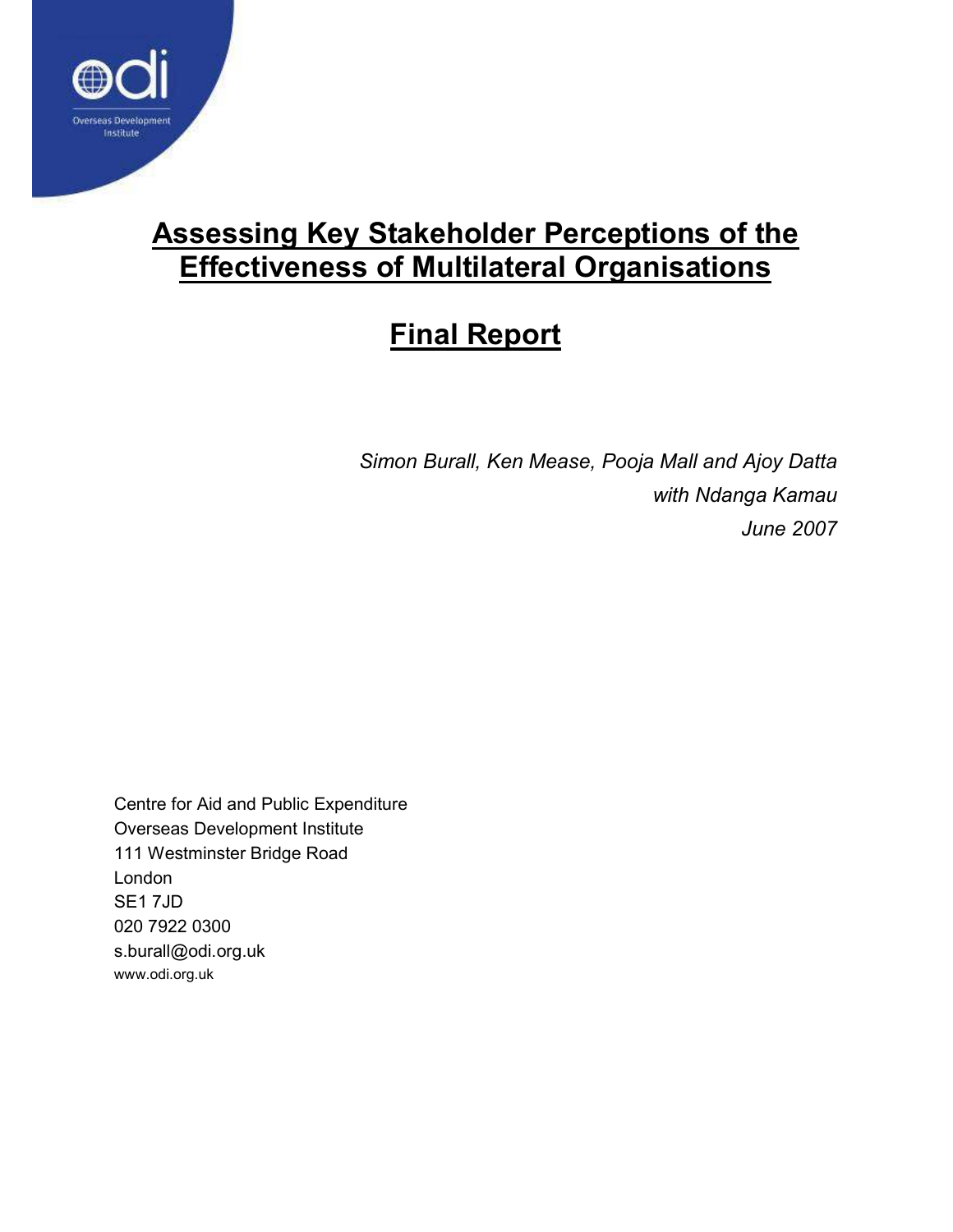# **Table of Contents**

| 3 |      |
|---|------|
| 4 |      |
| 5 |      |
| 6 |      |
| 7 |      |
| 8 |      |
| 9 |      |
|   |      |
|   |      |
|   |      |
|   |      |
|   |      |
|   |      |
|   |      |
|   |      |
|   |      |
|   | . 64 |
|   |      |
|   |      |
|   |      |
|   |      |
|   |      |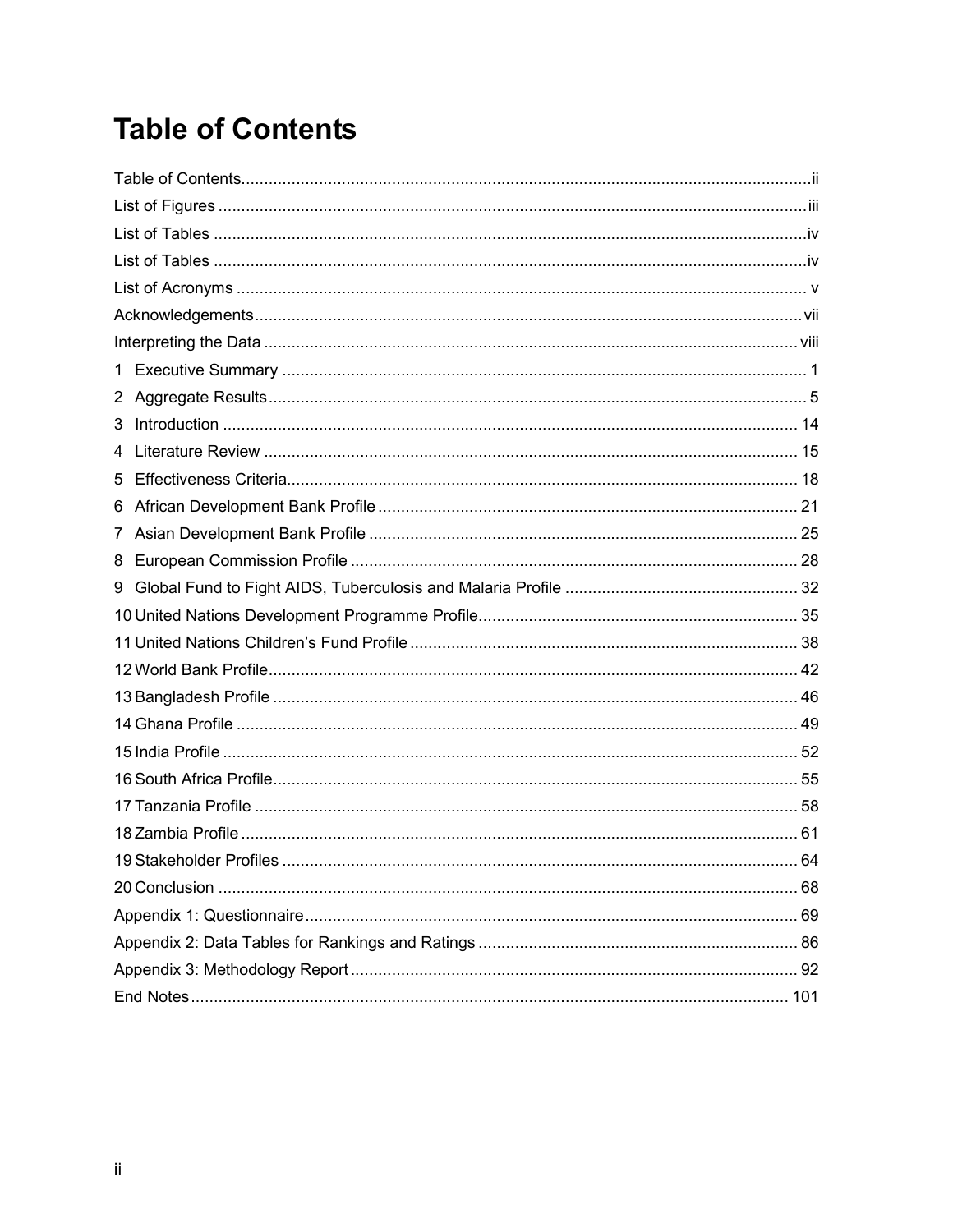# List of Figures

| Figure 1: Respondents rate the overall effectiveness                                                         |
|--------------------------------------------------------------------------------------------------------------|
| Figure 2: The health sector activities UNICEF and                                                            |
| Figure 3: The TA of UNDP and the WB are rated                                                                |
| Figure 4: Respondents rate the MOs equally for the<br>effectiveness of their capacity building activities  8 |
| Figure 5: Respondents rate MOs performance<br>against the Paris Declaration as broadly equal, in             |
| Figure 6: Respondent perceptions of the extent of<br>MO promotion of ownership by different stakeholder      |
| Figure 7: The RDBs are preferred as channels for<br>additional ODA over the WB and EC 11                     |
| Figure 8: Conditionality is the issue respondents<br>would most like to change about multilateral aid to     |
| Figure 9: Ranking the importance of the seven                                                                |
| Figure 10: Ranking the importance of the eight policy                                                        |
| Figure 11: Country ratings of the overall effectiveness                                                      |
| Figure 12: Country scores for disbursing additional                                                          |
| Figure 13: Country ratings of the overall effectiveness                                                      |
| Figure 14: Country scores for disbursing additional                                                          |
| Figure 15: Country ratings of the overall effectiveness                                                      |
| Figure 16: Country scores for disbursing additional                                                          |
| Figure 17: Country ratings of the overall effectiveness                                                      |
| Figure 18: Country scores for disbursing additional                                                          |

| Figure 19: Country ratings of the overall effectiveness<br>. 36 |
|-----------------------------------------------------------------|
| Figure 20: Country scores for disbursing additional             |
| Figure 21: Country ratings of the overall effectiveness         |
| Figure 22: Country scores for disbursing additional             |
| Figure 23: Country ratings of the overall effectiveness         |
| Figure 24: Country scores for disbursing additional             |
| Figure 25: Perceptions of Development Effectiveness             |
| Figure 26: Preferences for Disbursing Additional Aid            |
| Figure 27: Perceptions of Development Effectiveness             |
| Figure 28: Preferences for Disbursing Additional Aid            |
| Figure 29: Perceptions of Development Effectiveness             |
| Figure 30: Preferences for Disbursing Additional Aid            |
| Figure 31: Perceptions of Development Effectiveness             |
| Figure 32: Preferences for Disbursing Additional Aid            |
| Figure 33: Perceptions of Development Effectiveness             |
| Figure 34: Preferences for Disbursing Additional Aid            |
| Figure 35: Perceptions of Development Effectiveness             |
| Figure 36: Preferences for Disbursing Additional Aid            |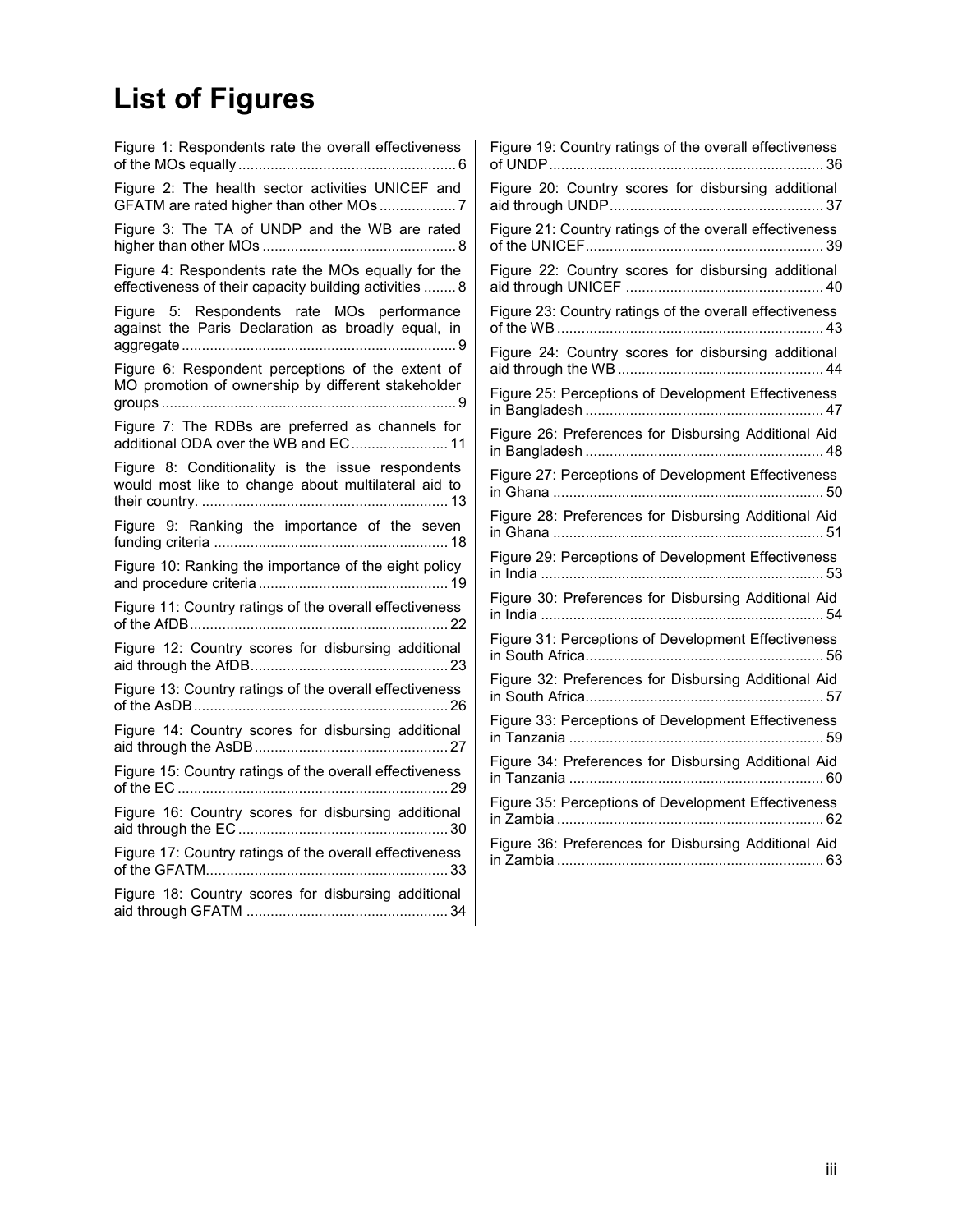# List of Tables

|                                                                                              | Table 28: Number of informed and well informed         |
|----------------------------------------------------------------------------------------------|--------------------------------------------------------|
| Table 2: Reporting the data ranges  viii                                                     | respondents about the WB by country  42                |
| Table 3: Rating MO performance against the funding                                           | Table 29: Ranking the WB in terms of country           |
|                                                                                              | preferences for disbursing additional aid 44           |
| Table 4: Rating MO performance against the policies                                          | Table 30: Amounts of ODA (\$ million) to Bangladesh,   |
|                                                                                              | three year average (2003-2005) 46                      |
| Table 5: Relative rankings for which MOs should                                              | Table 31: Breakdown of respondents by stakeholder      |
| disburse additional ODA by country  12                                                       |                                                        |
|                                                                                              | Table 32: Amounts of ODA (\$ million) to Ghana,        |
| Table 7: Rating MO performance against the funding                                           | Table 33: Breakdown of respondents by stakeholder      |
|                                                                                              |                                                        |
| Table 8: Rating MO performance against the policies                                          | Table 34: Amounts of ODA (\$ million) to India, three  |
|                                                                                              |                                                        |
| Table 9: AfDB African Development Fund                                                       | Table 35: Breakdown of respondents by stakeholder      |
|                                                                                              |                                                        |
| Table 10: Number of informed and well informed                                               | Table 36: Amounts of ODA (\$ million) to South Africa, |
| respondents about the AfDB by country  21                                                    |                                                        |
| Table 11: Ranking AfDB in terms of country                                                   | Table 37: Breakdown of respondents by stakeholder      |
| preferences for disbursing additional aid  23                                                |                                                        |
| Table 12: Total disbursements from the Asian                                                 | Table 38: Amounts of ODA (\$ million) to Tanzania,     |
|                                                                                              |                                                        |
| Table 13: Number of informed and well informed                                               | Table 39: Breakdown of respondents by stakeholder      |
| respondents about the AsDB by country  25                                                    |                                                        |
| Table 14: Ranking the AsDB in terms of country                                               | Table 40: Amounts of ODA (\$ million) to Zambia,       |
| preferences for disbursing additional aid  27                                                | three year average (2003-2005) 61                      |
| Table 15: EC aid disbursements by country 28                                                 | Table 41: Breakdown of respondents by stakeholder      |
| Table 16: Number of informed and well informed                                               |                                                        |
|                                                                                              | Table 42: Number of respondents from each              |
| Table 17: Ranking the EC in terms of country                                                 |                                                        |
| preferences for disbursing additional aid  30                                                | Table 43: Number of informed and well informed         |
|                                                                                              |                                                        |
| Table 19: Number of informed and well informed                                               | Table 44: Differences in perceptions between           |
| respondents about GFATM by country 32                                                        | informed and well informed stakeholder groups by       |
| Table 20: Ranking GFATM in terms of country                                                  |                                                        |
| preferences for disbursing additional aid 34                                                 | Table 45: Study Sample Size: by country, WIP group     |
| Table 21: UNDP grants by country  35                                                         |                                                        |
| Table 22: Number of informed and well informed                                               | Table 46: WIP breakdown by gender  95                  |
| respondents about UNDP by country  35                                                        | Table 47: Number of 'Informed' and 'Well Informed'     |
| Table 23: Ranking UNDP in terms of country                                                   | respondents by Multilateral Organisation  95           |
| preferences for disbursing additional aid 37                                                 | Table 48: Number of WIPs for each MO, by country 96    |
| Table 24: UNICEF grants by country 38                                                        | Table 49: Rating scale used for questions $4 - 6$ , 8, |
| Table 25: Number of informed and well informed                                               |                                                        |
| respondents about UNICEF by country 38                                                       |                                                        |
| Table 26: Ranking UNICEF in terms of country<br>preferences for disbursing additional aid 40 | Table 51: Reporting the data ranges 98                 |
| Table 27: WB (IDA and IBRD) development financing                                            |                                                        |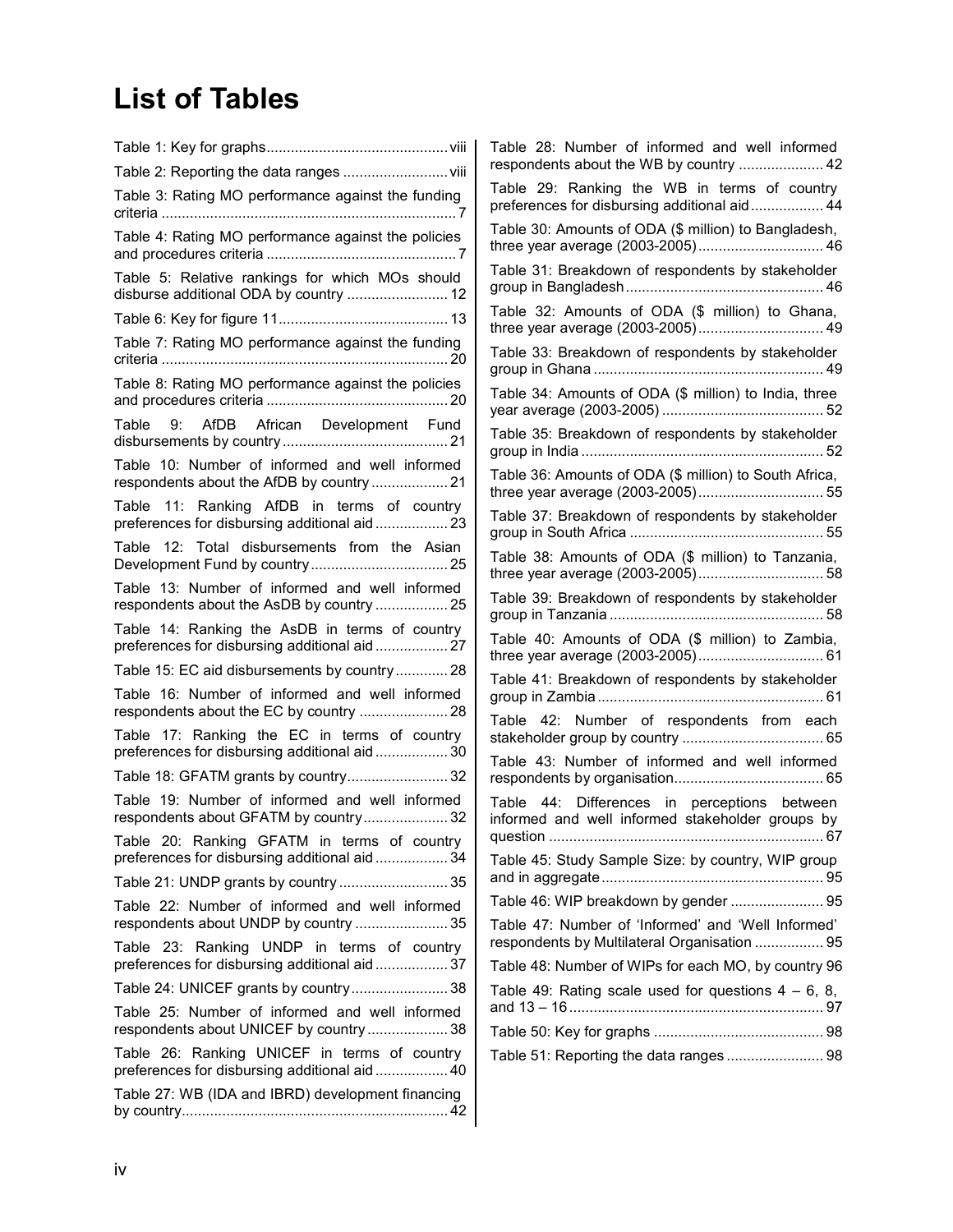# List of Acronyms

| <b>ACP</b>   | African, Caribbean and Pacific Countries                 |
|--------------|----------------------------------------------------------|
| <b>AfDB</b>  | African Development Bank                                 |
| <b>AIDS</b>  | Acquired Immunodeficiency Syndrome                       |
| AsDB         | Asian Development Bank                                   |
| BA           | Bangladesh                                               |
| CAS          | <b>Country Assistance Strategy</b>                       |
| CC           | <b>Country Coordinator</b>                               |
| <b>CSO</b>   | <b>Civil Society Organisations</b>                       |
| DG DEV       | Directorate General for Development                      |
| DG Relex     | Directorate General for External Relations               |
| <b>DFI</b>   | Development Finance International                        |
| EC           | <b>European Commission</b>                               |
| <b>EDF</b>   | European Development Fund                                |
| <b>GFATM</b> | Global Fund to Fight AIDS, TB and Malaria                |
| GH           | Ghana                                                    |
| <b>GNI</b>   | <b>Gross National Income</b>                             |
| <b>HIPC</b>  | <b>Highly Indebted Poor Country</b>                      |
| <b>HIV</b>   | Human Immunodeficiency Virus                             |
| <b>IBRD</b>  | International Bank for Reconstruction and Development    |
| <b>IDA</b>   | International Development Association                    |
| IN           | India                                                    |
| МO           | Multilateral Organisation                                |
| <b>MOPAN</b> | Multilateral Organisation Performance Assessment Network |
| ΜP           | <b>Member of Parliament</b>                              |
| <b>ODA</b>   | <b>Official Development Assistance</b>                   |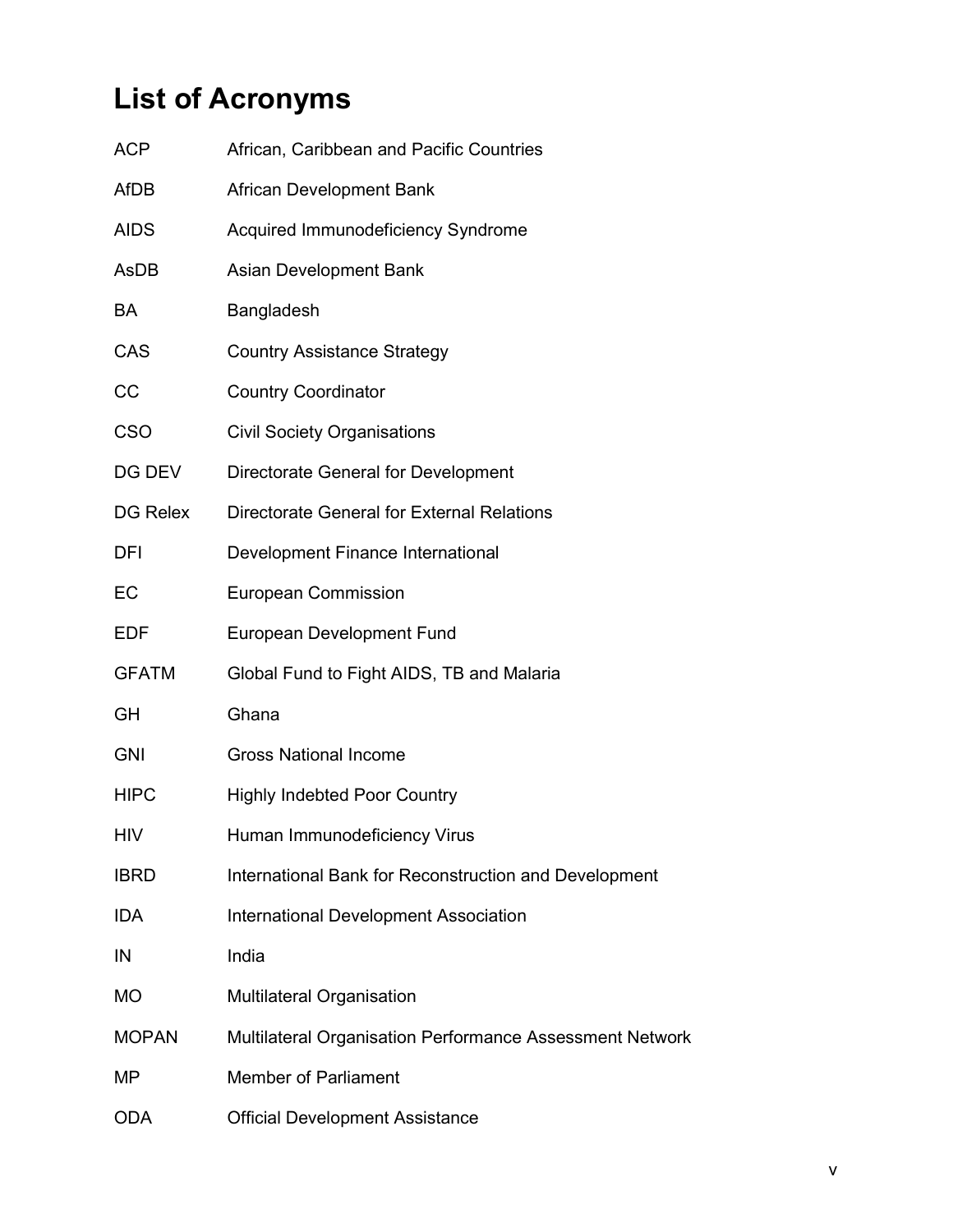| ODI           | <b>Overseas Development Institute</b>   |
|---------------|-----------------------------------------|
| <b>PFM</b>    | Performance Management Framework        |
| <b>RDB</b>    | Regional Development Bank               |
| <b>SPA</b>    | <b>Strategic Partnership for Africa</b> |
| <b>TA</b>     | <b>Technical Assistance</b>             |
| <b>TZ</b>     | Tanzania                                |
| TB            | <b>Tuberculosis</b>                     |
| UN            | <b>United Nations</b>                   |
| <b>UNDP</b>   | United Nations Development Programme    |
| <b>UNICEF</b> | United Nations Children's Fund          |
| <b>WB</b>     | <b>World Bank</b>                       |
| <b>WGA</b>    | <b>World Governance Assessment</b>      |
| WI            | Well Informed                           |
| <b>WIP</b>    | <b>Well Informed Person</b>             |
| ΖA            | South Africa                            |
| ZM            | Zambia                                  |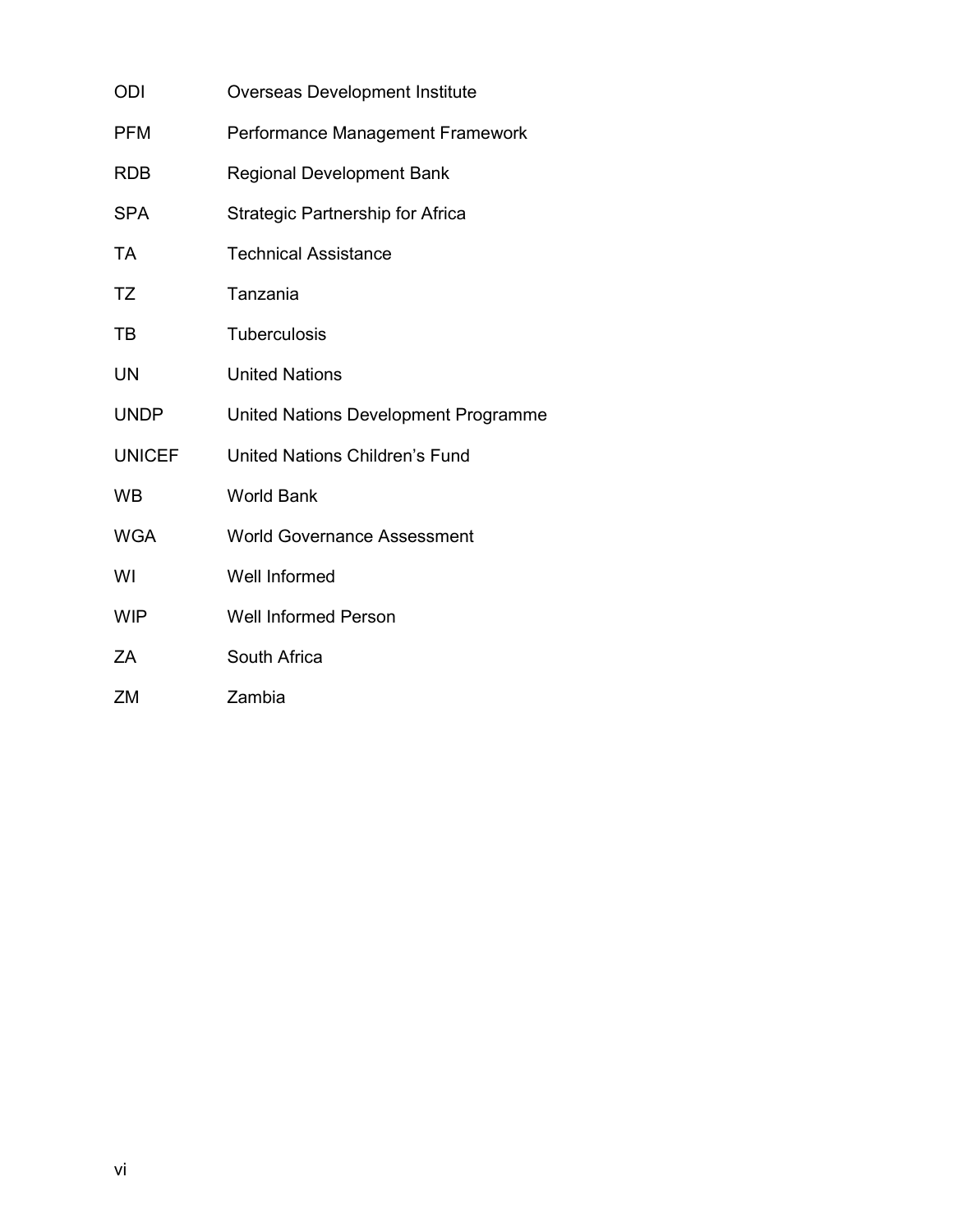## Acknowledgements

This report would not have been possible without the hard work and dedication of our partner organisations in the sample countries. We would therefore like to thank the following (and their colleagues) for their work so far:

- − Iqbal Ahmed, Unnayan Onneshan Centre for Development Alternatives, Bangladesh (www.unnayan.org)
- − Kath Saunders, Participatory Development Associates (PDA), Ghana (www.pdaghana.com)
- − Manish Dubey, Taru Leading Edge, India (www.taru.org)
- − Lorenzo Fioramonti, CIVICUS, South Africa (www.civicus.org)
- − Apronius Mbilinyi, Daima Associates, Tanzania (daima.org)
- − Flint Zulu, Civil Society for Poverty Reduction (CSPR), Zambia (www.cspr.org.zm)

We would also like to thank Ndanga Kamau for her work to ensure that the data were formatted properly and for her background research on this project, and to both Geoff Handley and Pam Mason for some last minute assistance. Finally, we would like to thank Simon Maxwell, Alison Evans and David Roodman for their insightful comments and encouragement.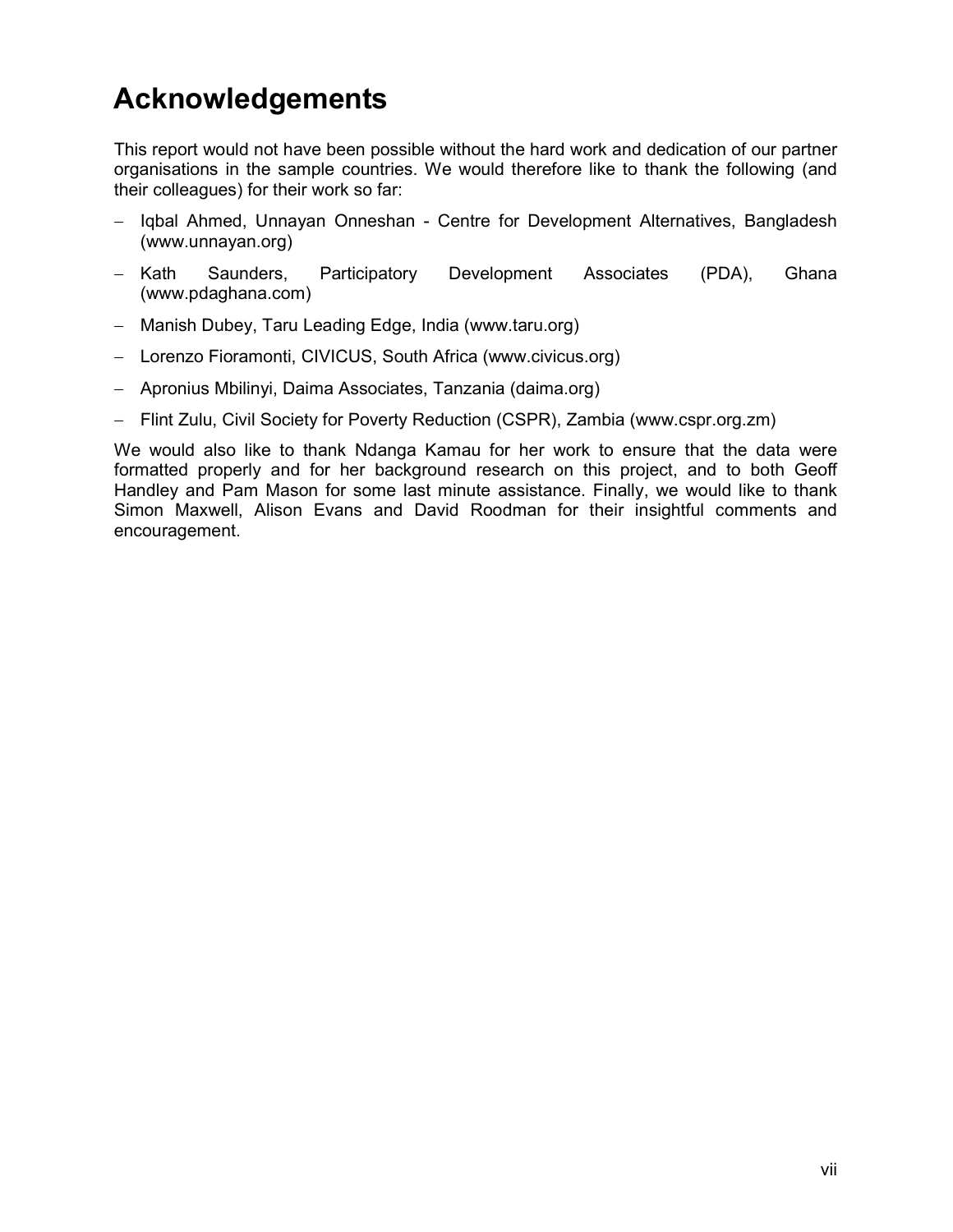### Interpreting the Data

The first thing to note is that the number of people informed enough to report on each Multilateral Organisation (MO) varied. The World Bank (WB) was the organisation best known, with 233 of 261 respondents able to answer questions about it, while only 89 felt informed enough to answer questions about the Global Fund to Fight AIDS, TB and Malaria (GFATM). In addition, the number answering each question varied considerably. This is important to bear in mind when interpreting the data; the lower the sample size the less robust the results.

Two types of graph are presented in this report.

Ranking data: The first type of graph present the data from the questions where respondents were asked to rank the MOs. These data are presented as bar charts showing the average rank achieved by each organisation.

Respondents were asked to rank three or more MOs for questions 9, 10, 11 and 12. In order to analyse the results, the average score was calculated as follows. A first place ranking was given 3 points, a second place ranking 2 points, and a third place ranking 1 point. MOs that were rated lower than 3, or were not rated at all, were assigned a value of 0. Average scores were then calculated for each MO by dividing the total score by the number of respondents eligible to rank it. For question 9 (relating to the fifteen effectiveness criteria) the range between the high and low weighted scores for each criterion was divided into thirds, creating three groups (Highest, Middle and Lowest scorers) to allow a more user friendly presentation of the large amount of data. For many of the questions only a few respondents offered responses about some of the organisations. It is important to look at the sample size shown in the graphs when interpreting this data. We only report relative ranks where the sample size is above 10.

Rating data: The second type of graph presents the data from questions  $4 - 6$ ,  $8$ ,  $13 - 16$ , where respondents were asked to rate the performance of the MOs on a five point scale, from 1 - very low to 5 - very high. In the Executive Summary and Aggregate Findings chapter, data are presented as bar graphs to provide a quick visual picture of the findings. In the profiles, the data are presented as points indicating the rating with bars showing the 95% confidence interval in order to provide more information to the reader's interpretation. Since our samples are small relative the population of potential respondents, changing who was interviewed would have affected the exact scores. The confidence interval is the range in which the true score is 95% likely to fall. The wider it is, the less accurate the estimated mean. The size of the confidence interval is primarily influenced by the sample size and the variation among respondent answers. The more that confidence intervals overlap, the less likely it is that the true averages actually differ.

In order to ease understanding when the data is explained in the text, the mean rating is described as a series of ranges as shown in Table 2.

| <b>Symbol</b>           | <b>Explanation</b>                            | Range         | <b>Descriptor</b>               |
|-------------------------|-----------------------------------------------|---------------|---------------------------------|
|                         | mean rating                                   | $4.75 - 5.00$ | Verv High                       |
|                         | confidence interval                           |               | $4.25 - 4.74$ High to Very High |
| 'Org Name' – xx         | $xx$ = number of responses about organisation | $3.75 - 4.24$ | Hiah                            |
| Toble 1. Kou for aronho |                                               |               | 2.25 2.74 Moderate to High      |

| Symbol                  | <b>Explanation</b>                            | Range |               | <b>Descriptor</b> |
|-------------------------|-----------------------------------------------|-------|---------------|-------------------|
|                         | mean rating                                   |       | $4.75 - 5.00$ | Very High         |
|                         | confidence interval                           |       | $4.25 - 4.74$ | High to Very High |
| 'Ora Name' – xx         | $xx$ = number of responses about organisation |       | $3.75 - 4.24$ | High              |
| Table 1: Key for graphs |                                               |       | $3.25 - 3.74$ | Moderate to High  |
|                         |                                               |       | $2.75 - 3.24$ | Moderate          |
|                         |                                               |       | $2.25 - 2.74$ | Low to Moderate   |
|                         |                                               |       | $1.75 - 2.24$ | Low               |
|                         |                                               |       | $1.25 - 1.74$ | Very low to Low   |
|                         |                                               |       | $1.00 - 1.24$ | Very low          |
|                         |                                               |       |               |                   |

Table 2: Reporting the data ranges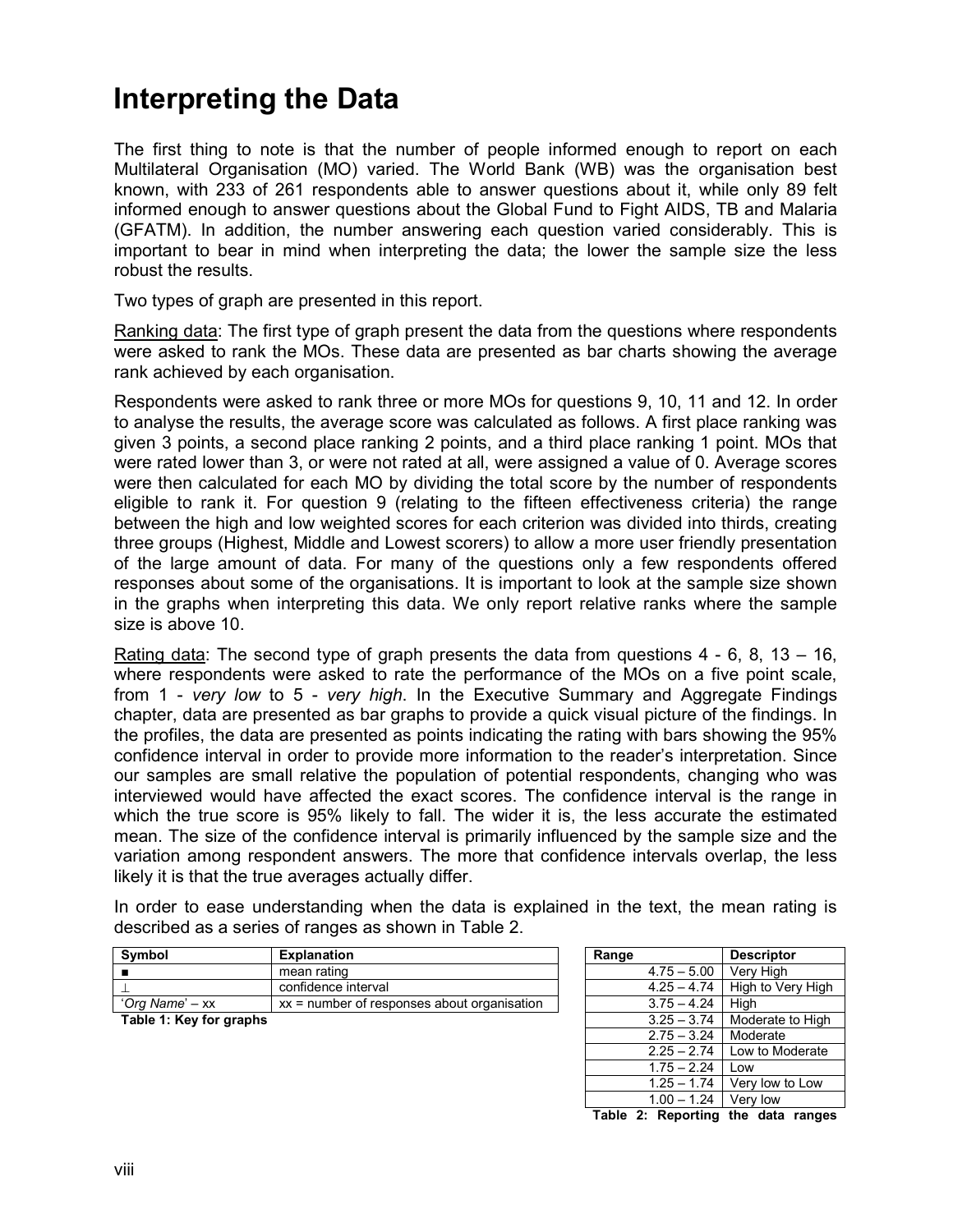# 1 Executive Summary

### 1 Introduction

In 2007, ODI undertook a pilot project to identify the views of stakeholders in recipient countries about the performance of key multilateral organisations, and their preferences for which organisations should disburse additional aid.

Despite the dip in aid volumes in 2005, the OECD/DAC predict that aid volumes will rise to around \$130 billion by 2010.<sup>1</sup> At the same time, however, several bilateral donors are reducing costs by holding or even cutting staff numbers. These donors are therefore considering increasing the aid they channel through multilateral organisations, because they will find it difficult to distribute the extra money bilaterally. In addition, increasing aid given through multilaterals could cut procurement costs and streamline political conditionality.

If this change is to happen, however, bilateral donors need to be aware of the effectiveness of multilateral agencies. Some attempts to measure effectiveness have included resultsbased management toolkits, and investigating organisational policies and processes. Most efforts have relied on perception data, but these have usually focused on the opinions of staff from donor governments and agencies, or rarely from recipient government officials<sup>2</sup>.

Until this survey, there had been no systematic studies to seek the views of the range of stakeholders who interact with donors in-country and are responsible for implementing donor programmes

### 2 The survey

-

Stakeholders from six countries gave their views and perceptions about various dimensions of effectiveness of seven organisations. The six countries were: Bangladesh, Ghana, India, South Africa, Tanzania and Zambia. The seven organisations were: the African Development Bank; and Asian Development Banks, the European Commission, the Global Fund for AIDS, TB and Malaria, United Nations Children's Fund (UNICEF), United Nations Development Fund (UNDP) and the World Bank. Local country coordinators administered a questionnaire seeking views from five stakeholder groups (business leaders, civil servants, civil society leaders, government ministers, and members of parliament). 261 individuals responded to the questionnaire, and contributed an additional 2300 comments which provide valuable context and additional insight.

Since 2005 much of the attention of donor and recipient governments has been focused on assessing progress towards indicators of effectiveness as stated by the Paris Declaration on Aid Effectiveness.

The survey sought respondents' perceptions of multilateral organisation performance according to three measures from the declaration: (1) overall development effectiveness; (2) harmonising with other donors; and (3) alignment with government priorities.

In addition, respondents were asked to rank the organisations against fifteen performance criteria. The survey also asked respondents to rank the organisation in the order in which

<sup>1</sup> OECD/DAC April 2007, http://www.oecd.org/dataoecd/13/26/38341348.pdf

 $2$  Donor attempts to assess donor effectiveness where the results are publicly available include: The Multilateral Organisation Performance Assessment Network (MOPAN) Survey, the OECD/ DAC Paris Baseline Survey, the Performance Management Framework (Denmark), and the Strategic Partnership for Africa survey.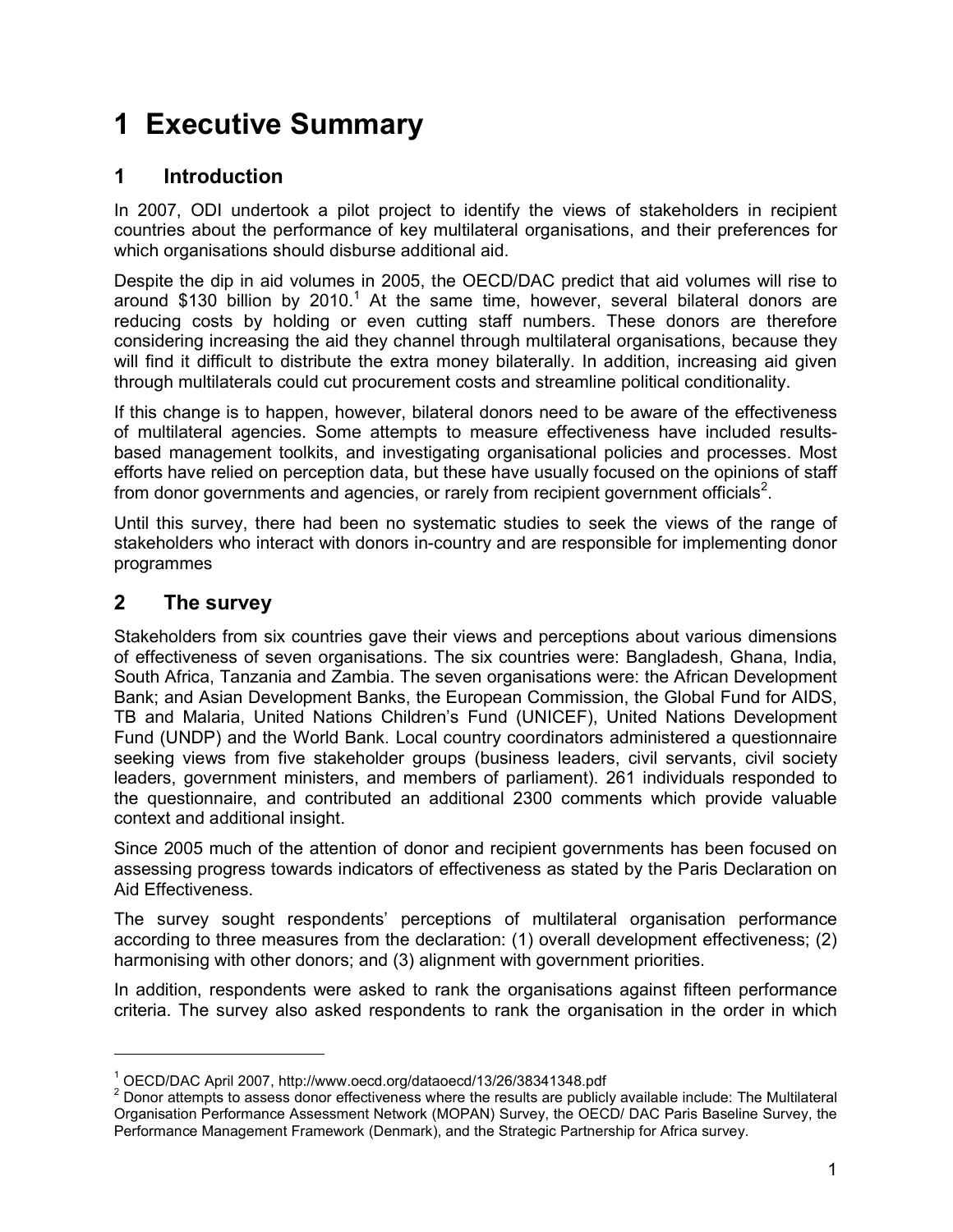they would prefer them to act as disbursement channels for any additional overseas development aid.

### 3 The results

Effectiveness in policies and procedures was rated higher than that in disbursing funds. The fifteen additional effectiveness criteria can be split into two groups: criteria relating to the way donors provide funds, and criteria relating to donors' policies and procedures. Respondents' ranking of the criteria suggests that the criteria relating to policies and procedures are more important; six of eight policy and procedural criteria were rated by 70% or more of those who answered the question as 'highly important', compared with only two of the seven funding criteria. Respondents were also offered the opportunity to add additional criteria that they believe to be important to donor effectiveness. Few did this, suggesting that the list presented in the survey was seen to be adequate.

Little difference was perceived between multilateral organisations in indicators for the Paris Declaration. In aggregate, respondents identified little difference between organisations against the three Paris Declaration indicators of ownership, harmonisation and alignment. Where there are differences, the UN agencies tended to be rated higher than the Banks and European Commission, though this was country specific.

The Asian Development Bank, UNDP and World Bank ranked highest for both the funding, and the policies and procedures criteria. The Asian Development Bank, UNDP and World Bank received a greater number of highest place rankings than the others. The European Commission received three highest place rankings, the African Development Bank one, and the Global Fund for Aids, TB and Malaria received none.

There was no perceived difference between agencies in overall effectiveness. This finding is surprising for two reasons. First, respondents clearly saw differences between the organisations in terms of the fifteen effectiveness criteria. Second, other studies assessing multilateral organisations identified differences in their effectiveness. The result suggests, therefore, that respondents took into account other factors as they assessed overall effectiveness.

Respondents have complex views about the factors that influence the overall effectiveness of different multilateral organisations. There was a statistically weak association between the promotion of government ownership and rankings of overall effectiveness, and similarly weak associations between the fifteen effectiveness criteria and overall effectiveness. This raises the possibility that respondents were taking into account a range of other factors as they thought about MO effectiveness.

Respondents' open-ended comments on the questionnaire provide further insight into the factors they seemed to be taking into account when assessing overall effectiveness. For example, the *focus of activities* appears to be important. UNICEF and the Global Fund for Aids, TB and Malaria were valued for their health focus; the African and Asian development banks, the World Bank, and, to a lesser extent the European Commission, for their focus on productive sectors and infrastructure; and UNDP for its technical assistance. The scale of activities also appears to be a factor, as the Banks and the European Commission received more positive comments about the amount of money they can disburse, while the UN agencies received almost exclusively negative comments in this regard.

Preferences for which multilateral organisation should disburse additional aid appear to be independent of perceptions of effectiveness. In aggregate, respondents ranked UNDP as first preference for disbursing additional aid. Comparing the multilateral organisations that can disburse significant sums of extra financing, stakeholders preferred the African and Asian Development Banks to the World Bank and European Commission. Analysing the data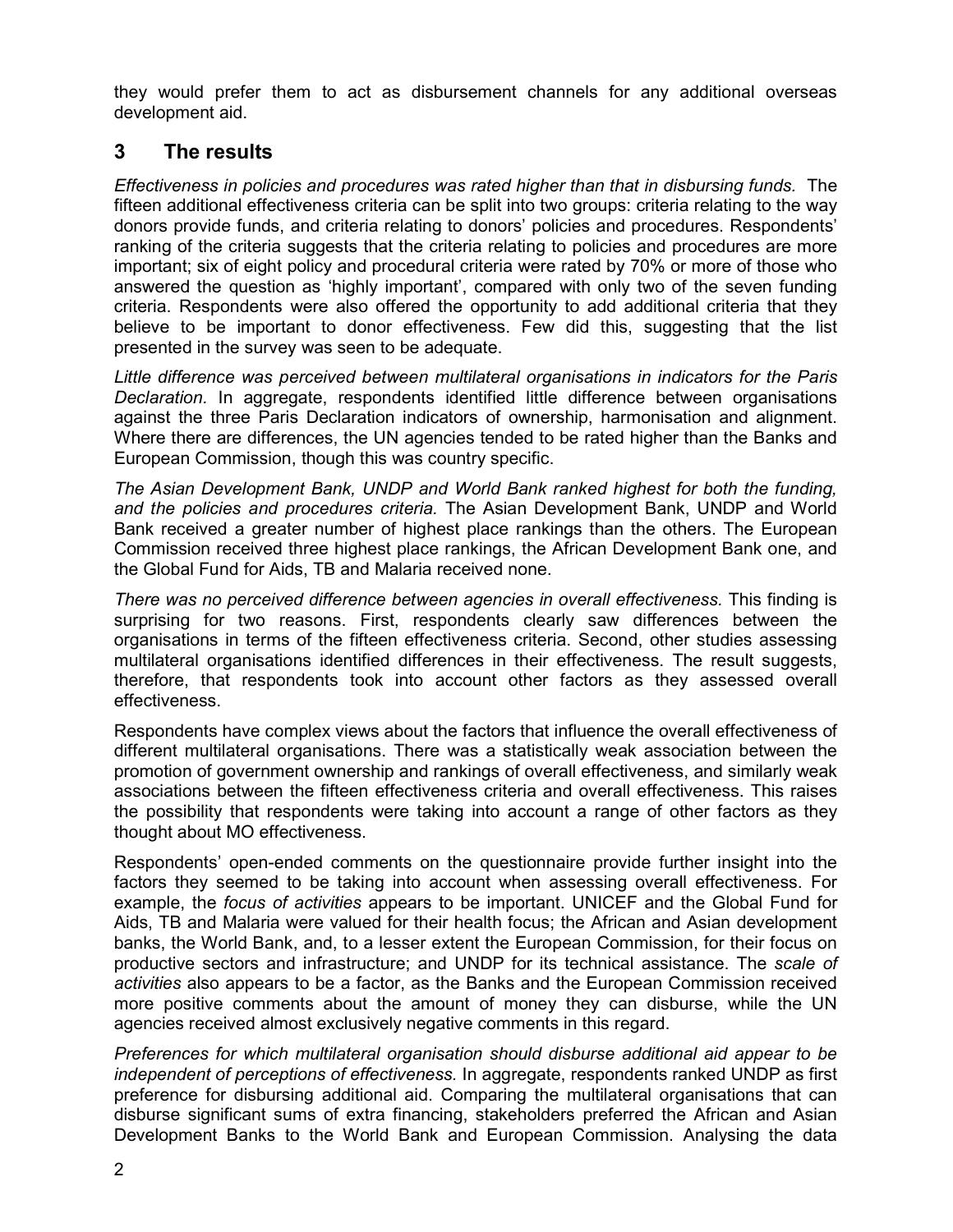confirms that respondent preferences for disbursement are only weakly correlated with the overall effectiveness, the Paris Declaration and other effectiveness indicators explored in the study. This suggests that other factors also influence disbursement preferences.

Governance appears to be an important influence on disbursement preferences. Overall, the African Development Bank rated poorly for most of the fifteen effectiveness indicators. Despite this, respondents in three of the four African countries studied preferred it over the European Commission and World Bank as a disbursement channel for additional aid. Additional comments suggest that one key reason for this could relate to the more equitable governance structure of the African Development Bank. This supports the hypothesis that perceptions of ownership of the institution and its policies can trump perceptions about its effectiveness.

Country context is important. Several additional comments indicated that a broader context is important in determining stakeholder perceptions of effectiveness. These contextual factors will vary across countries but could include the history of the organisation in that country, the visibility of its activities, the type of activities it undertakes, as well as personal factors such as the performance of the head of the agency in country.

The pilot study has demonstrated that key stakeholders in aid recipient countries want to have their voices heard. It invited the views of senior individuals from five respondent groups. The individuals invited to complete the questionnaire are all very busy and at the beginning of the project there was a real fear that they would not find the time to complete a questionnaire. In the end, the majority of respondents also contributed textual comments, totalling over 2300.

#### 4 What next?

Understanding recipient stakeholder perceptions is vital to understanding the effectiveness of multilateral organisations. Our results suggest that donor governments and recipient stakeholders differ in the factors they use to assess effectiveness. Bilateral donors place more emphasis on outputs and outcomes, while recipient stakeholders appear to place at least as much importance on ownership and governance. Given the clear consensus that ownership of the development process is critical to aid effectiveness, understanding stakeholder perceptions must be a critical element of any overall assessment of donor effectiveness.

This difference in emphasis on the range of factors which could be taken into account while assessing effectiveness suggests that a single tool is not a viable way to assess donor effectiveness. Instead, a variety of tools will be needed to capture the various dimensions of effectiveness necessary to obtain a complete view. These include results-based management tools, assessments of organisational processes, and different stakeholder assessments. Donors, recipient governments and key stakeholders will then need to use the range of evidence generated to form judgements about which multilateral organisations to fund and engage with.

Donors will need to take stakeholder views about multilateral organisations into account. The African Development Bank was a preferred disbursement organisation despite rating relatively poorly for the fifteen effectiveness criteria in the survey. Yet donors will find it hard to justify significantly increasing funding through this Bank in the immediate future given mixed views of its effectiveness. This suggests that bilateral donors need to work harder to assist the African Development Bank to build its capacity and increase its effectiveness in order to provide bigger volumes of funding to it since it is the institution with which stakeholders appear to feel the greatest sense of ownership.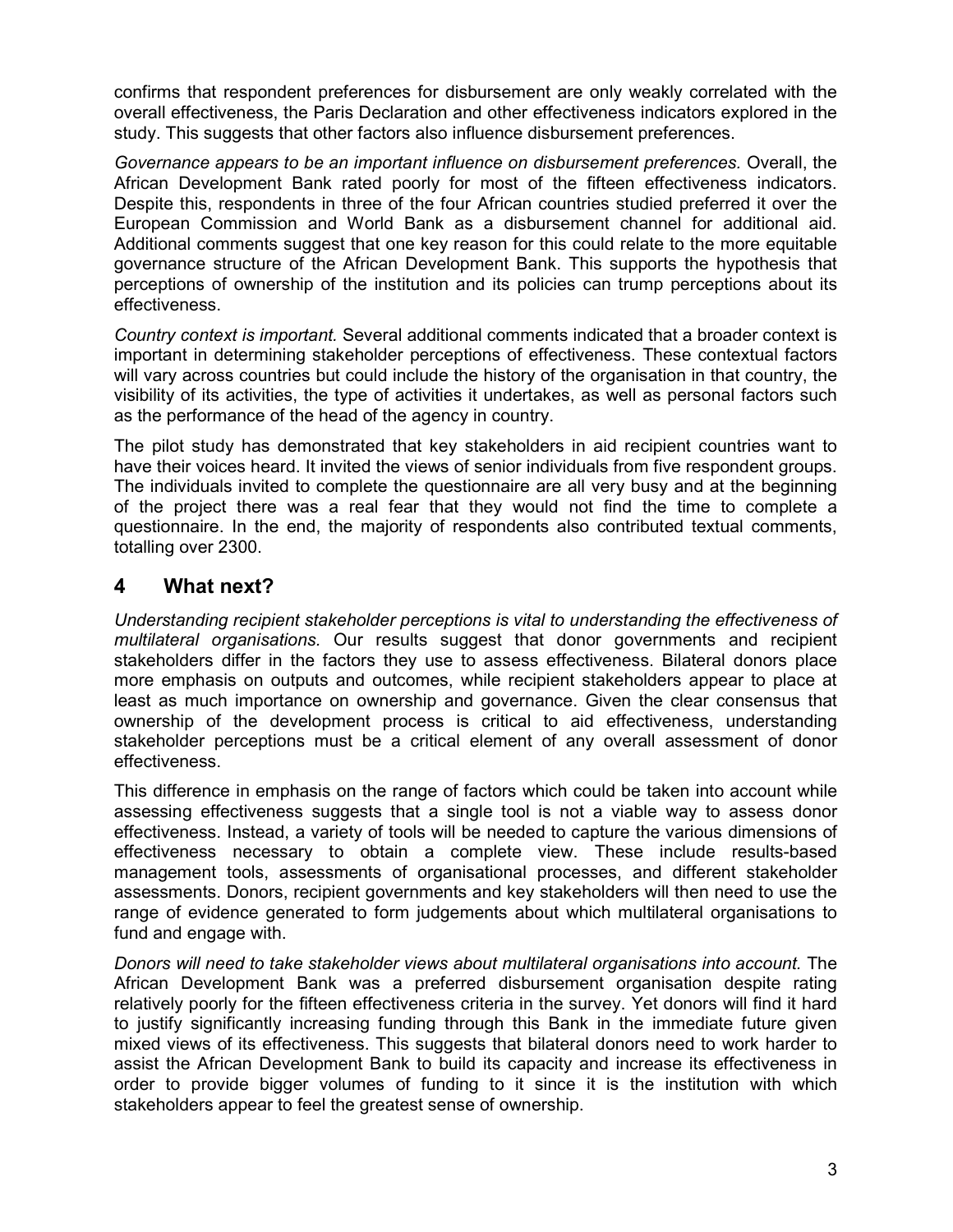If donors include the views of recipient stakeholders in assessments of effectiveness, then multilateral organisations will need to pay closer attention to issues of governance and ownership. The issue of country ownership will continue to be important. It is likely that the views of recipient stakeholders, both governmental and non-governmental, about donor performance will therefore become more important, and methodologies of this type will be increasingly used by donors to assess effectiveness before channelling funds. Given that governance and ownership appear to play an important role in shaping stakeholders' views, multilateral organisations that want to improve their ratings will need to pay closer attention to these issues.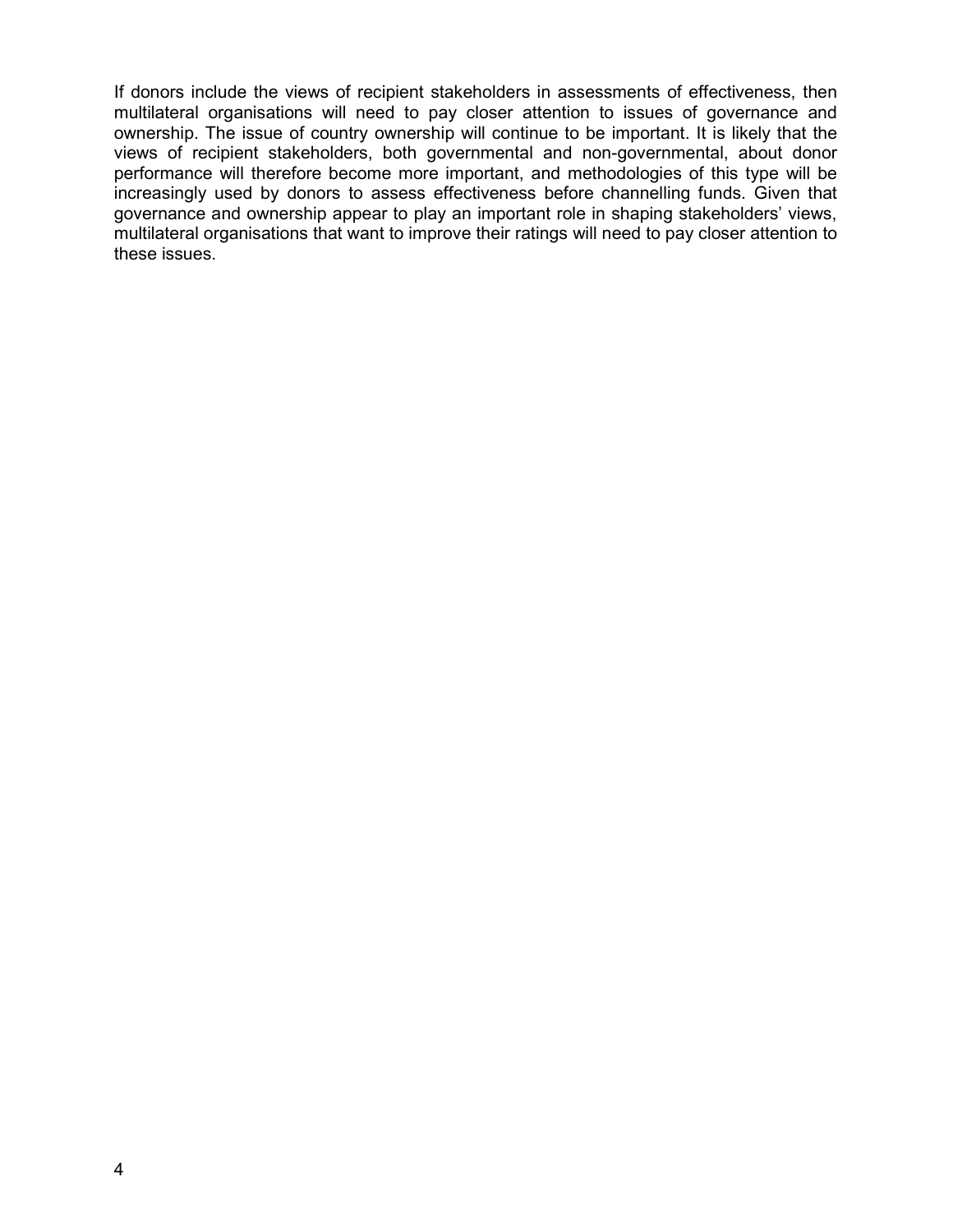# 2 Aggregate Results

There have been a number of attempts by donors, alone or in partnership, to assess the effectiveness of multilateral organisations (MOs). Mostly, they seek the views of donor staff working in country, or less frequently, the views of the recipient country government. This pilot is the first systematic study of the views and perceptions of a broader group of recipient country stakeholders about the effectiveness of a range of MOs.

The views of 261 individuals are reported, from five stakeholder groups in six countries, and with reference to seven MOs. Locally recruited country coordinators identified and recruited respondents to complete a questionnaire over the period March to May, 2007.

The countries were chosen to ensure a mix from Sub-Saharan Africa and Asia, as well as a range of aid dependency and income. They were: Bangladesh, Ghana, India, South Africa, Tanzania, and Zambia

The organisations were chosen for the range of sectors they operate in and activities they undertake. They were: the relevant Regional Development Banks (RDBs) - the African Development Bank (AfDB) and the Asian Development Bank (AsDB), The European Commission (EC), the Global Fund to Fight AIDS, TB and Malaria (GFATM), The United Nations Development Programme (UNDP), The United Nations Children's Fund (UNICEF); and the World Bank (WB).

The organisations included in the pilot carry out very different types of activities. In order to account for this, as well as to assist the reader's understanding, we have split the organisations into two groups: first, those that can disburse large volumes of funding for a range of activities (primarily through lending) - the WB, RDBs and the EC; second, the United Nations (UN) agencies and the GFATM, which are more specialised. We compare the results within these two groups for the majority of the questions. Where we compare between the groups, it is because the organisations carry out the activity referred to in the question, or because the difference between the groups is significant.

A detailed description of the data collection and how to interpret the results can be found in the methodology report in Appendix 3. Tables containing the scores and ratings for all questions can be found in Appendix 2.

### 1 The Results

#### 1.1 Criteria for assessing effectiveness

Drawing on work carried out already with recipient country stakeholders by the Overseas Development Institute (ODI) and separately by Development Finance International (DFI), respondents were presented with fifteen criteria which could affect an organisation's performance. The criteria break down into two distinct groups. Respondents were asked to rate the importance of each criterion using a scale of high, medium and low. The criteria below are presented in rank order, highest at the top.

Overall, the criteria relating to policies and procedures appear to be more important; six of eight criteria were rated by 70% or more of the respondents as highly important. In relation to funding, only two of the seven criteria receive 'highly important' ratings above 70%. This suggests that, of these fifteen factors, respondents put more weight on the policies and procedures of MOs, rather than factors associated with the delivery of the funds.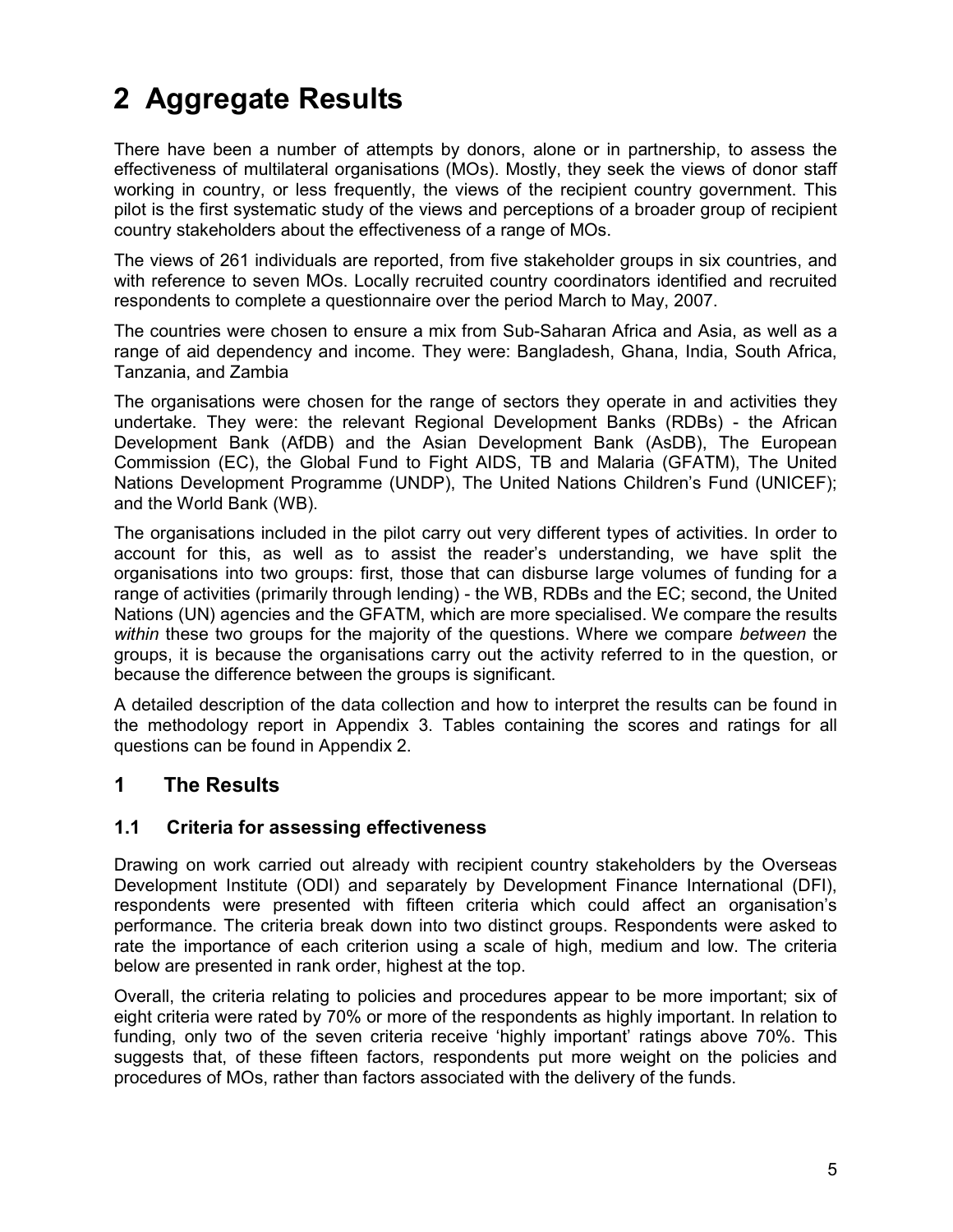- Disburses funds quickly
- Flexible in the types of funding provided
- Makes long term commitments
- Provides predictable funding
- Provides funds with low conditionality
- Provides untied aid
- Provides highly concessional funds

#### Funding Criteria **Policies and Procedures Criteria**

- Facilitates the participation of stakeholders in its work
- Is transparent in the way it makes funding decisions
- Is cost-effective
- Undertakes constructive policy dialogue
- Monitors and evaluates its work effectively
- Programmes and projects aligned to government's development priorities
- Harmonises with the procedures of other donors
- Uses government procurement procedures

#### 1.2 Perceptions of effectiveness

#### a. Rating overall effectiveness

All seven organisations in the survey are rated in the range 3.30 – 3.52 by respondents assessing their overall effectiveness, see Figure 1. No organisation is rated higher than another in aggregate and there are only a few differences at country level. Disaggregating the different elements of accountability, see below, suggests that respondents use a range different factors to assess the overall effectiveness of different organisations.



Figure 1: Respondents rate the overall effectiveness of the MOs equally

#### b. Rating performance against the fifteen effectiveness criteria

The AsDB and UNDP are the top performers in the two groups of organisations as rated against the fifteen effectiveness criteria. Table 3 and Table 4 show the ranges of scores, highest, middle, and lowest, for the funding criteria, and the policies and procedures criteria respectively.

The AsDB and WB were rated higher than the EC and the AfDB for all fifteen effectiveness criteria. The AsDB is in the top or middle performance bands for all fifteen criteria, though it is important to be aware that the majority of the responses relating to the AsDB came from Bangladesh. The AfDB is not placed in the top performance band for any of the criteria, and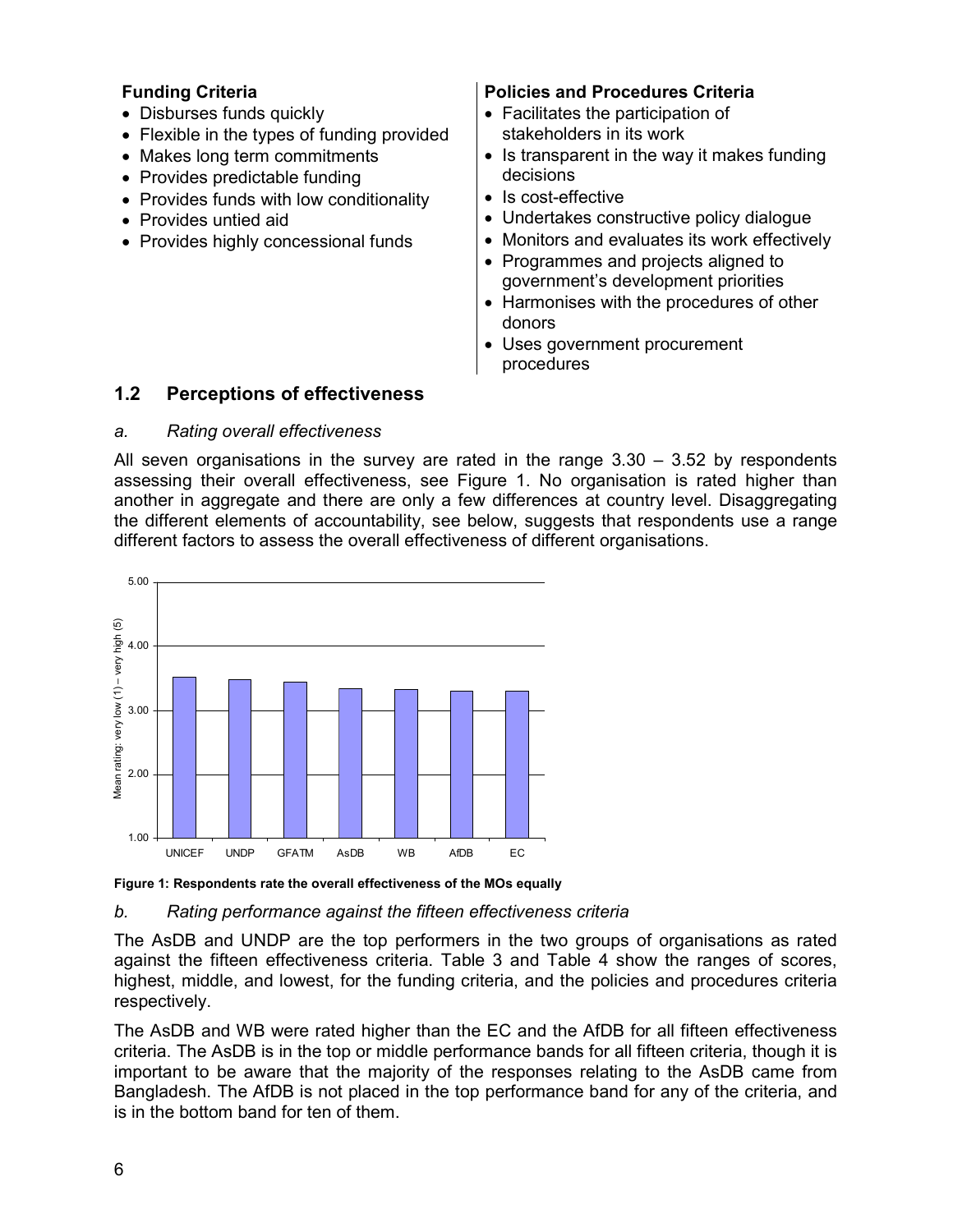| <b>Highest scorers</b>                       | Middle scorers | Lowest scorers |
|----------------------------------------------|----------------|----------------|
| Kay for affectiveness criteria rating tables |                |                |

Key for effectiveness criteria rating tables

| <b>FUNDING</b>                                  | ⋗<br>SDB | ≲ັ | 50 | <b>AfDB</b> | ONDP | <b>UNICEF</b> | <b>GFATM</b> |
|-------------------------------------------------|----------|----|----|-------------|------|---------------|--------------|
| Disburses funds quickly                         |          |    |    |             |      |               |              |
| Flexibility in the types of funding it provides |          |    |    |             |      |               |              |
| Makes long term commitments                     |          |    |    |             |      |               |              |
| Provides predictable funding                    |          |    |    |             |      |               |              |
| Provides funds with low conditionality          |          |    |    |             |      |               |              |
| Provides untied aid                             |          |    |    |             |      |               |              |
| Provides highly concessional funds              |          |    |    |             |      |               |              |

Table 3: Rating MO performance against the funding criteria

UNDP is rated higher than both UNICEF and GFATM. It is not placed in the bottom performance band for any of the criteria. UNICEF is not placed in the top band for any criteria, while GFATM is placed in the bottom band for all the criteria.

| <b>POLICIES AND PROCEDURES</b>        | <b>AsDB</b> | ≲<br>⊞ | 5 | <b>AfDB</b> | ONDP | <b>UNICEF</b> | ໑<br>╖<br><b>ATM</b> |
|---------------------------------------|-------------|--------|---|-------------|------|---------------|----------------------|
| Facilitates stakeholder participation |             |        |   |             |      |               |                      |
| Transparent funding decisions         |             |        |   |             |      |               |                      |
| Cost effective                        |             |        |   |             |      |               |                      |
| Constructive policy dialogue          |             |        |   |             |      |               |                      |
| Monitoring and evaluating             |             |        |   |             |      |               |                      |
| Aligns to government's priorities     |             |        |   |             |      |               |                      |
| Harmonises with other donors          |             |        |   |             |      |               |                      |
| Uses government procurement           |             |        |   |             |      |               |                      |

Table 4: Rating MO performance against the policies and procedures criteria

#### c. Effectiveness of health sector and technical assistance activities





In aggregate, UNICEF and GFATM are ranked first and second for the effectiveness of their activities in the health sector, see Figure 2. The WB ranks above the EC while both RDBs are ranked last, possibly because neither has portfolios with a significant health component.<br>This aggregate picture largely remains the same at country level.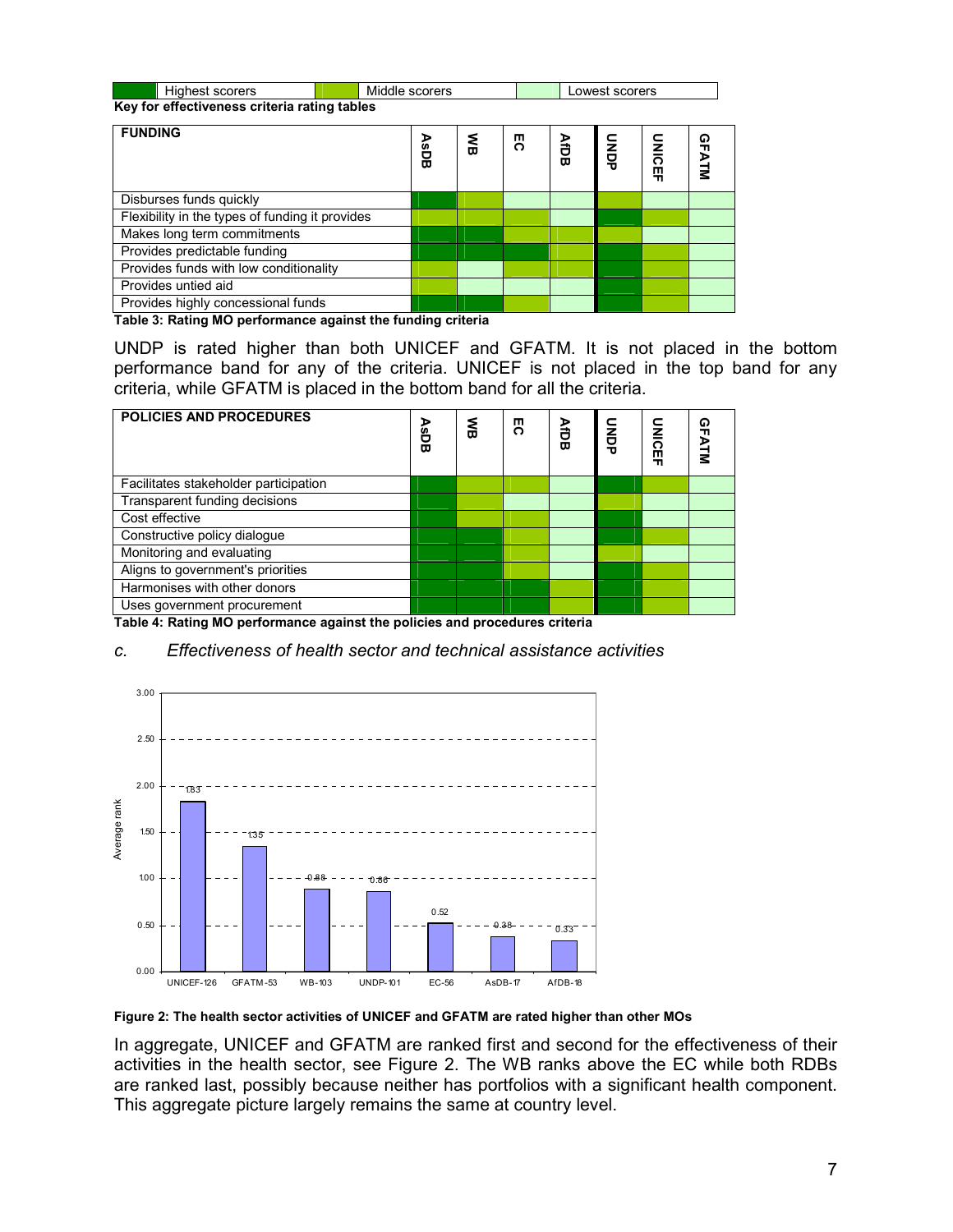

Figure 3: The TA of UNDP and the WB are rated higher than other MOs

In aggregate, UNDP's TA is perceived to be more effective than UNICEF and GFATM, as Figure 3 shows. The WB's is seen to be more effective than the EC and both RDBs. Both of these pictures are largely repeated at country-level.

#### d. Capacity building

In aggregate, the MOs are rated in the range 2.91 – 3.64 for the effectiveness of their capacity building activities, see Figure 4. There are no differences in the ratings of either the group of MOs that can disburse significant sums of additional Official Development Assistance (ODA), or the group comprising the UN agencies and GFATM.

Comparing the ratings of the two groups where there are differences, in aggregate or at country level, UNDP is likely to be rated higher than one or more of the RDBs, WB and EC.





#### 1.3 Perceptions of performance against indicators linked to the Paris

#### a. Government ownership, harmonisation and alignment

In aggregate, respondents rate the performance of the MOs against the Ownership, Harmonisation and Alignment dimensions of the Paris Declaration as broadly equal, see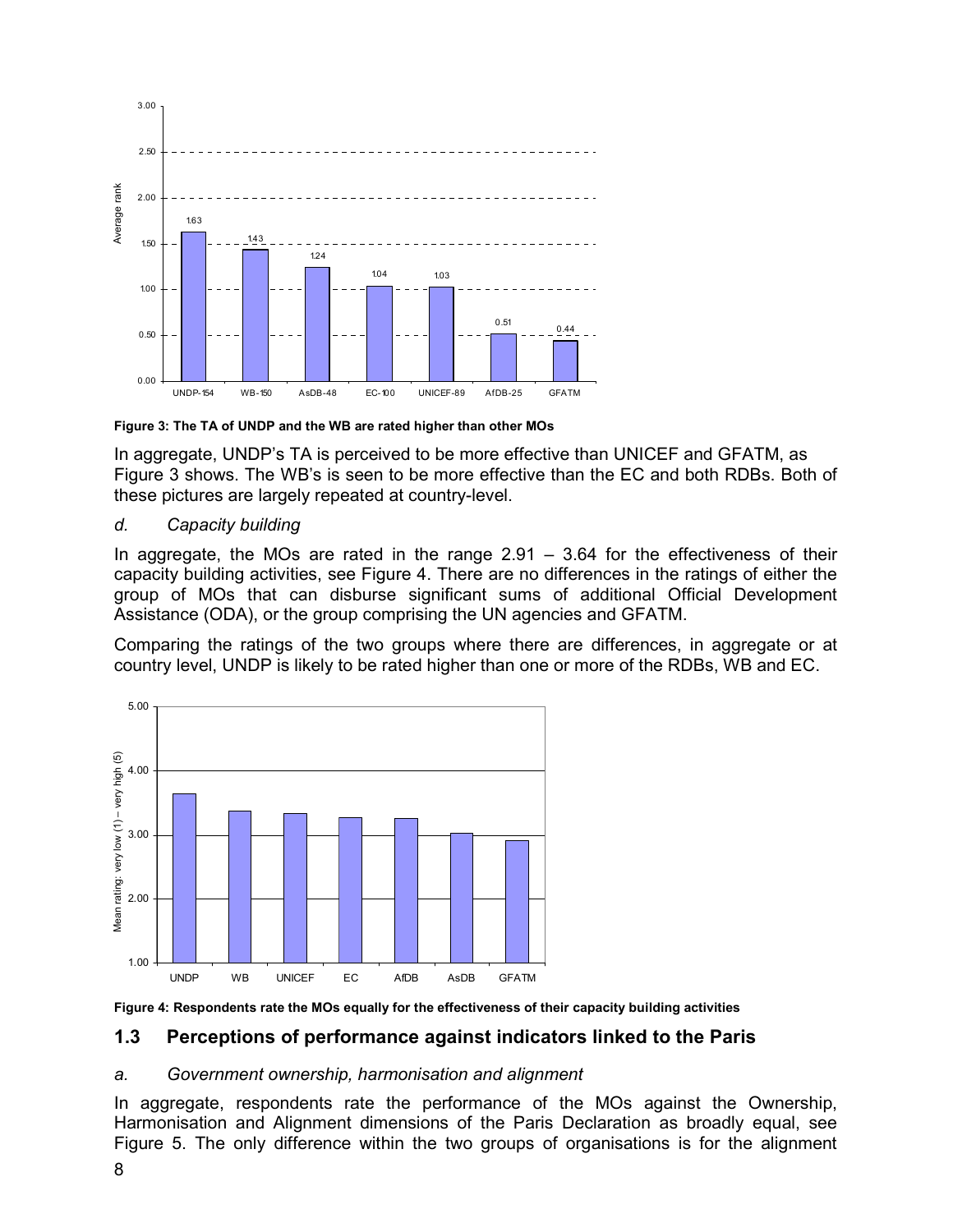indicator where, in aggregate, the AfDB is given a higher rating than the WB. At country level there are few differences within the two groups of organisations. Looking across all of the country profiles and between the two groups of organisation, the UN agencies tend to be rated higher than the WB for both the promotion of ownership by government, and the alignment indicators.



Figure 5: Respondents rate MOs performance against the Paris Declaration as broadly equal

#### b. Promotion of ownership by other stakeholder groups

In aggregate, there are few differences between the performance ratings given to the MOs for the extent to which they promote ownership either by civil society or by parliament. In aggregate, the EC rates higher than both RDBs for the extent to which it promotes ownership by civil society, while UNDP rates higher than GFATM for the extent to which it promotes ownership by parliament, see Figure 6.



Figure 6: Respondent perceptions of the extent of MO promotion of ownership by different stakeholder groups

At the country level, the EC is rated higher than the RDBs in three countries, Ghana, India and Zambia, for the extent to which it promotes ownership by civil society. In Bangladesh the EC also rates higher than the WB. There is no pattern to the limited number of differences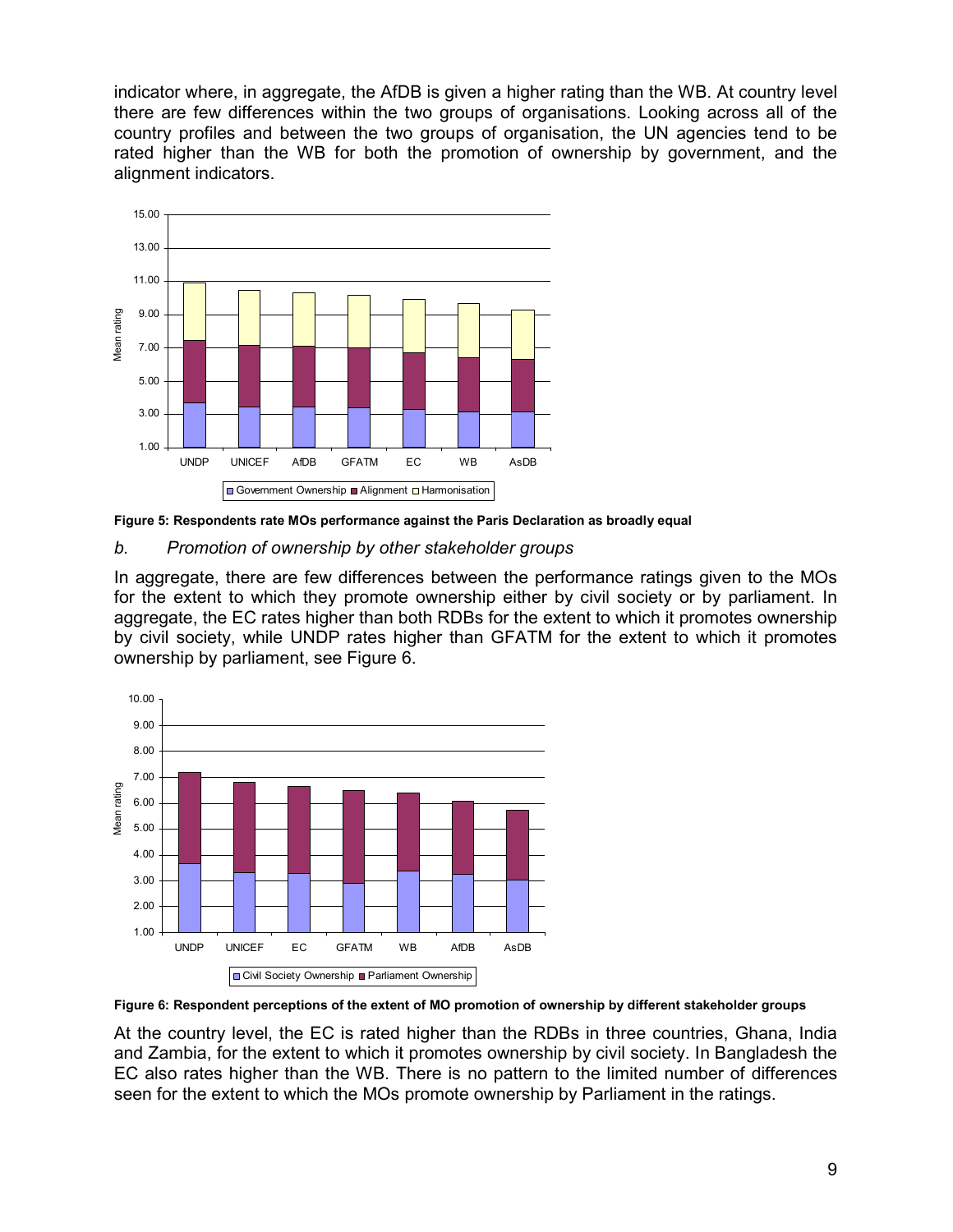Looking across all of the country profiles and between the two groups of organisation, the RDBs are likely to rate lower than the other organisations, particularly the UN agencies for the extent to which they promote ownership by civil society.

#### 1.4 What is influencing perceptions of overall effectiveness?

The data were examined for indications of whether perceptions of the effectiveness indicators highlighted above are influencing overall effectiveness ratings. For all organisations, except the AsDB, a positive association is found between the perception that MOs are promoting government ownership and perceptions of overall effectiveness, i.e., respondents rating an organisation higher for the extent to which it promotes government ownership are more likely to give it a higher overall effectiveness rating. There is a positive association between the harmonisation indicator and ratings of overall effectiveness for the UN agencies and GFATM. Finally, there is a positive association between capacity building and ratings of overall effectiveness for the EC, UNDP and WB.

However, examining the data on effectiveness in more detail generates few significant patterns. One pattern that does emerge is that in relation to the elements of the Paris Declaration, the UN agencies, particularly UNDP, are more likely to rate higher than the RDBs and the WB.

If respondents were just taking the factors covered in the questions described above into account when assessing the overall effectiveness of organisations, then UNDP would be expected to rate higher than the RDBs and WB. That it does not suggests that respondents are taking into account a range of other factors that are not covered by the survey questions as they assess overall effectiveness.

| Box 1: Comments about the overall effectiveness of MOs                                                                                                                                                                                                        |                            |
|---------------------------------------------------------------------------------------------------------------------------------------------------------------------------------------------------------------------------------------------------------------|----------------------------|
| "AfDB support tend to be visible in infrastructure."                                                                                                                                                                                                          | (Zambia Civil Service)     |
| "GFATM and UNICEF's funding especially as regards to HIV/AIDS and children, its effectiveness can<br>be seen through activities currently implemented in these two areas"                                                                                     | (Tanzania Civil Service)   |
| " UNDP is doing very well in human development (health and education)"                                                                                                                                                                                        |                            |
|                                                                                                                                                                                                                                                               | (Bangladesh Government)    |
| "Infrastructure projects of the World Bank, particularly roads construction, connectivity and networking<br>have drawn widespread praise"                                                                                                                     | (India Parliament)         |
| "The World Bank provides a lot of aid and funds many development; social economic and<br>environmental activities. It has been doing this for a long time, of course with conditions"                                                                         | (Tanzania Parliament)      |
| "Organisations such as the EC hide behind their regulations forcing recipients to use their<br>procedures arguing that these cannot be changed quickly because of their bureaucracy etc. These<br>regulations impede efforts at attaining aid effectiveness." | (South Africa Government)  |
| "UNDP support is minimal"                                                                                                                                                                                                                                     | (Zambia Civil Society)     |
| "The WB and AsDB monitor the projects very effectively and continuously"                                                                                                                                                                                      |                            |
|                                                                                                                                                                                                                                                               | (Bangladesh Civil Service) |
| "The European Commission is very bureaucratic and takes a long time when contracts are signed and<br>when it is implemented. UNDP and World Bank are much better, even though there are delays also"                                                          | (Ghana Business)           |
| "The World Bank gives loans as a general rule which have to be paid at some future date. We need<br>more grants "                                                                                                                                             | (Zambia Business)          |

The comments provided by respondents when they were answering the overall effectiveness question provide some insight about the other factors which might be influencing the ratings, see Box 1. There were some categories of comments which were broadly made about all the organisations. A number of comments are made about the sector or activity focus of the organisations. Respondents appear to value the different organisations for different reasons, GFATM and UNICEF for their health focus, the RDBs, WB, and to a lesser extent the EC, for their focus on the productive sectors and infrastructure, and UNDP for its capacity building and Technical Assistance (TA) activities. Scale of activities also might be a factor, the Banks and EC generally getting more positive comments about the amount of money they can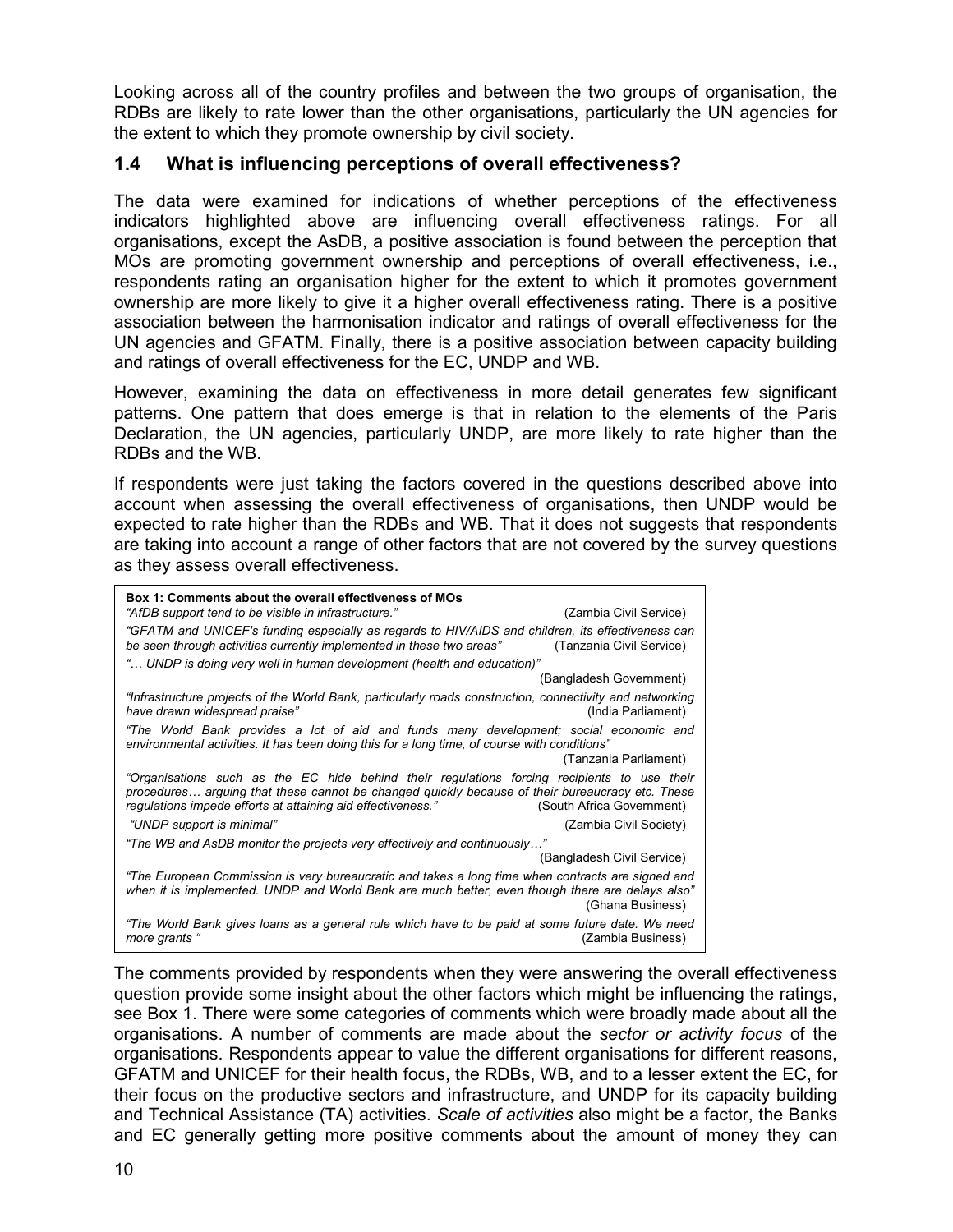disburse while the UN agencies receive almost exclusively negative comments in this regard. Disbursement speed might also be a factor, with the UN agencies generally being praised while the Banks and EC receive more mixed comments.

In addition, the Banks and EC received a number of other categories of comment relating to them alone. Monitoring and evaluation appears generally positively viewed for the WB, but less so for the RDBs. All of them received a good number of negative comments relating to the conditionality attached to their ODA. Concessionality is also clearly a factor with some stakeholders making negative comments about the WB and AsDB. The EC was generally praised.

#### 1.5 Preferences for disbursement

In aggregate, UNDP is ranked first; it is preferred as a channel for additional ODA, see Figure 7, even though it is not able to fund development interventions directly (other than through TA). This picture is repeated in four out of the six of the sample countries.

In aggregate, of the group of four organisations that can disburse significant sums of extra financing, stakeholders preferred the RDBs to the WB and EC. The picture is more varied at the country level. Table 5 presents the MO rankings in aggregate and by country. The picture of the relative rankings for these organisations in aggregate is repeated only in Tanzania. In Ghana the AfDB is ranked below the WB.

The aggregate picture for the AsDB, as the second most preferred channel for additional ODA above both the WB and EC, obscures preferences at country level. The aggregate picture is repeated in Bangladesh, but in India the WB and AsDB are ranked by too few people to allow meaningful judgements to be made.



Figure 7: The RDBs are preferred as channels for additional ODA over the WB and EC

Respondents are clearly taking into account a large range of factors when they think about which MO they prefer as a channel for additional ODA. The answers to the Paris Declaration questions are weakly associated with higher rankings on the disbursement question for the EC and WB. The answers of respondents who ranked the EC higher for disbursing funds quickly are moderately associated with their preferences for it as a disbursement channel, as are the answers of those who ranked the WB higher for facilitating the participation of stakeholders in its work. The majority of the other fifteen effectiveness criteria are also weakly associated with the disbursement question for the EC, WB, and UNDP. A smaller number of these criteria, but with no discernible pattern, are weakly associated for the other Average rank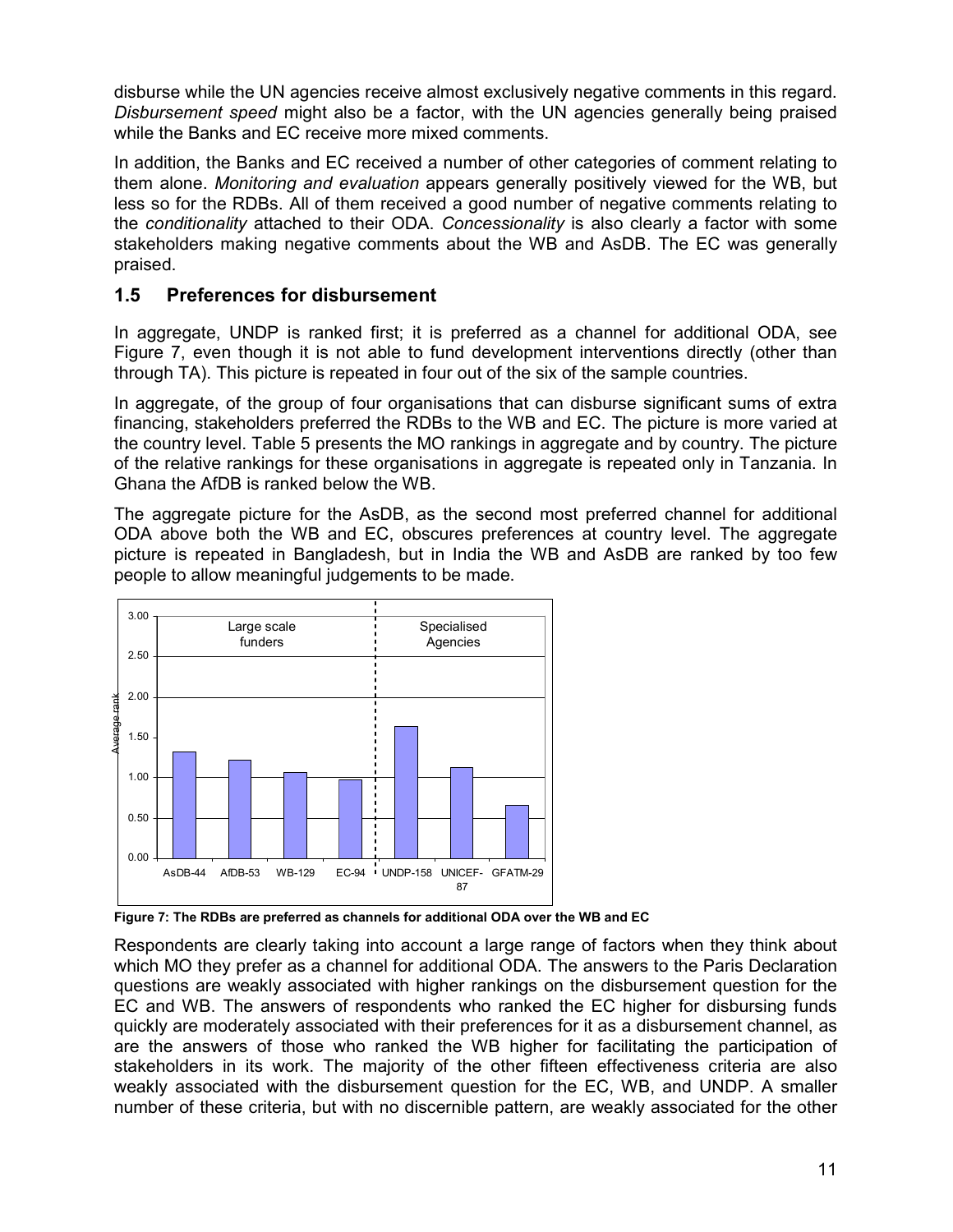organisations. Further work with respondents would need to be carried out to identify which of these criteria are important in influencing disbursement preferences.

| Organisation  | All | <b>BA</b> | GH | IN | ΖA |   | ZM |
|---------------|-----|-----------|----|----|----|---|----|
| <b>UNDP</b>   |     |           |    |    |    |   |    |
| AsDB          |     |           |    |    |    |   |    |
| AfDB          |     |           |    |    | 4  |   |    |
| <b>UNICEF</b> |     |           | Δ  |    |    |   |    |
| <b>WB</b>     |     |           |    |    | 6  |   |    |
| EC            | 6   |           | G  |    |    | 6 |    |
| <b>GFATM</b>  |     | ⌒         | 6  | G  | 5  |   |    |

Table 5: Relative rankings for which MOs should disburse additional ODA by country<sup>3</sup>

Comments received from respondents in relation to the question about how to disburse additional ODA through the multilateral system reveal little beyond that highlighted above, see Box 2 below. Though few comments were received for the AfDB, one factor which is mentioned is that it receives higher rankings because it is the *African* Development Bank. This raises the hypothesis, which cannot be tested using the data generated in this phase of the pilot project, that respondents compare their role in the governance of the WB and EC to their role in the AfDB, specifically in terms of board representation, and that this is a strong predictor of disbursement preferences. That the WB is the second most preferred channel for additional ODA in India would appear to strengthen this hypothesis, India being a country where questions of ownership and governance are less important given the strength of country leadership over development policies. Untangling the range of possible factors which affect disbursement preferences will have to be tested at a later stage.

| <b>Box 2: Comments about disbursement preferences</b><br>"The AfDB is an African Development Bank it therefore has a better understanding of Africa's situation"<br>(Zambia Business)                                                                               |
|---------------------------------------------------------------------------------------------------------------------------------------------------------------------------------------------------------------------------------------------------------------------|
| "AfDB - [] they were formed specifically with Africa in mind and should have the capacity to deal with<br>African nations"<br>(Ghana Parliament)                                                                                                                    |
| AsDB and World Bank will be best in areas of physical development e.g. infrastructure related"<br>works"<br>(Bangladesh Government)                                                                                                                                 |
| "Aid is more effective for the EC ranked high, less transaction costs, less unnecessary travel costs, more<br>flexible and programmes more aligned to government plans"<br>(Zambia Government)                                                                      |
| "WB's loan disbursement policy is guided by the head office. Their prescription never give results for the<br>LDCs".<br>(Bangladesh Business)                                                                                                                       |
| "UN agencies are not cost effective and their efforts have limited penetration compared to WB. EC and<br>AsDB. Infrastructure improvement and upgrading projects have generated numerous wage employment<br>opportunities at the local level"<br>(India Parliament) |
| UNDP works most closely with the Governments and civil society compared to the others, therefore<br>more aid to UNDP may mean more support to Govenments and CSOs"                                                                                                  |
| (Tanzania Civil Society)                                                                                                                                                                                                                                            |

#### 1.6 Reforming multilateral aid

At the end of the questionnaire, respondents were asked to identify three things they would change about multilateral aid. Figure 8 below shows the number of times different issues were raised by respondents in response to this question. Conditionality is mentioned the most times, almost double any other issue. This reinforces some of the qualitative data generated in other questions. While most of the other issues highlighted in Figure 8 are covered within other elements of this report, one new issue does stand out, that of stopping the use of foreign experts providing TA.

-

 $3$  Care must be taken when examining the ranks presented in this table. The ranks presented here are based on the average scores received by individual MOs in aggregate and at country level. The differences between these scores are large for some organisations and very small for others.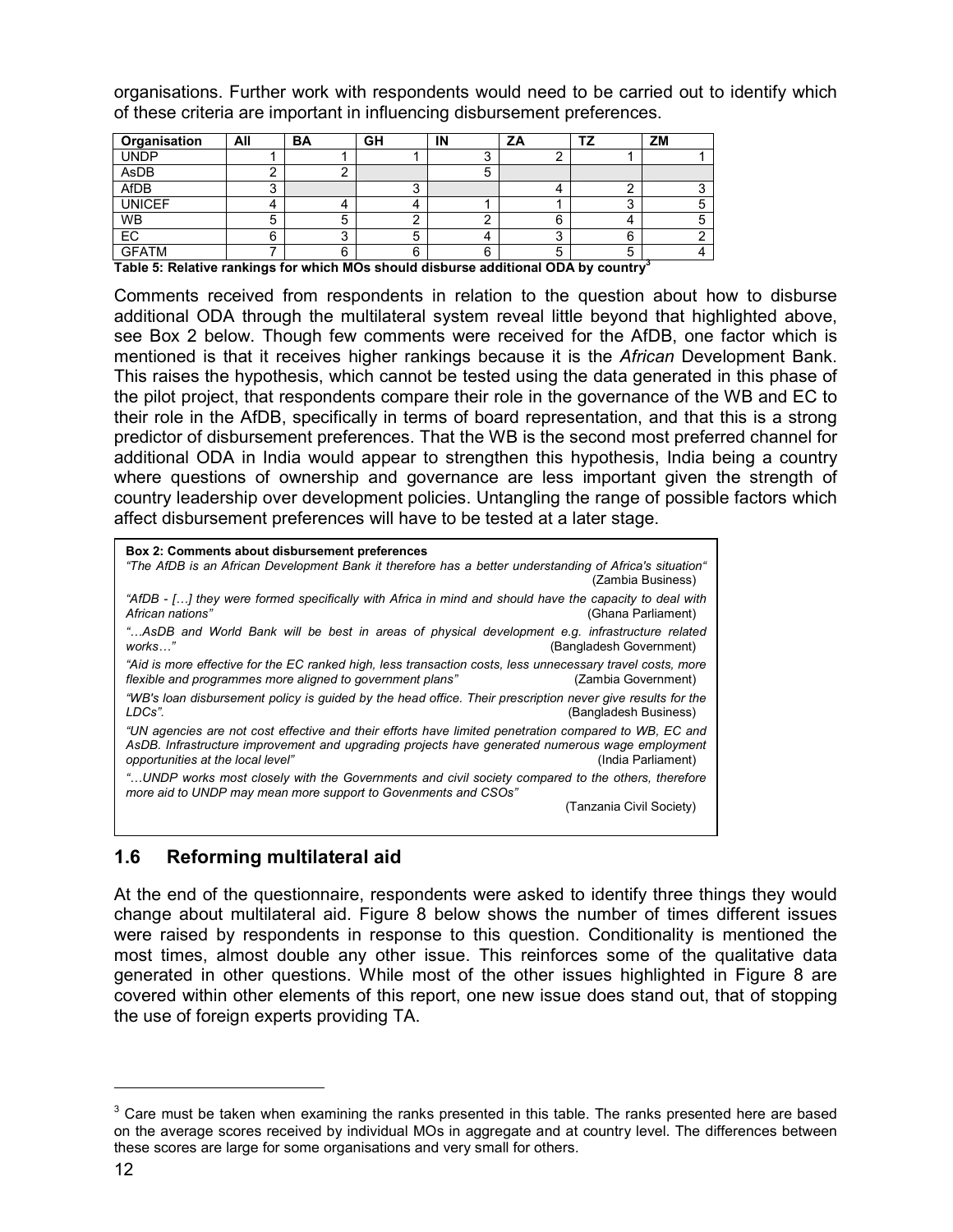

Figure 8: Conditionality is the issue respondents would most like to change about multilateral aid to their country.

#### Label - comment Label - comment A - less conditionality B - reduction in number and complexity of MO procedures C - more transparency among MOs D - less use of foreign TA E - more participation of stakeholders in MO

- programmes
- F more aligned with national agenda

Table 6: Key for figure 11

- G more predictable funding H - more accountability of MOs
- I better harmonisation with other donors
- J better promotion of ownership
- K improved M&E by MOs
- L more long term commitment among MOs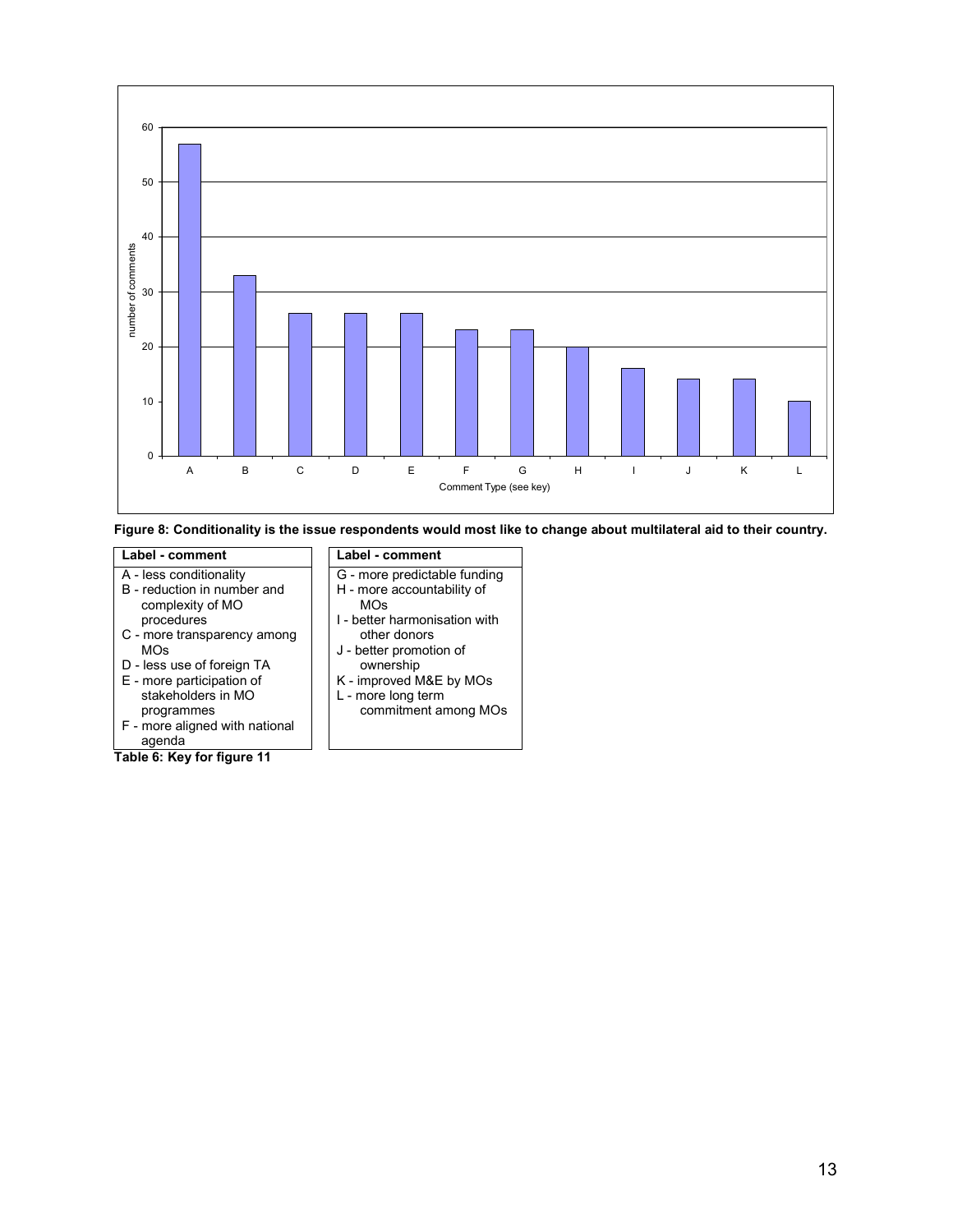# 3 Introduction

The purpose of this report is to present and analyse the results of phase one of a pilot project to assess stakeholder perceptions of the effectiveness of multilateral organisations. The project was commissioned by DFID in order to:

- Build a better understanding of the performance of MOs amongst decision-makers, parliamentarians and other key stakeholders both in donor and recipient countries;
- Develop a better informed dialogue between MOs and DFID staff at headquarters and country level;
- Develop a better informed dialogue between MOs and key stakeholders in-country;
- Improve the performance of MOs at the country level.

The information in this report about stakeholder perceptions of MO effectiveness will be used by DFID alongside a suite of other methods for assessing agency effectiveness, both to improve policy and strengthen accountability.

The data for phase one of this project, which are presented in this report, were generated through the completion of a questionnaire administered in six pilot countries.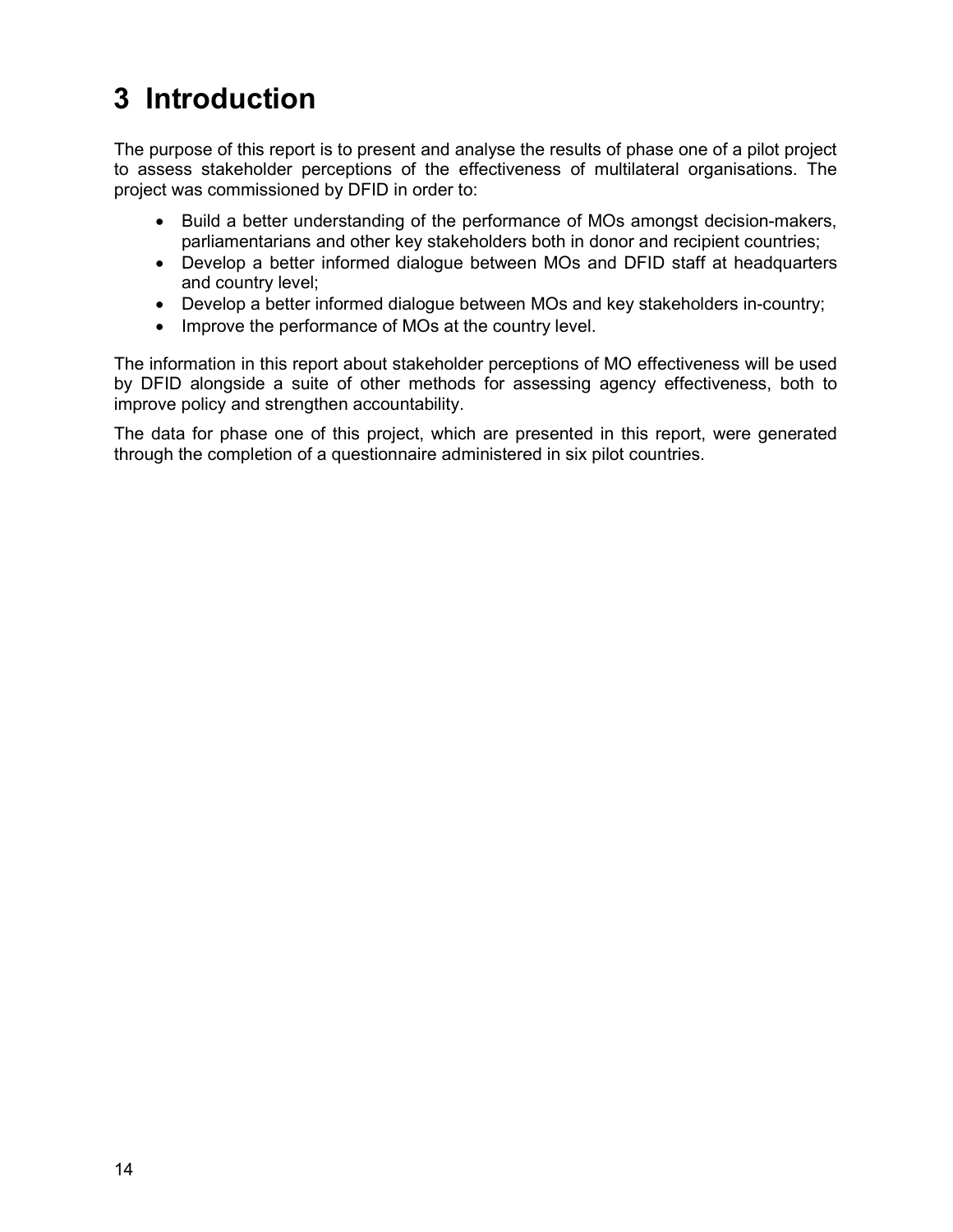# 4 Literature Review

### 1 Introduction

A number of different methodologies have been designed and used to assess the effectiveness of donor organisations, including MOs. A number of these assessments have covered the organisations assessed in this survey and make detailed results publicly available. These are described below. In addition the following methodologies have been implemented by individual bilateral agencies, but detailed results are not available: Multilateral Monitoring Survey System (Netherlands); Multilateral Effectiveness and Relevance Assessment (Canada); Multilateral Effectiveness Framework (UK). A much fuller summary of all of these methodologies can be found in Duska-Anema Development Associates 2006.<sup>1</sup>

### 2 Assessments of MOs

#### 2.1 Commonwealth Secretariat and La Francophonie

Over a series of three ODI facilitated workshops, in London, Dhaka and Yaoundé, the Commonwealth Secretariat and La Francophonie brought together over 70 senior government officials and NGO representatives from 27 countries. The purpose of the workshops was to bring southern voices to bear on the debate about the reform of the aid architecture.

Working in groups, participants identified a list of attributes of what an 'ideal' donor agency would look like. The majority of groups identified the following attributes as important: alignment; flexibility transparency; high concessionality; participatory approach; predictability; speed of disbursement; volume of financing; cost effective; light bureaucratic procedures; and untying of aid. Workshop participants ranked a range of donors against these attributes as part of a process of prompting dialogue about which donors provided more effective aid from their perspective<sup>2</sup>.

#### 2.2 Development Finance International

Development Finance International (DFI) has developed a methodology to assess the performance of donors against a set of objective criteria broken down into two areas and against 13 separate headings as follows:

- Policies: concessionality, amount of assistance, type and channel of assistance, sectors and projects, flexibility, predictability, policy conditionality, policy dialogue
- Procedures: conditions precedent, disbursement method, disbursement procedure, procurement procedures, co-ordination and evaluation

By holding intensive workshops in Highly Indebted Poor Countries (HIPCs), DFI supports Finance Ministry officials to assign a score (1 low to 5 high). Using these criteria governments have assessed the overall quality of each donor's and creditor's resources on an objective basis. The second part of the methodology requires the government to assess its own policies and procedures in order to understand the impact these have on the delivery of external assistance flows. This assessment uses the same factors as the first stage. By combining the assessments of donor and government policies and procedures, this methodology enables governments to do a number of things including: prioritise the most desirable donor sources of future new financing; assess dependence on donors providing good and poor quality aid; and identify priority areas for overall improvement of donor and government policies and procedures at the individual country level<sup>3</sup>.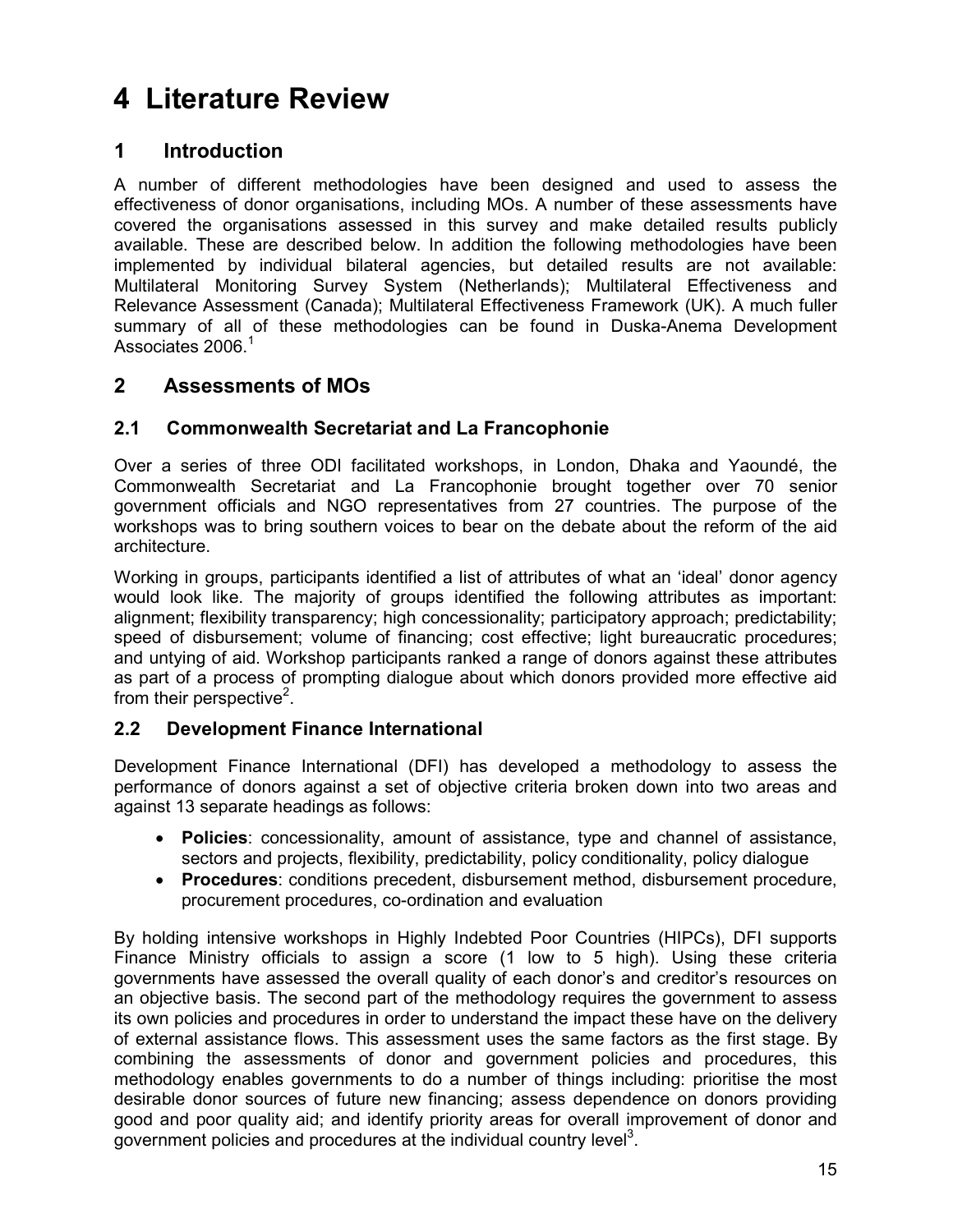### 2.3 MOPAN Survey

The Multilateral Organisation Performance Assessment Network (MOPAN) Survey is carried out by a group of like-minded donor countries<sup>4</sup> and is an assessment of MOs in countries where they have bilateral programmes. MOPAN surveys have been carried out on an annual basis since 2004. Three different MOs have been assessed in each of the three surveys todate<sup>5</sup>.

MOPAN captures the perceptions of in-country staff to assess behavioural aspects of MO partnership performance with national stakeholders and other development agencies in the country. The survey is carried out as a light touch questionnaire, answered by individual incountry staff from all of the participating governments. Questionnaire respondents meet to discuss their responses and produce one country report. The MOPAN Headquarters aggregates the individual country reports into a synthesis report $6$ .

#### 2.4 Paris Baseline Survey

Governments and donors attending the Paris High-Level Forum on Aid Effectiveness agreed to monitor progress against the twelve indicators in the Declaration. This survey is the first of three and is intended to determine the baseline performance for eight of the indicators to enable future progress to be tracked. Desk reviews will be used to assess the other four indicators. The survey was managed by a National Coordinator who was appointed by the recipient government. Questionnaires were separately completed by individual donors and by the government. These questionnaires were designed to capture both quantitative data assessing progress against each indicator, as well as a qualitative assessment of progress. The data gathered by government and donors diverged in many cases, requiring intense discussion before a country worksheet could be completed and returned to the DAC Secretariat<sup>7</sup>.

#### 2.5 Performance Management Framework (Denmark)

The Performance Management Framework (PMF) is an assessment of MOs for Danish development cooperation which uses a number of information sources: MOPAN; recent relevant evaluations of some of the organisations; minutes from High-Level consultations with the organisations; minutes from Board and Annual Meetings; and results based management systems where present. In addition, the survey seeks the perceptions of Danish multilateral representatives and embassies in programme countries about organisational effectiveness. Finally, it uses reports from the relevant mission to the MO or the department in order to supplement the perception assessments<sup>8</sup>. There have been two surveys; in 2002 and 2005.

#### 2.6 Strategic Partnership for Africa

Beginning in 2003, the Strategic Partnership for Africa (SPA) has undertaken an annual survey to establish the progress made by 20 budget support donors in aligning and harmonising their activities in fifteen Poverty Reduction Strategy countries in Africa. The 2006 questionnaire was designed to be short and easy to answer with tick-boxes for quantifiable responses and room for qualitative comment where appropriate. Respondents ranked the performance of donors between 1(poor) and 5 (excellent). The questionnaire is completed in three parts:

- Jointly by governments and representatives of direct budget support donors;
- By direct budget support donors individually ;
- By government representatives<sup>9</sup>.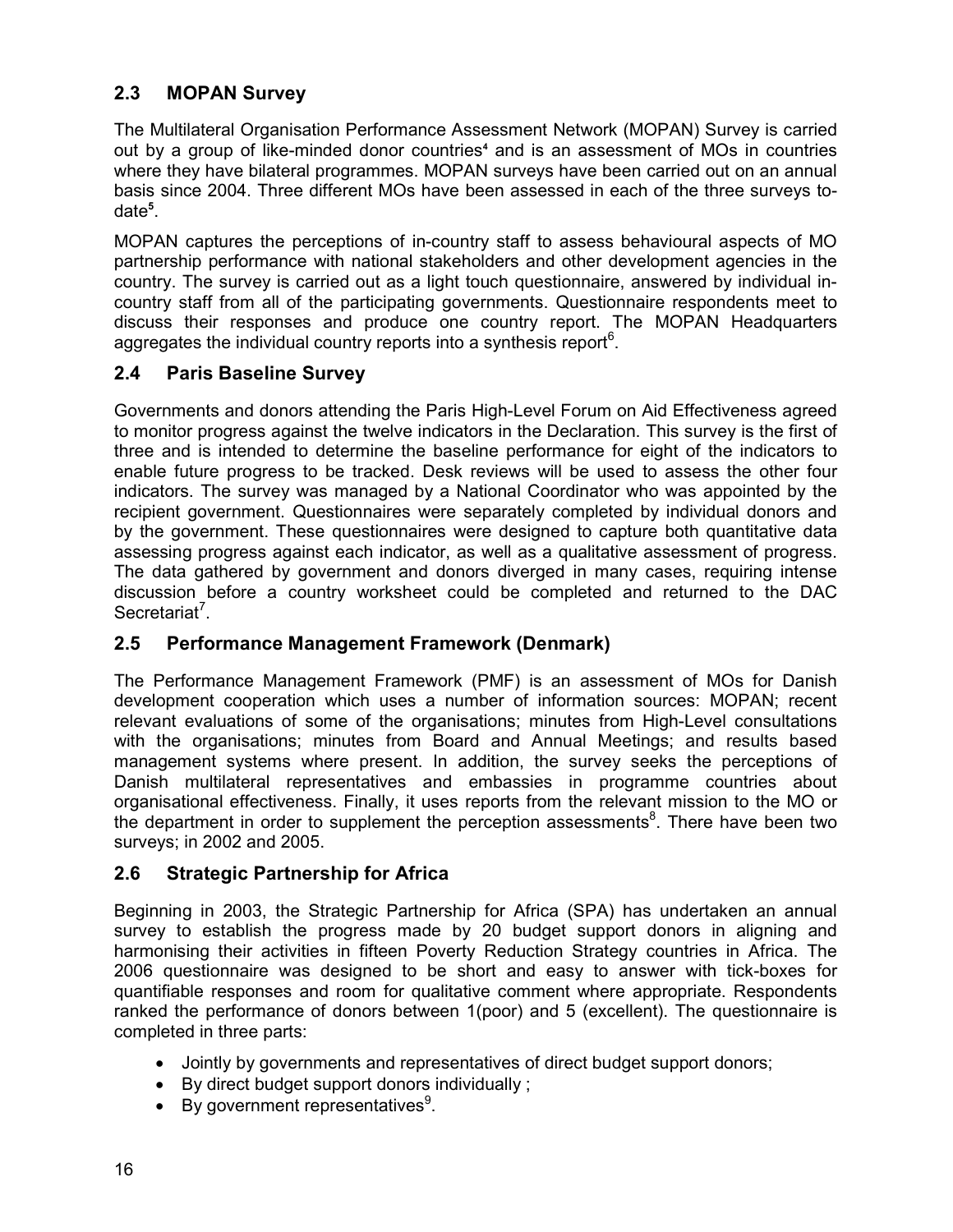### 3 Conclusion

These assessments of MO effectiveness provided a useful backdrop to inform the work of this project; the questionnaire attempted to pick-up on a number of the issues highlighted by some of these methodologies. An attempt was made to relate the results from the stakeholder perception surveys presented in this report and the results from the different methodologies, but this proved challenging. Few of the questions asked in this survey related directly to the questions from the other methodologies making direct comparison very difficult. Where more direct read through of the questions was possible, particular with the MOPAN survey, the time since the survey was undertaken proved problematic; comparing the results of this stakeholder perception survey undertaken in 2007 to the results from the 2004 or 2005 MOPAN survey was judged to be difficult to justify. Ensuring that future perception surveys are more easily triangulated with other effectiveness surveys will be important.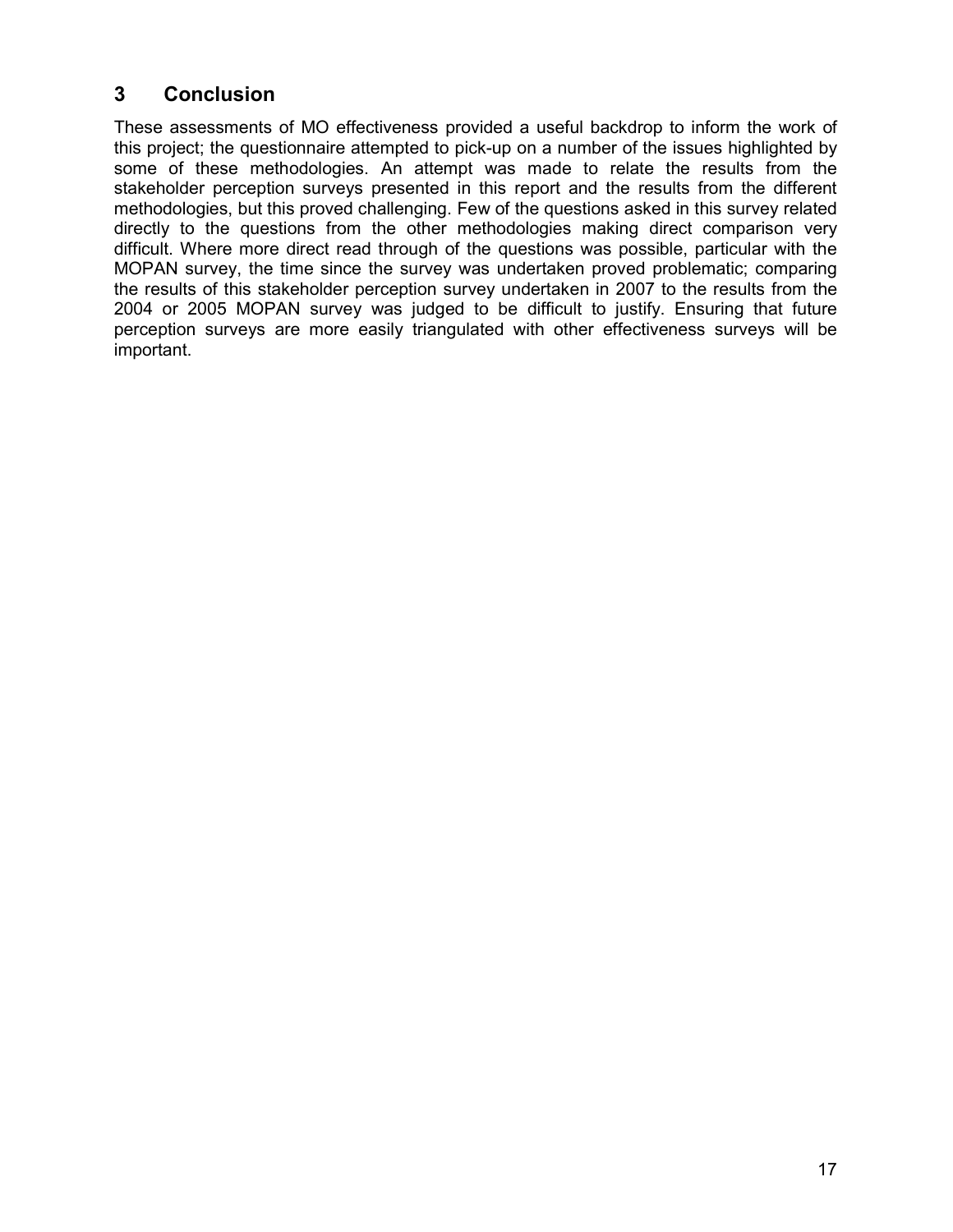## 5 Effectiveness Criteria

### 1 Identifying Effectiveness Criteria: Funding and Procedural

Stakeholders take a range of criteria into account when assessing the effectiveness of MOs. In addition to assessing stakeholder perceptions about the overall effectiveness of MOs and other specific aspects of effectiveness such as progress against the Paris Declaration, the questionnaire also sought their views on additional criteria that are important to them in relation to MO effectiveness.

In order to produce a list of important criteria, the project looked to previous research conducted both by ODI and by DFI. The fifteen effectiveness criteria were developed by government officials and civil society representatives from twenty-seven countries who attended workshops organised by the Commonwealth Secretariat facilitated by ODI or came from workshops held by DFI with Ministry of Finance officials in Highly Indebted Poor Countries. The questionnaire also offered respondents an opportunity to add additional criteria. However, very few respondents did this and no new criteria emerged. The fifteen effectiveness criteria in the questionnaire can be divided into two categories: Funding, and Policies and Procedures. These two categories have seven and eight criteria respectively

### 2 Ranking the Importance of the Effectiveness Criteria

Respondents were asked to rank the importance of the criteria using a scale of high, medium and low. The total score was calculated for each criterion. The scores were then used to rank the criteria in order, from the highest to the lowest.



Figure 9: Ranking the importance of the seven funding criteria

As shown in Figure 9, most of the funding criteria were considered to be of either high or medium importance. The criterion ranked the highest is the quick disbursal of funds. Closely behind are flexibility in funding, long term commitments, predictability, low conditionality and providing untied aid. Providing concessional funds is perceived as the least important, having the most 'lowest' rankings of any indicator.

For the criteria covering policies and procedures, facilitating the participation of stakeholders is perceived as most important by the respondents, see Figure 10. Closely behind are transparency in funding decisions, alignment with government's development priorities, monitoring and evaluation, engaging in constructive policy dialogue, and being cost effective. Ranking lower is harmonising with other donors. The lowest priority by far is using government procurement procedures.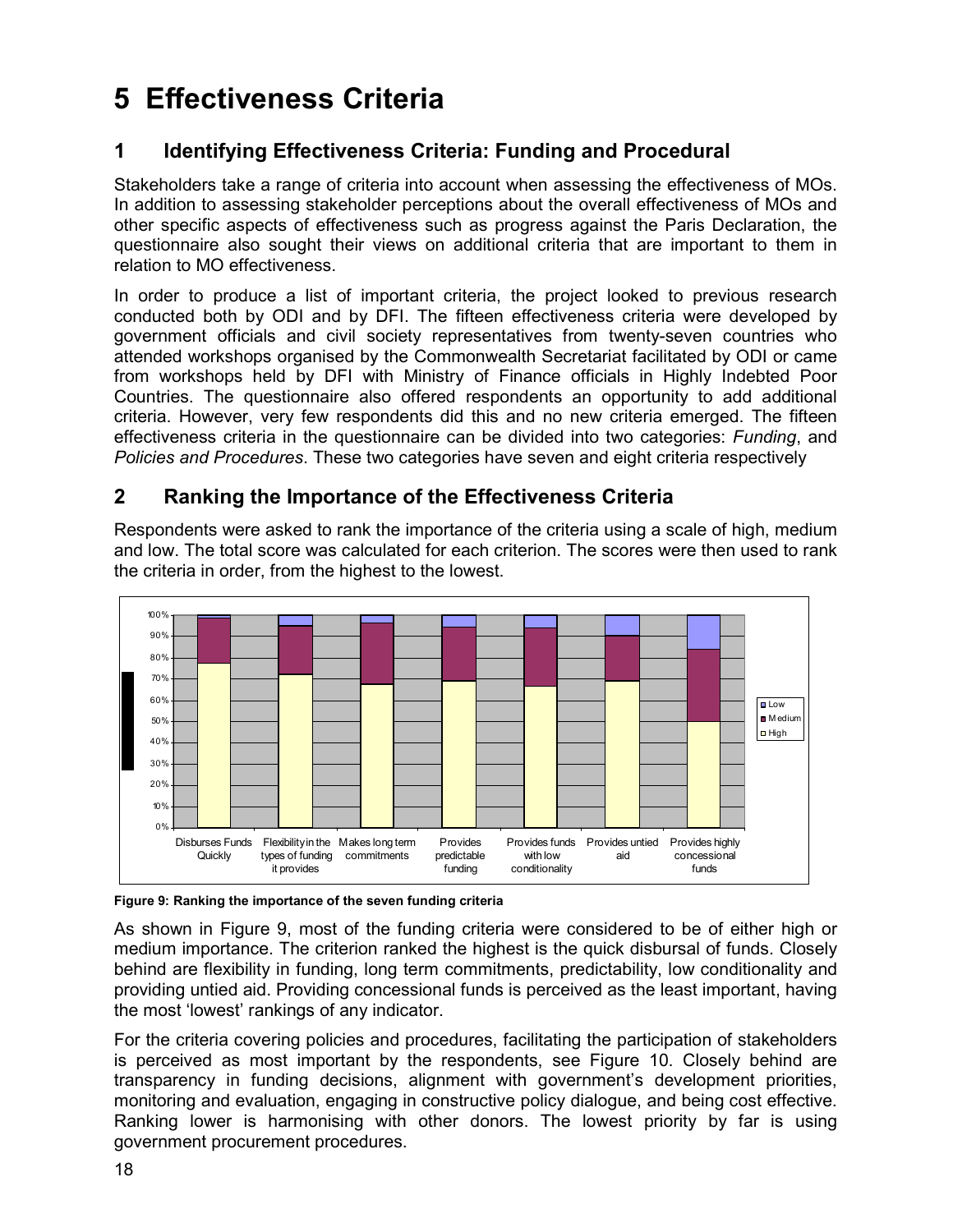Overall, the category of policies and procedures appears to be more important because six of eight criteria are rated as highly important by more than 70% of respondents to the question. Under the funding category, only two of the seven criteria, disbursing funds quickly and flexibility, are rated 'highly important' ratings by more than 70% of respondents to the question. This suggests that, in relation to the factors listed here, respondents put weight on the policies and procedures associated with the delivery of development aid than the type of funding delivered.



Figure 10: Ranking the importance of the eight policy and procedure criteria

### 3 Ranking the MOs on Funding and Procedural Effectiveness

After asking respondents to rank the importance of the different effectiveness criteria, they were asked to rank the performance of the three MOs that they knew best against each of the fifteen criteria using a scale of 'Best Performer', 'Second Best' and 'Third Best'. Though the typical respondent in this study were informed enough to report on over four MOs, they often reported on fewer than three.

To adjust for the difference in response rates to these questions, the average score was calculated for each MO. The range of scores was then divided into thirds: highest score, middle score and lowest score. This process is explained in more detail in Appendix 3.

#### 3.1 Ranking funding effectiveness

Examining the RDBs, WB and EC as a group (Table 7) against the funding criteria, the AsDB and WB are ranked as top performers more often than the EC and the AfDB. The AsDB is ranked as a top performer for four criteria and has no bottom rankings. The WB is ranked as a top performer for three criteria and receives two bottom ranks. The EC is ranked top for one criterion, in the middle third of performers for the majority and receives two bottom rankings. By contrast, the AfDB receives no top, and four bottom rankings.

It is important to note that the results for the AsDB are from only two countries, India and Bangladesh, and more respondents in Bangladesh answered questions about the AsDB than in India. Care must be taken therefore when interpreting these results.

Examining the UN agencies and GFATM, UNDP dominates with five effectiveness indicators in the top third and only two in the middle third. UNICEF has five in the middle third and only two in the bottom third. GFATM is in the bottom third on all seven criteria.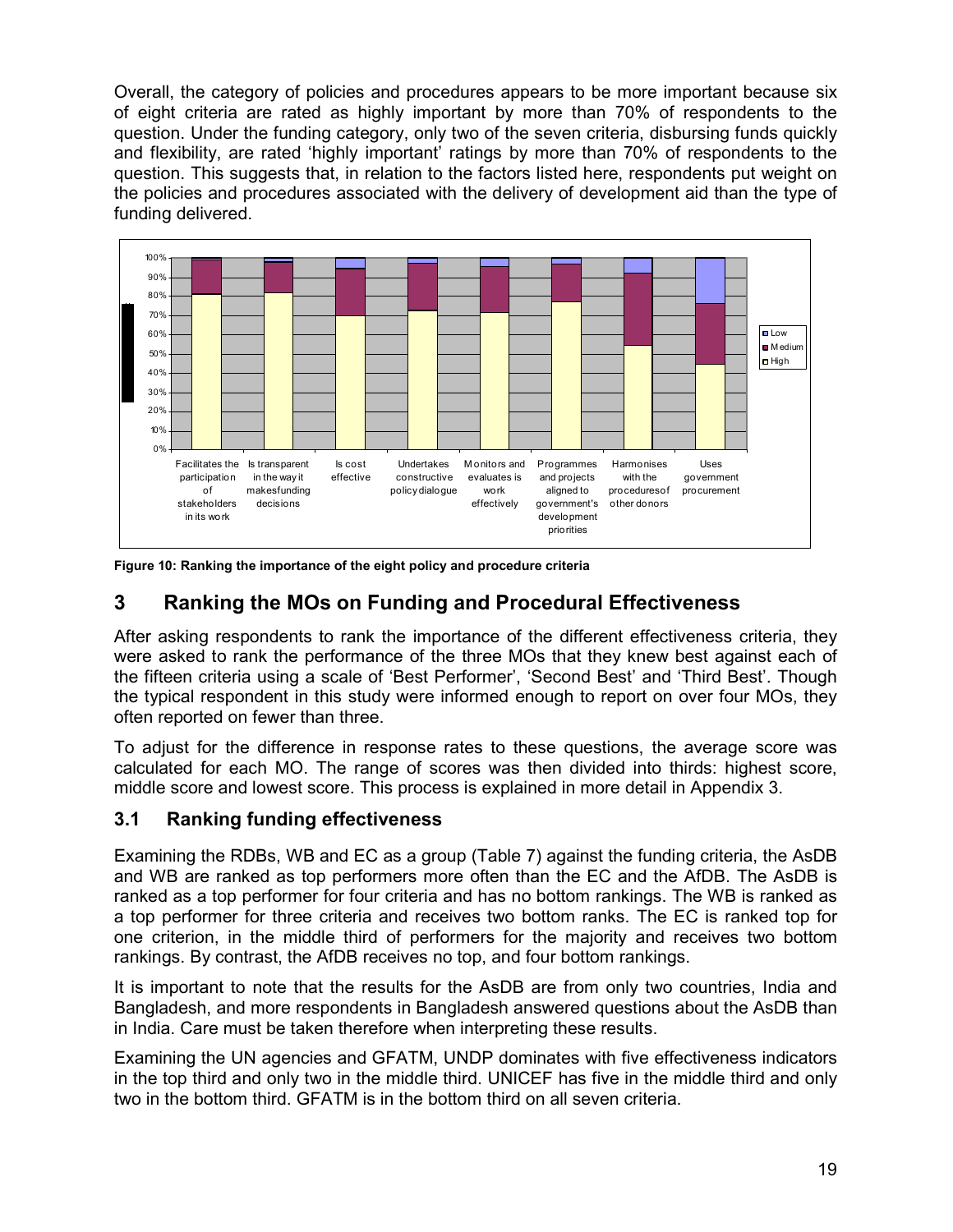| Highest scorers | Middle scorers                                                |  | Lowest scorers |  |  |  |
|-----------------|---------------------------------------------------------------|--|----------------|--|--|--|
|                 | Key for effectiveness criteria rating tables (Tables 7 and 8) |  |                |  |  |  |

| <b>FUNDING</b>                                  | <b>AsDB</b> | 옹    | 50   | <b>AFDB</b> | <b>ONDP</b> | <b>UNICEF</b> | <b>GFATM</b> |
|-------------------------------------------------|-------------|------|------|-------------|-------------|---------------|--------------|
| Disburses funds quickly                         | 1.40        | 1.03 | 0.84 | 0.76        | 1.11        | 0.90          | 0.73         |
| Flexibility in the types of funding it provides | 0.90        | 0.82 | 0.83 | 0.73        | 1.19        | 0.79          | 0.52         |
| Makes long term commitments                     | 1.10        | 1.21 | 0.87 | 0.80        | 0.84        | 0.71          | 0.48         |
| Provides predictable funding                    | 0.86        | 0.89 | 0.82 | 0.70        | 0.91        | 0.68          | 0.54         |
| Provides funds with low conditionality          | 0.86        | 0.71 | 0.81 | 0.84        | 1.19        | 0.96          | 0.58         |
| Provides untied aid                             | 0.85        | 0.70 | 0.76 | 0.71        | 1.06        | 0.87          | 0.65         |
| Provides highly concessional funds              | 0.92        | 0.97 | 0.80 | 0.63        | 0.95        | 0.69          | 0.47         |

Table 7: Rating MO performance against the funding criteria

#### 3.2 Ranking procedural effectiveness

Examining the performance ratings of the RDBs, EC and WB against the policy and procedures ratings, again the AsDB is the top performer, see table 8. It is ranked as a top performer for all eight criteria. The WB has five criteria in the top third, and the remaining three in the middle third. The EC has only two criteria in the top third, six in the middle third, and one in the bottom. As above, the AfDB fairs much worse, with only two criteria in the middle third and the remainder in the bottom third.

Examining the UN agencies and GFATM, UNDP once again dominates this group with five of seven criteria in the top third; UNICEF has five in the middle third and three in the bottom. GFATM once again is found in the bottom third on all policy and procedural criteria.

| <b>POLICIES AND PROCEDURES</b>        | ⋗<br>SDB   | る    | 5    | <b>AfDB</b> | <b>SPA</b> | <b>UNICEF</b> | ໑<br>m<br>⋗<br>Ë |
|---------------------------------------|------------|------|------|-------------|------------|---------------|------------------|
| Facilitates stakeholder participation |            | 0.97 | 0.88 | 0.70        | 1.20       | 0.87          | 0.63             |
| Transparent funding decisions         | 1.40       | 0.96 | 0.84 | 0.78        | 1.01       | 0.74          | 0.63             |
| Cost effective                        | 1.00       | 0.77 | 0.76 | 0.68        | 0.91       | 0.71          | 0.56             |
| Constructive policy dialogue          | 0.96       | 1.07 | 0.86 | 0.67        | 18         | 0.72          | 0.45             |
| Monitoring and evaluating             | <b>THE</b> | 1.24 | 0.91 | 0.67        | 0.97       | 0.68          | 0.53             |
| Aligns to government's priorities     | 1.17       | 1.06 | 0.95 | 0.72        | 1.23       | 0.87          | 0.58             |
| Harmonises with other donors          | 1.11       | 0.99 | 0.92 | 0.67        | 1.06       | 0.68          | 0.37             |
| Uses government procurement           | 0.90       | 0.84 | 0.83 | 0.72        | 0.89       | 0.62          | 0.47             |

Table 8: Rating MO performance against the policies and procedures criteria

Overall, the organisations able to disburse substantial sums of ODA are perceived to be more effective than UNICEF and GFATM when ranked against these fifteen effectiveness criteria. Except for the AfDB, the financial institutions dominate the top and middle thirds in both categories.

The results suggest that overall perceptions of MO performance vary considerably. For instance, on disbursing funds quickly, only the AsDB is found in the top third, while for predictability several MOs are in the top third. As discussed in the individual MO profiles below, perceptions of performance against some of these effectiveness criteria are positively correlated with higher preferences for disbursement of additional funds for individual MOs. The data suggest that stakeholders value different aspects of each organisation. The importance and number of criteria that appear important vary considerably across the seven MOs. While these results are interesting and provide valuable insights into the factors considered concerning disbursement choices, they do not tell the entire story about why stakeholders prefer one MO over another.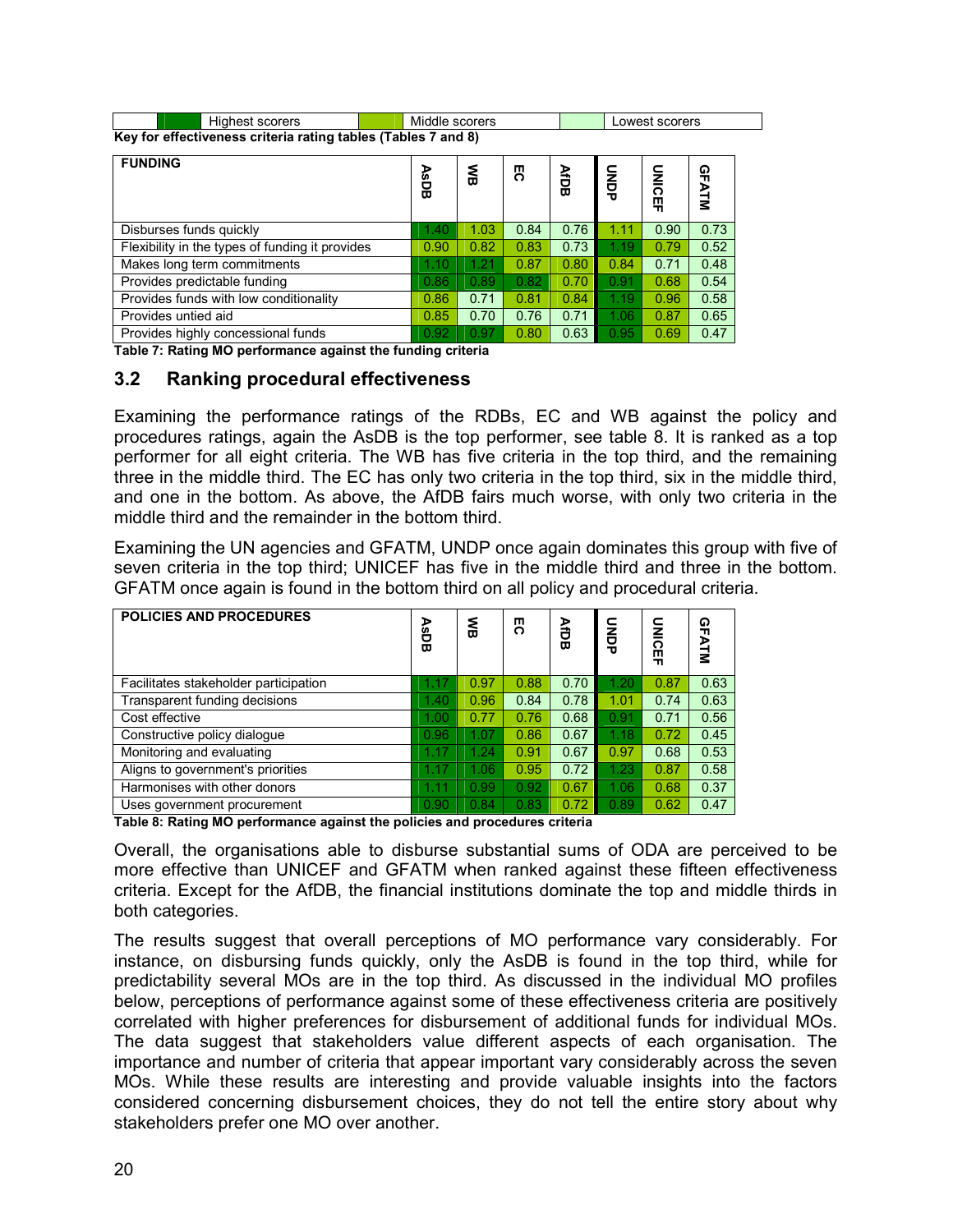# 6 African Development Bank Profile

### 1 Organisation Background<sup>10</sup>

The AfDB was established in 1964 and has 53 African country shareholders. Its 23 non-African country shareholders are limited to a one third share of capital and votes on the Board. Each member government is represented on the Board of Governors and all four of the African countries surveyed are members of the organisation.

The Bank promotes economic and social development through loans, equity investments and TA. In the four sample countries, its mission is promoting growth and poverty reduction. In Ghana it focuses on education, health, rural services, and social protection, in South Africa on infrastructure, in Tanzania on developing skills, improving infrastructure, supporting agriculture, improving governance and reducing poverty, and in Zambia on agriculture, water, energy, and child welfare. AfDB's disbursements by country are shown in Table 9. Although South Africa does not receive ODA from the AfDB, it does receive non-concessional funding; its results have therefore been retained in the survey.

|                                        | GΗ    | ZA         | --            | <b>ZM</b>      |
|----------------------------------------|-------|------------|---------------|----------------|
| $(03-05)$<br>$\mathsf{Sm}$<br>3vr Ava. | 54.91 | N/A        | 71.66         | 12.67<br>I∠.O. |
| %<br><b>ODA</b>                        | 4.8   | 44<br>'N/A | $\sim$<br>4.3 | 4. ا           |

Table 9: AfDB African Development Fund disbursements by country<sup>12</sup>

### 2 Respondents Profile

Table 10 shows the number of respondents who were informed and well informed about the AfDB. Nearly 70% of the respondents in both Ghana and Tanzania were informed enough about the AfDB to answer questions about it, this percentage falls in both South Africa and Zambia where 40% and 49% respectively were able to answer questions about it. In aggregate, a respectable 59% of the African respondents were able to provide their views.

|  | __ | -<br>'N |  |
|--|----|---------|--|
|  |    |         |  |

Table 10: Number of informed and well informed respondents about the AfDB by country

### 3 Results

#### 3.1 Perceptions of effectiveness

#### a. Rating overall effectiveness

Respondents rate the overall effectiveness of the AfDB in providing aid as *moderate* (3.30). The country scores range from 2.63 in South Africa to 3.68 in Tanzania. The aggregate picture of respondents perceiving no significant difference between the AfDB and the other MOs is repeated in every country except Ghana. Here the AfDB is perceived to be less effective than the WB. Respondents in Tanzania perceive the AfDB to be more effective than those in South Africa.

#### b. Effectiveness of activities in health sector

Given the limited scale of its activities in the health sector, it is perhaps not surprising to find that the AfDB is, in aggregate, ranked last for the effectiveness of its activities in this sector. This picture is repeated at the country level.

#### c. Effectiveness of technical assistance

With an explicit element of its mission being the provision of TA it is perhaps more surprising that the AfDB is ranked second last for the effectiveness of its TA in aggregate. This picture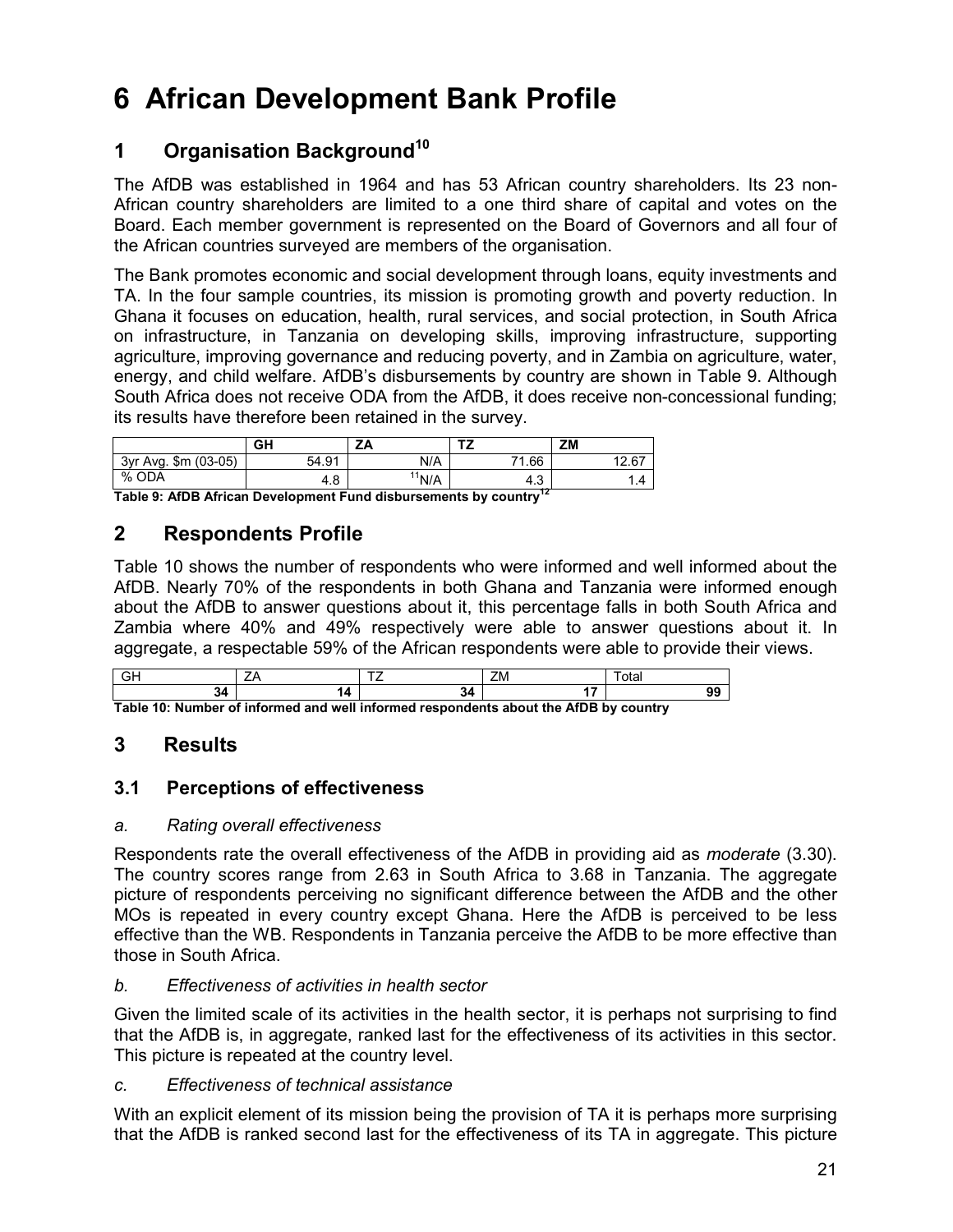is also true at the country level in Ghana, South Africa and Tanzania. In Zambia, the AfDB is ranked in last place below even GFATM.



Figure 11: Country ratings of the overall effectiveness of the AfDB

#### d. Capacity building

The work that the AfDB carries out in the area of building capacity in public institutions is rated as *moderate to high (3.25)* in aggregate, lower than UNDP. In Ghana it also rates lower than the WB. There are no other differences.

#### 3.2 Perceptions of performance against indicators linked to Paris

#### a. Government ownership, alignment and harmonisation

In aggregate, respondents rate the extent to which the AfDB promotes government ownership as *moderate to high* (3.45). At the country level, there are no differences between the AfDB and other MOs, except in South Africa. Here, the EC rates higher than the AfDB.

In aggregate, respondents rated both the extent to which the AfDB aligns with government policies as moderate to high (3.66), higher than the WB. This picture is broadly repeated in the countries in the survey. For harmonisation it is rated as *moderate* (3.16) in aggregate and there is no difference between it and the other MOs in the survey.

#### b. Promotion of ownership by other stakeholder groups

The extent to which the AfDB promotes ownership by civil society is rated as *moderate* (2.84) in aggregate. The AfDB rates lower than the EC in aggregate. At the country level it rates lower than the EC in Ghana and Zambia, and lower than the WB in Ghana. The extent to which it promotes ownership by parliament is rated as low to moderate (2.61) in aggregate. The only country difference is in Tanzania where the AfDB rates lower than the WB.

#### 3.3 What is influencing perceptions of effectiveness?

The picture painted of the AfDB's performance against the Paris Declaration and other effectiveness indicators is mixed and it is difficult to relate these perceptions to the aggregate perception that the AfDB's overall effectiveness is no different to that of the other organisations. Respondents who perceive the AfDB to be promoting government ownership of development policies are more likely to give it a higher overall effectiveness rating. A limited number of comments were made about the AfDB in relation to the overall effectiveness question, see box 3. It is not possible therefore to group comments in order to identify other factors which might be affecting perceptions of overall effectives.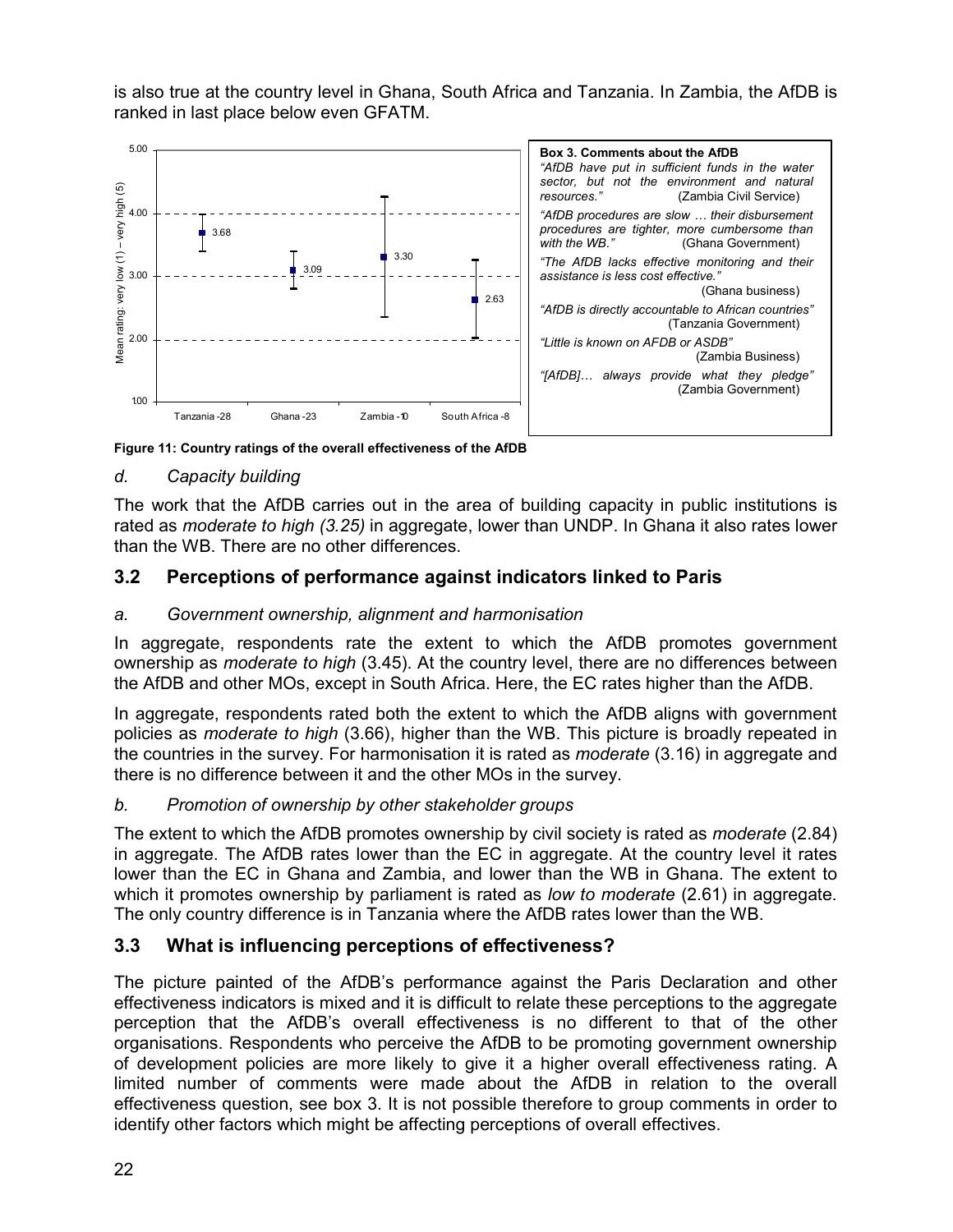

### 3.4 Preferences for disbursing additional aid

Figure 12: Country preferences for disbursing additional aid through the AfDB

Respondents rank the AfDB, in aggregate, as the third most preferred organisation to disburse additional aid, above the WB and EC. Of the MOs operating in the region, only UNDP is ranked higher in aggregate with a score of  $1.63<sup>13</sup>$ . Disaggregating the data to look at the country level also finds the AfDB ranking above the WB in every country except Ghana. It ranks above the EC in Ghana and Tanzania. See Figure 12, for the AfDB's score at country level and Table 11 for its ranking in each country.

|  | aareaate | . |  | ---<br>- M |
|--|----------|---|--|------------|
|  |          |   |  |            |

Table 11: Ranking AfDB in terms of country preferences for disbursing additional aid

Looking at the performance ratings given to the AfDB in relation to the fifteen effectiveness criteria does not help answer the question about why the AfDB is preferred to the WB and/or EC at country level and in aggregate. The AfDB rates worse than both organisations against these criteria; it scores no top ratings, and indeed rates as a bottom performer for over half of the funding criteria and nearly all of the policies and procedures criteria<sup>14</sup>. Only three of these criteria are weakly associated with higher preferences for the AfDB to disburse additional funding: flexible funding, the speed of its disbursement and whether it undertakes constructive policy dialogue. Other factors must also be influencing these preferences.

Respondents did not make many comments about the AfDB while indicating their disbursement preferences. Those comments that were made suggest only a few additional factors that might help explain their rankings. The fact that it is the African Bank appears to be viewed positively, see box 4 above. The focus of its activities also appears highly valued. Other comments are more mixed and it is difficult to identify additional factors. One hypothesis is that respondents compare their government's role in the governance of the WB and EC to their role in the AfDB and this is a strong predictor of disbursement preferences.

Another factor which might be influencing the scores for different indicators is the profile of the AfDB in country. One key factor influencing this may be the presence of an AfDB country office. The Bank currently has an office in Ghana, Tanzania and Zambia, all opened relatively recently, the oldest being four years old and Zambia's opened only last year. Again, this will have to be tested later.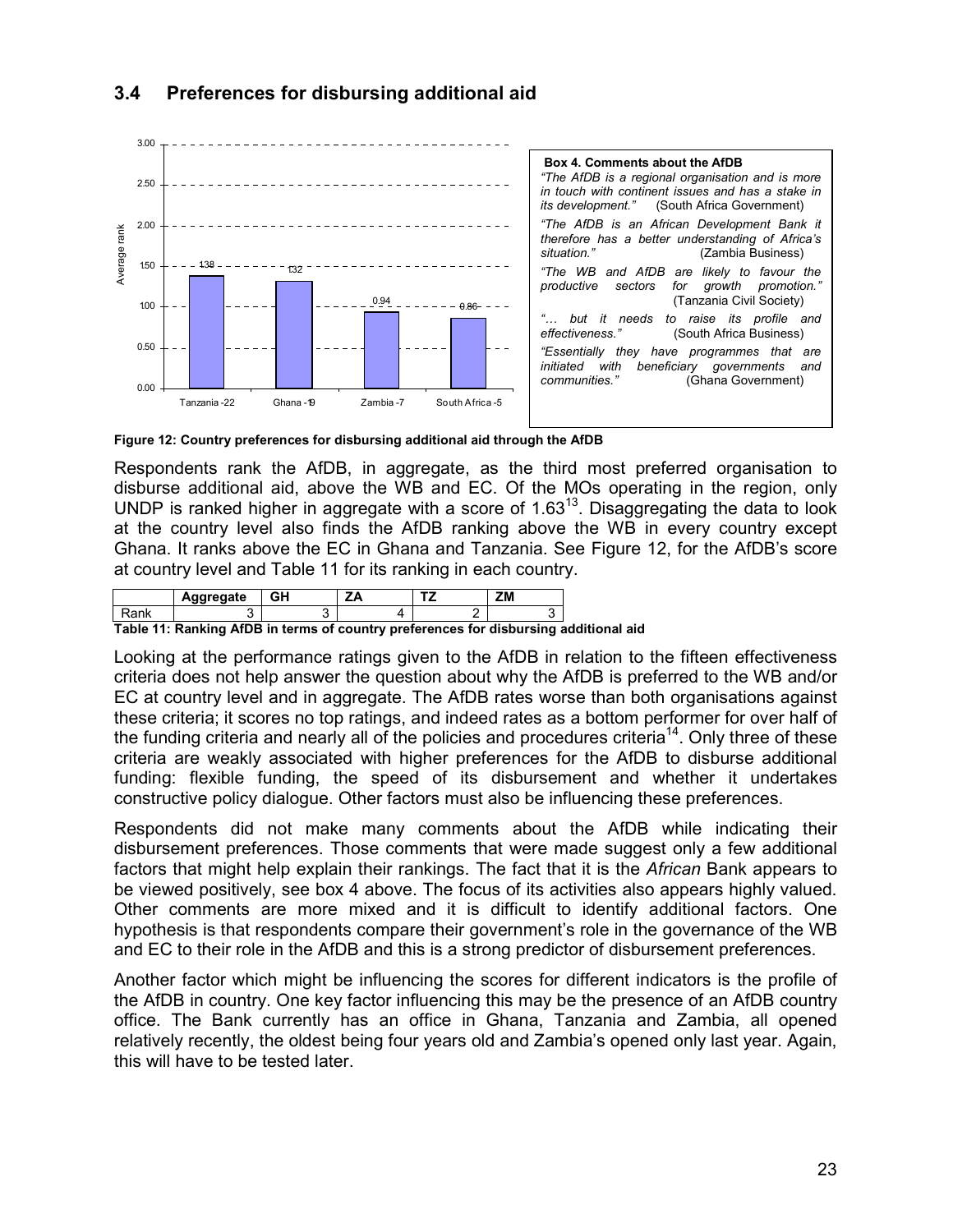### 4 Conclusion

Other studies assessing the effectiveness of the AfDB give it a mixed review, so it is perhaps surprising that our respondents rank the organisation as favourably as they do for overall effectiveness. Looking in more detail at the ratings for specific aspects of effectiveness, ratings for AfDB tend to vary more widely than those of other organisations. AfDB is more likely to be rated below the EC or the WB in response to questions related to the Paris Declaration and the delivery of specific activities. The AfDB is also rated below the EC and WB against the fifteen effectiveness criteria, see chapter 5. Further work needs to be done to understand if respondent perceptions are affected by the fact that the AfDB has only recently gained a country presence in three of the sample countries.

The results about effectiveness highlight a paradox though. Despite its lower ratings, the AfDB is the second most preferred channel for additional ODA, ranked higher than the EC and WB in aggregate. Though the data is unable to provide clear evidence, a plausible hypothesis is that the AfDB is preferred as a disbursement channel because respondents feel a greater sense of ownership, with its strong regional membership.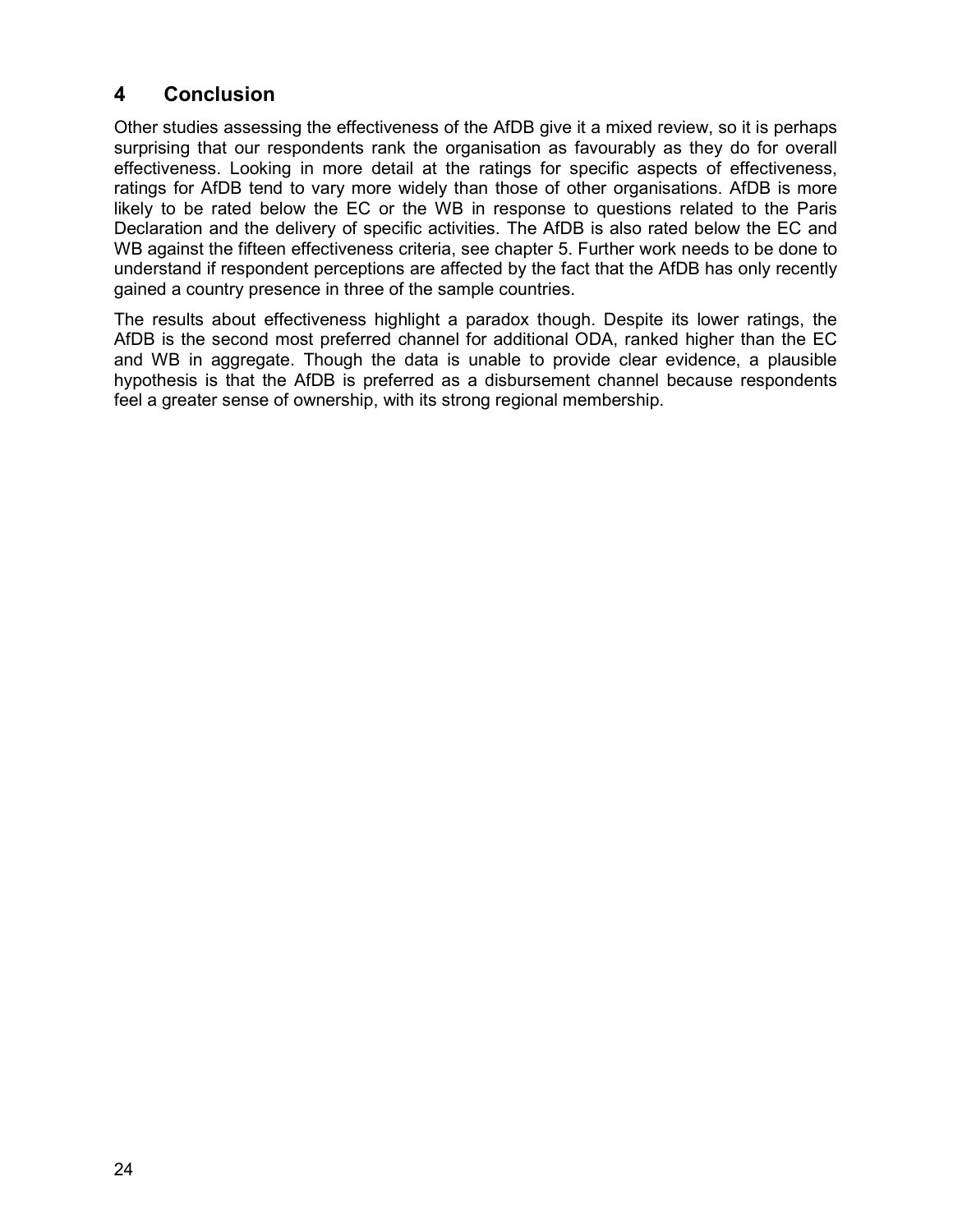# 7 Asian Development Bank Profile

### 1 Organisation Background<sup>15</sup>

The AsDB was established in 1966 and has 48 regional and 19 non-regional members. India was a founding member while Bangladesh joined in 1973. All members of the Bank are members of the Board of Governors. Although India does not receive ODA from the AsDB, it does receive non-concessional funding; its results have therefore been retained in the survey.

|                      | BA    | IN         |
|----------------------|-------|------------|
| 3yr Avg. \$m (03-05) | 53.47 | N/A        |
| % total ODA          | 3.9   | $N/A^{16}$ |

Table 12: Total disbursements from the Asian Development Fund by country

The AsDB describes its mission as "*improving the welfare of the people in Asia and the* Pacific" and its main instruments for carrying out its mission are; policy dialogue, loans, TA, grants, guarantees and equity investments. In the two sample countries, the AsDB focuses on the energy, transport and urban development sectors. A further focus in Bangladesh is the education sector. For its work in additional sectors the Bank supports the work of other donors. The AsDB's disbursement by country is shown in Table 12.

### 2 Respondent Profile

| Takla 49: Number of informational and unlimitational resonantian |  |  |  |  |
|------------------------------------------------------------------|--|--|--|--|

Table 13: Number of informed and well informed respondents about the AsDB by country

Table 13 shows how many respondents in each country considered themselves to be informed enough to answer questions about the AsDB. In Bangladesh nearly all did, while just over half of those in India considered themselves so. While we report the results in aggregate below, this distribution of respondents should be borne in mind. The results from India clearly have to be treated with considerable care and the aggregate results will tend to be driven more by Bangladeshi perceptions.

### 3 Results

#### 3.1 Perceptions of effectiveness

#### a. Rating overall effectiveness

The overall effectiveness of the AsDB in providing aid is rated as *moderate to high* (3.33),. There is no difference perceived between its effectiveness and that of the other MOs either in aggregate or in either country. Respondents in Bangladesh perceive the AsDB to be more effective than those in India.

#### b. Effectiveness of activities in health sector

In aggregate the AsDB ranks second to last for the effectiveness of its activities in the health sector, ahead only of the AfDB. Given the low level of activities in this sector, this ranking is unsurprising.

#### c. Effectiveness of technical assistance

In aggregate, the AsDB ranks third for the effectiveness of TA. Respondent perceptions of the effectiveness of the AsDB's TA differ between the two countries. In Bangladesh, the AsDB is ranked second, below UNDP, and above the EC and the WB for this indicator. In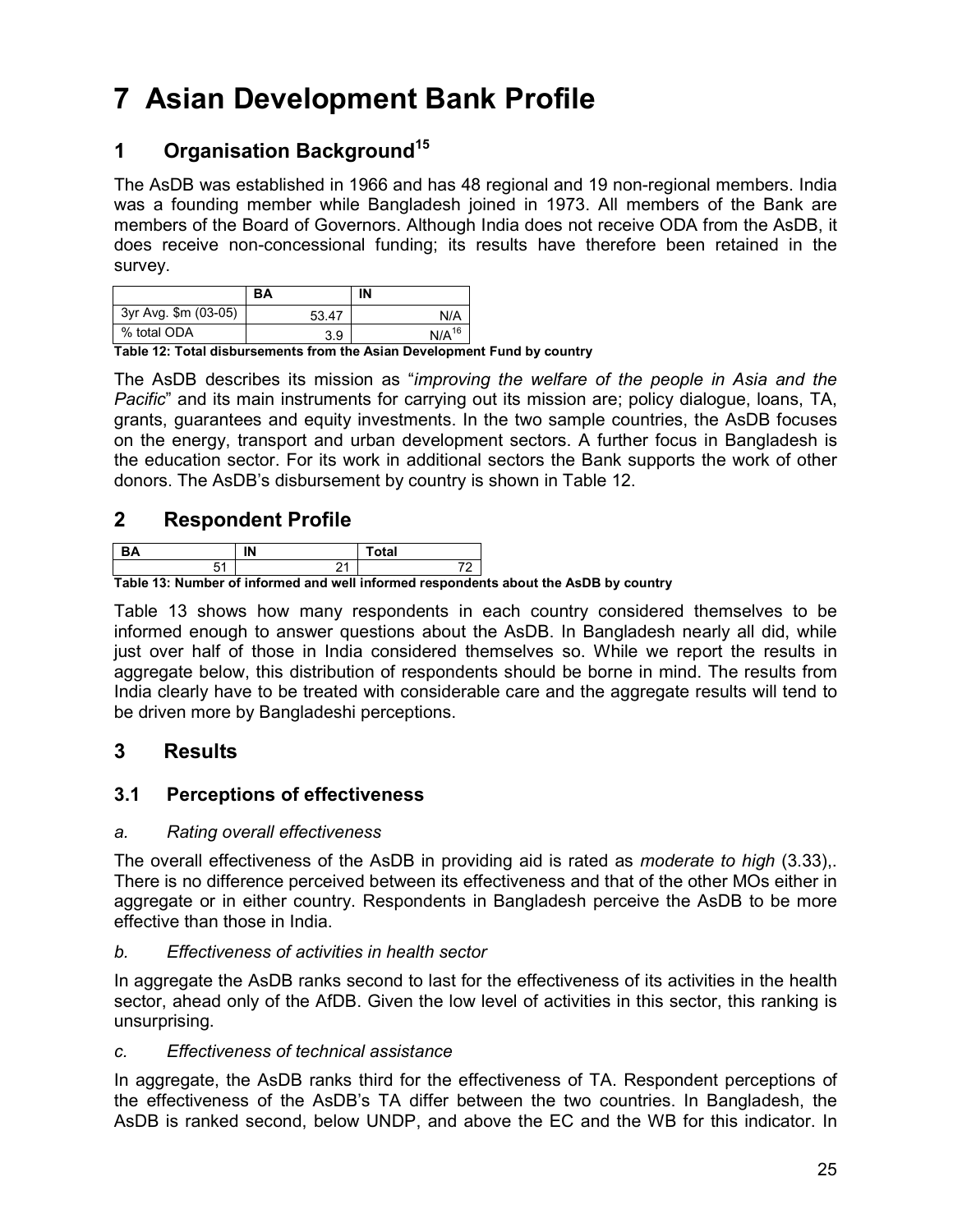India, the AsDB ranks fourth, below the top ranking WB, but roughly on a par with both the EC and UNDP.



Figure 13: Country ratings of the overall effectiveness of the AsDB

#### d. Capacity building

In aggregate, respondents rate the efforts of the AsDB to build the capacity of public institutions as moderate (3.02), lower than UNDP.

#### 3.2 Perceptions of performance against indicators linked to Paris

#### a. Government ownership, alignment and harmonisation

Respondents assess the performance of the AsDB against all three of the Paris Declaration questions, ownership, alignment and harmonisation, as *moderate* (3.16, 3.13 and 2.98 respectively), in aggregate. In India, the AsDB is rated lower than the WB for the extent to which it harmonises with other donors. .

#### b. Promotion of ownership by other stakeholder groups

In aggregate, the AsDB was rated low to moderate (2.68) for the extent to which it promotes ownership by civil society, lower than the EC. The AsDB was rated *moderate* (2.76), in aggregate, for the extent to which it promotes ownership by Parliament.

#### 3.3 What is influencing perceptions of effectiveness?

In aggregate and in both countries, respondents answering the question about AsDB's overall effectiveness do not rate it higher than any of the other MOs. Against a number of the individual effectiveness indicators highlighted above, where there are differences in ratings, the AsDB is more likely to be rated lower than the EC, WB and the UN agencies, though there is no consistency as to which of these is likely to be rated higher. This suggests that other factors might be influencing perceptions of overall effectiveness. The data show no associations between different indicators and the overall effectiveness ratings. This may well be as a result of the small number of countries sampled and the divergence in views between the two countries.

Few comments about the AsDB were received from respondents in response to the question about overall effectiveness. See Box 5 for a selection of comments. Mixed views were received about the effectiveness of its monitoring and evaluation, but beyond that there was no clear pattern to the comments. It is difficult to identify any clear factors that might be influencing overall perceptions of effectiveness, from those comments that were received.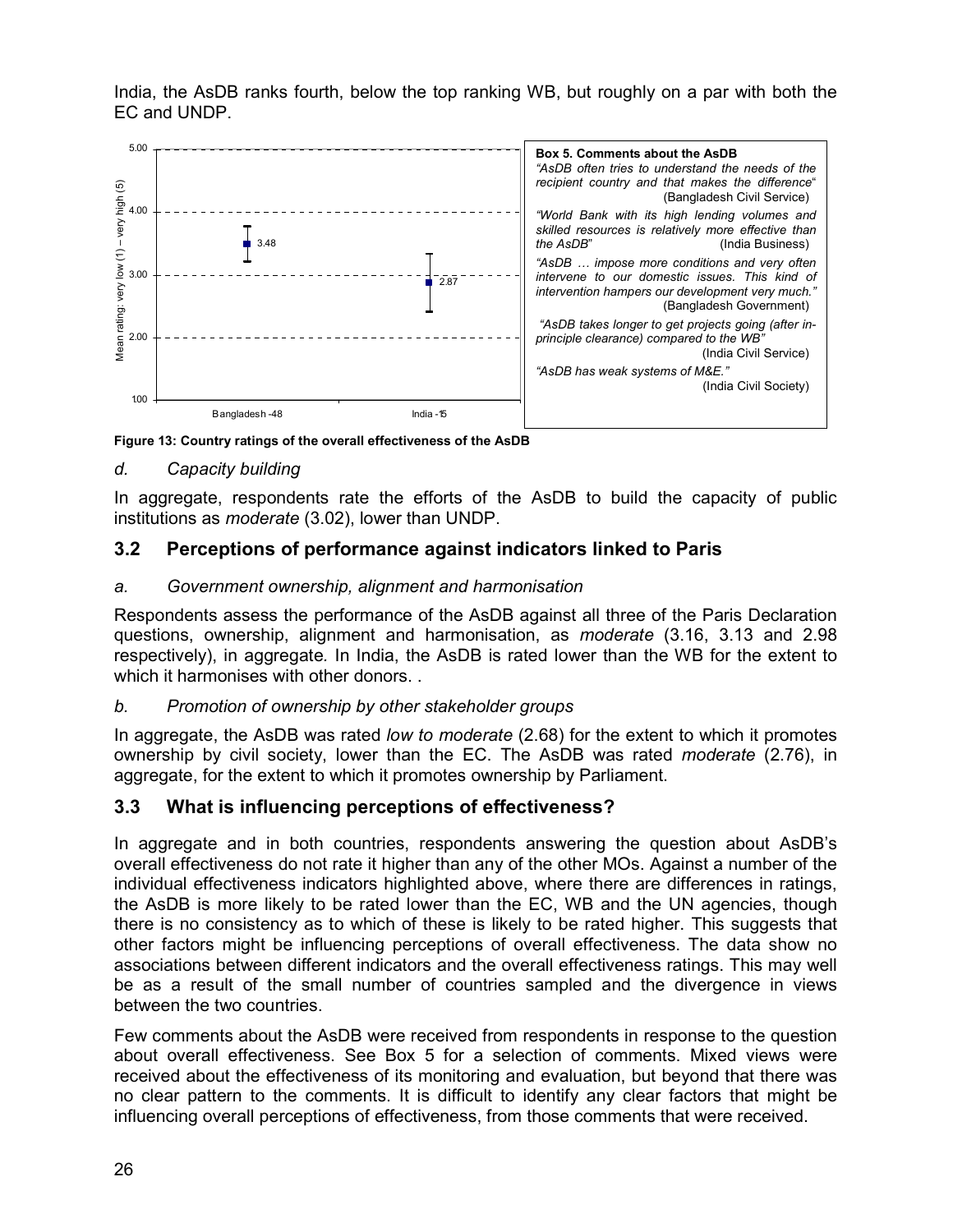#### 3.4 Preferences for disbursing additional aid

In Bangladesh, the AsDB is the second most preferred MO to disburse additional aid, behind UNDP, but above both the WB and EC. See Figure 14 for the AsDB's score and Table 14 for its rank by country



Figure 14: Country preferences for disbursing additional aid through the AsDB

|                                | aareaate |  |  |  |
|--------------------------------|----------|--|--|--|
|                                |          |  |  |  |
| . .<br>.<br>. . <b>. . .</b> . |          |  |  |  |

Table 14: Ranking the AsDB in terms of country preferences for disbursing additional aid

In aggregate, respondents rate the performance of the AsDB against the fifteen effectiveness criteria above both the EC and WB. At face value this might help to explain why it is preferred over both as a channel for additional ODA. For its policies and procedures, it rates as a top performer for all of the policy and procedure criteria. It rates as a top performer for just over half of the funding criteria<sup>17</sup>. The performance of the AsDB against the fifteen effectiveness criteria does not fully explain why it is preferred second in aggregate as a disbursement channel for ODA because no correlations are found between these effectiveness criteria and the disbursement question, but respondents ranking the effectiveness of the AsDB's TA more highly are likely to prefer it as a channel for additional ODA. That this is the only correlation found is probably as a result of the fact that respondents in only two countries are answering the questions and their views appear to be relatively divergent. Most of the comments received in relation to this question are from Bangladesh and don't shed much light on disbursement preferences, see Box 6.

#### 4 Conclusion

The overall effectiveness of the AsDB in providing aid is rated as *moderate to high*. In aggregate, respondents rate the performance of the AsDB against the fifteen effectiveness criteria above both the EC and WB. However, the results described above must be treated with caution. Over twice as many respondents in Bangladesh were able to answer questions about the organisation than in India. This means that the aggregate findings are heavily driven by respondents in Bangladesh and any results from India must be treated as preliminary.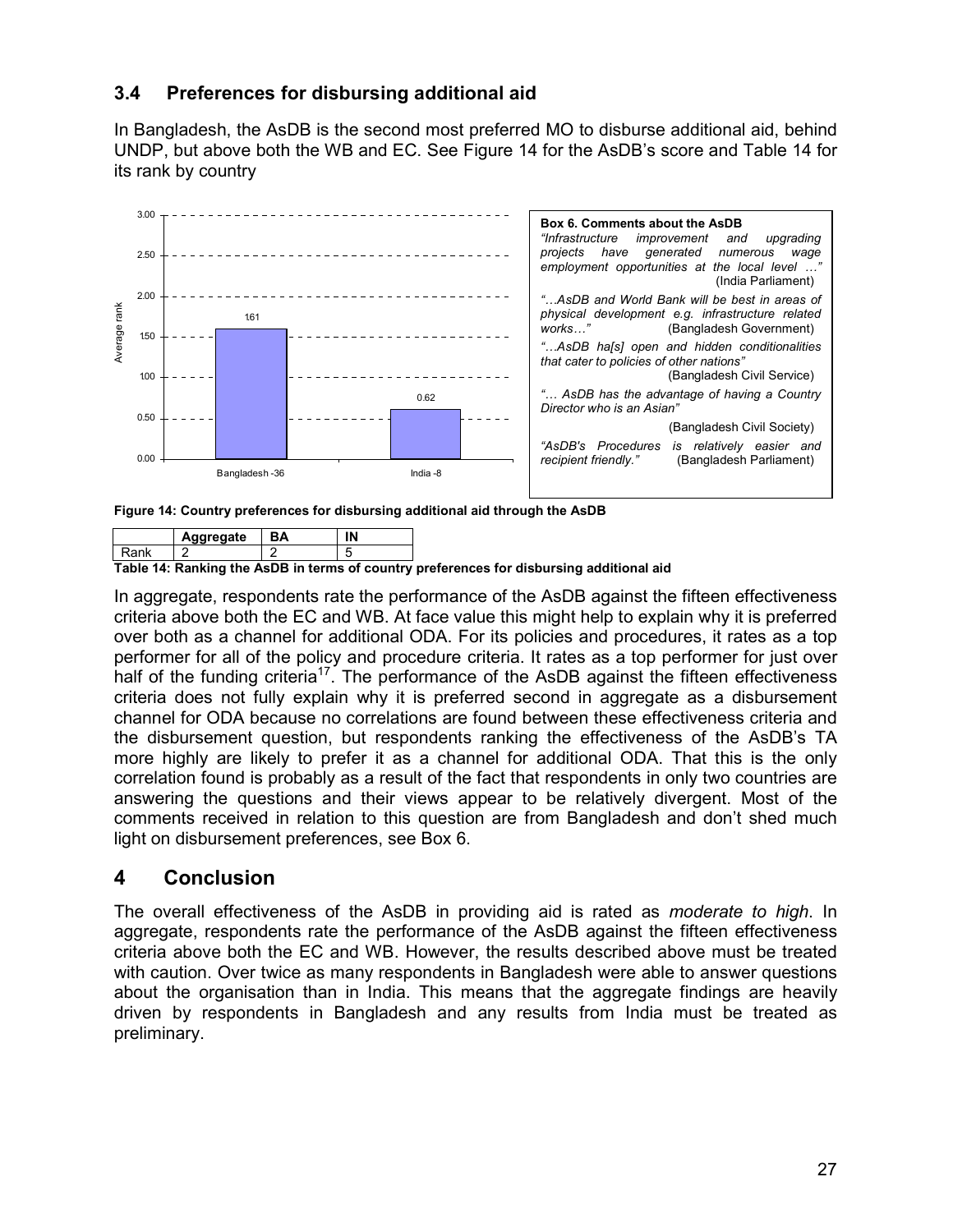### 8 European Commission Profile

# 1 Organisation Background<sup>18</sup>

The European Commission's development policies and funding programmes are run by the Directorate General for Development (DG DEV) and the Directorate General for External Relations (DG Relex). DG DEV was formed in 1957 and works on the programming, policy and strategies phase of the project cycle for ACP countries. DG Relex deals with non-African Caribbean Pacific (ACP) countries. Both feed into the implementing agency responsible for on-ground delivery, the EC EuropeAid Cooperation Office.

Ghana, Tanzania, South Africa and Zambia are signatories to the Cotonou Agreement and funding is provided through both the European Development Fund (EDF) (except to South Africa) and thematic budget lines. South Africa, Bangladesh and India access EC development financing exclusively through the Commission's Budget. Table 15 shows that the EC is one of the larger donors in the sample countries.

| $$m (03-05)$<br>3yr Avg.<br>62.94<br>70<br>167<br>70.<br>129.81<br>150.07<br>.58<br>∼ | ΖM     |
|---------------------------------------------------------------------------------------|--------|
|                                                                                       | 114.08 |
| % ODA<br>6.2<br>22.9<br>10.1<br>4.6<br>44<br>.                                        | 12.9   |

Table 15: EC aid disbursements by country

Except in India, the main focus of its development financing is in productive sector development, infrastructure, rural development, capacity building and macro-economic support. In India, the focus is on key social sectors (specifically health and education).

### 2 Respondents Profile

Table 16 shows the number of respondents who were informed enough to answer questions about the EC. In all countries except India, between 60% and 80% were informed about it. In India, just over 35 % were informed about it.

| יש |     |          | $- -$   | ZM.     | otal |
|----|-----|----------|---------|---------|------|
|    | י - | ~~<br>-- | 20<br>v | n.<br>∼ | 1ŏ.  |

Table 16: Number of informed and well informed respondents about the EC by country

### 3 Results

### 3.1 Perceptions of effectiveness

#### a. Rating overall effectiveness

In aggregate, respondents rate the EC as *moderately*  $(3.30)$  effective in the way it provides development aid. There is no difference between the EC's rating and those given to the other MOs. At the country level, see Figure 15, the picture is broadly similar except in Zambia where the EC is rated higher than the WB.

#### b. Effectiveness of activities in health sector

The EC ranks fifth for its health sector activities effectiveness, below GFATM, UNICEF, UNDP and the WB. This picture is broadly repeated in all countries. The aggregate result is perhaps unsurprising given the low level of these activities in most of the surveyed countries.

c. Effectiveness of technical assistance

In aggregate, the EC is ranked fourth for the effectiveness of its TA, below the AsDB, UNDP, and WB. In South Africa, its TA is perceived to be more effective than the other MOs. In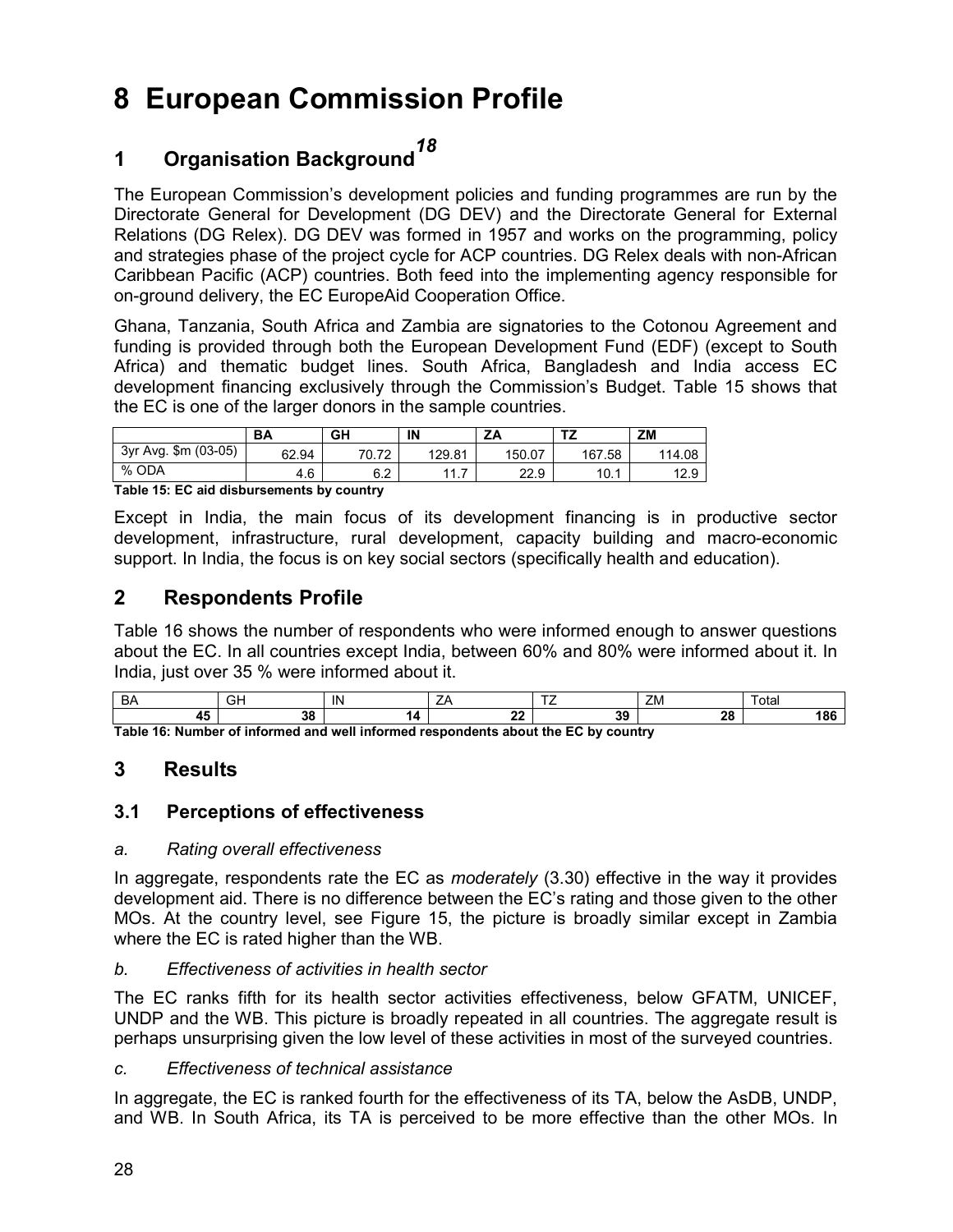Tanzania, the EC's TA is perceived to be more effective than the AfDB. In Bangladesh it is perceived to be more effective than the WB.



Figure 15: Country ratings of the overall effectiveness of the EC

#### d. Capacity building

In aggregate, respondents rated the extent to which the EC builds capacity of central institutions as *moderate to high* (3.27). In Tanzania, respondents rate the WB and UN agencies higher. This is the only country difference.

### 3.2 Perceptions of performance against indicators linked to Paris

#### a. Government ownership, alignment and harmonisation

In aggregate, the EC's promotion of ownership by the government is rated *moderate to high* (3.31), broadly similar to the other MOs. The ratings are broadly consistent across countries, except in South Africa where the EC is rated nearly a point higher than the WB.

Respondents rate the extent to which the EC aligns with government policies as *moderate to* high (3.40), in aggregate. The EC is rated as *moderate* (3.20) in terms of the extent to which it harmonises with other donors, in the middle of the range of organisational ratings. Ratings for both these indicators are broadly consistent across countries.

#### b. Promotion of ownership by other stakeholder groups

In aggregate, respondents rate the EC's promotion of ownership by civil society as *moderate* to high (3.35). At the country level the picture is mixed; the EC is rated higher than the AfDB in Ghana and Zambia, and higher than the WB in Bangladesh. The extent to which it promotes parliamentary ownership is rated *moderate* (2.91), in aggregate.

#### 3.3 What is influencing perceptions of effectiveness?

Although the EC is not perceived to be less effective overall than other MOs, its performance on the other indicators of effectiveness varies depending on the country. Respondents rating its performance higher for the promotion of government ownership and for the effectiveness of its capacity building activities were more likely to rate its overall effectiveness higher.

Respondents made a number of related comments in relation to the overall effectiveness question. The most, all negative, comments were made about the EC's bureaucracy. A number of negative comments were made about its disbursal speed, though a few noted that its funding is predictable and most were positive about the scope of its activities. See Box 7 for a selection of comments.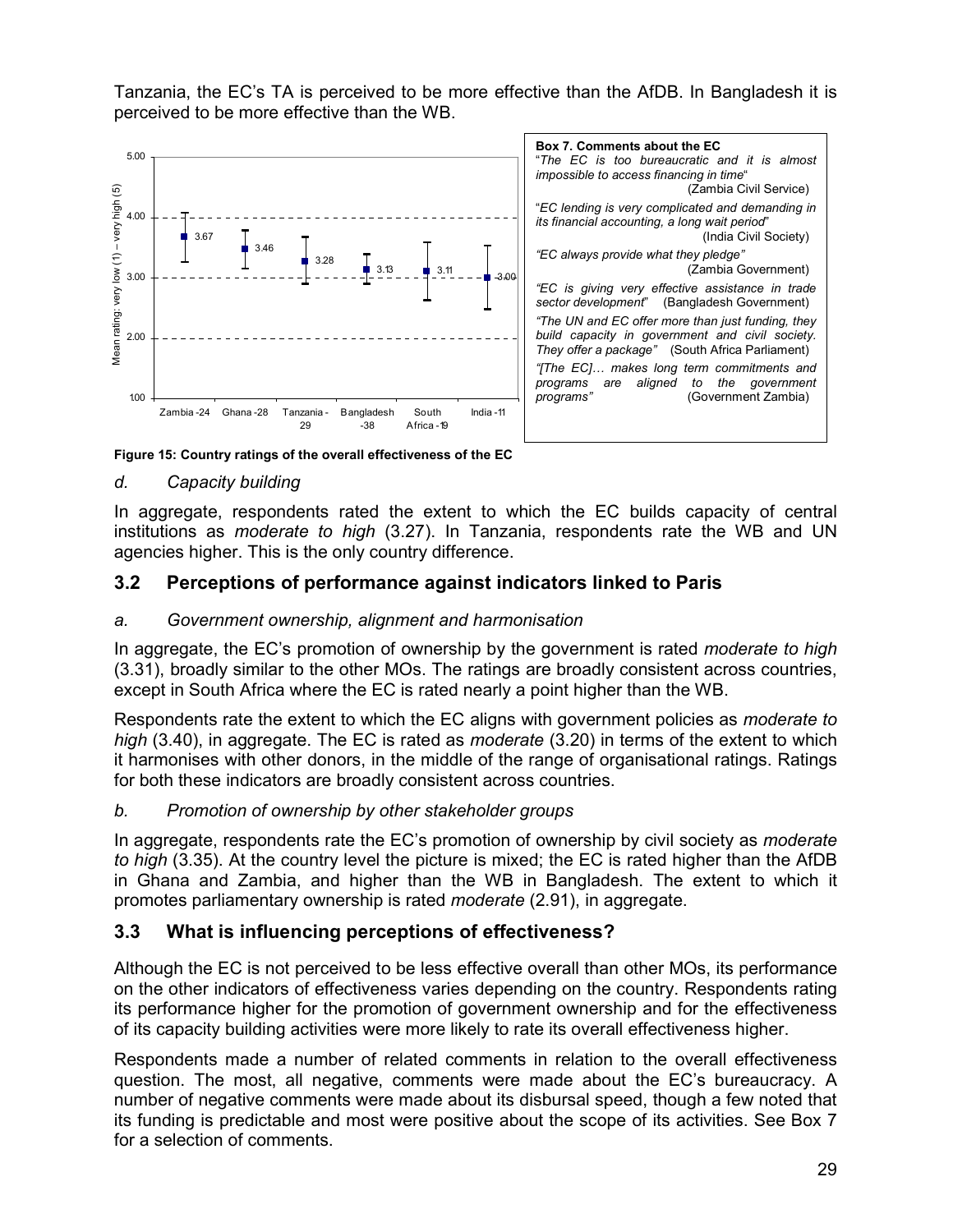### 3.4 Preferences for disbursing additional aid

|      | 'areaate | ΒА | IN | -- | -- | ZM |
|------|----------|----|----|----|----|----|
| Rank |          |    |    |    |    |    |

Table 17: Ranking the EC in terms of country preferences for disbursing additional aid

In aggregate, both the WB and AfDB are preferred as channels for additional ODA more than the EC. At the country level, this situation is repeated in Ghana and Tanzania. In Bangladesh, the EC is ranked second out of the organisations that can disburse significant sums of additional ODA; behind the AsDB. In South Africa and Zambia, the EC is preferred by to both the WB and AsDB. See Table 17 for the EC's ranking and Figure 16 for its score, in each country.



#### Figure 16: Country preferences for disbursing additional aid through the EC

The performance ratings given to the EC for the fifteen effectiveness criteria offer some idea of what might be influencing perceptions. The EC is rated as performing less well against these criteria than both the WB and AsDB. One of the criteria, disburses funds quickly, is found to be moderately correlated to the disbursement question. Another eight of the fifteen are weakly correlated<sup>19</sup>. In total, half are drawn from the funding criteria and half from the policies and procedures criteria. Of the Paris Declaration questions, alignment and ownership are weakly correlated, as are the answers to the overall effectiveness question and the rankings given for the effectiveness of its health sector activities. This suggests that these factors may influence whether respondents prefer the EC as a disbursement channel.

While there are a good number of comments, there is little consistency to the areas they cover and it is not possible to draw a conclusion about whether there are additional factors influencing preferences. More than half of the comments are from Zambia where it was the most preferred disbursement channel. See Box 8 for a selection of comments.

In the case of South Africa, a reasonable hypothesis would be that respondent preferences for the EC as a disbursement channel are influenced by the size of disbursements relative to overall ODA and the strong relationship between the EC and South Africa. In fact, for all countries in the survey, the EC's disbursements form a relatively large proportion of total ODA. That it performs relatively badly in a number of these countries suggests that the relationship between disbursement size and preferences is not clear and may differ between countries. This is something that will have to be investigated at a later stage.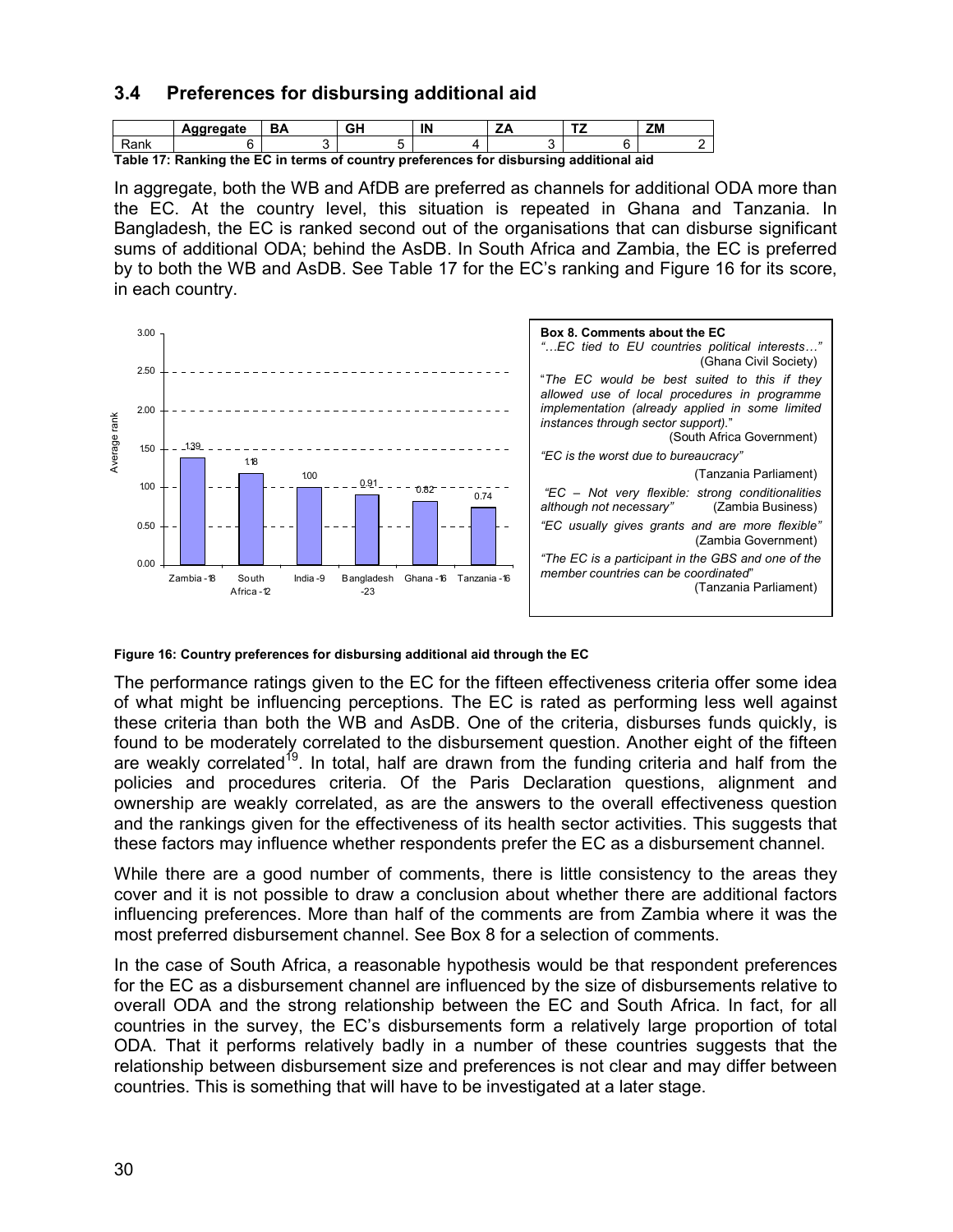# 4 Conclusion

Other assessments of the effectiveness of the EC give it a mixed review. In this survey respondents rank the organisation as moderately effective, though there is variation between countries in the ratings given by respondents in relation to specific effectiveness questions. The same is true when comparing the preferences for respondents for the EC as a disbursement channel for additional ODA compared with the RDBs and the WB. This raises the possibility that respondent perceptions about the effectiveness of the EC are largely affected by country context, though the current data offers no insights into what aspects of the context are important.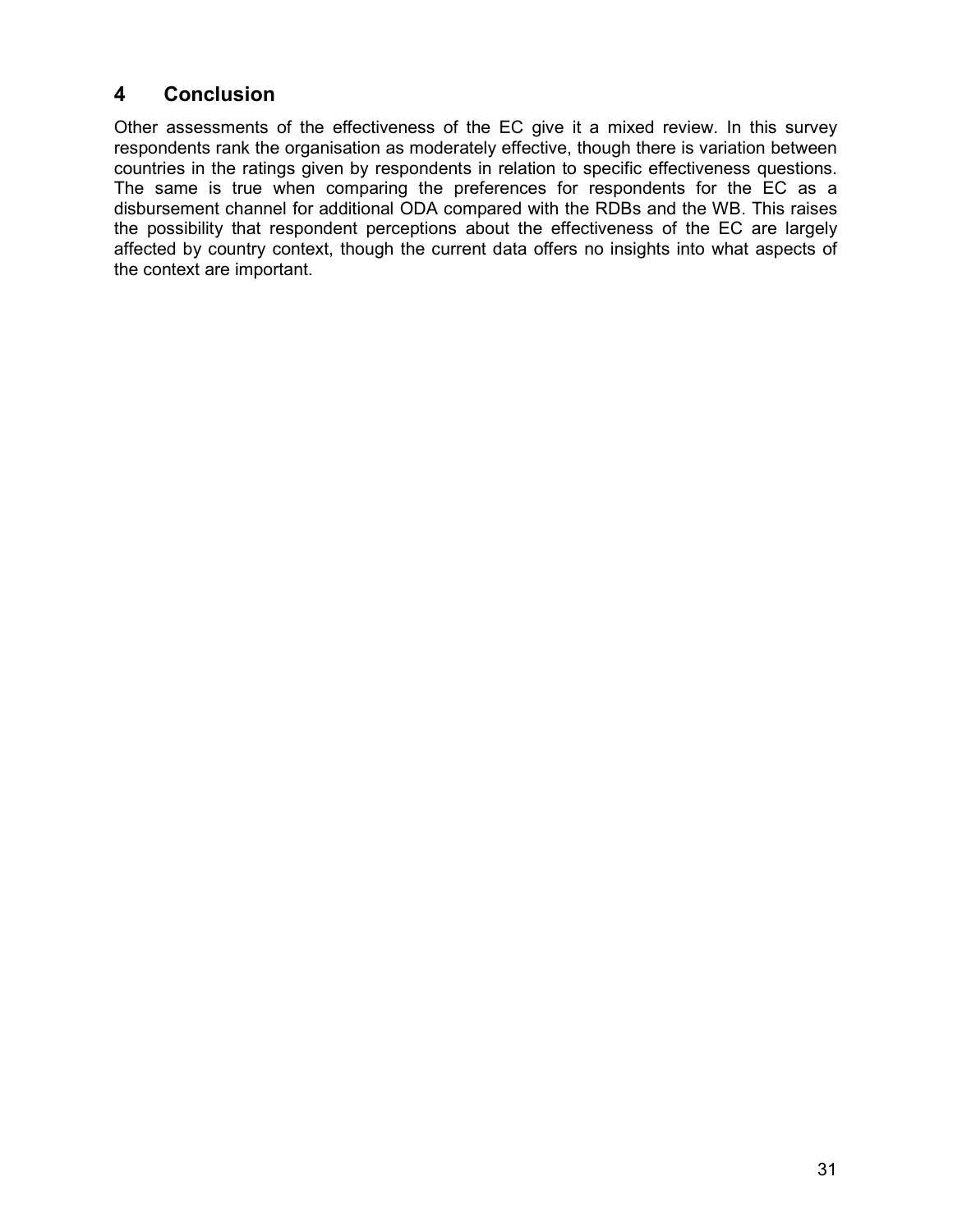# 9 Global Fund to Fight AIDS, Tuberculosis and Malaria Profile

# 1 Organisation Background<sup>20</sup>

GFATM was established in 2002 to provide significant amounts of new resources to prevent and treat three diseases: AIDS, TB and Malaria. Its sole purpose is as a financing mechanism; it implements its programmes through other organisations and has no meaningful presence in country. See Table 18 for GFATM's grants by country.

|                         | <b>BA</b> | GΗ    | IN                      | – 1<br>ŽΆ  | --              | ΖM    |
|-------------------------|-----------|-------|-------------------------|------------|-----------------|-------|
| \$m (03-05)<br>3yr Avg. | 6.26      | 10.55 | $\Lambda$<br>ົ<br>0. IZ | 18.45      | 29.33           | 35.00 |
| % ODA                   | 0.5       | 0.9   | υ. Ι                    | റ റ<br>۵.۵ | $\circ$<br>ن. ا | 3.9   |

Table 18: GFATM grants by country

Unlike the other organisations in this study, it is a private foundation and its board is drawn not from member governments, but representatives of governments, Civil Society Organisations (CSOs) and the private sector. None of the countries covered in this survey have Board representation.

## 2 Respondents Profile

GFATM is the least well known of the organisations in the survey. In both, India and Zambia fewer than 10 people were informed enough to answer questions about its effectiveness, see Table 19. Results from these two countries in particular must be treated very carefully, but the results from all of the countries are not very robust. In addition, for many of the questions a large percentage of the respondents who could provide an answer chose not to.

|                                                                                   | $-1$ |  |           | ZM | 'ota |
|-----------------------------------------------------------------------------------|------|--|-----------|----|------|
|                                                                                   |      |  | r r<br>-- |    |      |
| Table 19: Number of informed and well informed respondents about GFATM by country |      |  |           |    |      |

Number of informed and well informed respondents about GF*I* 

# 3 Results

## 3.1 Perceptions of effectiveness

#### a. Rating overall effectiveness

Respondents rate the overall effectiveness of GFATM as moderate to high (3.44) in aggregate. At the country level, given the large confidence intervals it is no surprise that there is no significant difference between the effectiveness rating given to GFATM and any of the other MOs in the study. At the country level, respondents in Bangladesh rate the overall effectiveness of UNDP and UNICEF higher than the GFATM.

#### b. Effectiveness of activities in health sector

Overall, as is to be expected given its clear focus in this area, GFATM is ranked highly for the effectiveness of its activities in the health sector.

In South Africa and Tanzania, both GFATM and UNICEF are ranked higher than any of the other MOs in the sample. Only in Bangladesh did GFATM rank lower than second place. Here, UNICEF was ranked highest, with GFATM, UNDP and the WB receiving lower, but broadly similar, scores.

#### c. Effectiveness of technical assistance

GFATM does not provide TA. This will explain its last place ranking and low score for this indicator.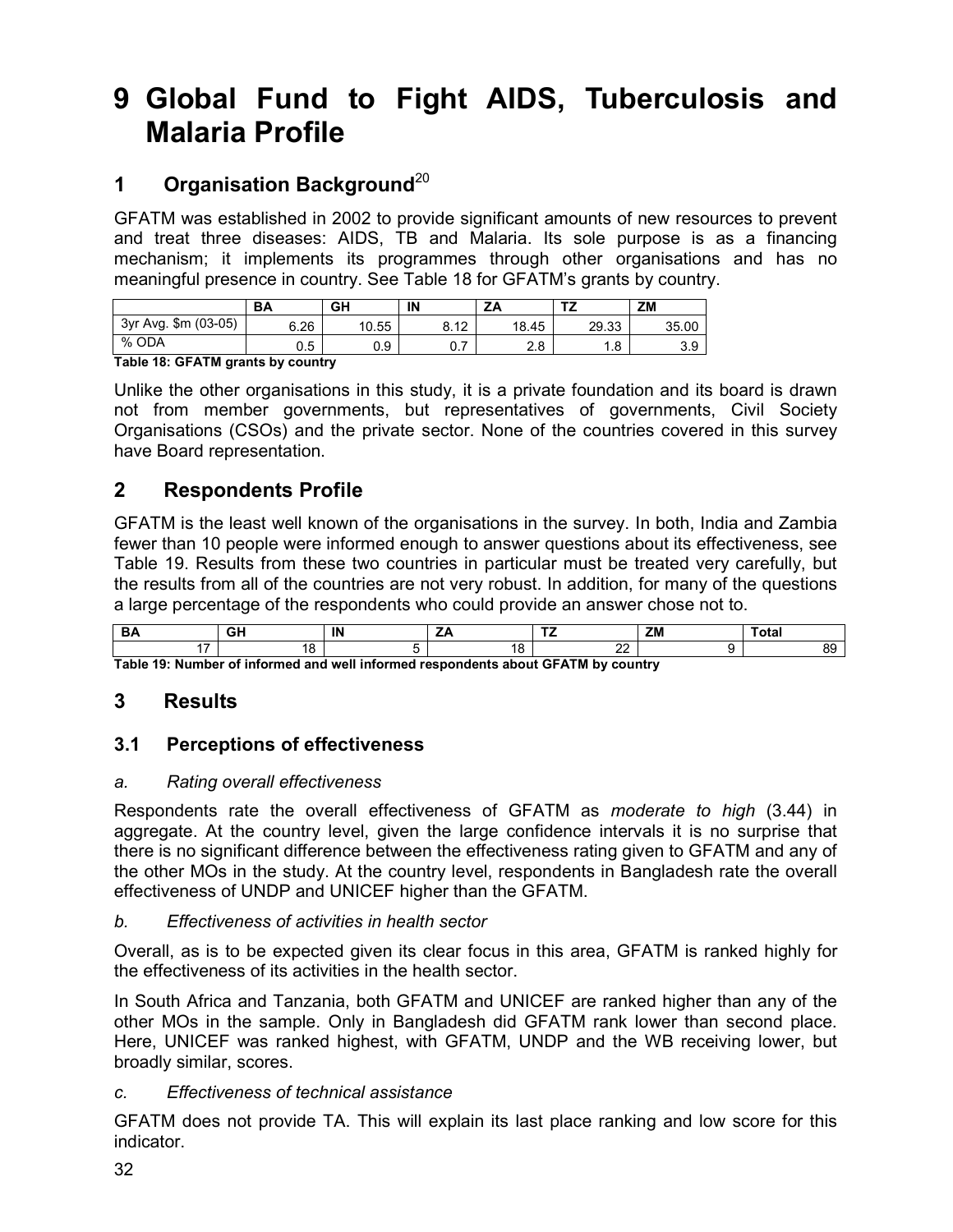

Figure 17: Country ratings of the overall effectiveness of the GFATM

### d. Capacity building

GFATM is rated as *moderate* (2.91), in aggregate, for the extent to which it builds the capacity of public institutions, lower than UNDP and UNICEF. At the country level few differences are seen. In Bangladesh and Tanzania, respondents rate GFATM lower than UNDP, and in Tanzania they rate GFATM lower than UNICEF.

## 3.2 Perceptions of performance against indicators linked to Paris

#### a. Government ownership, alignment and harmonisation

In aggregate, GFATM is rated as *moderate to high* (3.43) for the extent to which it promotes ownership by the government; a situation that is broadly repeated in every country in the sample. It is also rated *moderate to high* (3.55) for the extent to which it aligns to government policies, and as moderate (3.17) for the extent to which it harmonises with other donors. There are minimal differences between GFATM's ratings and those of other organisations for any of these indicators in aggregate or at country level. However, in Tanzania, respondents rate UNDP significantly higher than GFATM in promoting ownership by the government.

#### b. Promotion of ownership by other stakeholder groups

In aggregate, the extent to which GFATM promotes ownership by civil society is rated moderate to high (3.58). The extent to which it promotes ownership by parliament is rated as low to moderate (2.67), in aggregate. In Bangladesh, respondents rate UNDP higher than GFATM in promoting ownership by parliament.

## 3.3 What is influencing perceptions of effectiveness?

Respondents who rate the performance of GFATM higher for promoting government ownership were more likely to rate its overall effectiveness higher too. Higher ratings for the effectiveness of GFATM's capacity building activities are also associated with higher overall effectiveness ratings too. There are not enough comments (see Box 9) to shed further light on the factors respondents are using to assess overall effectiveness.

## 3.4 Preferences for disbursing additional aid

It is noticeable from Figure 18 that the number of people ranking GFATM is low that its scores across all six countries are very low. Table 20 shows that GFATM is the least preferred MO for disbursing additional aid in aggregate and in half of the sample countries.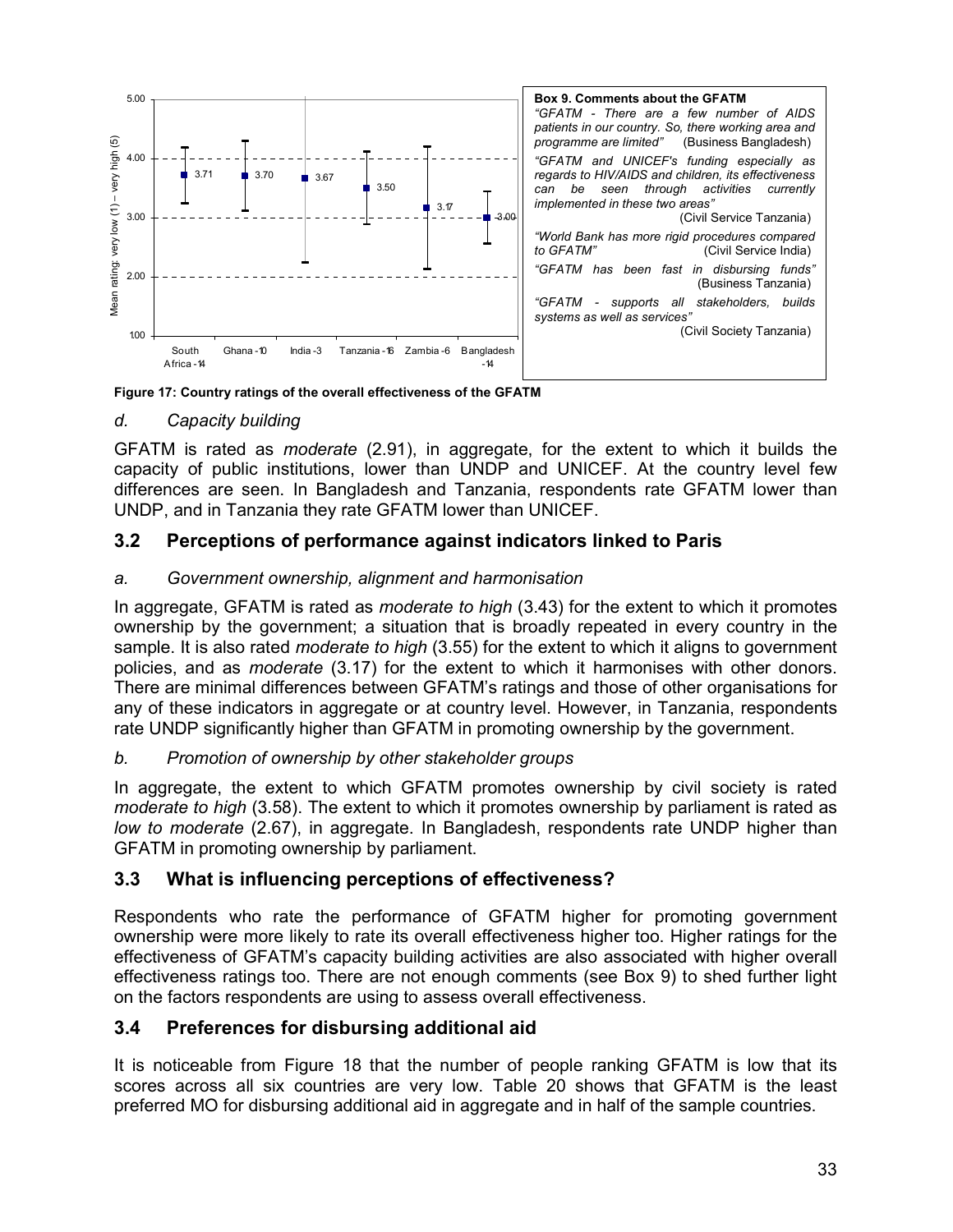

Figure 18: Country preferences for disbursing additional aid through GFATM

|      | Aggregate                                                                             | ΒA | GΗ | ΙN | т, | ΖM |
|------|---------------------------------------------------------------------------------------|----|----|----|----|----|
| Rank |                                                                                       |    |    |    |    |    |
|      | Table 20: Ranking GFATM in terms of country preferences for disbursing additional aid |    |    |    |    |    |

The performance ratings given to GFATM for the fifteen effectiveness criteria in the questionnaire offer some idea of what might be influencing perceptions; its performance against all the criteria is rated as being in the bottom third. While it would appear reasonable to suggest that these relatively poor ratings are influencing preferences, given the limited number of respondents answering questions about the GFATM, statistical tests reveal few robust correlations between the answers to other questions and disbursement preferences. The number of comments made by respondents in relation to this question is also too small to offer much guidance about what is influencing respondent preferences.

There are a number of possible hypotheses which might explain the preference that GFATM not be used as a channel for disbursement. Respondents might be looking for an organisation able to undertake a range of activities when they expressed their preferences for which MOs should disburse additional aid. Comments which relate to other organisations, identifying infrastructure and productive sectors as important, would appear to back this hypothesis up. See Box 10 for a selection of comments about the GFATM.

That UNICEF, despite its health focus, was preferred as a disbursement channel by a considerable margin in a number of countries suggests that other factors may be at play though. A second hypothesis therefore, is that its lack of country presence may have affected respondents' preferences for disbursement. Further identification of the factors affecting perceptions and preferences related to GFATM will require further work.

## 4 Conclusion

Overall, respondents rate the overall effectiveness of GFATM as moderate to high. As expected, GFATM is ranked highly for the effectiveness of its activities in the health sector. At the country level there is no significant difference between the effectiveness rating given to GFATM and other MOs in the study. Due to the small number of respondents answering questions specifically about GFATM, findings at the country level must be treated with caution.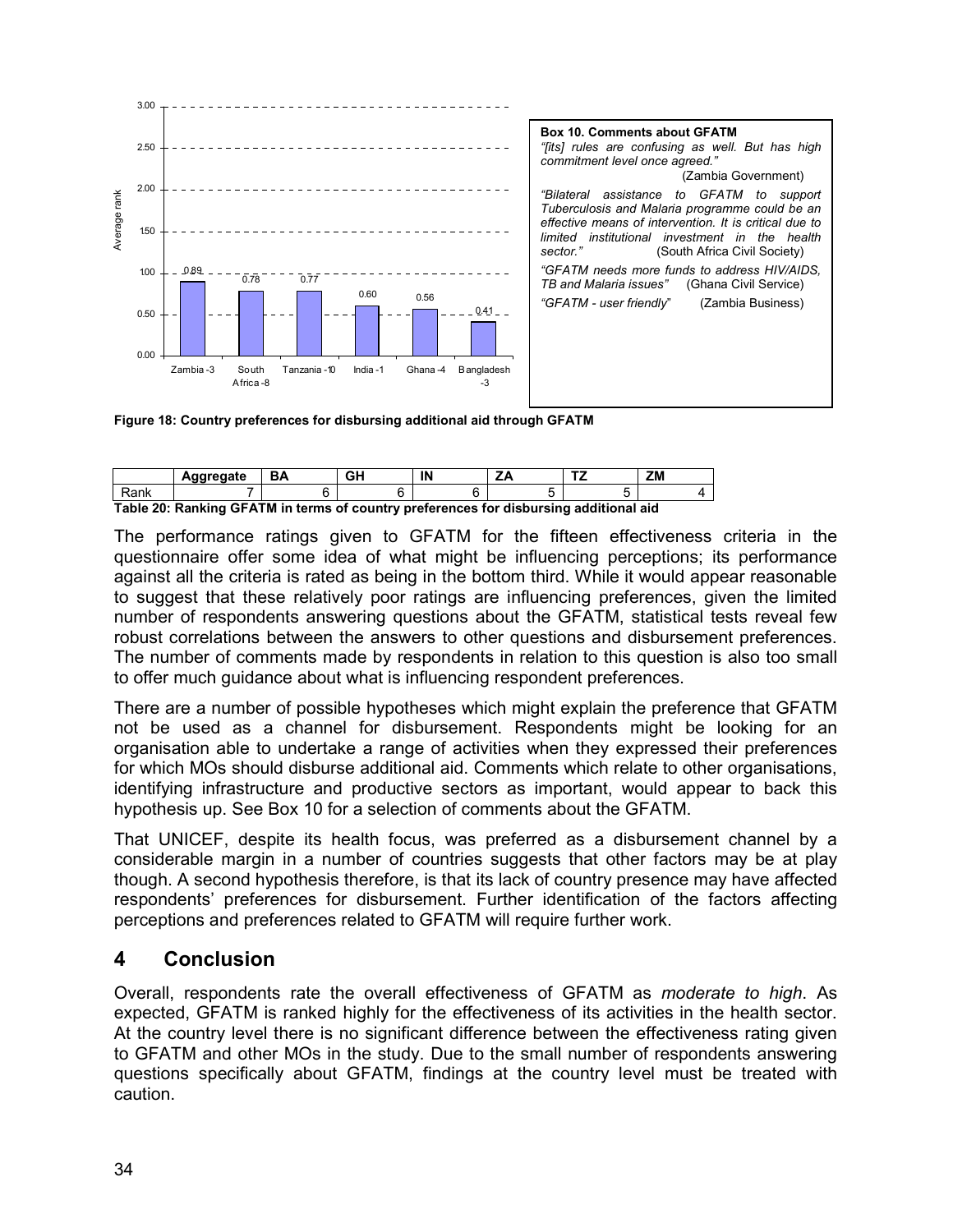# 10 United Nations Development Programme Profile

# 1 Organisation Background<sup>21</sup>

UNDP was founded in 1965 to coordinate the Expanded Programme of Technical Assistance and the United Nations Special Fund. In 1971, the two organisations were fully unified as UNDP. The role of UNDP is to provide the UN with development advice, advocacy and grant support. It is funded by voluntary contributions from member nations and operates in 166 countries.

All countries in this survey are members of UNDP. Across the majority of these countries, UNDP works in the areas of governance, development and poverty reduction, energy and the environment, HIV/AIDS, and aid effectiveness. Table 21 shows that the contribution of UNDP to total aid volumes in the sample countries is minimal.

|                                 | <b>BA</b> | GH   | IN    | ZA             | т7<br>ıZ. | ΖM                |
|---------------------------------|-----------|------|-------|----------------|-----------|-------------------|
| $(03-05)$<br>3vr<br>\$m<br>Ava. | 17<br>.16 | 3.94 | 18.40 | 2.50<br>$\sim$ | 7.26      | 4.02<br>$\Lambda$ |
| %<br>ODA                        | 1.25      | 0.34 | . 66  | 0.38           | .43<br>C  | 0.45              |

Table 21: UNDP grants by country

# 2 Respondents Profile

In Bangladesh, Ghana, Tanzania and Zambia 89% or more of respondents were informed enough to answer questions about UNDP. In South Africa and India, these percentages were 66% and 53% respectively. Overall therefore, the sample size for UNDP is one of the largest, see Table 22.

| nn<br>- - |  |   | $-$ | 7.8 |  |
|-----------|--|---|-----|-----|--|
|           |  | ∼ |     |     |  |

Table 22: Number of informed and well informed respondents about UNDP by country

# 3 Results

## 3.1 Perceptions of effectiveness

#### a. Rating overall effectiveness

In aggregate, the effectiveness of UNDP was rated as *moderate to high* (3.48). There are no differences in the perceptions of UNDP effectiveness compared to other organisations. At the country level there were few differences. Respondents in Bangladesh rated UNDP higher than GFATM. Respondents in Ghana perceived UNDP to be more effective than respondents in India.

#### b. Effectiveness of activities in health sector

UNDP ranks lower than both GFATM and UNICEF in all countries except Bangladesh for the effectiveness of its activities in the health sector. Here it is ranked below UNICEF, but ahead of GFATM. UNDP ranks roughly equal to, or above, the WB in Bangladesh, South Africa and Zambia. This is surprising given UNDP's activities are minimal in the health sector. Further work with respondents would need to be undertaken to understand whether it is the profile of its cross-cutting HIV/AIDS work or some other factor that explains the results.

#### c. Effectiveness of technical assistance

In aggregate, UNDP was ranked first for the effectiveness of its TA. At the country level, this picture is repeated in Bangladesh, Tanzania and Zambia. In Ghana and South Africa it is ranked second behind the WB and EC respectively. Given its mandate, a high ranking for TA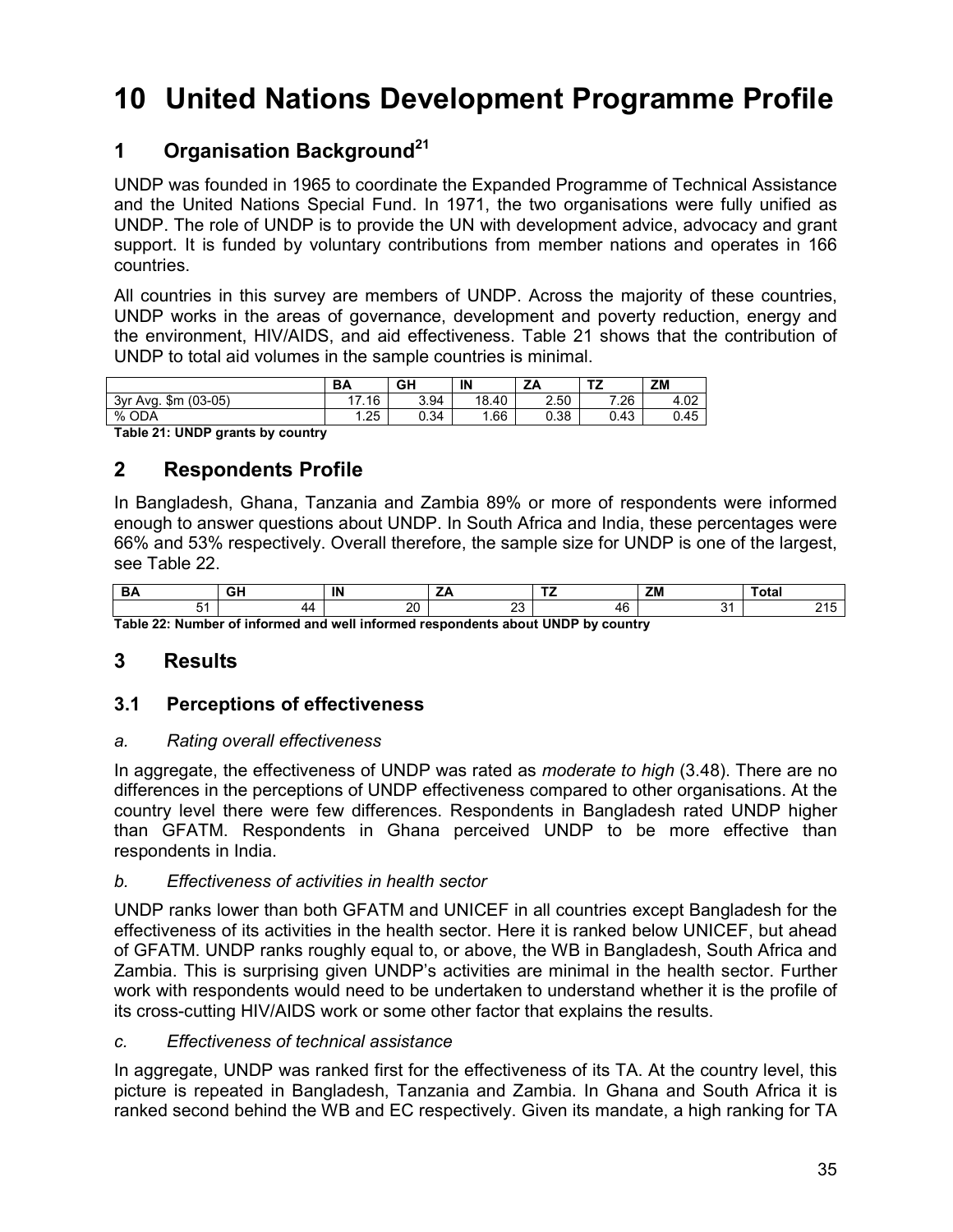is perhaps to be expected, but given the small size of its budget relative to the WB, the RDBs and the EC some other factors may also be influencing respondent perceptions.



Figure 19: Country ratings of the overall effectiveness of UNDP

### d. Capacity Building

UNDP was given a *moderate to high* (3.64) rating for its effectiveness in helping to build the long term capacity of central institutions, higher than RDBs and GFATM. At the country level, the picture is mixed. Respondents in Bangladesh rated UNDP higher than GFATM and UNICEF. In Tanzania they rated UNDP higher than the EC and GFATM. In Ghana and India, respondents rated UNDP higher than the relevant RDB.

### 3.2 Perceptions of performance against indicators linked to Paris

#### a. Government ownership, alignment and harmonisation

In relation to its promotion of ownership by governments, the extent to which it aligns to government policies and harmonises with other donors, UNDP is rated moderate to high (3.72, 3.69 and 3.45 respectively). A number of differences between country responses are identified. Respondents in Tanzania rate UNDP higher than GFATM in promoting ownership by government.

#### b. Promotion of ownership by other stakeholder groups

In aggregate, in relation to both promoting ownership by civil society and parliament, UNDP is rated as *moderate to high* (3.56 and 3.14). In aggregate, respondents rate UNDP higher than GFATM in promoting ownership by parliament. This picture is repeated in Bangladesh. In Zambia, respondents rate UNDP higher than UNICEF. Between countries, respondents in Ghana rate UNDP in promoting ownership by civil society higher than those in Bangladesh

## 3.3 What is influencing perceptions of effectiveness?

Despite UNDP's higher ratings for many of the individual effectiveness indicators, it is not perceived to be more effective overall. Respondents must be taking a range of other factors into account when making judgements about overall effectiveness. Respondents who give UNDP higher ratings for its promotion of ownership by governance, for harmonisation and for its capacity building activities are more likely to rate its overall effectiveness higher. Respondent comments (see Box 11) also suggest that they value the focus of UNDP's work and the speed of disbursement, though they also note that it is not able to disburse significant sums of ODA.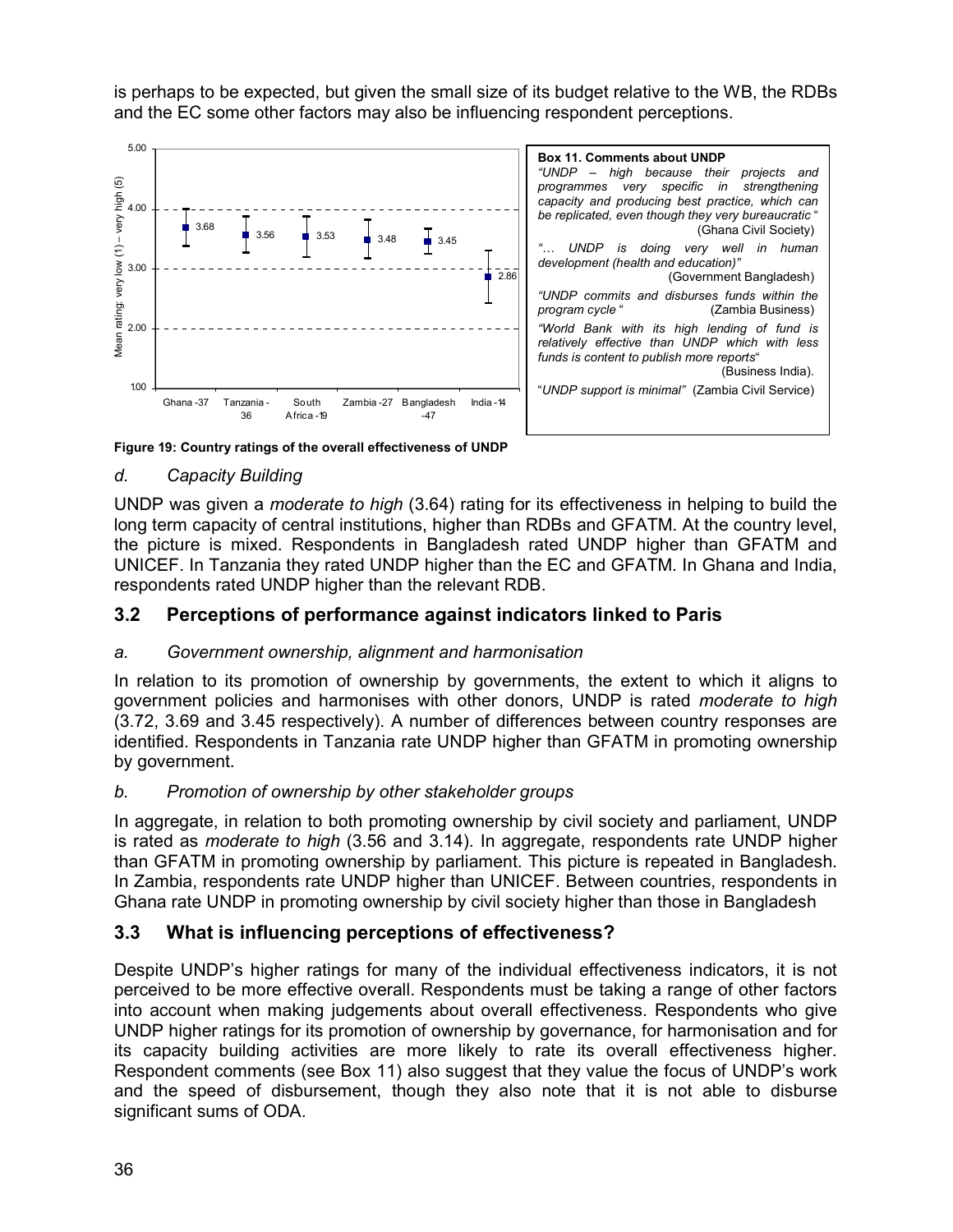## 3.4 Preferences for disbursing additional aid

Despite its very small share of total ODA, UNDP is ranked, in aggregate, as the preferred organisation to distribute additional aid. Disaggregating the data, this picture is repeated in four of the sample countries. In the two where it does not, the picture is as follows. In India it ranks below UNICEF and the WB, and in South Africa below UNICEF. See Figure 20 for country scores and Table 23 below for country rankings.



Figure 20: Country preferences for disbursing additional aid through UNDP

|      | Aggregate                                                                            | BA | GH | IN |  | ΖM |
|------|--------------------------------------------------------------------------------------|----|----|----|--|----|
| Rank |                                                                                      |    |    |    |  |    |
|      | Table 23: Ranking UNDP in terms of country preferences for disbursing additional aid |    |    |    |  |    |

The performance ratings given to UNDP for the fifteen effectiveness criteria in the questionnaire offer some idea of what might be influencing perceptions. Only the AsDB is rated as a top performer more times than UNDP. The fifteen effectiveness criteria against which MO performance is ranked offer some insights into what might be influencing respondent preferences. UNDP is rated as top performer for more than half of the funding criteria, and half of the policies and procedures criteria. Well over half of these effectiveness criteria, roughly split between those related to UNDP's funding, and to its policies and procedures<sup>22</sup>, are weakly correlated to preferences for disbursement.

The comments given by respondents suggest that ownership and alignment are two factors that they place particular emphasis as they think about their preferences.

# 4 Conclusion

At the aggregate level, the effectiveness of UNDP was rated as *moderate to high*. There are no significant differences in the perceptions of UNDP effectiveness compared to other organisations. However, in relation to specific questions about effectiveness, UNDP is likely to be rated higher than its comparators. This suggests that assessments of UNDP's effectiveness take into account more factors than just those specified in the survey.

Despite its very small share of total ODA, UNDP is ranked, in aggregate, as the preferred organisation to distribute additional aid. Ownership and alignment appear to be two variables influencing respondent perceptions of which organisation should distribute additional aid.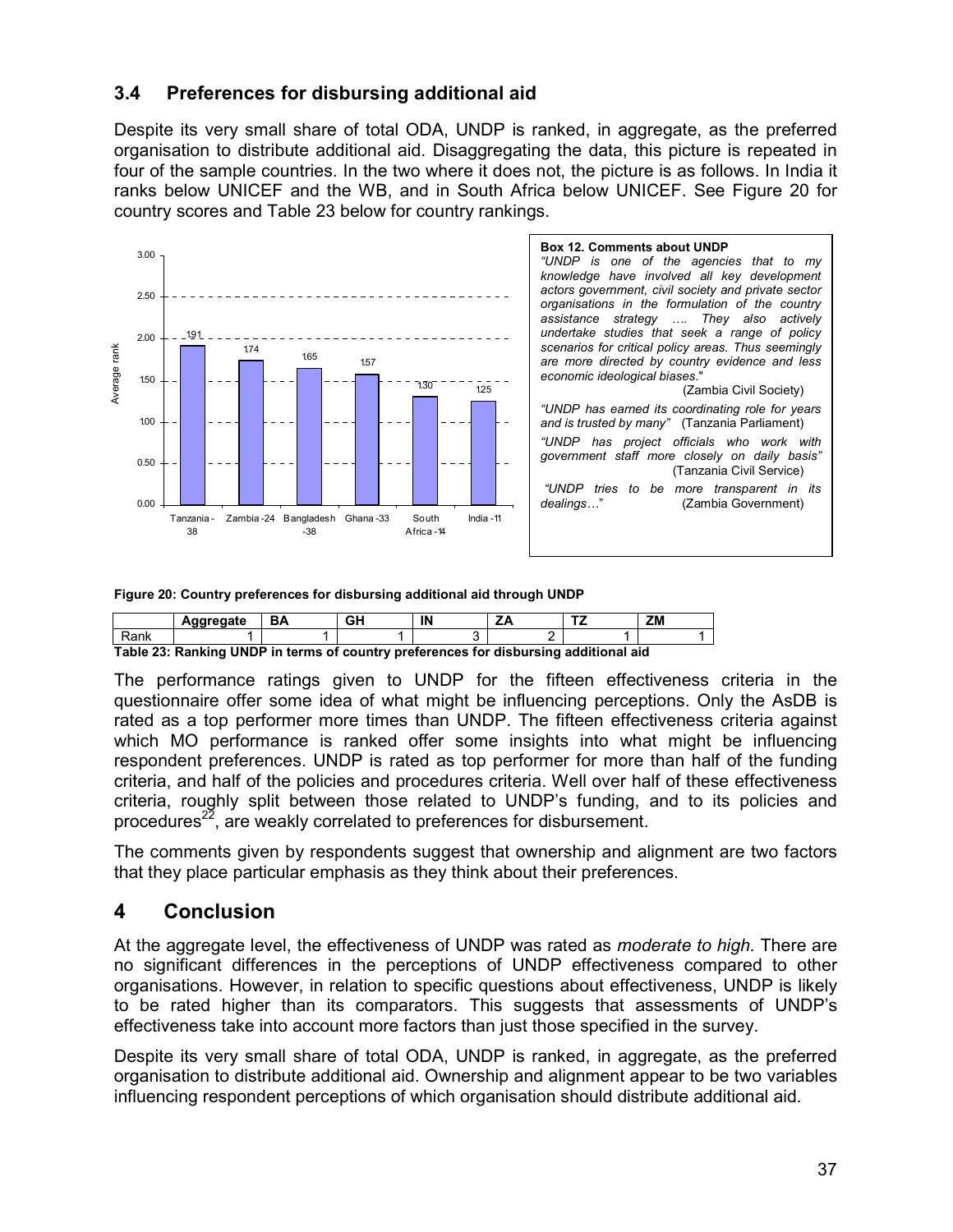# 11 United Nations Children's Fund Profile

# 1 Organisation Background<sup>23</sup>

UNICEF was established by the UN in 1946 to provide welfare to children affected by the Second World War. Guided by the Convention on the Rights of the Child, UNICEF's mission is to protect children's rights, help meet their basic needs and expand their opportunities to reach their potential.

|                                | <b>DA</b>              | GH   | IN              | A<br>- -   | $-$  | <b>ZM</b> |
|--------------------------------|------------------------|------|-----------------|------------|------|-----------|
| $(03-05)$<br>\$m<br>3vr<br>Ava | $\sqrt{2}$<br>A A<br>. | 4.00 | 29.96           | ാറ<br>∪∡.، | 9.64 | 4.06      |
| <b>ODA</b><br>%                | 0.81                   | 0.35 | 274<br><u>.</u> | 0.18       | 0.58 | 0.46      |

Table 24: UNICEF grants by country

UNICEF operates in 191 countries and is governed by ECOSOC which elects an Executive Board every three years. Of the sample countries, only India currently sits on this board. UNICEF's work focuses on a number of similar themes and sectors in the sample countries including, education, child protection, water and sanitation, nutrition, in the health sector its work includes immunization, HIV/AIDS, maternal well being and early childhood health. See Table 24 for UNICEF's grants by country

## 2 Respondents Profile

UNICEF is relatively well known in the sample countries with over 65% of respondents in all countries except Zambia being well informed enough to answer questions about it. Even in Zambia, over 50% are well informed enough, see Table 25.

|             | - - -       | IN       |        | $- -$          | 788<br> | --- |
|-------------|-------------|----------|--------|----------------|---------|-----|
|             | $\sim$<br>ັ | OE.<br>້ | $\sim$ | <b>0P</b><br>ື |         |     |
| _ _ _ _ _ _ |             | .<br>. . |        |                |         |     |

Table 25: Number of informed and well informed respondents about UNICEF by country

# 3 Results

## 3.1 Perceptions of effectiveness

#### a. Rating overall effectiveness

Respondents rate the overall effectiveness of UNICEF in providing aid as *moderate to high* (3.52). There is no difference in aggregate between the perceptions of effectiveness with the other MOs. At the country level, only in Bangladesh is a difference seen; here UNICEF is rated as more effective than the GFATM.

#### b. Effectiveness of activities in health sector

In aggregate, UNICEF is ranked the highest for the effectiveness of its activities in the health sector. This is perhaps to be expected given that the focus of much of its work is in this area. At the country level, UNICEF is ranked first for the effectiveness of its health activities in every country except South Africa where its score is marginally lower than GFATM.

#### c. Effectiveness of technical assistance

Given its very limited level of activities in this area, the picture is inevitably different in relation to the rankings given to UNICEF for the effectiveness of its TA. In aggregate, UNICEF is ranked fifth, behind UNDP. This ranking, behind UNDP, is also seen in Bangladesh, Ghana and Tanzania. In the other countries the picture is more mixed. In India, it is ranked second behind the WB and roughly on a par with the other MOs which undertake TA. In South Africa, it is ranked third, behind the EC and UNDP and above the other MOs.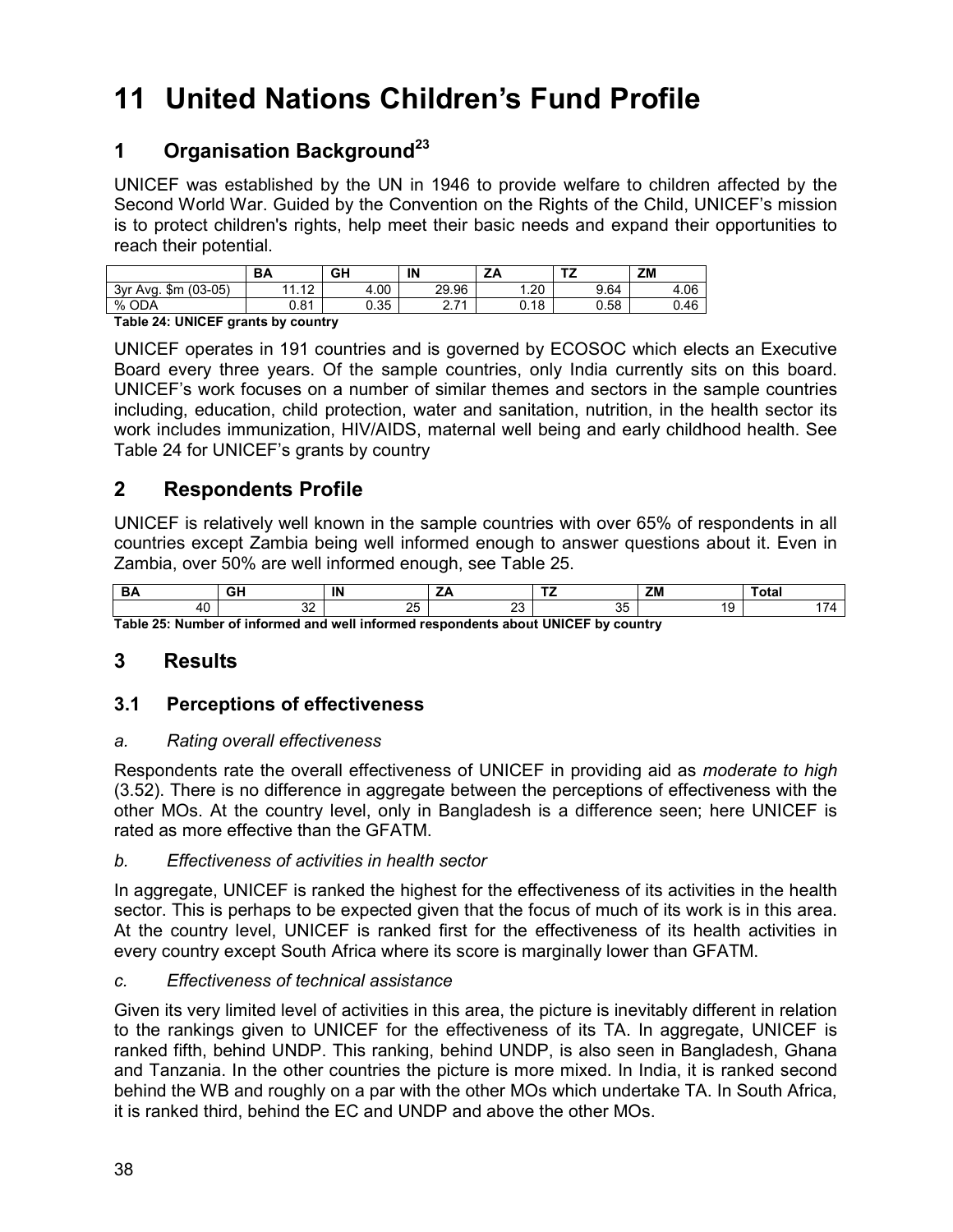

Figure 21: Country ratings of the overall effectiveness of the UNICEF

#### d. Capacity building

UNICEF is rated moderate to high (3.32), in aggregate, in terms of the extent to which it builds the capacity of central institutions. In aggregate, respondents rate the effectiveness of UNICEF's capacity building higher than GFATM. At the country level, UNICEF is rated lower than UNDP in Bangladesh and higher than the EC and GFATM in Tanzania. Respondents in Tanzania rated UNICEF higher for capacity building than those in Bangladesh

## 3.2 Perceptions of performance against indicators linked to Paris

#### a. Government ownership, alignment and harmonisation

In aggregate, UNICEF is ranked moderate to high (3.47) in terms of the extent to which it promotes ownership by the government. Respondent perceptions are that UNICEF aligns, in aggregate, to government policies in the range *moderate to high* (3.66). The aggregate rating for harmonisation is also *moderate to high* (3.29). There is no difference between its rating and that of the other MOs in aggregate or country level.

#### b. Promotion of ownership by other stakeholder groups

In aggregate, UNICEF is rated *moderate to high* (3.47) for the extent to which it promotes ownership by civil society. UNICEF's promotion of ownership by parliament is rated as moderate (2.83), no different to the other MOs in aggregate or at country level. Respondents in both Ghana and Tanzania rate UNICEF higher for its promotion of ownership by civil society than respondents in Bangladesh.

#### 3.3 What is influencing perceptions of effectiveness?

In five out of the six countries, UNICEF's ratings of overall effectiveness do not differ in relation to the other MOs, yet for a number of the individual effectiveness indicators highlighted above, respondents rate its performance as better than the WB, RDBs and the EC. This suggests that respondents are taking into account a range of other factors as they rate UNICEF in relation to overall effectiveness, otherwise they might be expected to rate it higher than the WB, RDBs and EC for this indicator. Respondents who perceive that UNICEF is promoting ownership by government more effectively are more likely to rate its overall effectiveness higher. The same positive association with overall effectiveness is seen for the harmonisation question.

Respondent comments, see Box 13, might suggest some of the other factors are influencing their perceptions of UNICEF's overall effectiveness. The largest number of comments is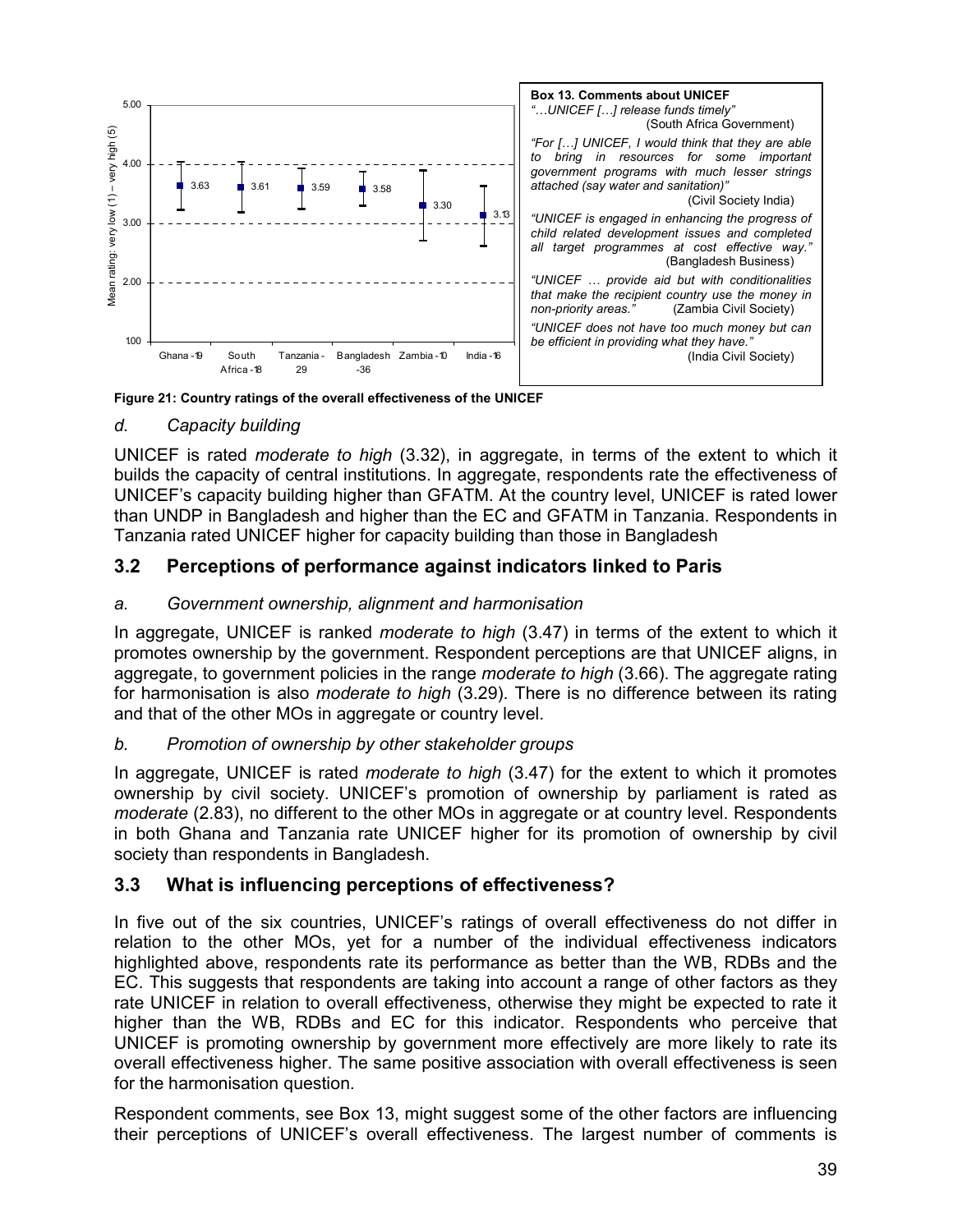made in relation to the scope and focus of its work. The majority are positive. More mixed comments, both positive and negative, are made in relation to its alignment to government priorities and to its disbursement speed. Finally a few comments are made about UNICEF's perceived efficiency.

# 3.4 Preferences for disbursing additional aid

In aggregate, UNICEF is the fourth preferred MO for disbursing additional ODA. This is lower than UNDP and higher than GFATM. At the country level, in India and South Africa, UNICEF is ranked as the most preferred organisation to disburse additional funding, see Figure 22. In the remaining four countries UNICEF's ranking relative to UNDP and GFATM is the same as in aggregate.



Figure 22: Country preferences for disbursing additional aid through UNICEF

The performance ratings given to UNICEF for the fifteen effectiveness criteria appear, at first sight, to offer some idea of what might be influencing respondent preferences for UNICEF as a channel for additional ODA. UNICEF is not rated as a top performer for any of the fifteen effectiveness criteria<sup>24</sup>. However, only five of these criteria<sup>25</sup> are correlated to respondent preferences for disbursement suggesting that other factors might be influencing respondent preferences.

|      | Aggregate                                                                              | BA | GΗ | IN | <b>T7</b> | ΖM |
|------|----------------------------------------------------------------------------------------|----|----|----|-----------|----|
| Rank |                                                                                        |    |    |    |           |    |
|      | Table 26: Ranking UNICEF in terms of country preferences for disbursing additional aid |    |    |    |           |    |

Few comments were received about UNICEF in response to the disbursement question, see Box 14. Examining the comments relating to all MOs suggests one factor might be that respondents value MOs which are able to work in a range of areas, particularly infrastructure and the productive sectors. A second factor which the broader set of comments suggests that respondents are taking into account the size of UNICEF's budget compared to the banks and EC. This will have to be tested at a later stage.

That respondents in India and South Africa place UNICEF as their preferred organisation to disburse additional ODA is intriguing. Its ranking above the EC and/or the WB in the other countries suggests one hypothesis that, despite its small share of overall ODA, it has a strong, visible presence in country and that this affects respondent perceptions. It is not been possible to test the data for this hypothesis.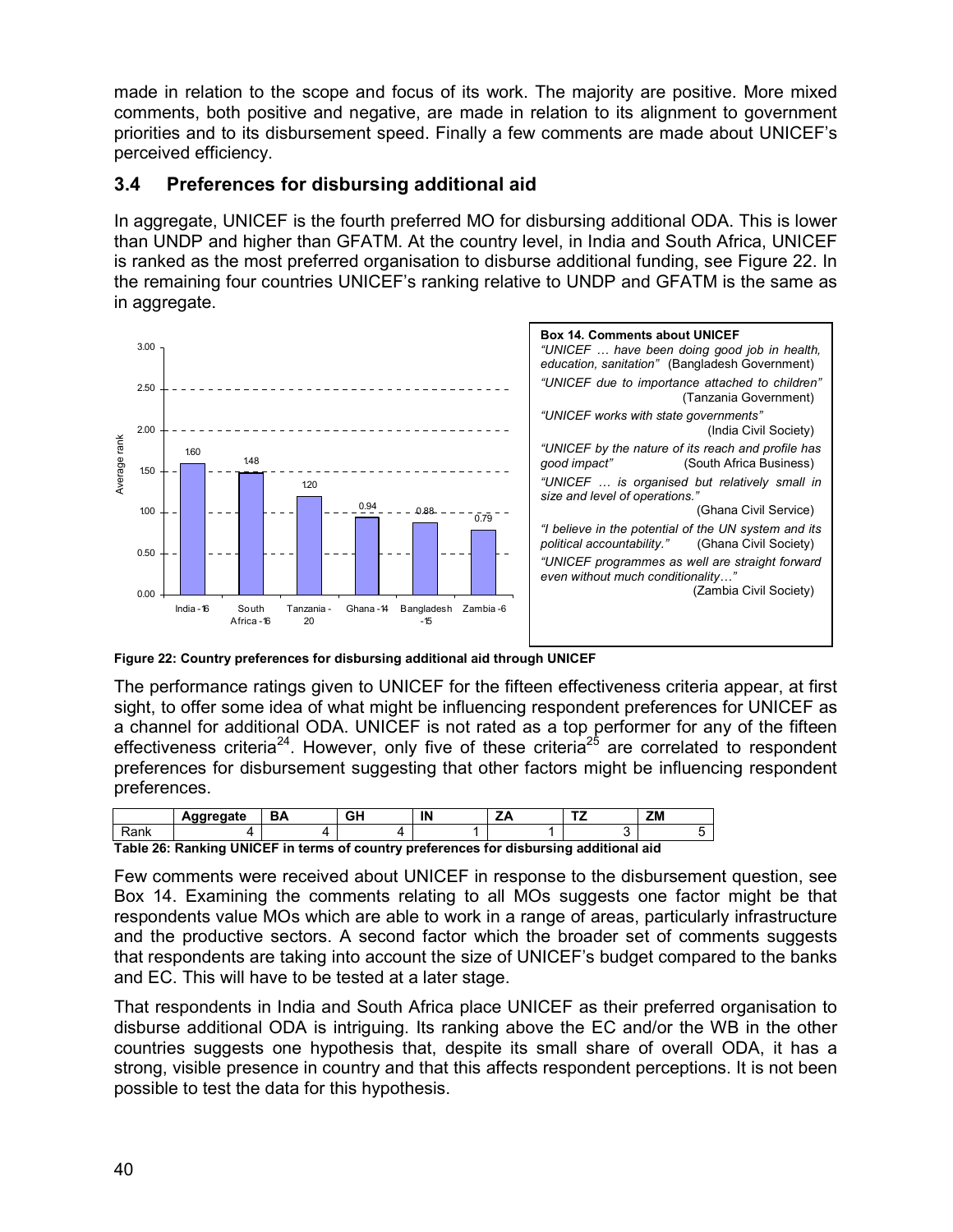# 4 Conclusion

UNICEF is ranked highly for the delivery of its core activities in the health sector in every country. While there is more variability in the results for the other effectiveness criteria, it is worth noting that UNICEF is likely to be rated higher than the RDBs, EC and WB for questions related to the Paris Declaration. This is despite the fact that respondents rate its overall effectiveness the same as the other organisations. This suggests that their assessments of UNICEF's effectiveness take into account more factors than just progress with the Paris agenda. Respondent comments suggest that factors affecting the overall effectiveness rating include issues of scale and the focus of activities.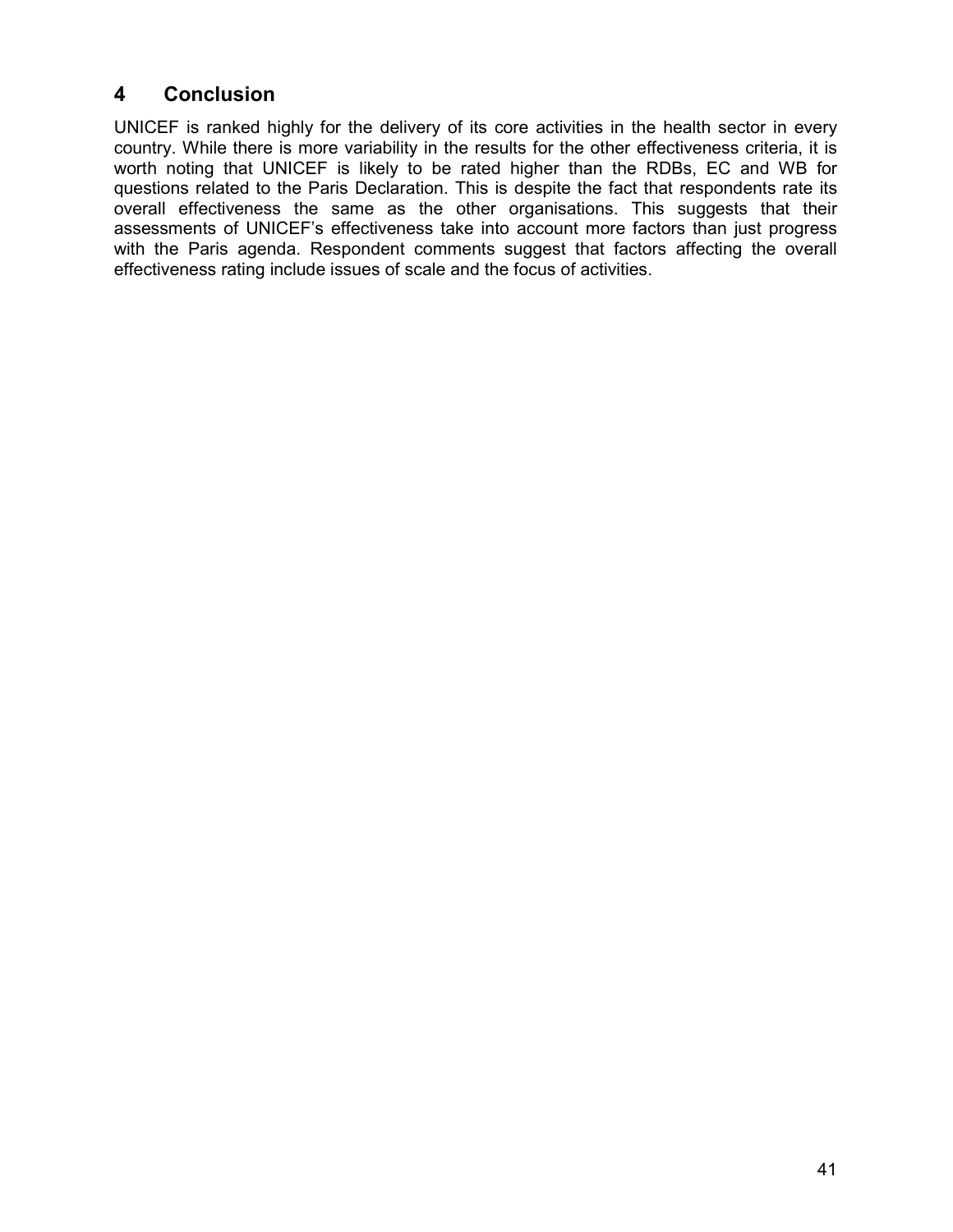# 12 World Bank Profile

# 1 Organisation Background

The WB was established in 1944 to carry out post-war reconstruction and development. Its mandate has expanded over the last 60 years and now encompasses 'worldwide poverty' alleviation. Around 30% of the Bank's staff are based in country offices.

Both India and South Africa were founding members of the WB. All the other countries had joined by the early 1960s. The content of the current Country Assistance Strategies (CAS) varies. Across the majority in this survey, the WB's focuses on areas such as governance reform, growth and poverty reduction; the Bank lends money in pursuit of these goals. In two, South Africa and increasingly India, the Bank focuses on providing TA. In all countries except South Africa, the WB contributes a significant proportion of overall ODA. See Table 27 for the WB's development financing by country – through the International Development Association (IDA) and the International Bank for Reconstruction and Development (IBRD).

|                      | <b>BA</b> | GH     | IN     | ZA         | ェラ<br>. . | <b>ZM</b> |
|----------------------|-----------|--------|--------|------------|-----------|-----------|
| 3yr Avg. \$m (03-05) | 423.03    | 283.19 | 470.59 | N/A        | 391.39    | 118.50    |
| % ODA                | 30.7      | 24.7   | 42.6   | $N/A^{26}$ | 23.6      | 13.4      |

Table 27: WB (IDA and IBRD) development financing by country

# 2 Respondents Profile

Table 28 shows that for the vast majority of the sample countries, the WB is very well known by respondents. Over 95% of respondents in Bangladesh, Ghana, Tanzania and Zambia were informed enough about the WB to answer questions about it. In India, it was over 85%. Only in South Africa is the WB not very well known. Given the level of WB lending to South Africa this is not surprising, but should be borne in mind when interpreting results.

|  | $\sim$<br>ື |  | $\sim$<br>~~ |
|--|-------------|--|--------------|

Table 28: Number of informed and well informed respondents about the WB by country

# 3 Results

## 3.1 Perceptions of effectiveness

#### a. Rating overall effectiveness

Survey respondents in the six countries ranked the overall effectiveness of the WB as moderate (3.33), not significantly different to any other MO. At the country level there are a few differences; it was rated lower than the AsDB in Bangladesh, higher than the AfDB in Ghana and lower than the EC in Zambia.

#### b. Effectiveness of activities in health sector

The aggregate picture of the effectiveness of the WB's health activities, that it ranks below GFATM and UNICEF and above the EC, AsDB and AfDB, broadly represents the picture at country level. The main difference is that its ranking relative to UNDP varies depending on the country; it is lower in Bangladesh and Zambia, and higher in Ghana, India and Tanzania.

#### c. Effectiveness of technical assistance

In aggregate, the WB ranks second for the effectiveness of its TA, below UNDP but above the RDBs and EC. This picture is broadly representative of Ghana, India, Tanzania and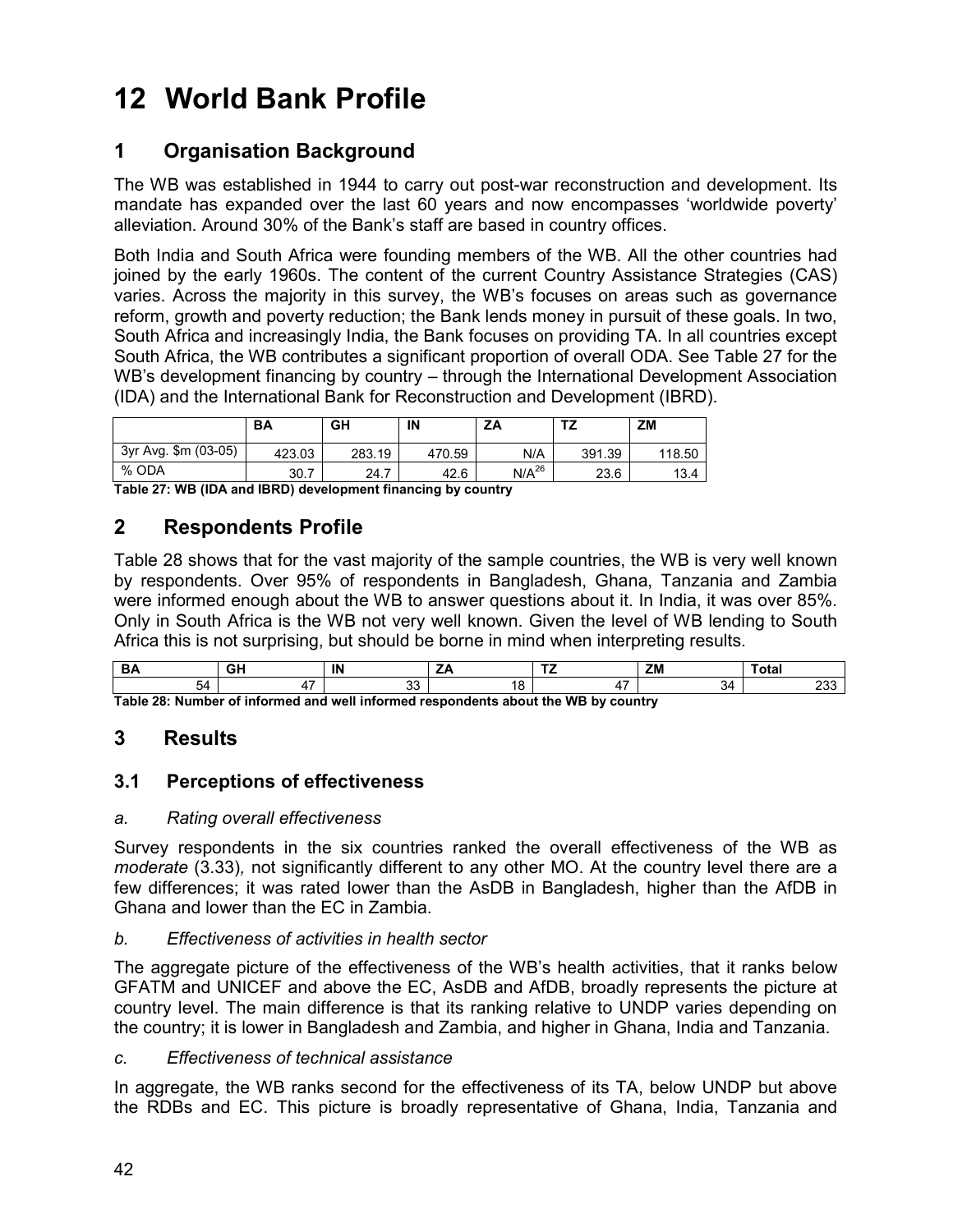



Figure 23: Country ratings of the overall effectiveness of the WB

## d. Capacity building

In aggregate, respondents rate the effectiveness of the WB's capacity building activities as moderate to high (3.36) effective, no different to the RDBs and EC. At the country level the picture is more mixed. The WB is rated lower than the EC in Bangladesh, but higher in Tanzania. In Ghana it is rated higher than the AfDB.

## 3.2 Perceptions of performance against indicators linked to Paris

### a. Government ownership, alignment and harmonisation

In aggregate, respondents rate the effectiveness of the WB promotion of ownership as moderate (3.17). At the country level, respondents in South Africa and Zambia rate the WB lower than the EC. The WB is rated as *moderate* (3.24), in aggregate, for the extent to which it aligns to government policies, significantly lower than the AfDB. At the country level, respondents in Zambia rate the WB lower than the EC. Respondents rated the extent of its harmonisation as *moderate* (3.22) in aggregate. At the country level, respondents in India rate the WB higher than the AsDB. Those in Zambia rate it lower than the EC.

## b. Promotion of ownership by other stakeholder groups

In aggregate, the promotion of ownership by both civil society and parliament by the WB is rated as *moderate* (3.04 and 2.87 respectively). In Bangladesh, the WB is rated lower in promoting civil society ownership than the EC and higher than AfDB in Ghana.

## 3.3 What is influencing perceptions of effectiveness?

In aggregate, and broadly at country level, the WB's rating for overall effectiveness does not differ relative to the ratings of the RDBs and the EC. Respondents rating the WB higher for its promotion of ownership by government are more likely to rate its overall effectiveness higher. The same is true for those rating the extent of its harmonisation higher, and for those who rate the effectiveness of its capacity building of public institutions higher.

When asked to comment on why they rated the overall effectiveness of the MOs as they did, the most comments made by respondents were in relation to the WB. Box 15 contains a sample of representative comments. These indicate that respondents value the scale of the WB's lending, but are more mixed on the scope of its activities. There are mixed views, the majority positive, about the effectiveness of the WB's monitoring and evaluation. Respondents are much more critical about the speed of the WB's disbursal of funds, its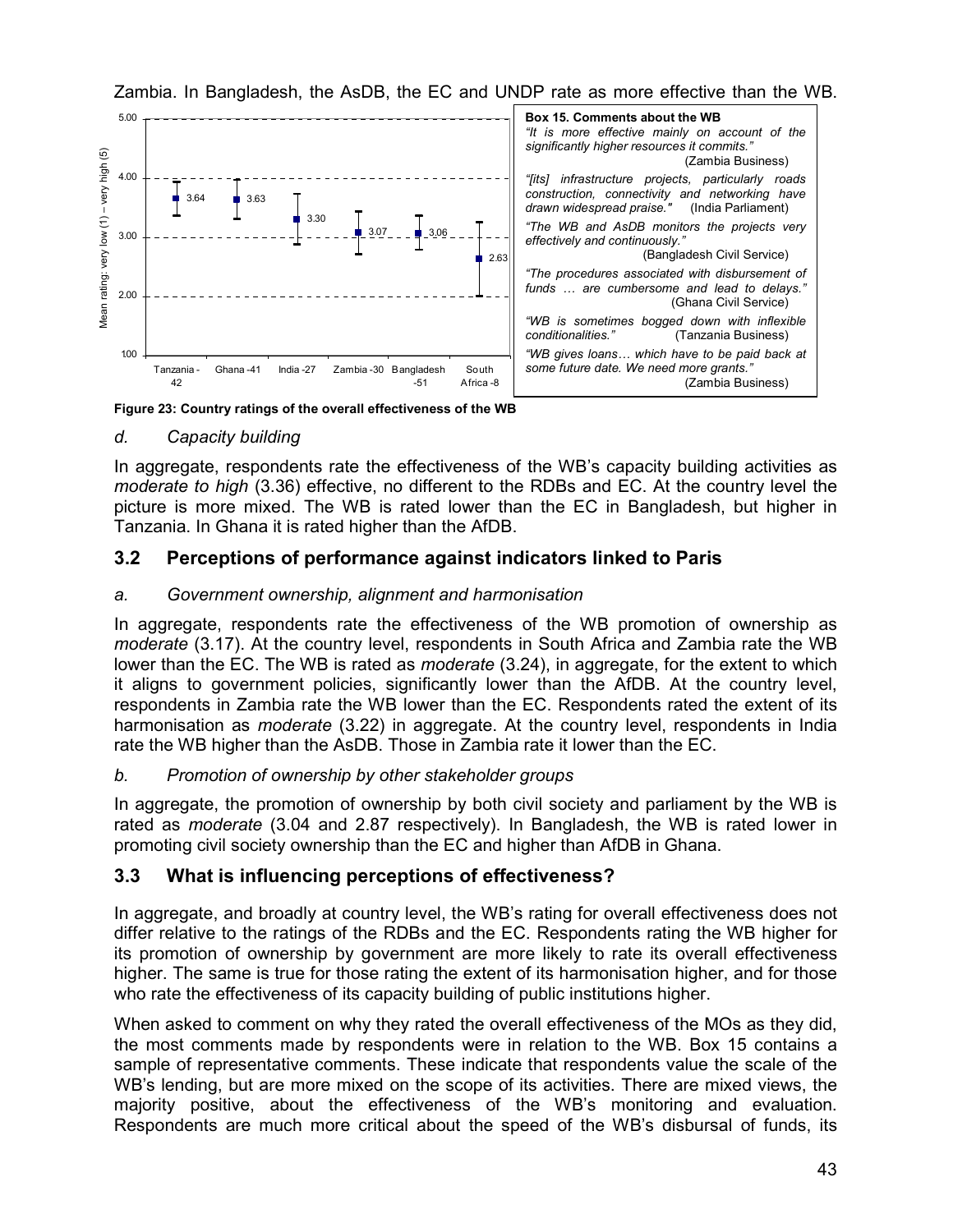procedures and about the conditionality associated with its programmes. A number of comments indicate that respondents perceive the level of concessionality to be too low.

### 3.4 Preferences for disbursing additional aid

In aggregate, respondents prefer the WB as a disbursement channel less than the RDBs and more than the EC. Respondents' preferences vary between countries, see Figure 24. Unlike the other MOs, there are few notable commonalities between countries. In Zambia, it is ranked below the EC and broadly on a par with the AfDB. In Bangladesh, it is ranked lower than the AsDB, on a par with the EC.



Figure 24: Country preferences for disbursing additional aid through the WB

In Tanzania, the WB ranks between the AfDB and EC. In Ghana, the WB ranks second above the AfDB and EC. Respondents in India rank the WB second, behind UNICEF. See Table 29 for country rankings.

|                                                                                        | Agaregate |  | GH | IN |  | -- | ZM |  |  |
|----------------------------------------------------------------------------------------|-----------|--|----|----|--|----|----|--|--|
| Rank                                                                                   |           |  |    |    |  |    |    |  |  |
| Table 29: Panking the WR in terms of country proferences for disbursing additional aid |           |  |    |    |  |    |    |  |  |

Table 29: Ranking the WB in terms of country preferences for disbursing additional aid

When its performance against the fifteen effectiveness criteria is ranked, the WB performs relatively well, being ranked in the top third for eight of the criteria, in the middle third for five of them, and in the bottom third for only two<sup>27</sup>. More of its top rankings are found in the policies and procedures group of criteria than in the funding criteria.

Respondents are clearly taking into account a large range of factors when they think about whether they prefer the WB as a channel for additional ODA or not. Unlike the majority of other MOs, higher ratings for the Paris Declaration questions are weakly associated with preferences for disbursement. Higher ratings of overall effectiveness, for the WB's delivery of health activities and TA are also weakly associated. Twelve of the effectiveness criteria are also weakly associated<sup>28</sup>: six are funding criteria and six policies and procedures criteria.

Respondents' comments highlight other factors which might help explain the WB's ranking, see Box 16. There were positive comments regarding scope and size.

The WB rates broadly higher than the EC and RDBs in Ghana for the majority of indicators. It is also the country where it received the highest average score for the disbursement question and many positive comments about it were made.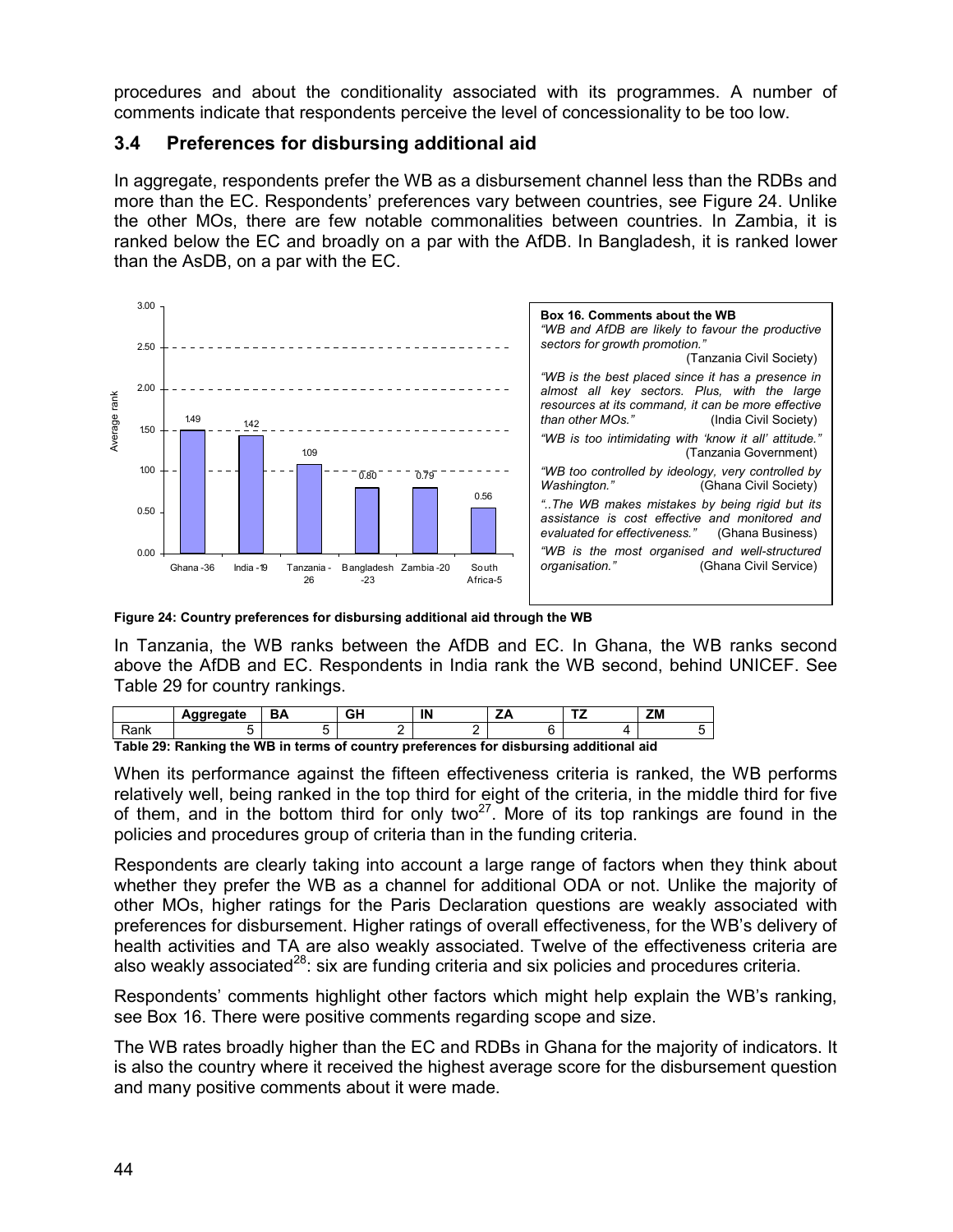# 4 Conclusion

Overall ratings for the WB on effectiveness and the three Paris Declaration indicators are similar to other MOs in the survey. On the more detailed criteria for effectiveness the WB receives consistently better scores than the AfDB. It is therefore surprising that the AfDB is preferred to the WB as a channel for disbursing additional ODA. Comments suggest that the issue of ownership/governance is an important factor influencing respondent preferences rather than narrower perceptions of effectiveness. Respondent comments also suggest that compared to the specialised agencies, the scope and scale of the WB's activities are valued, but issues such as the speed of disbursement and conditionality are largely negatively perceived.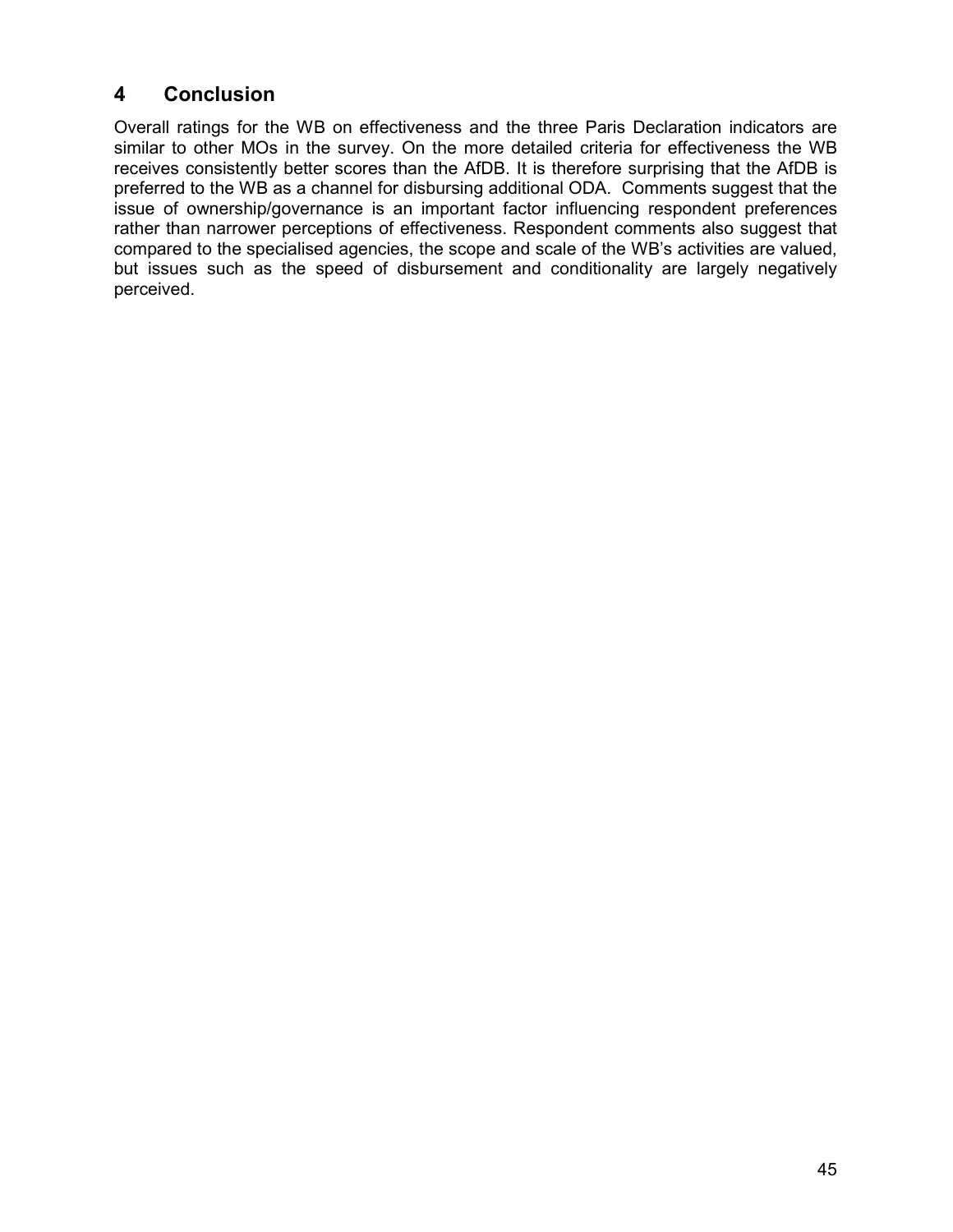# 13 Bangladesh Profile

# 1 Background

The AsDB plays a major role in the energy, transport, education, urban health, and urban water supply and sanitation sectors<sup>29</sup>. EC aid commitments in Bangladesh are currently the second largest in Asia, after Afghanistan<sup>30</sup>. In the most recent country strategy, the focal areas were the social sectors with a preference for education, health, good governance and human rights, and economic and trade development<sup>31</sup>. The WB CAS<sup>32</sup> aims to improve the investment climate and empower the poor, as well as strengthen Bangladesh's core governance processes and institutions<sup>33</sup>. The CAS envisages a programme of around US\$3 billion over four years. $34$ 

GFATM has allocated 35% of its funding to HIV&AIDS and 65% to TB in the period 2002- 2006.<sup>35</sup> UNDP focuses primarily on the following areas: democratic governance, energy and environment, human development and crisis prevention and poverty reduction.<sup>36</sup> UNICEF's programme comprises girls' education, water, environment and sanitation, child development and education, child protection and HIV&AIDS. $37$  See Table 30 for the amount of ODA to Bangladesh by MO.

| <b>Total</b><br><b>ODA</b> | <b>MO</b><br>%<br><b>ODA</b> | %<br><b>ODA</b><br><b>GNI</b> | AsDB <sup>38</sup> | EC    | <b>GFATM</b> | <b>UNDP</b> | <b>UNICEF</b> | $\mathsf{WB}^{39}$ |
|----------------------------|------------------------------|-------------------------------|--------------------|-------|--------------|-------------|---------------|--------------------|
| 1376                       | 53                           | ົ<br>ں.ے                      | 53.47              | 62.94 | 6.26         | 17.16       | 11<br>-12     | 423.03             |

Table 30: Amounts of ODA (\$ million) to Bangladesh, three year average (2003-2005)

# 2 Respondent Profile

Table 31 shows that the respondent profile has very balanced representation from each stakeholder group. The civil society group contains extra respondents, but not at the expense of other WIP groups.

| <b>Business</b>                                                           | <b>Civil Servants</b> | <b>Civil Society</b> | <b>Govt. Ministers</b> | <b>MPs</b> | ™otal |  |  |  |
|---------------------------------------------------------------------------|-----------------------|----------------------|------------------------|------------|-------|--|--|--|
| 10                                                                        |                       |                      |                        |            | u.    |  |  |  |
| Table 24: Desalidatum of essessatante bu stalishaldan sesua in Danaladash |                       |                      |                        |            |       |  |  |  |

Table 31: Breakdown of respondents by stakeholder group in Bangladesh

# 3 Results

## 3.1 Perceptions of effectiveness

#### a. Rating overall effectiveness

Ratings of overall effectiveness ranged from 3.0 for GFATM to 3.58 for UNICEF, see Figure 25. The AsDB is rated significantly more effective than the WB. This is noteworthy given that the size of the WB's portfolio is approximately eight times bigger than that of AsDB. UNDP and UNICEF are rated significantly more effective in providing aid than the GFATM.

#### b. Effectiveness of activities in health sector

In the health sector, UNICEF is ranked as being the most effective, followed by UNDP and the WB. The EC and the AsDB are ranked last.

#### c. Effectiveness of technical assistance

In terms of the effectiveness of TA, UNDP is ranked first. Below it fall the AsDB, EC, WB and UNICEF in that order.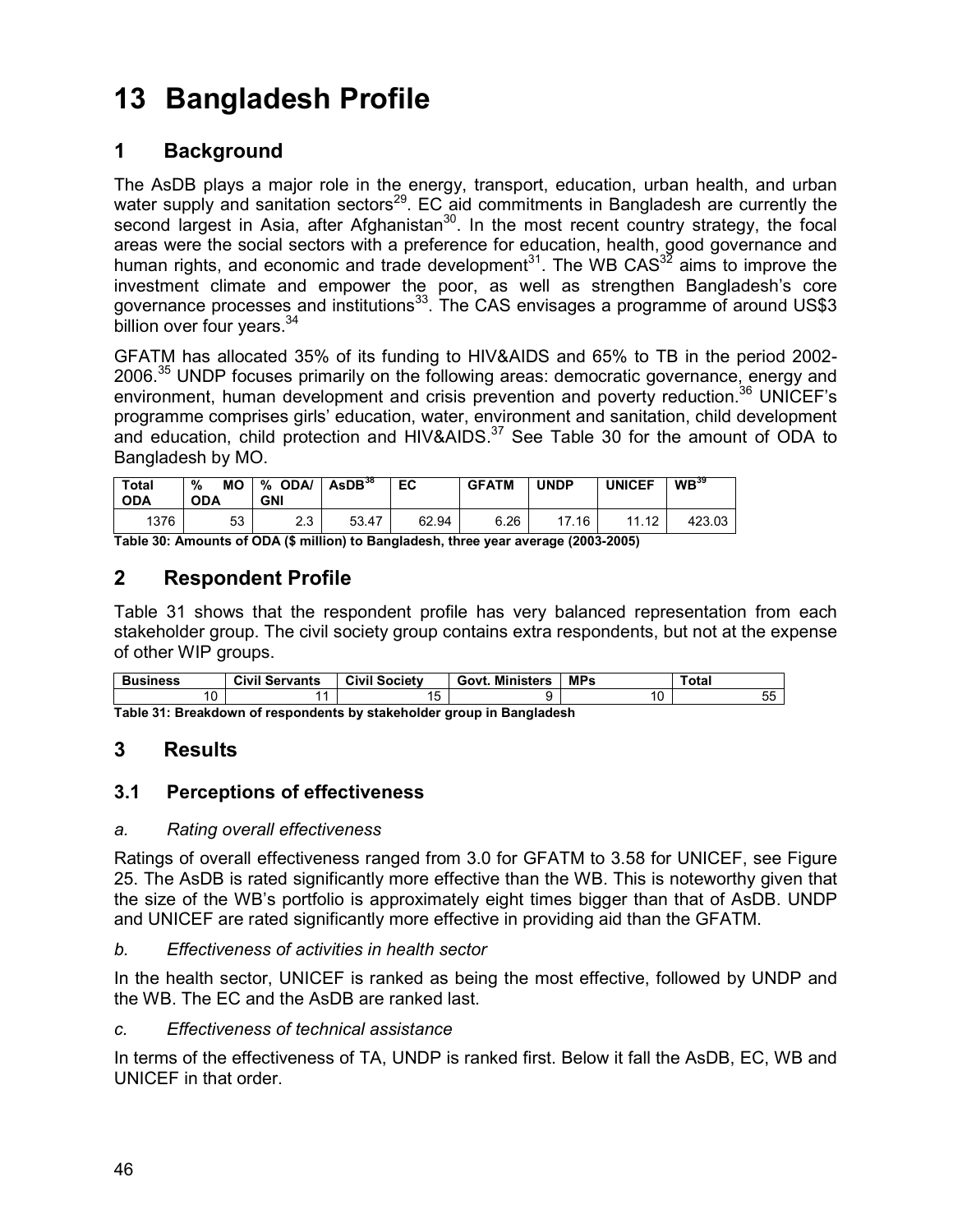#### d. Capacity building

Ratings for the effectiveness of the MOs' capacity building of public institutions range from 2.31 for GFATM to 3.40 for UNDP. UNDP is rated higher than the UNICEF and the WB.



Figure 25: Perceptions of development effectiveness in Bangladesh

## 3.2 Perceptions of performance against indicators linked to Paris

#### a. Government ownership, alignment and harmonisation

For government ownership, ratings range from 2.90 for the EC to 3.38 UNDP. There are no significant differences between the ratings for any of the MOs.

For alignment, the ratings range from 2.88 for the WB to 3.29 for UNDP. The only difference seen between MOs' ratings for alignment is that UNDP is rated higher than both UNICEF and GFATM.

For harmonisation, ratings range from 2.97 for the EC to 3.22 for UNICEF. There are no differences between the ratings for any of the MOs for this indicator.

#### b. Promotion of ownership by other stakeholder groups

For the promotion of ownership by civil society, ratings range from 2.60 for the WB to 3.20 for the EC. The EC is rated higher than the WB. There are no other differences seen between the ratings for the organisations.

For the promotion of ownership by parliament, scores range from 2.17 for GFATM, to 3.06 for UNDP. UNDP is rated higher than GFATM for this indicator. There are no other differences.

## 3.3 What is influencing perceptions of effectiveness?

Respondents appear to take into account a range of factors when they are assessing the overall effectiveness of the MOs operating in Bangladesh. Looking for associations in the data it is found that, for all MOs except UNDP, high ratings for promoting ownership of development policies by the national government are associated with high ratings of overall effectiveness. For all MOs except the WB, high ratings of harmonisation with other donors are associated with overall effectiveness. In addition, for EC, UNDP, UNICEF and WB high ratings of capacity building of central public institutions are associated with overall effectiveness. See Box 17 for a selection of comments from Bangladesh.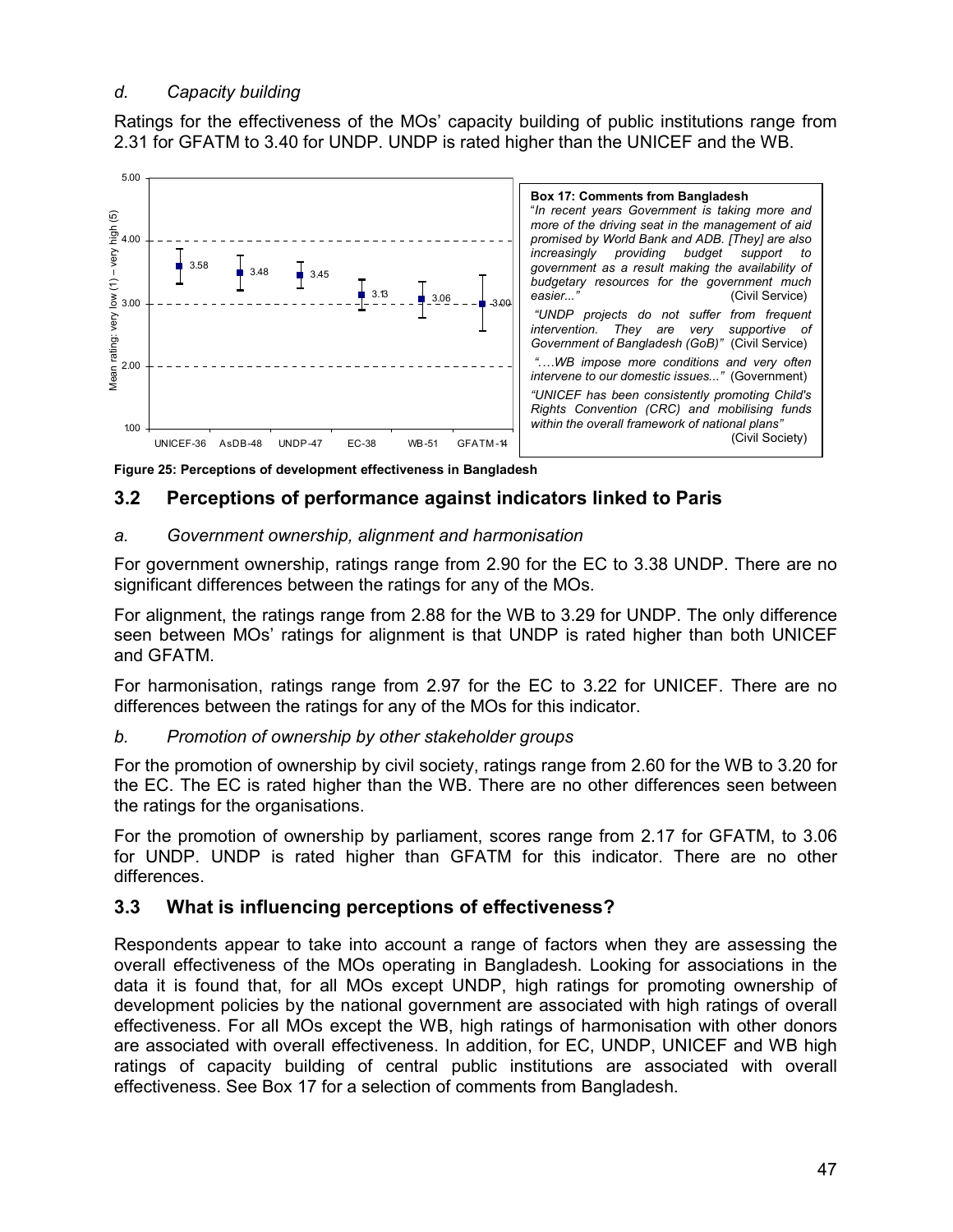### 3.4 Preferences for disbursement

UNDP is ranked first overall for channelling additional sums of aid (the same as the aggregate result) even though it has the second smallest portfolio, see Figure 26. It is ranked higher than UNICEF. The AsDB, which has the third largest share of ODA, is ranked second overall and is preferred to the EC which in turn is preferred by a small margin to the WB, even though the WB has the largest portfolio in Bangladesh.





The factors affecting Bangladeshi respondents' preferences for the AsDB are unclear. There are no associations between their ratings for any of the fifteen effectiveness criteria and their preferences for disbursement. However, their comments suggest that they favour the AsDB's 'user friendly policies and procedures' as well as its overall effectiveness and reliability, see Box 18 for a selection of comments.

Preferences for the EC are associated with one of the fifteen effectiveness criteria – quick disbursement of funds. The comments shed no further light on factors that respondents might be taking into account when they are thinking about the EC as a disbursement channel.

In the case of the WB, higher ratings for seven of the fifteen effectiveness criteria are associated with higher preferences for disbursement. Three of these are funding based criteria and four policy and procedure based criteria<sup>40</sup>. Respondent comments (see Box 18) suggest additional factors which respondents might be taking into account when thinking about the WB as a disbursement channel: concessional funding, scale of disbursements, and effective monitoring and evaluation.

Preferences for UNDP are associated with four of the fifteen effectiveness criteria harmonisation with other donors, stakeholder participation, transparency in funding decisions and constructive policy dialogue. The latter also appear in the some comments from respondents strengthening the hypothesis that this is an influencing factor behind respondents' preference for UNDP in the disbursement question.

Preferences for UNICEF are associated with two of the fifteen effectiveness criteria – effective monitoring and evaluation and stakeholder participation. The two comments about the UNICEF praise its work in health and child affairs, but are too few to draw any firm conclusions.

No associations were found for the GFATM and comments were too few to draw any conclusions.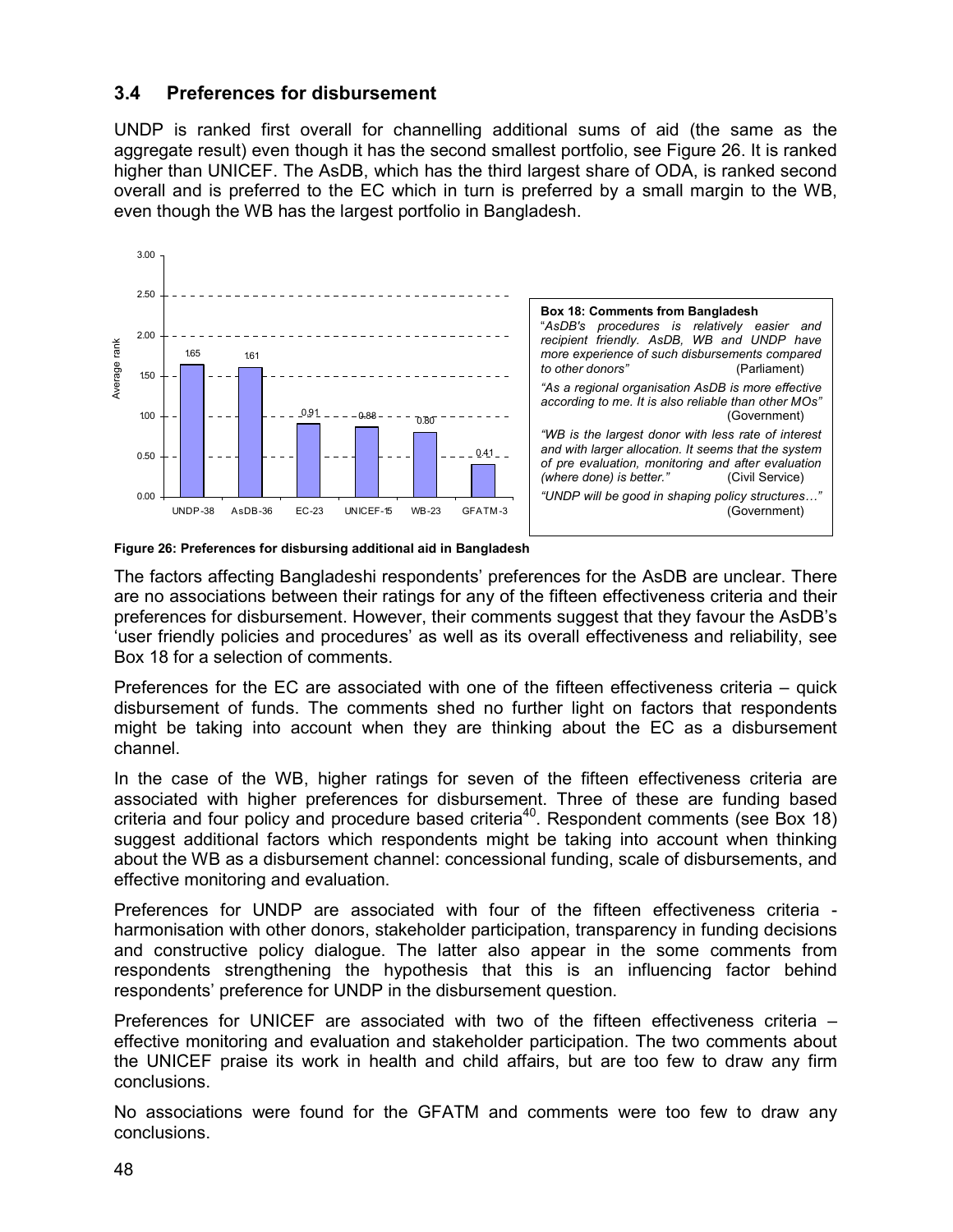# 14 Ghana Profile

# 1 Background

The AfDB aims to improve the investment environment and promote pro-poor pro-gender equity policies.<sup>41</sup> Support from the EC to Ghana focuses in three areas: rural development, road transport and macro-economic support. These sectors are complemented by other activities in the field of health, education, governance, the environment, culture, private sector development and trade.<sup>42</sup> The WB's investment is channelled through programmes that contribute to the objectives of the private sector led growth pillar; rural productivity and sustainable resources use, strengthening the business environment and road infrastructure.<sup>43</sup> The human resources development pillar is channelled through programmes related to water and sanitation, health and HIV/AIDS and the education sector. Financial assistance is also provided through one programme focusing on financial sector and public sector.<sup>44</sup>

The GFATM has allocated 46% of its funding for HIV&AIDS related activities, 37% of its funding for Malaria activities and 17% of its funding for TB related activities since its inception.<sup>45</sup> UNDP projects focus on democratic governance, poverty and economy, sustainable livelihoods and employment creation, HIV&AIDS, energy and environment and facilitating aid effectiveness and harmonisation. $46$  UNICEF's three key objectives are to contribute to: maternal well-being and early childhood care, the provision of equitable access of all children to quality basic education; and the support of children in need of special protection.<sup>47</sup> See Table 32 for the amount of ODA to Ghana by MO.

| <b>Total</b><br>ODA | %<br>MО<br><b>ODA</b>                                                         | <b>ODA</b><br><b>GNI</b> | AfDB  | EC    | <b>GFATM</b> | <b>UNDP</b> | <b>UNICEF</b> | $WB^{48}$ |  |  |
|---------------------|-------------------------------------------------------------------------------|--------------------------|-------|-------|--------------|-------------|---------------|-----------|--|--|
| 1146                |                                                                               | 13.0                     | 54.91 | 70.72 | 10.55        | 3.94        | 4.00          | 283.19    |  |  |
|                     | Table 32: Amounts of ODA (\$ million) to Ghana three year average (2003-2005) |                          |       |       |              |             |               |           |  |  |

million) to Ghana, three year average (2003-2005)

# 2 Respondent Profile

| <b>Business</b>                                                  | Civil<br>Servants | <b>Civil Society</b> | <b>Ministers</b><br>Govt. | <b>MPs</b> | Total |  |  |  |  |
|------------------------------------------------------------------|-------------------|----------------------|---------------------------|------------|-------|--|--|--|--|
|                                                                  |                   |                      |                           |            |       |  |  |  |  |
| Table 22: Preakdown of recognisate by stakeholder aroun in Chana |                   |                      |                           |            |       |  |  |  |  |

Table 33: Breakdown of respondents by stakeholder group in Ghana

Table 32 shows that the respondent sample in Ghana was relatively balanced.

# 3 Results

## 3.1 Perceptions of effectiveness

#### a. Rating overall effectiveness

Scores range from 3.09 for AfDB to 3.70 for GFATM, see Figure 27. The WB is rated higher than the AfDB. There are no other differences between the ratings for the different MOs.

b. Effectiveness of activities in health sector

UNICEF ranks first for the effectiveness of its health sector activities, above the WB and UNDP. The number of people reporting on the other organisations is too small to make further judgements.

#### c. Effectiveness of technical assistance

The WB is ranked first for the effectiveness of its TA, followed by UNDP. UNICEF and the EC take third and fourth place.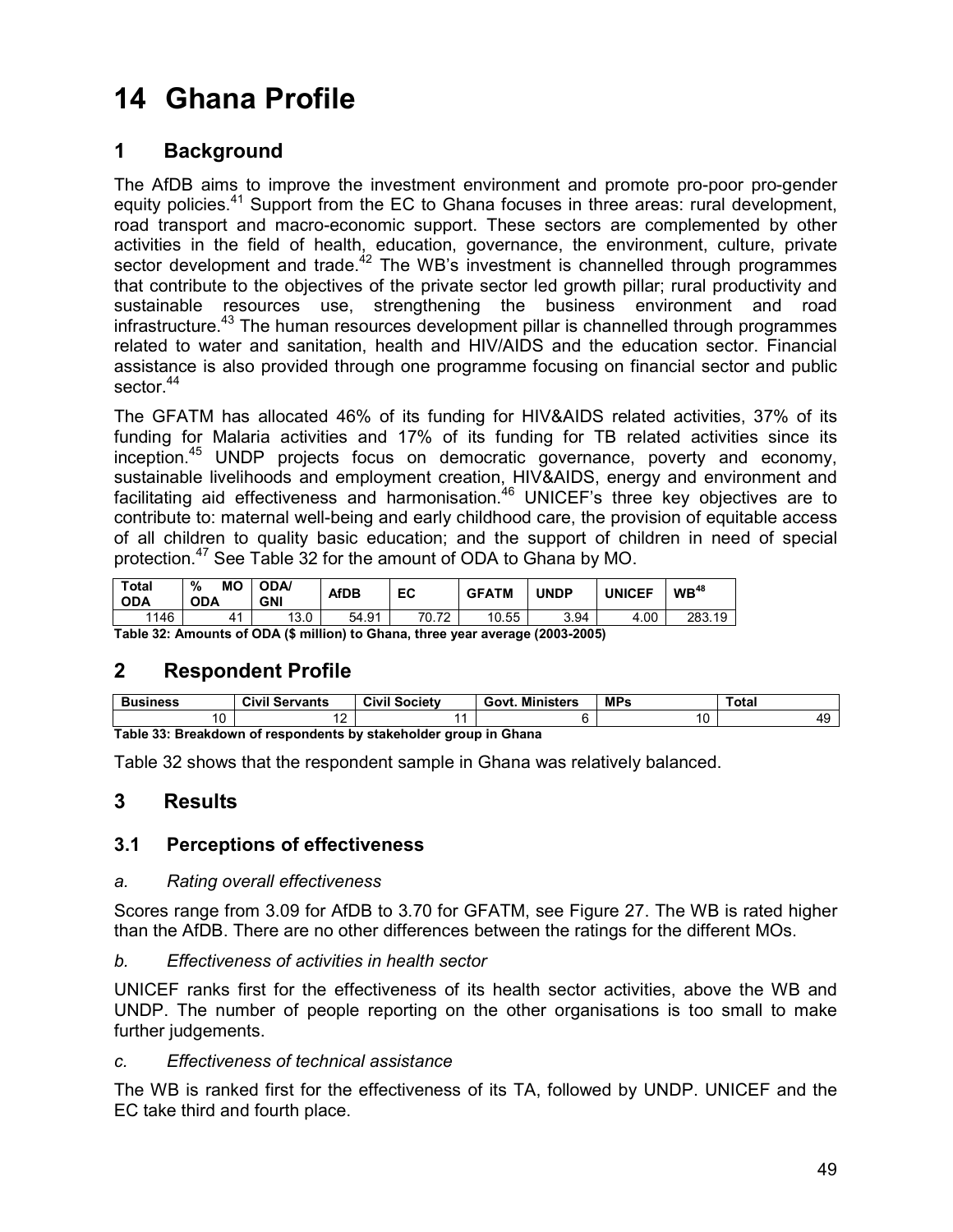

Figure 27: Perceptions of development effectiveness in Ghana

#### d. Capacity building

Ratings for all organisations in building capacity of central public institutions ranged from 3.00 for GFATM to 3.80 for the WB. Both UNDP and WB rate higher than AfDB.

#### 3.2 Perceptions of performance against indicators linked to Paris

#### a. Government ownership, alignment and harmonisation

For the promotion of ownership by the government, scores range from 3.43 for the EC to 3.79 for UNDP. Scores range from 3.53 for the EC to 3.83 for GFATM for alignment with government policies. For harmonisation with other donors, ratings range from 3.00 for the AfDB to 3.43 for the WB.

There are no differences in the ratings of the different MOs for any of these indicators.

#### b. Promotion of ownership by other stakeholder groups

For the promotion of ownership by civil society, scores range from 3.00 for the AfDB to 4.17 for the GFATM, though the confidence interval for GFATM rating is very large. The AfDB rates significantly lower than the both the EC and the WB. For the promotion of ownership by Parliament, scores range from 2.50 for UNICEF to 3.00 for the GFATM, though again the confidence interval for GFATM rating is very large. There are no differences in the ratings of the different MOs for this indicator.

#### 3.3 What is influencing perceptions of effectiveness?

Analysing the data to understand what factors might be influencing the perceptions of overall effectiveness reveals a mixed picture. For the AfDB and the WB, high ratings for promoting ownership by government are associated with high ratings of overall effectiveness. For the EC high ratings for building capacity of central public institutions are associated with high ratings of overall effectiveness. For UNICEF, high ratings for harmonisation are associated with high ratings of overall effectiveness.

#### 3.4 Preferences for disbursement

In Ghana, amongst the organisations that can disburse significant sums of additional ODA, the WB is the preferred organisation through which to disburse additional funds, see Figure 28. The AfDB comes second, followed by the EC.

UNDP is ranked first overall, even though it has the smallest portfolio.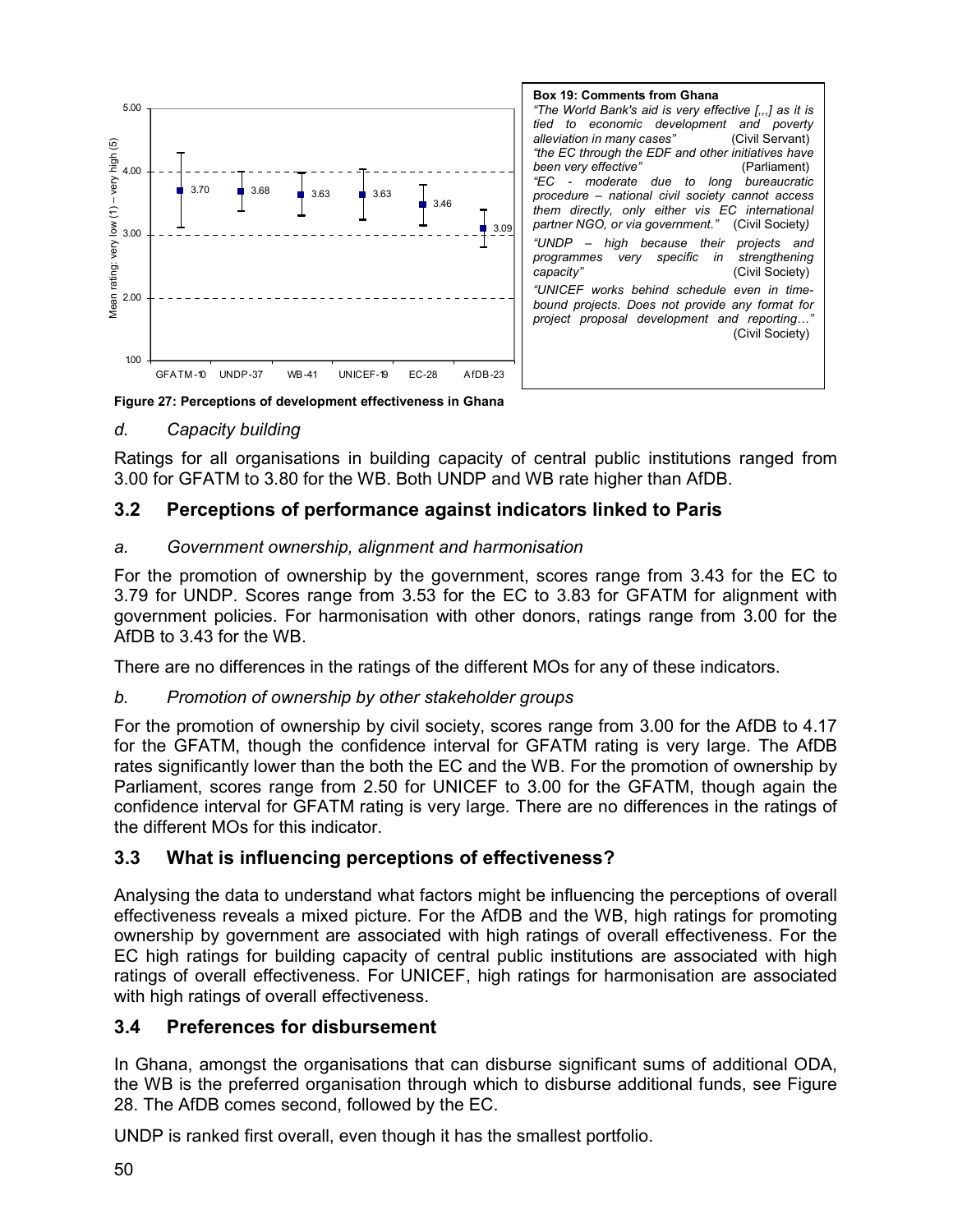

| <b>Box 20: Comments from Ghana</b><br>"My experience with the WB shows that they are<br>effective in disbursing funds and are good fund<br>administrators"<br>(Civil Service)                           |
|---------------------------------------------------------------------------------------------------------------------------------------------------------------------------------------------------------|
| "The WB plays a pivotal role in the development<br>programmes in several countries world wide"<br>(Civil Service)                                                                                       |
| "WB - too detached"<br>(Parliament)                                                                                                                                                                     |
| "UNDP is more flexible and relates closely with<br>(Civil Society)<br>partners"                                                                                                                         |
| "UNDP is very effective in disbursing aid and their<br>planning process is efficient with time frames<br>strictly being adhered to"<br>(Business)                                                       |
| "AfDB - They might have a better sense and what<br>the needs are and they were formed specifically<br>with Africa in mind and should have the capacity to<br>deal with African nations"<br>(Parliament) |
|                                                                                                                                                                                                         |

Figure 28: Preferences for disbursing additional aid in Ghana

None of the fifteen effectiveness criteria are associated with respondents' preference for the AfDB. However, text comments suggest that the AfDB's relatively high ranking in disbursing additional aid might be influenced by the extent to which it is perceived to promote ownership of development policies, align with policies of the national government, and provides funding with low conditionality.

For the EC, higher ratings given for the overall effectiveness question are associated with higher rankings for disbursement. In addition, two of the fifteen effectiveness criteria - its ability to disburse funds quickly and the extent to which it harmonises with other donors - are associated to respondents' rankings for the disbursement question. Comments by Ghanaian respondents about the EC, are too few and varied to draw any firm conclusions.

Higher rankings for the WB are associated with higher rankings in seven of the fifteen effectiveness criteria – five policy and procedure based criteria and two funding based criteria<sup>49</sup>. In addition, text comments from Ghanaian respondents suggest a number of other factors influence the WB's ranking. These include the key role it plays in national development and its ability to administer funds effectively. However, some comments criticise the WB for not promoting ownership of development policies by the national government, see Box 20.

In the case of UNDP, two of the fifteen effectiveness criteria – long term commitment and low conditionality - are associated with its disbursement ranking. Text comments (half of which are from civil society), suggest that its strong performance might also be explained in part by its promotion of ownership of policies by its partners, as well as its effectiveness and efficiency in delivering aid.

For UNICEF, only one of the effectiveness criteria – using government procurement procedures is associated, albeit strongly, with higher rankings for disbursement. The comments are too few and varied to draw any firm conclusions.

For GFATM, no associations are found, and the comments are too few to draw any conclusions about respondents' preference for the MO.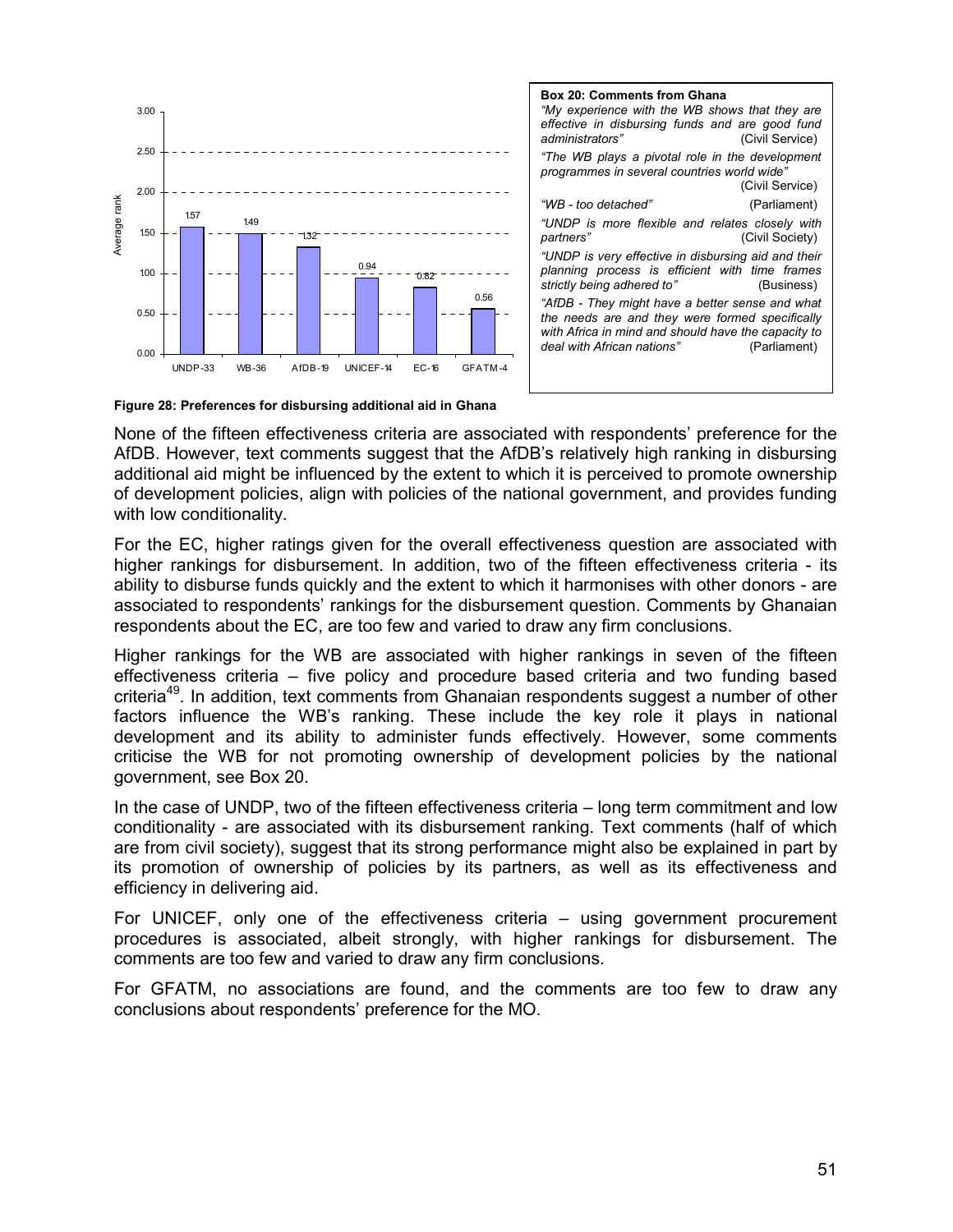# 15 India Profile

# 1 Background

The key pillars of AsDB assistance strategy are inclusive and broad based growth, social development and good governance.<sup>50</sup> The EC has recently adopted a two-pronged approach to cooperation with India: on the one hand to help India achieve the MDGs by continuation of support in key social sectors (health/education) and, on the other, to implement the EU-India Partnership through an Action Plan which will support India's sector reform policies in favour of the poorest, promote dialogue in areas of mutual interest and enhance economic cooperation, all of which will help to generate wealth and employment in India.<sup>51</sup> The WB strategy emphasises investing in people through better health and education, empowering communities to participate in their own development, improving the effectiveness of government and promoting private sector-led growth to achieve the country's development  $g$ oals. $52$ 

GFATM in India has disbursed 62% of its funds to HIV&AIDS activities, 13% to Malaria activities, and 23% to TB activities.<sup>53</sup> The UNDP's key thematic priorities are promoting gender equality and strengthening decentralisation.<sup>54</sup> Its focus areas are poverty reduction and human development, democratic governance, crisis prevention and recovery, energy and the environment, and HIV&AIDS and development.<sup>55</sup> UNICEF operates programmes in health, nutrition, water, environment and sanitation, HIV&AIDS, education and child protection.<sup>56</sup> See Table 34 for the amount of ODA to India by MO. Although India does not receive ODA from the AsDB, it does receive non-concessional funding, the results from the AsDB are therefore described below.

| <b>Total</b><br><b>ODA</b> | %<br>МO<br><b>ODA</b> | <b>ODA</b><br><b>GNI</b> | AsDB <sup>57</sup> | EC     | <b>GFATM</b>     | UNDP | <b>UNICEF</b> | WB <sup>58</sup> |
|----------------------------|-----------------------|--------------------------|--------------------|--------|------------------|------|---------------|------------------|
| 1106                       | 42                    | ົ^<br>◡.∠                |                    | 129.81 | 0.10<br>Õ.<br>14 | 18.4 | 29.96         | 470.59           |

Table 34: Amounts of ODA (\$ million) to India, three year average (2003-2005)

# 2 Respondent Profile

It must be noted that India has a small sample size making the drawing of robust conclusions more difficult (see Table 35). Business and Civil society represent complete groups whereas for Ministers there is a particularly small sample size. In addition, individual stakeholders reported on fewer MOs than in other countries, as a result for many of the questions, only a few respondents offered responses for some of the MOs.

| <b>Business</b> | .<br>Civil<br>Servants | Civi'<br><b>Society</b> | <b>Ministers</b><br>Govi | <b>MPs</b> | ⊤otal    |  |  |  |
|-----------------|------------------------|-------------------------|--------------------------|------------|----------|--|--|--|
| 10<br>l U       |                        | $\overline{1}$          |                          |            | n,<br>JС |  |  |  |
|                 |                        |                         |                          |            |          |  |  |  |

Table 35: Breakdown of respondents by stakeholder group in India

# 3 Results

## 3.1 Perceptions of effectiveness

#### a. Rating overall effectiveness

Ratings for all organisations ranged from 2.86 for UNDP to 3.67 for GFATM, with no differences between the organisations, see Figure 29.

#### b. Effectiveness of activities in health sector

UNICEF is ranked first with the WB behind. The number of people reporting on the other organisations is too small to make further judgements.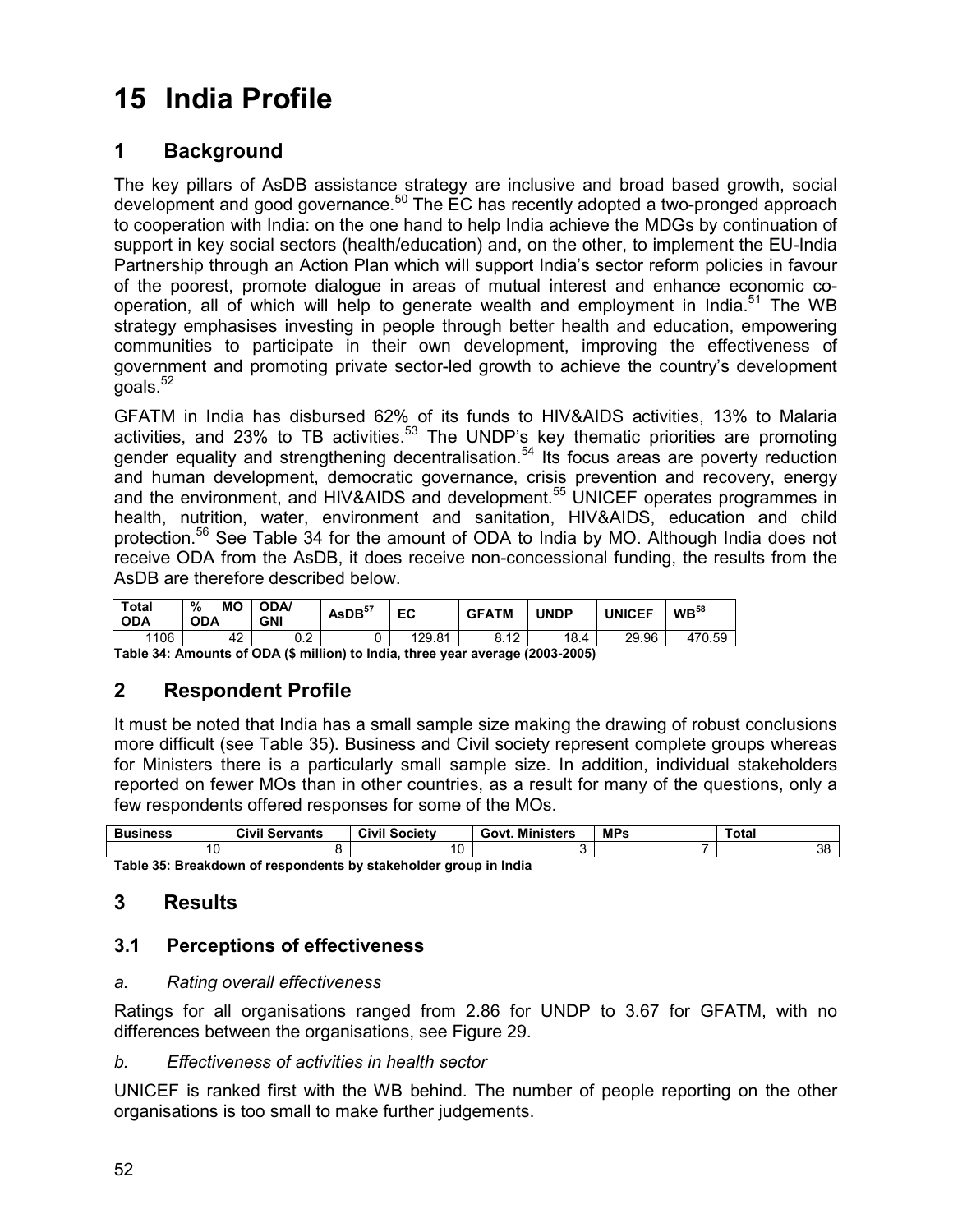### c. Effectiveness of technical assistance

The WB and UNICEF are ranked first and second for the effectiveness of their TA. The AsDB is ranked after them. The number of people reporting on the other organisations is too small to make further judgements.



Figure 29: Perceptions of development effectiveness in India

#### d. Capacity building

Ratings for the effectiveness of MOs' capacity building of central public institutions range from 2.67 for the EC to 3.33 for the GFATM, there are no differences between the organisations.

## 3.2 Perceptions of performance against indicators linked to Paris

#### a. Government ownership, alignment and harmonisation

For government ownership, ratings for the organisations range from 3.09 for the EC to 3.33 for UNDP. For alignment, ratings range from 3.10 for the EC to 3.75 for GFATM. There are no differences between the ratings of the MOs for either of these indicators.

For harmonisation, ratings range from 2.75 for the AsDB to 3.75 for the GFATM. The WB rates higher than the AsDB. There are no further differences between the organisations.

#### b. Promotion of ownership by other stakeholder groups

For promotion of ownership by civil society, ratings for the MOs range from 2.20 for the AsDB to 3.75 for the GFATM. For promotion of ownership by parliament, ratings for the MOs range from 2.88 for the EC to 3.42 for the WB. There are no differences between the organisations for either of these indicators.

## 3.3 What is influencing perceptions of effectiveness?

Respondents appear to take into account a range of factors when they are assessing the overall effectiveness of the MOs operating in India. Looking for associations in the data, it is found that for the AsDB and the WB, high ratings of harmonisation are associated with high ratings of overall effectiveness. For the WB, high ratings of capacity building of central public institutions are also associated with overall effectiveness. Unlike in other countries, respondents in India do not positively associate ownership with overall effectiveness. An explanation for this could be that the Indian Government provides strong ownership in the development process, making promotion of ownership by MOs less of an issue. There are no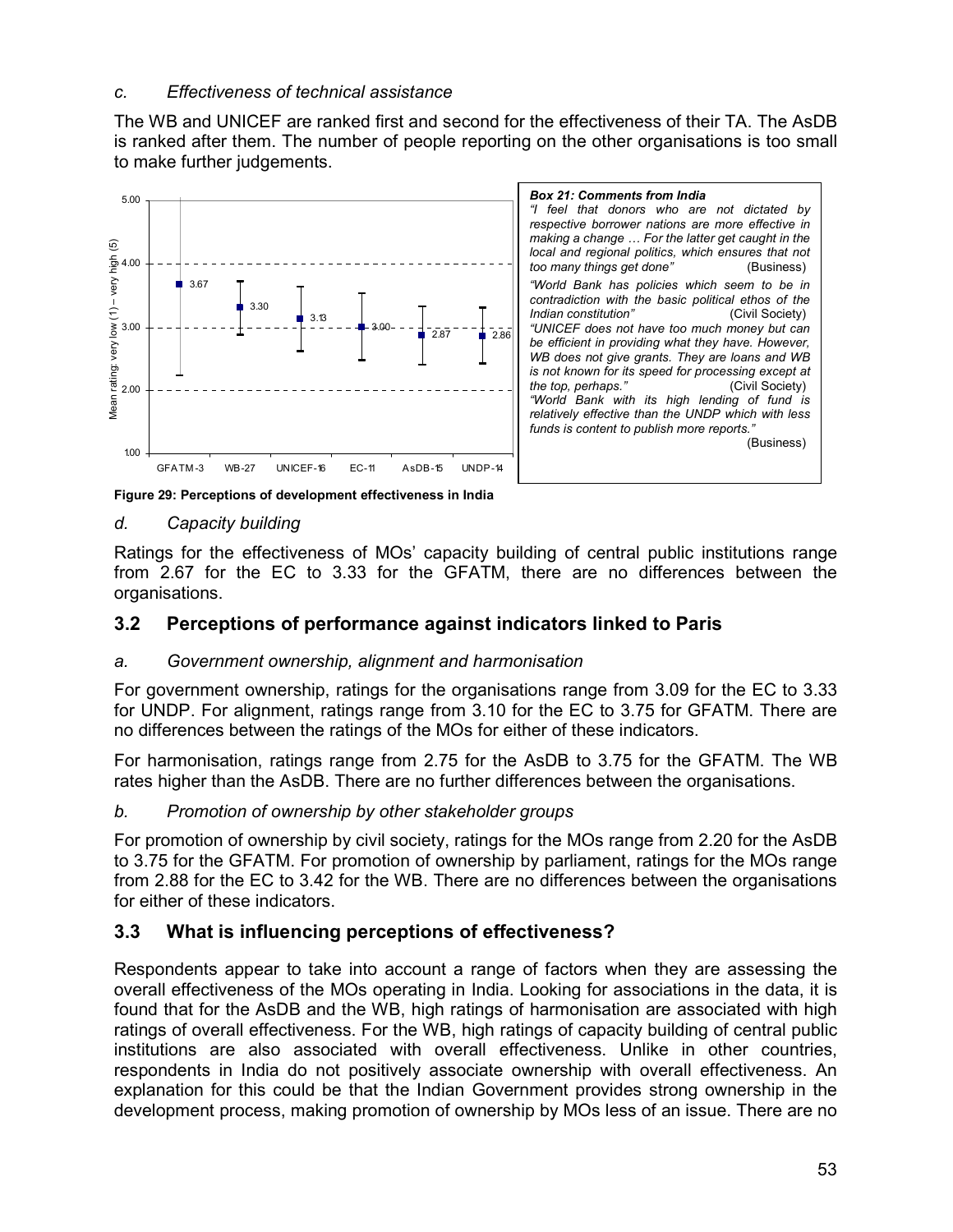associations in the data for the other MOs. See Box 21 for a selection of comments from India about overall effectiveness of MOs.



### 3.4 Preferences for disbursement



Figure 30: Preferences for disbursing additional aid in India

UNICEF is ranked first overall for channelling additional sums of aid. It is ranked ahead of UNDP. The WB, with the largest portfolio, is ranked second overall, see Figure 30. The number of people reporting on the other organisations is too small to make further judgements.

None of the fifteen effectiveness criteria are associated with respondents' preference for the WB. However, comments from respondents suggest that the WB's focus of activity might be influencing its ranking on the disbursement question, see Box 22

While none of the ratings for the fifteen effectiveness criteria are associated with respondents' preference for UNDP, Indian respondents' comments suggest that they value the fact that UNDP aligns itself with the development policies of national government and undertakes constructive policy dialogue (see box 22). These could be factors which influence respondents' preference for UNDP.

Factors influencing Indian respondents' preference for UNICEF and GFATM are unclear from their answers to the questionnaire. None of the fifteen effectiveness criteria are associated with respondents' preference for UNICEF. Furthermore, the text comments offer few clues.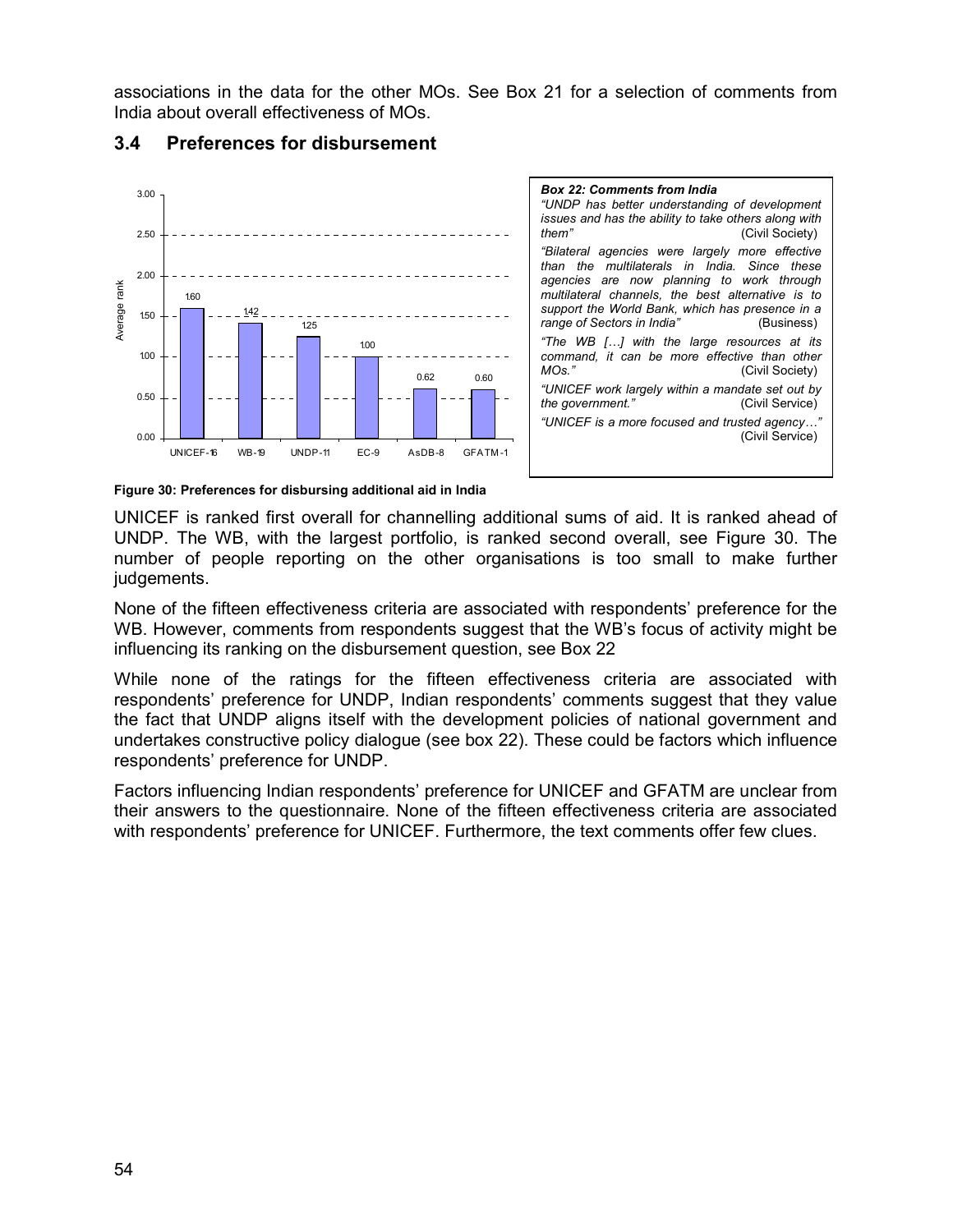# 16 South Africa Profile

# 1 Background

The AfDB's medium-term strategy is geared towards supporting the government's objectives of accelerating economic growth, generating employment and reducing poverty.<sup>59</sup> The EC's strategy focuses on the objectives of equitable access to and sustainable provision of social services, equitable and sustainable economic growth, deepening democracy and regional integration and co-operation.<sup>60</sup> Current WB support to South Africa is in form of TA, and sharing experiences and lessons learned in the areas of: agriculture and land reform, urban development and municipal finance, private sector development, industry and trade, public administration and service delivery and environmental conservation.<sup>61</sup>

GFATM has disbursed 41% of its funds to HIV&AIDS activities and 59% to HIV/TB activities.<sup>62</sup> UNDP is involved in integrated sustainable rural development, a holistic response to HIV&AIDS and poverty and environment and development.<sup>63</sup> UNICEF's programme comprises early childhood development, birth registration, preventing gender based violence, life skills development and prevention of mother to child transmission of HIV. $64$  See Table 36 for the amount of ODA to South Africa by MO. Although South Africa does not receive ODA from the AfDB, it does receive non-concessional funding, the results relating to the AfDB are therefore described below.

| Total<br>ODA | <b>MO</b><br>%<br><b>ODA</b> | <b>ODA</b> /<br><b>GNI</b> | <b>AfDB</b> | EC       | <b>GFATM</b> | <b>JNDP</b> | <b>UNICEF</b>            | <b>WB</b> |
|--------------|------------------------------|----------------------------|-------------|----------|--------------|-------------|--------------------------|-----------|
| 656          | 26                           | ົ^<br>ບ.ບ                  | N/A         | 150.07   | 18.45        | 2.50        | ാറ<br>. ∟ک. .            | ∩65       |
| - - -<br>--- |                              | .<br>                      | $\sim$      | .<br>. . |              |             | $\overline{\phantom{a}}$ |           |

Table 36: Amounts of ODA (\$ million) to South Africa, three year average (2003-2005)

## 2 Respondent Profile

It must be noted that South Africa has a small sample size making the drawing of robust conclusions more difficult, see Table 37. The sample is heavily skewed towards civil society with the MPs group having a particularly small sample size. In addition, individual stakeholders reported on fewer MOs, as a result for many of the questions only a few respondents offered responses for some of the MOs.

| Business                                                                 | <b>Civil Servants</b> | <b>Civil Society</b> | <b>Govt. Ministers</b> | <b>MPs</b> | Total    |  |  |  |  |
|--------------------------------------------------------------------------|-----------------------|----------------------|------------------------|------------|----------|--|--|--|--|
|                                                                          |                       | ີ                    |                        |            | ∩г<br>ບປ |  |  |  |  |
| Table 27: Proakdown of recognolants by stakeholder group in South Africa |                       |                      |                        |            |          |  |  |  |  |

Table 37: Breakdown of respondents by stakeholder group in South Africa

## 3 Results

## 3.1 Perceptions of effectiveness

#### a. Rating overall effectiveness

Ratings of overall effectiveness ranged from 2.63 for the AfDB to 3.71 for GFATM (see Figure 31), with no differences between the ratings of the MOs.

#### b. Effectiveness of activities in health sector

In the health sector, GFATM which has the largest portfolio ranks as being the most effective. UNICEF is second and UNDP third. The number of people reporting on the other organisations is too small to make further judgements.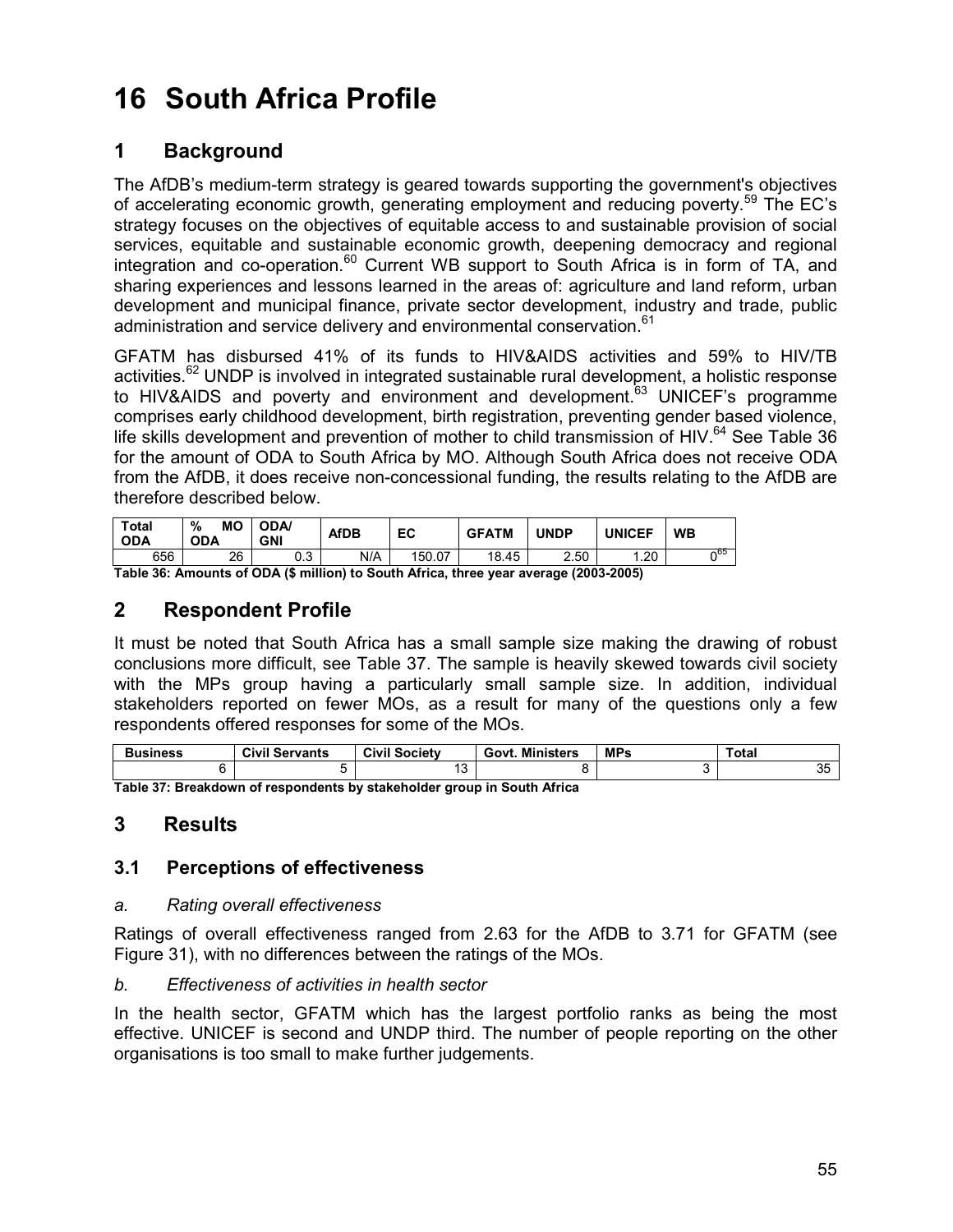## c. Effectiveness of technical assistance

The EC and UNDP rank first and second in delivering TA effectively, followed by UNICEF in third. The number of people reporting on the other organisations is too small to make further judgements.



Figure 31: Perceptions of development effectiveness in South Africa

## d. Capacity building

Ratings for the effectiveness of the MOs' capacity building of public institutions range from 3.10 for GFATM to 3.65 for UNDP. There are no differences between the ratings of the MOs.

# 3.2 Perceptions of performance against indicators linked to Paris

## a. Government ownership, alignment and harmonisation

For government ownership, ratings for MOs range from 2.73 for the AfDB to 3.70 for the EC. The EC rates higher than the AfDB and the WB, with no further differences.

For alignment, ratings for MOs range from 3.25 for the WB to 4.00 for UNDP. For harmonisation, ratings for the MOs range from 2.85 for the EC to 3.47 for UNDP. There are no differences between the ratings of the MOs for either of these indicators.

## b. Promotion of ownership by other stakeholder groups

For the promotion of ownership by civil society, ratings for MOs range from 2.57 for the AfDB to 3.69 for the GFATM. For the promotion of ownership by parliament, ratings for MOs range from 2.50 for the AfDB to 3.33 for the EC. There are no differences between the ratings of the MOs for these two indicators.

# 3.3 What is influencing perceptions of effectiveness?

No associations between overall effectiveness and other indicators are found to help explain what influences South African perceptions about the effectiveness of the different MOs. This is due to the relatively small sample size and that respondents were, on average, informed about relatively fewer MOs. See Box 23 for a selection of comments from South Africa.

# 3.4 Preferences for disbursement

Despite its low level of ODA to South Africa, UNICEF is ranked first overall for channelling additional sums of aid. It is followed by UNDP. The EC, with the largest portfolio, ranks third overall, see Figure 32. The number of people reporting on the other organisations is too small to make further judgements.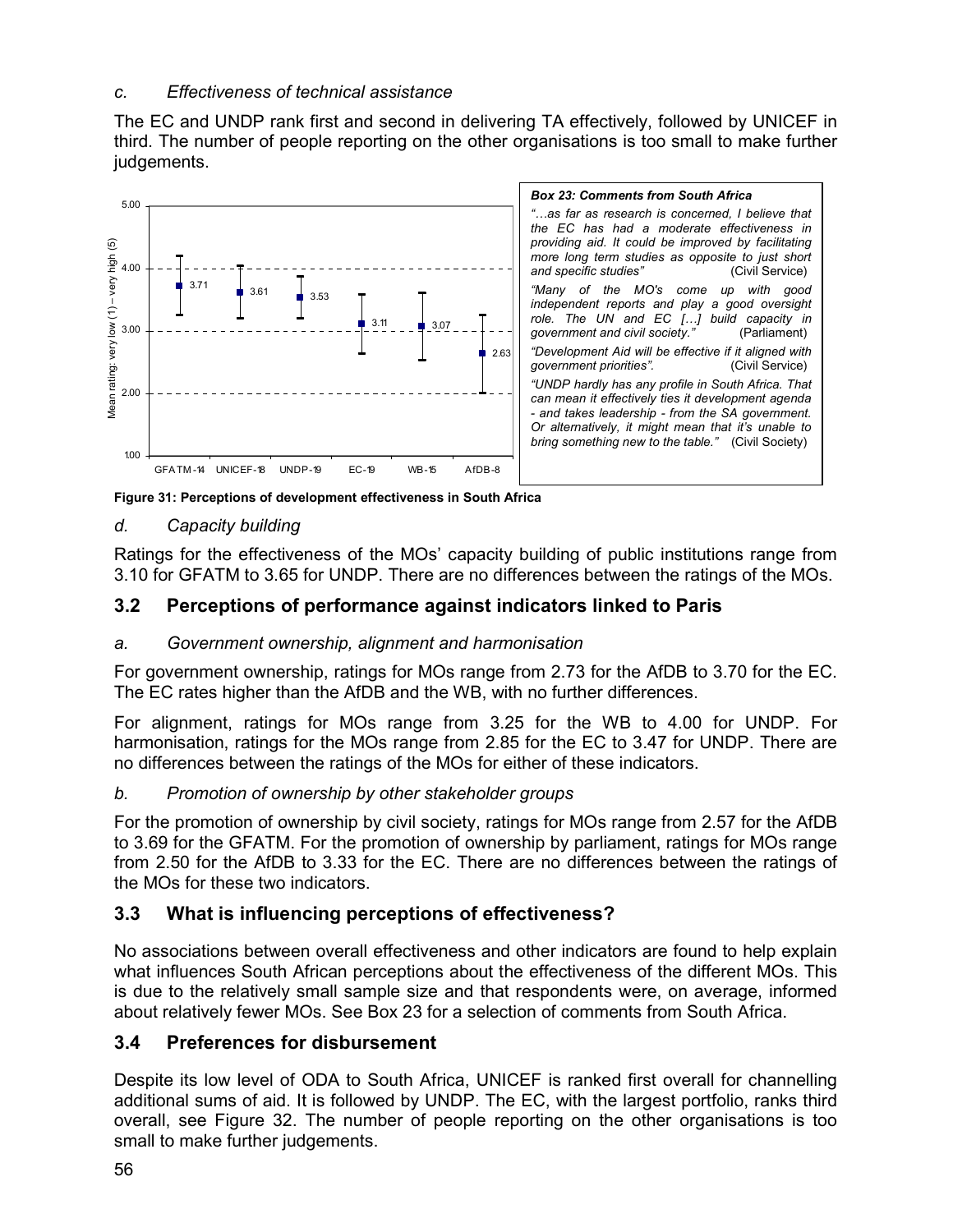

Figure 32: Preferences for disbursing additional aid in South Africa

None of the fifteen effectiveness criteria are associated with South African respondents' preference for the AfDB. The two comments received about the AfDB both mention the AfDB's suitability for channelling additional finance due to its familiarity with African issues. However these are too few in number to draw any conclusions.

South African respondents preferences for the EC are associated with three of the fifteen effectiveness criteria; two funding based criteria (low conditionality and predictable funding) and one policy and procedure based criteria (monitoring and evaluation). The limited number of comments from South African respondents about the EC allows no firm conclusions to be drawn

None of the fifteen effectiveness criteria are associated with respondents' preference for UNICEF. However, analysis of a limited number of text comments suggests two factors which might be influencing respondents' preferences for UNICEF. These are its presence in a number of sectors, such as health and children, and its in-country profile, see Box 24.

None of the fifteen effectiveness criteria are associated with South African respondents' preference for the WB, the GFATM or the UNDP. Moreover, the comments about the MOs are too few and often contradictory; they do not help in drawing any firm conclusions about what may be influencing South African respondents' preference for respective MOs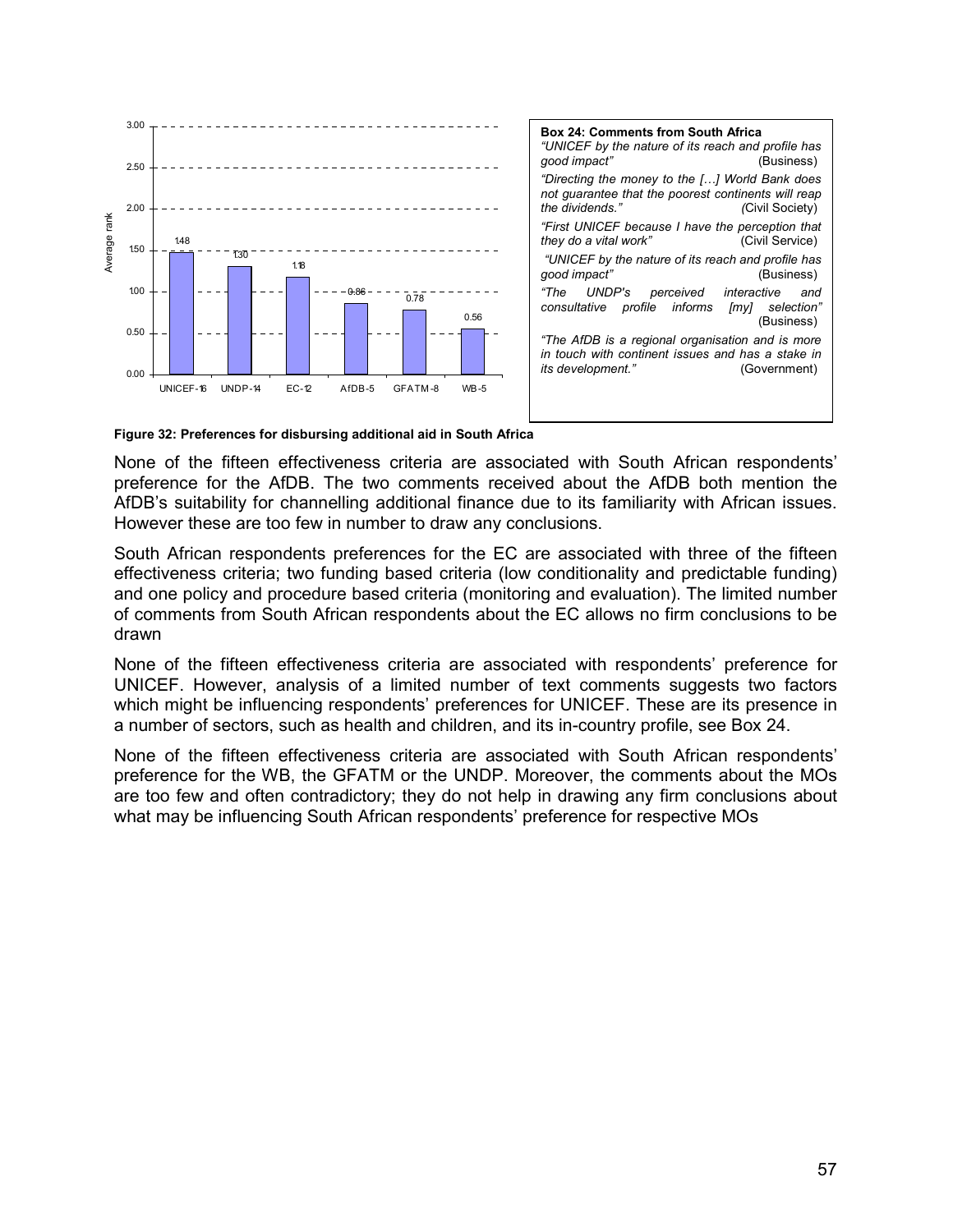# 17 Tanzania Profile

# 1 Background

AfDB projects approved during the Country Strategy Paper period were in agriculture, the social sectors, public utilities, the transport sector and an institutional support project for good governance.<sup>66</sup> EC funds are mainly spent on budgetary support for economic reforms; infrastructure and; agriculture and education. $67$  The WB's CAS for Tanzania focuses on higher growth, poverty reduction, and institutional reforms to improve governance and service delivery.<sup>68</sup>

GFATM in Tanzania has disbursed 50% of its funds to HIV&AIDS activities, 14% of its funds to HIV/TB activities and 36% of its funds to Malaria activities.<sup>69</sup> UNDP's work focuses on poverty monitoring and pro-poor policy development, democratic governance, development management and aid coordination and energy and the environment.<sup>70</sup> UNICEF's programmes comprise care for refugees, especially mothers and children, support for government's immunisation programme, vitamin A supplementation and de-worming, distribution of insecticide treated bed nets, prevention of mother to child transmission of HIV and development of a national policy to protect orphans and vulnerable children.<sup>71</sup> See Table 38 for the amount of ODA to Tanzania by MO.

| Total<br><b>ODA</b> | %<br>MО<br><b>ODA</b> | <b>ODA</b><br><b>GNI</b> | AfDB        | EC         | <b>GFATM</b> | <b>UNDP</b> | <b>UNICEF</b> | WB <sup>72</sup> |
|---------------------|-----------------------|--------------------------|-------------|------------|--------------|-------------|---------------|------------------|
| 1657                | 44                    | 14.9                     | . 66،<br>74 | .58<br>167 | 29.33        | 7.26        | 9.64          | 391.39           |

Table 38: Amounts of ODA (\$ million) to Tanzania, three year average (2003-2005)

# 2 Respondent Profile

Table 39 shows that the number of respondents in Tanzania is close to the fifty expected for this survey and that the distribution between groups is relatively well balanced

| <b>Business</b> | .<br>Civil<br>Servants | Civil<br>.<br>$\overline{\phantom{a}}$<br>Society | <b>Ministers</b><br>Gov | <b>MPs</b><br>- 33 | ˈotal |
|-----------------|------------------------|---------------------------------------------------|-------------------------|--------------------|-------|
|                 |                        |                                                   |                         | ◡                  |       |

Table 39: Breakdown of respondents by stakeholder group in Tanzania

## 3 Results

## 3.1 Perceptions of effectiveness

#### a. Rating overall effectiveness

Ratings for the MOs range from 3.28 for the EC to 3.68 for the AfDB, with no differences between the ratings of different organisations, see Figure 33.

#### b. Effectiveness of activities in health sector

UNICEF is ranked the first, ahead of the second placed GFATM. The WB, which is third, is closely followed by UNDP in fourth. These are followed by the AfDB in fifth and the EC in last.

#### c. Effectiveness of technical assistance

UNDP is ranked first, closely followed by the WB, the UNICEF are third, EC fourth and AfDB fifth.

#### d. Capacity building

For building the capacity of central public institutions, ratings range from 2.93 for GFATM to 3.95 for UNDP. The EC rated lower than UNDP, UNICEF and the WB.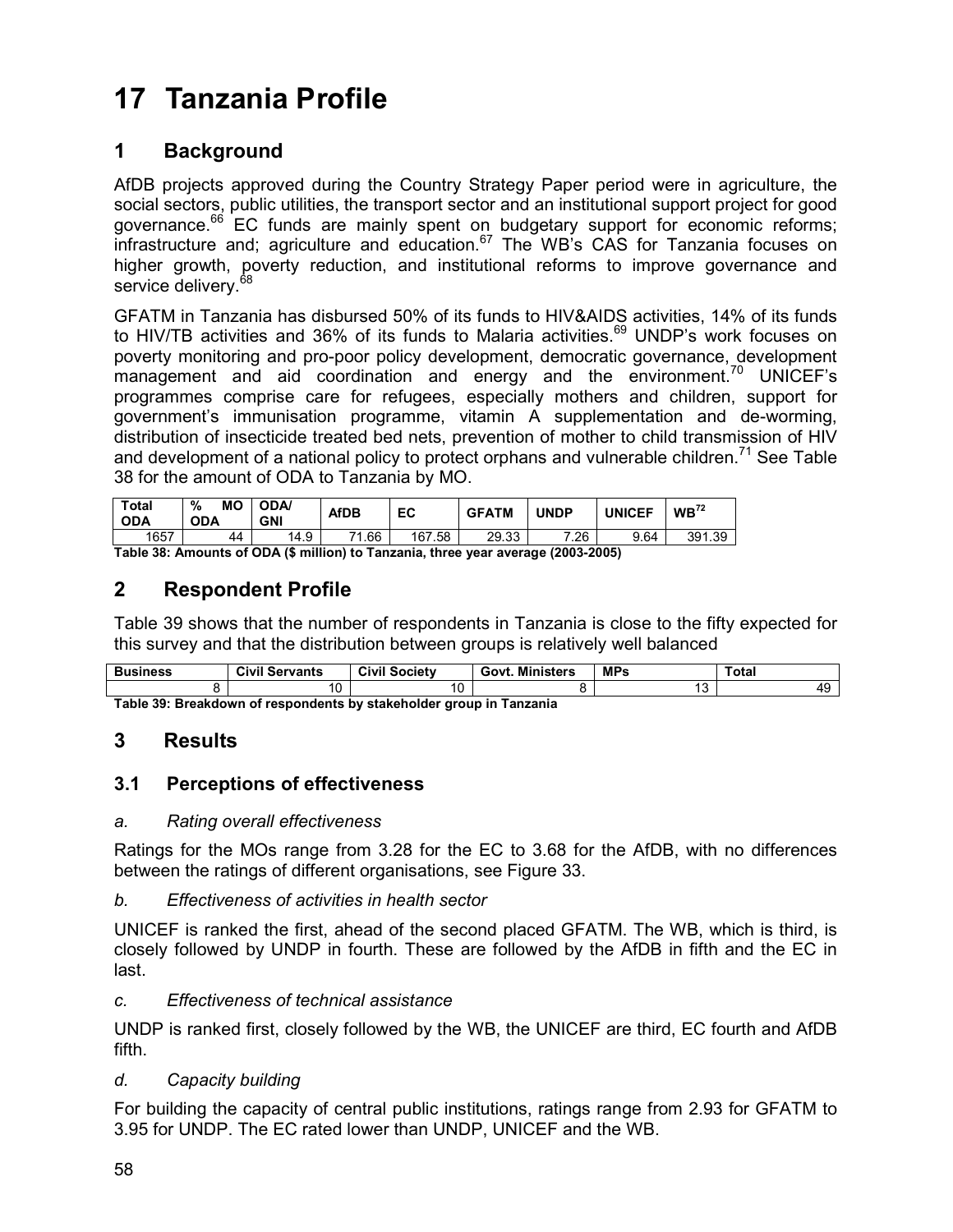

Figure 33: Perceptions of development effectiveness in Tanzania

## 3.2 Perceptions of performance against indicators linked to Paris

#### a. Government ownership, alignment and harmonisation

For the promotion of government ownership, ratings range from 3.33 for the EC to 4.07 for UNDP. UNDP is rated higher than GFATM, with no further differences.

For alignment, ratings ranged from 3.32 for the EC to 3.90 for UNDP. For harmonisation, ratings ranged from 3.28 for the AfDB to 3.67 for UNDP. There are no differences between the ratings of the MOs for either of these indicators.

#### b. Promotion of ownership by other stakeholder groups

For the promotion of ownership by civil society, ratings ranged from 2.94 for the AfDB to 3.89 for UNICEF. There are no differences between the ratings of the MOs for this indicator.

For the promotion of ownership by parliament, ratings ranged from 2.57 for the AfDB to 3.35 for UNDP. The WB rates higher than the AfDB, with no further differences

## 3.3 What is influencing perceptions of effectiveness?

Respondents appear to take into account a range of factors when they are assessing the overall effectiveness of the MOs operating in Tanzania. Looking for associations in the data, it is found that, for the AfDB, EC and WB, high ratings for promoting government ownership are associated with high ratings of overall effectiveness. For the EC and the WB, high ratings of capacity building of central public institutions are also associated with high ratings of overall effectiveness. Furthermore, for the AfDB, high ratings of harmonising with other donors are associated with high ratings of overall effectiveness.

For UNDP, high ratings for capacity building of central public institutions are associated with high ratings of overall effectiveness. For UNICEF, high levels of promoting government ownership are associated with high ratings of overall effectiveness. Non-government respondents (Business, Civil Society and Parliamentarians) are more likely to rate UNDP and AfDB higher with regards to overall effectiveness than government respondents (Government Ministers and Civil Servants). See Box 25 for a selection of comments from Tanzania.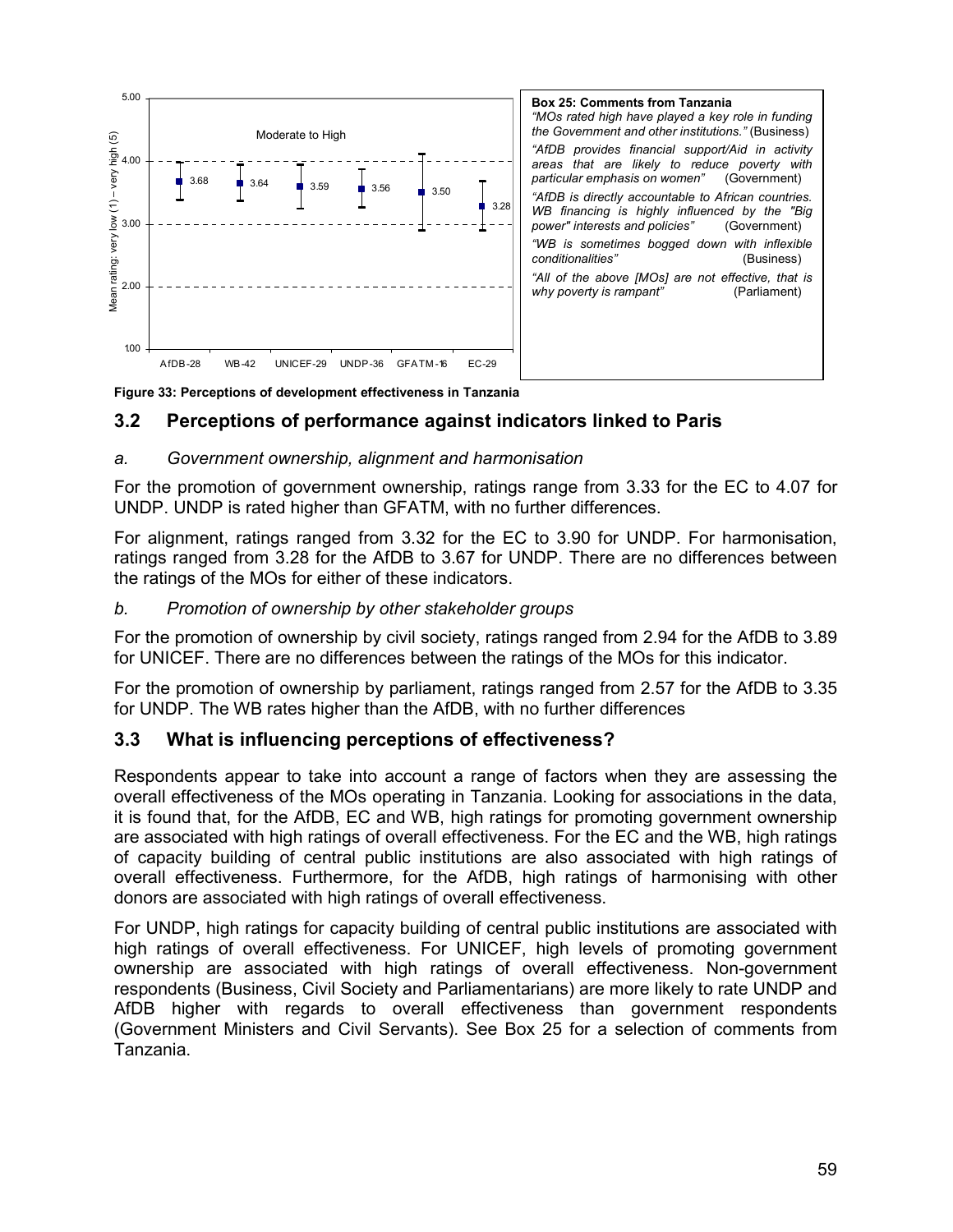

# 3.4 Preferences for disbursement

#### Figure 34: Preferences for disbursing additional aid in Tanzania

Even though it has the smallest portfolio, UNDP is ranked first overall in channelling additional sums of aid, ahead of UNICEF and the GFATM. The AfDB ranks second overall ahead of the WB and EC

None of the effectiveness criteria are associated with respondents' preferences for the AfDB However, comments by Tanzanian respondents, see box 26, suggest two factors that might be influencing Tanzanian preferences for the AfDB: its level of commitment and cost effectiveness.

Of the fifteen effectiveness criteria, three (flexibility in funding type, quick disbursement of funds and stakeholder participation) are associated with respondents' preference for the EC. The text comments shed no further light on its poor performance as they are few in number and mixed in content making any firm conclusions difficult to draw.

Of the fifteen effectiveness criteria, four factors (flexibility in type of funding, quick disbursement of funds, harmonisation with other donors and stakeholder participation) are associated with respondents' preferences for the WB. In addition, a number of comments suggest the WB might be preferred due to its focus on the productive sectors. However, a number of negative comments suggest the WB's aid is too conditional, is costly for the government and this might be affecting preferences.

Two of the fifteen effectiveness criteria - flexibility in types of funding and quick disbursement of funds - are associated with respondents' preferences for UNDP. Analysis of Tanzanian respondents' comments suggests that UNDP might also be preferred due to its trusted nature and its inclusion of various different stakeholders in its programmes, see Box 26.

Four of the fifteen effectiveness criteria - harmonisation with other donors, constructive policy dialogue, transparency in funding decisions and long term commitment - are associated with respondents' preference for UNICEF. The text comments, which are few in number, shed no further light on influencing factors behind the ranking for UNICEF.

There were no associations between any of the effectiveness criteria and Tanzanian respondents' preference for the GFATM. Moreover no comments were explicitly made about the GFATM in Tanzania, shedding no light on possible influencing factors behind the disbursement preferences for the GFATM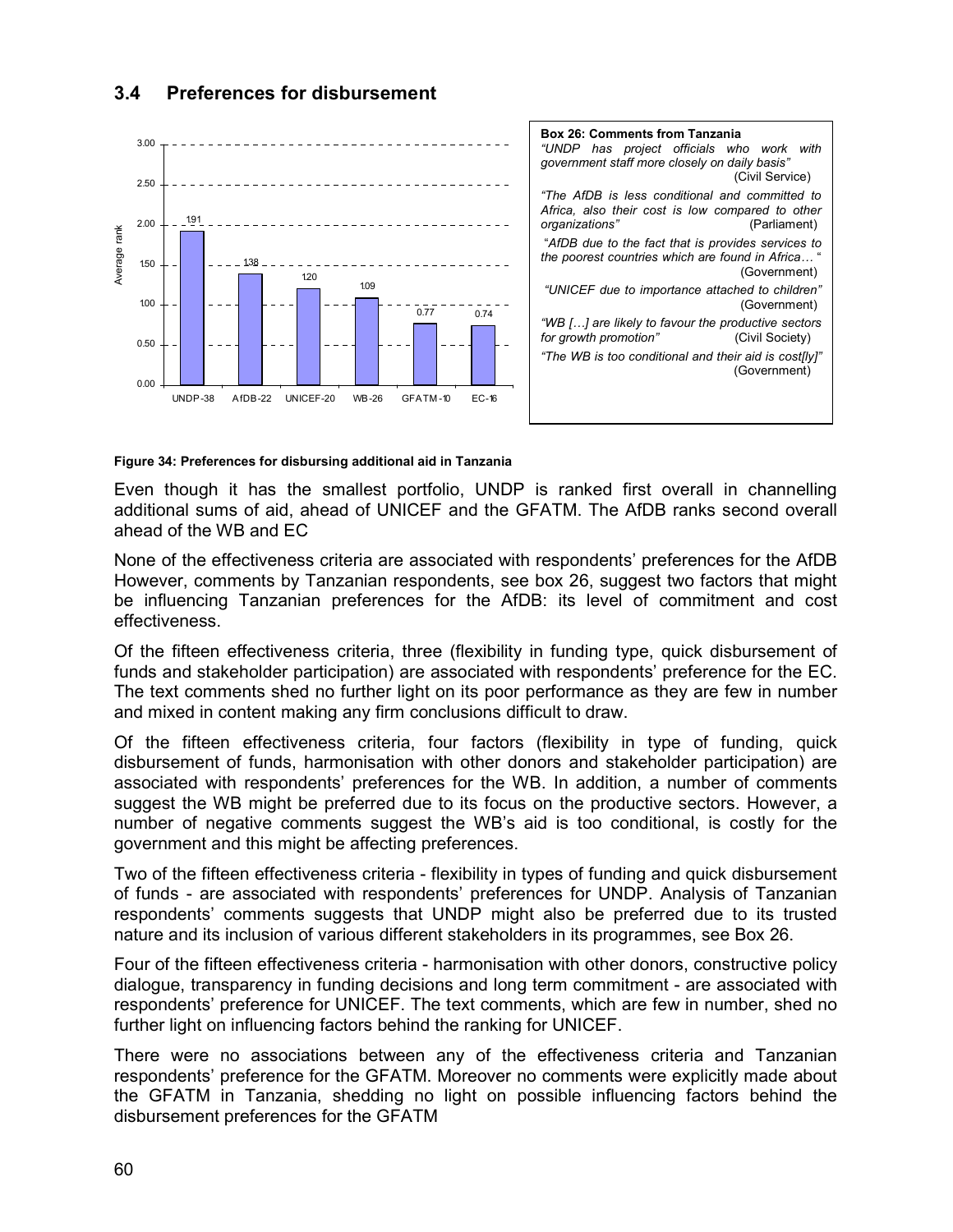# 18 Zambia Profile

# 1 Background

Projects funded by the AfDB are in the areas of agriculture, water and sanitation and budget support.<sup>73</sup> In the current EC Country Strategy Paper, priority areas are in macroeconomic support, transport and infrastructure development, productive sectors of the economy, capacity building and institutional development. Health and education are non-focal areas of EU support.<sup>74</sup> The WB's CAS centres around the three main objectives of sustained economic growth anchored in: a diversified economy; improved lives and protection of the most vulnerable; and a well managed public sector.<sup>75</sup> See Table 40 for the amount of ODA to Zambia by MO.

GFATM in Zambia has disbursed 58% of its funds to HIV&AIDS activities, 28% to Malaria and 14% to TB.<sup>76</sup> UNDP focuses on multi-sectoral responses to HIV&AIDS, governance, environment and natural resources management, with gender, information and communication technology and advocacy cross cutting themes.<sup>77</sup> UNICEF's programme comprises learning achievement, community based education, HIV&AIDS and life skills, primary health care and nutrition and water and sanitation.<sup>78</sup>

| Total<br><b>ODA</b> | MО<br>%<br><b>ODA</b> | <b>ODA</b><br><b>GNI</b> | <b>AfDB</b> | EC     | <b>GFATM</b> | <b>UNDP</b> | <b>UNICEF</b> | WB <sup>79</sup> |
|---------------------|-----------------------|--------------------------|-------------|--------|--------------|-------------|---------------|------------------|
| 886                 | າາ<br>ບບ              | 16.9                     | .2.67<br>10 | 114.08 | 35.00        | 4.02        | 1.06          | 118.50           |
|                     |                       |                          |             |        |              | o∩          |               |                  |

Table 40: Amounts of ODA (\$ million) to Zambia, three year average (2003-2005)<sup>60</sup>

# 2 Respondent Profile

Table 41 shows that Zambia has a small sample size. This makes the drawing of robust conclusions more difficult. The sample also includes no MPs. In addition, individual stakeholders reported on fewer MOs, as a result for many of the questions only a few respondents offered responses for some of the MOs.

| <b>Business</b>                                                          | Civil<br>Servants | Civil<br><b>Societv</b> | <b>Ministers</b><br>Govt. | <b>MPs</b> | Total |  |  |  |  |  |
|--------------------------------------------------------------------------|-------------------|-------------------------|---------------------------|------------|-------|--|--|--|--|--|
|                                                                          |                   | $\sim$<br>u             |                           |            | ັບ    |  |  |  |  |  |
| Table Ad: Desalcalation of essessabeths burstalcabaldes sessos la Zambia |                   |                         |                           |            |       |  |  |  |  |  |

Table 41: Breakdown of respondents by stakeholder group in Zambia

# 3 Results

## 3.1 Perceptions of effectiveness

#### a. Rating overall effectiveness

The ratings for overall effectiveness for the MOs range from 3.07 for the WB to 3.67 for the EC (see Figure 35). The EC is rated higher than the WB. There are no further differences between the ratings of the MOs.

#### b. Effectiveness of activities in health sector

In the health sector, UNICEF is ranked as being the most effective, with UNDP and the WB behind in that order. The number of people reporting on the other organisations is too small to make further judgements.

#### c. Effectiveness of technical assistance

In terms of the effectiveness of TA, UNDP is ranked first, followed by the WB in second place and the EC in third. The number of people reporting on the other organisations is too small to make further judgements.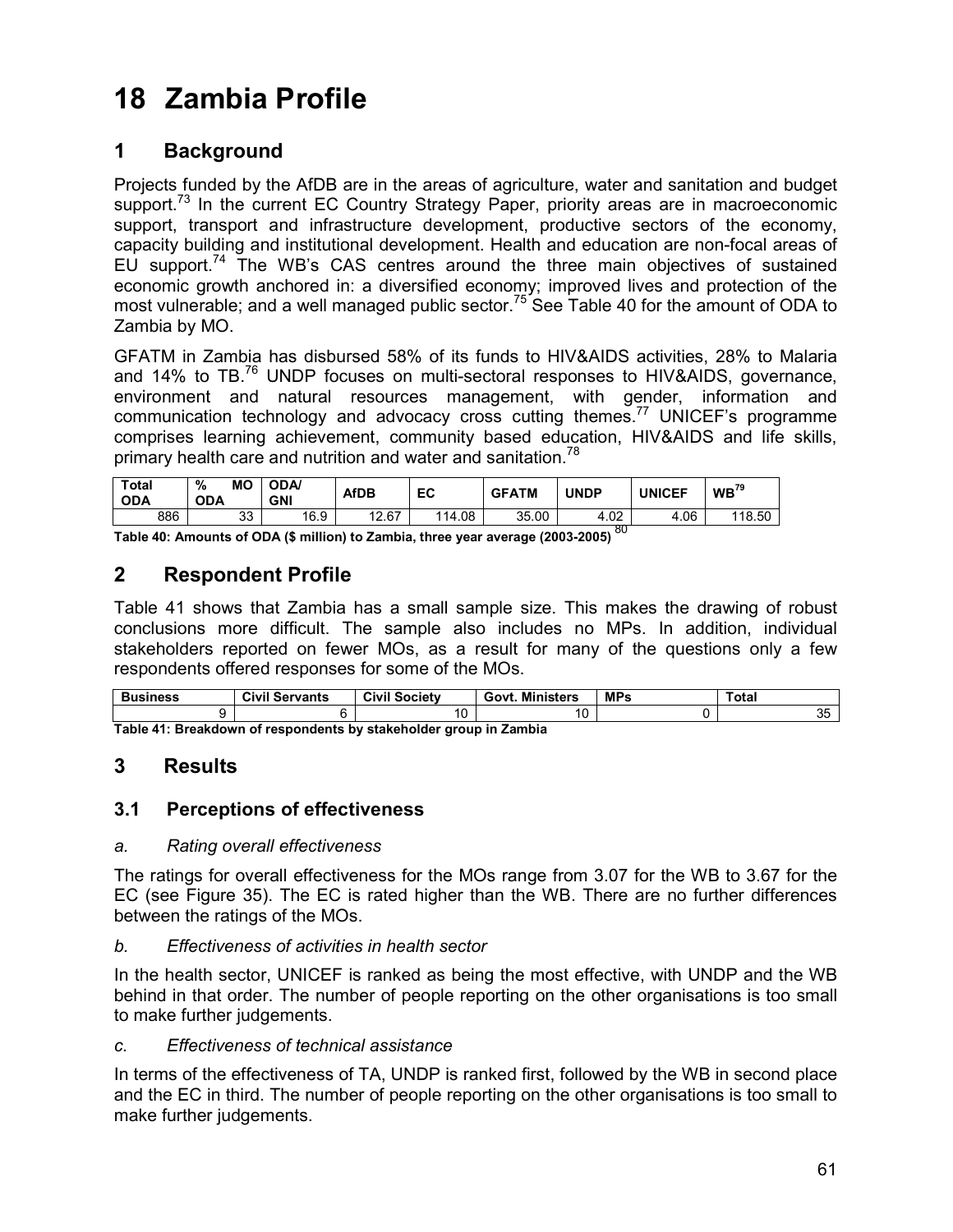

Box 27: Comments from Zambia "very high rating for EC due to the fact that it provides high concession funds (Grants) makes long term commitments and programs are aligned to the government programs, World Bank rated low because of high transaction costs, more resources spent on the bank are huge i.e. number of staff and their maintenance as well as travel<br>instead of the channelling resources to resources to beneficiaries" (Government) "EC always provide what they pledge as well as AfDB while the World Bank sometimes changes their pledges" (Government) "UNDP commits and disburses funds within the program cycle. The others tend to commit but disburse funds based on their conditionalities which are sometimes not met, hence resulting in incomplete programs" (Business)

Figure 35: Perceptions of development effectiveness in Zambia

#### d. Capacity building

Ratings for the effectiveness of the capacity building of central public institutions by the MOs range from 3.00 for the AfDB to 3.65 for UNDP, with no differences between the ratings of the organisations.

#### 3.2 Perceptions of performance against indicators linked to Paris

#### a. Government ownership, alignment and harmonisation

For government ownership, ratings range from 2.82 for the WB to 3.97 for UNDP. The only difference between the MOs' ratings is that EC rates higher than the WB. For alignment, ratings range from 2.97 for the WB to 4.00 for GFATM. The EC again rates higher than the WB, with no further differences. For harmonisation, ratings range from 2.83 for GFATM to 3.62 for UNDP. Once again the EC rates higher than the WB, with no further differences.

#### b. Promotion of ownership by other stakeholder groups

For the promotion of ownership by civil society, ratings range from 2.62 for the AfDB to 3.82 for UNDP. The EC is rated higher than the AfDB with no further differences.

For the promotion of ownership by parliament, scores range from 2.25 for GFATM to 3.46 for UNDP. UNDP is rated higher than UNICEF, with no further differences

#### 3.3 What is influencing perceptions of effectiveness?

Due mainly to the small sample size, no associations between fifteen effectiveness ratings and other effectiveness factors were identified. See Box 27 for a selection of comments from Zambia.

#### 3.4 Preferences for disbursement

UNDP is ranked first overall for channelling additional sums of aid, see Figure 36. The EC ranks second overall and is ahead of the WB. The number of people reporting on the other organisations is too small to make further judgements.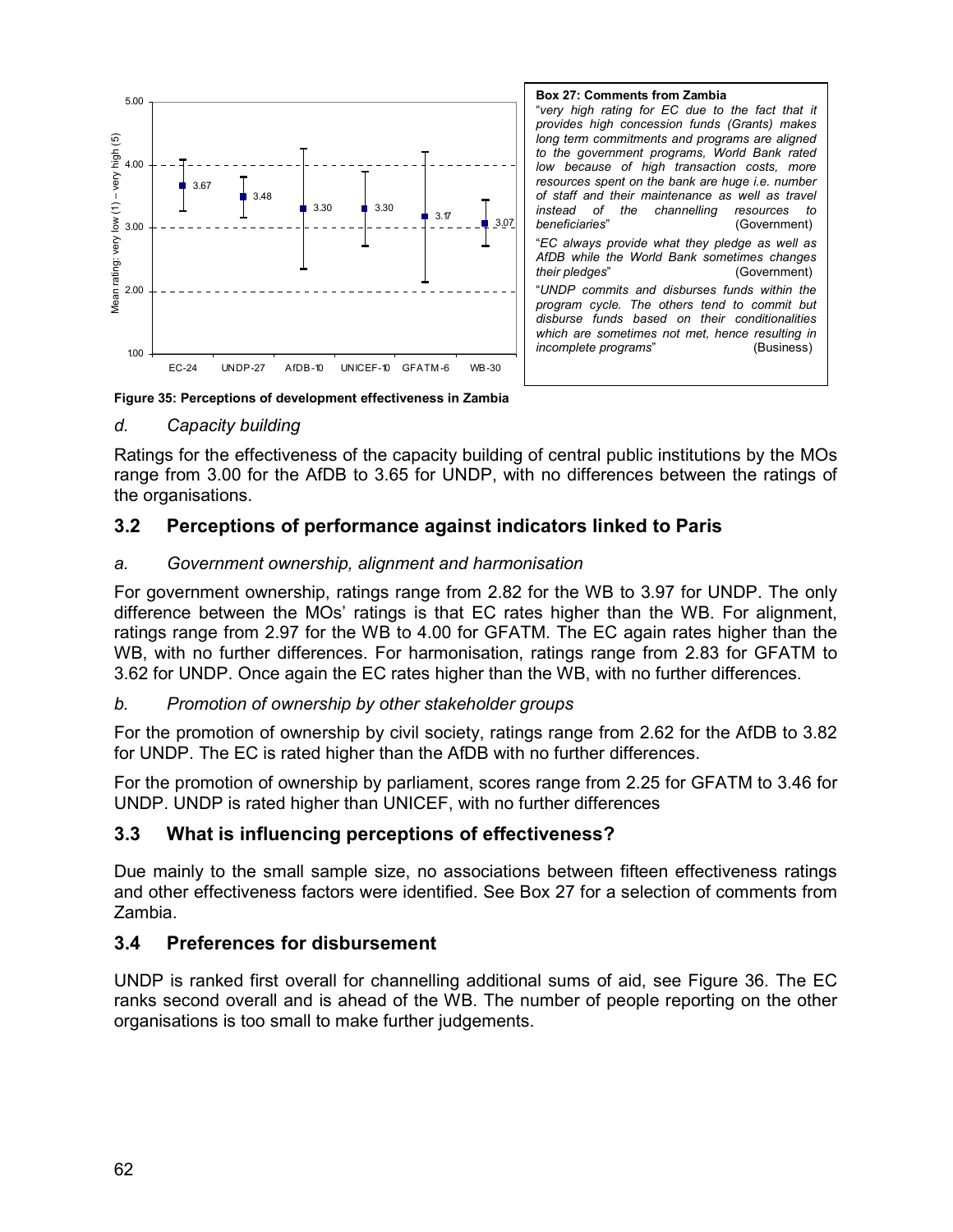

#### Figure 36: Preferences for disbursing additional aid in Zambia

Zambian respondents' preferences for the EC are associated with two of the fifteen effectiveness criteria - quick disbursement of funds and predictable funding. Comments from Zambian respondents also suggest that the EC is favoured due to its concessional and flexible funding, its alignment with government policy, and participation of different stakeholders in its programmes, see Box 28. These could be influencing respondents' choices in the disbursement question.

One of the effectiveness criteria - quick disbursement of funds is associated with the Zambian respondents' preference for UNDP. Furthermore some comments suggested that UNDP disbursed concessional funding and was transparent in its operations, suggesting these could be influencing factors in respondents' choice for disbursement. See Box 28.

There were no associations between the fifteen effectiveness criteria and Zambian respondents' preference for the AfDB, WB, GFATM and UNICEF. Comments were also too few to draw any conclusions about respondents' disbursement preferences.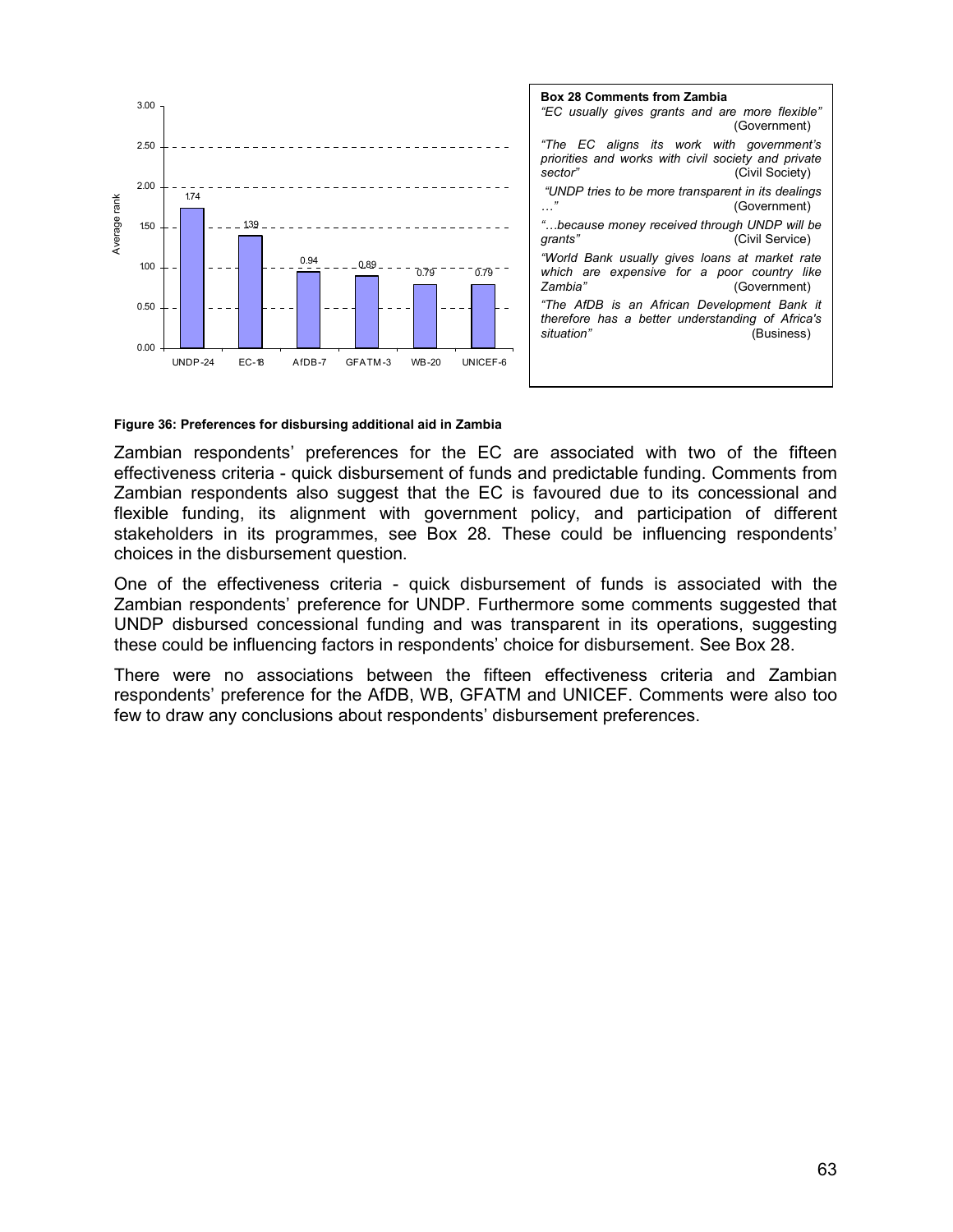# 19 Stakeholder Profiles

# 1 Introduction

Well-informed persons (WIPs) were recruited from five groups. These groups included three groups with direct links to the government - government ministers, civil servants and MPs. Country coordinators were instructed to seek out senior ministers, high ranking civil servants and MPs sitting on relevant committees. The other two groups sit outside government and included business leaders and leaders of civil society organisation (CSO).

Building on methodology used in the World Governance Assessment (WGA), for a respondent to be considered qualified to complete the questionnaire, they needed to be either 'informed' or 'well-informed' about at least one of the seven MOs included in this study. The questionnaire and the instructions to our local data collection partners stressed the importance of respondents having direct experience with the organisations.

Based on experience from two rounds of the WGA, government, civil service, MPs and business leaders tend to be very difficult to reach and get to complete the questionnaire. In this study these hard to reach respondents made up 80% of the samples. The situation was further complicated by the requirement that the WIPs have experience with one or more of the multilateral organisations and the rather short time allotted to complete the project.

# 2 Describing the Respondent Groups

## 2.1 Government ministers

This category includes all politically appointed individuals, whether full ministers, deputy or assistant ministers, politically appointed director generals or state secretaries. The stakeholders were recruited in roughly equal proportion from the Central Ministries such as the Ministry of Finance, Ministry of Planning, Office of the Prime Minister/ President/ Vice President, as well as Sector Ministries, such as the Ministry of Health and Ministry of Education. In a number of countries it was difficult to identify current ministers willing to answer the questionnaire. In these cases former ministers who had been out of office for no longer than three years were also approached to complete the questionnaire. Often the questionnaire was turned over to a deputy minister.

# 2.2 Parliament

This includes all politically elected individuals in legislative institutions. Parliament WIPs sitting on a committee that has responsibility for oversight of the government's relations with MOs, likely to be the Budget, or Finance or Public Accounts committee were recruited. In addition, individual backbench parliamentarians known to be interested in this issue were approached and care was taken to ensure a cross-party selection of parliamentarians whenever possible. In a number of countries it was difficult to identify current parliamentarians willing to answer the questionnaire. In these cases former MPs who had been out of office for no longer than three years were also approached to complete the questionnaire.

# 2.3 Civil service

This category includes individuals appointed to positions in the bureaucracy. Respondents were selected, in roughly equal proportion, from the Central Ministries such as the Ministry of Finance, Ministry of Planning, Office of the Prime Minister/ President/ Vice President, as well as Sector Ministries such as the Ministry of Health and Ministry of Education.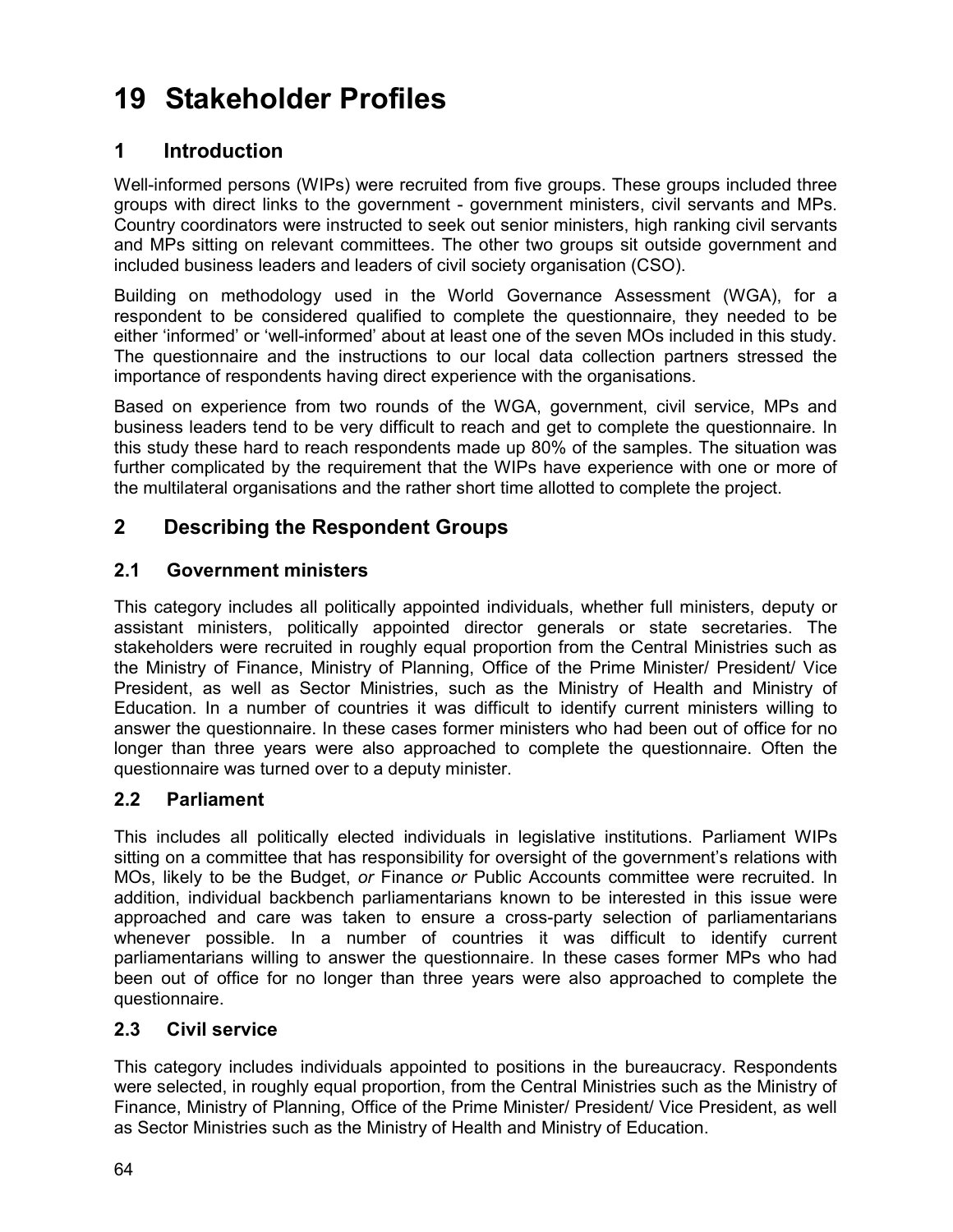### 2.4 Business leaders

This category refers to business people. In order to keep this group as homogenous as possible, only top managers or directors were selected. The list is likely to contain both large and medium enterprises and could include both indigenous firms and subsidiaries of multinational corporations.

### 2.5 Civil society leaders:

This category includes domestic organisations active in civil society. Respondents were selected from a cross-section of such organisations which have had contact with MOs, including economic research organisations.

## 3 The Composition of the Respondent Groups

The average number of stakeholders per group was 52. They ranged from a low of 43 for MPs to a high of 69 for civil society organisation leaders. More detail can be found below in Table 42.

| Country              | <b>Business</b> | Civil<br><b>Servants</b> | Civil<br><b>Society</b> | <b>Ministers</b> | <b>MPs</b> | <b>Total</b> |
|----------------------|-----------------|--------------------------|-------------------------|------------------|------------|--------------|
| <b>Bangladesh</b>    | 10              | 11                       | 15                      | 9                | 10         | 55           |
| Ghana                | 10              | 12                       | 11                      | 6                | 10         | 49           |
| Tanzania             | 8               | 10                       | 10                      | 8                | 13         | 49           |
| India                | 10              | 8                        | 10                      | ≘<br>ت           |            | 38           |
| <b>South Africa</b>  | 6               | 5                        | 13                      | 8                | ົ          | 35           |
| Zambia               | 9               | 6                        | 10                      | 10               |            | 35           |
| <b>Overall Total</b> | 53              | 52                       | 69                      | 44               | 43         | 261          |

Table 42: Number of respondents from each stakeholder group by country

Considering the short timeframe and the specialized knowledge required, coverage in most stakeholder group samples is good. Clearly there were problems in South African, Zambia and to some degree in India. In addition to the problem that there were some small stakeholder groups, these Indian, South African and Zambian stakeholders reported on fewer MOs than in the other countries. Therefore, results from these three countries need to be carefully interpreted.

| <b>Multilateral Organisation</b> | <b>Informed</b> | <b>Well Informed</b> | % Well Informed | <b>Total Reporting</b> |
|----------------------------------|-----------------|----------------------|-----------------|------------------------|
|                                  |                 |                      |                 | on MO                  |
| <b>AfDB</b>                      | 76              | 23                   | 23              | 99                     |
| <b>AsDB</b>                      | 46              | 26                   | 36              | 72                     |
| EC                               | 132             | 54                   | 29              | 186                    |
| <b>GFATM</b>                     | 62              | 27                   | 30              | 89                     |
| <b>UNICEF</b>                    | 113             | 61                   | 35              | 174                    |
| <b>UNDP</b>                      | 123             | 92                   | 43              | 215                    |
| <b>WB</b>                        | 117             | 116                  | 50              | 233                    |

Table 43: Number of informed and well informed respondents by organisation

Respondents were asked to rate their knowledge level on each MO and only answers from respondents who reported they were either 'informed' or 'well informed' about an MO were included in the results in this report. The typical respondent reported on about four MOs. The average number of MOs reported on varied from country to country, with India averaging just over three and Bangladesh coming in just under five MOs. Of course the knowledge of the respondent groups also varied, see Table 43. The percentage of well-informed respondents averaged 35% overall and the ranged from a low of 23% for the AfDB to a high of 50% for the WB. Similarly, the number of knowledgeable respondents who reported on each organisation varied from a low of 72 for the AsDB to a high of 233 for the WB. More information on the composition and knowledge levels of the respondents overall and for each country can be found in the 'methodology report'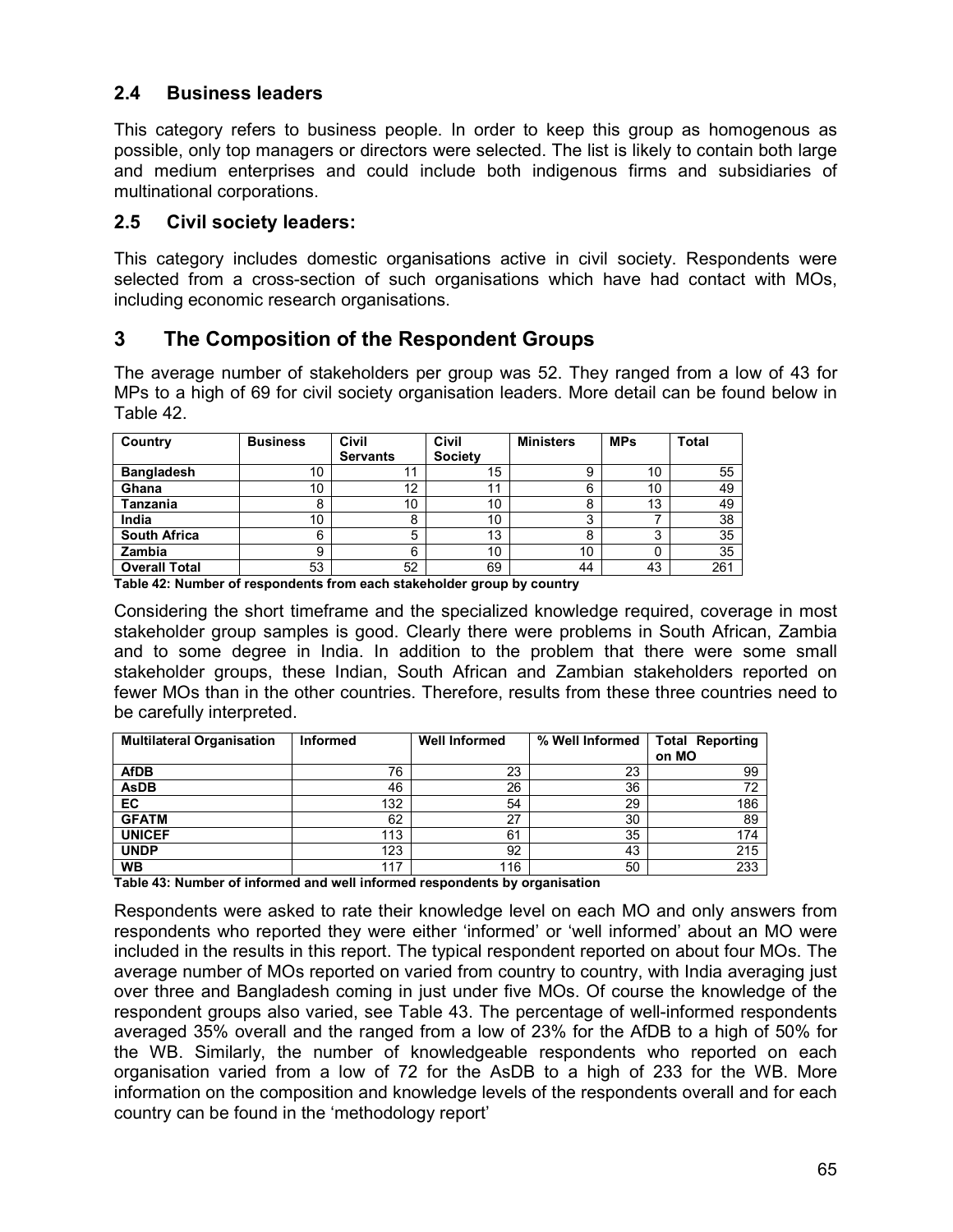# 4 Stakeholder Group Differences

One might expect significant differences to exist between the perceptions of these five stakeholder groups. However when examining these responses of these groups in several different ways, very few difference were found.

### 4.1 Differences in Perceptions between the Five Stakeholder Groups

In the first series tests, the responses of each of the five groups were compared to each other on over 50 different variables. In the question on alignment with government development polices, for example, there was a significant difference of 0.71 with civil servants giving the higher score over government ministers when rating the WB. In the question on the capacity building of central public institutions, business leaders were more positive then government ministers concerning the AsDB.

There were thirteen significant stakeholder group differences across the seven MOs in the questions concerning ownership by civil society (question 14) and the parliament (question 15). In these cases civil society respondents were more critical than respondents from the civil service, parliament and business. Considering the nature of these questions, these differences are not too surprising.

Over 275 tests were made comparing the five stakeholder groups against each other for each of the seven MOs contained in each question. In total there were fifteen significant differences found between the answers of the five stakeholder groups. Using the .05 significance level for these tests, five significant tests are expected out of every 100 due to random results, therefore the results of these tests should not be taken too seriously.

### 4.2 Differences in Perceptions Inside and Outside Government

The second strategy adopted to test for potential differences was based on the hypothesis that those inside the government – ministers, civil servants and MPs - might have different view than those more on the outside  $-$  business leaders and CSO leaders<sup>81</sup>. This also increased the sample sizes in each group increasing the power of the statistical tests to detect significant differences. Using a T-test to check for difference in the means between these two groups the results were very similar to the results reported above.

In these tests, those inside the government were found to be more critical concerning the effectiveness of the GFATM's activities in the health sector than those outside government. The other significant differences were again found in question 14-16. Those in the government tended to rate the ownership questions higher than those outside the government for AfDB, EC, UNICEF and the WB on question 14, which asks about ownership by the civil society. On question 15, ownership by the parliament, there was one difference for UNDP where government insiders rated ownership higher.

Examining the results from both testing strategies, it was striking there was only one difference on the Paris Declarations (question 4 - 6) and none on effectiveness (question 8). The differences found, for the most part occur in questions where possible vested interests by some of the stakeholder are likely present i.e. – ownership issues.

### 4.3 Differences in Perceptions between Informed versus Well-Informed

Examining the difference between 'informed' (I) and 'well informed' (WI) stakeholders there were a few minor differences found, see Table 43. Well informed respondents tended to rate MOs higher for various questions than those who identified themselves as just informed. As above, with well over 100 tests performed using the .05 significance level, some of these results are likely random.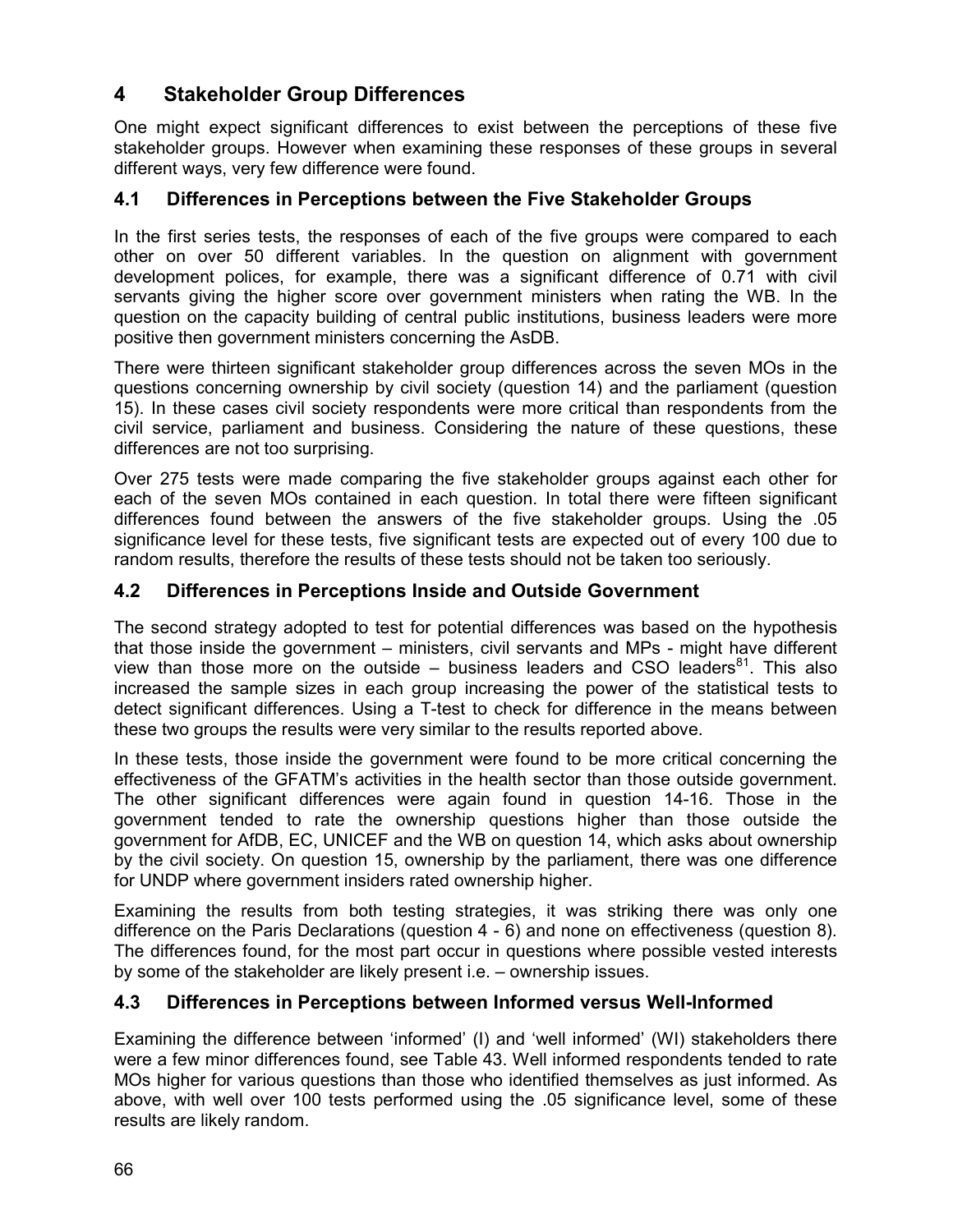|                                                                                                        | Differences between informed and well informed stakeholders |  |  |  |
|--------------------------------------------------------------------------------------------------------|-------------------------------------------------------------|--|--|--|
| Q4 Ownership                                                                                           | WI higher for the EC                                        |  |  |  |
| Q5 Alignment                                                                                           | WI higher for the AsDB                                      |  |  |  |
| Q8 Effectiveness                                                                                       | WI higher for the AsDB                                      |  |  |  |
| Q13 Capacity building                                                                                  | WI higher for the AsDB                                      |  |  |  |
| Q14 Ownership by Civil Society                                                                         | WI Higher for the WB                                        |  |  |  |
| Q15 Ownership by Parliament                                                                            | WI higher for the GFATM                                     |  |  |  |
| Table 44: Differences in perceptions between informed and well informed stakeholder groups by question |                                                             |  |  |  |

Table 44: Differences in perceptions between informed and well informed stakeholder groups by question

In conclusion, there are no headline differences between the stakeholder groups, including tests between the informed and well informed groups. This speaks well of the quality of the samples and suggests that no group or groups have axes to grind or a significant bias for or against those they directly receive development funds from. In sum, these differences amount to no more than an interesting methodological footnote.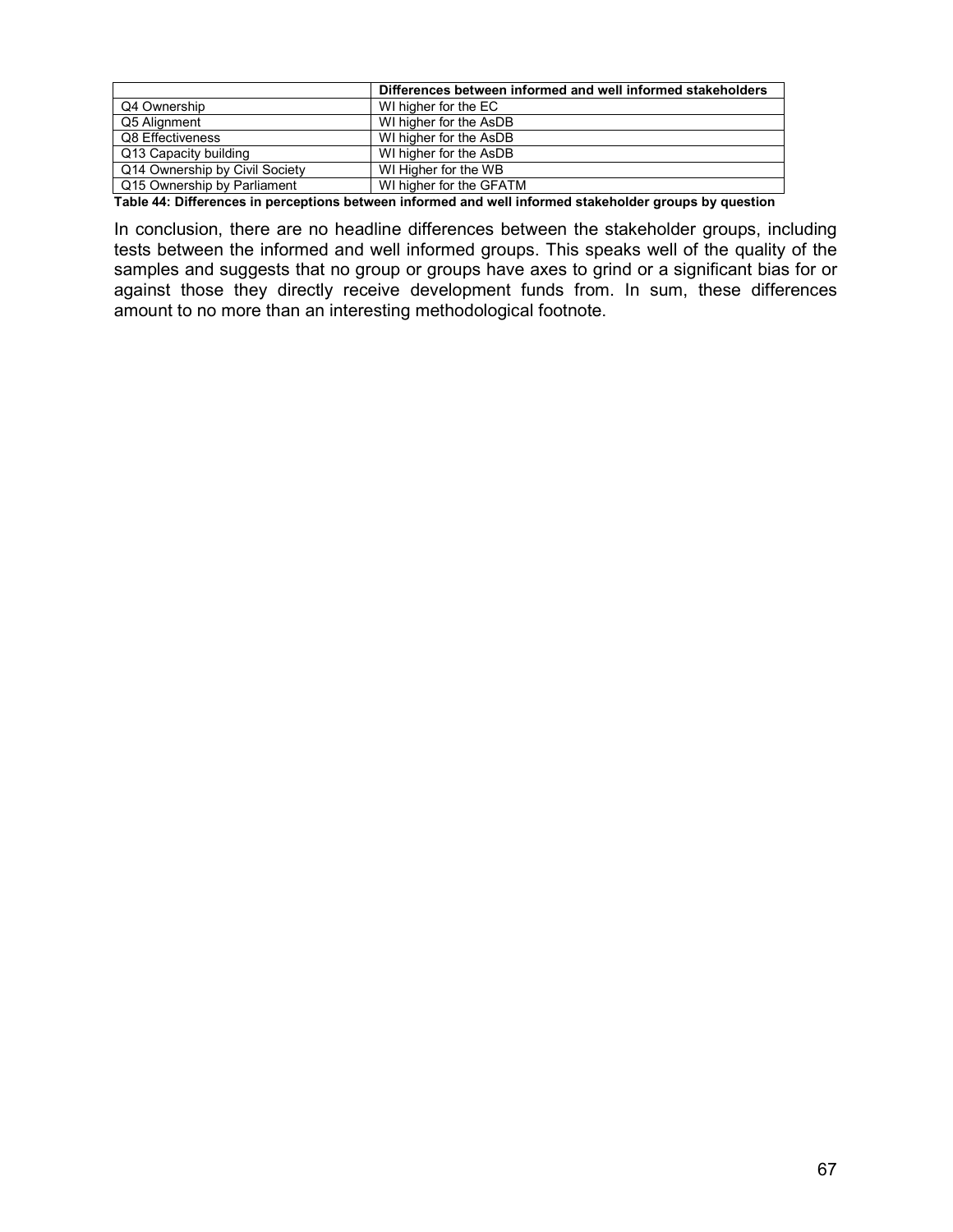# 20 Conclusion

This was a pilot project to establish the perceptions and views of five key stakeholder groups about the effectiveness of a range of multilateral organisations. In addition, it sought to discover which of these MOs they would prefer to see used by bilateral donors as a channel for additional aid. Despite a tight time period, the data generated does paint a picture of respondent views and preferences, particularly in the three countries where the short data collection period did not negatively affect the sample size.

Recipient country stakeholders rarely have their views about the effectiveness of donor organisations systematically canvassed. Despite the fact that we were seeking the views of the most senior people from within the five sample stakeholder groups, people clearly wanted to be heard. In all, 261 people took between thirty minutes and an hour to rate and rank the organisations in the survey. A staggering 253, over 95% of them, made some sort of open-ended comment during the survey, leaving 2318 comments to analyse in total. This was many more than had been expected.

Despite its limitations, both in terms of the short data collection period and an overly long questionnaire, the survey has generated some clear pictures of respondent views and preferences for disbursement. The data help to answer questions about why respondents hold the views and preferences that they do, and help pose new questions and hypotheses.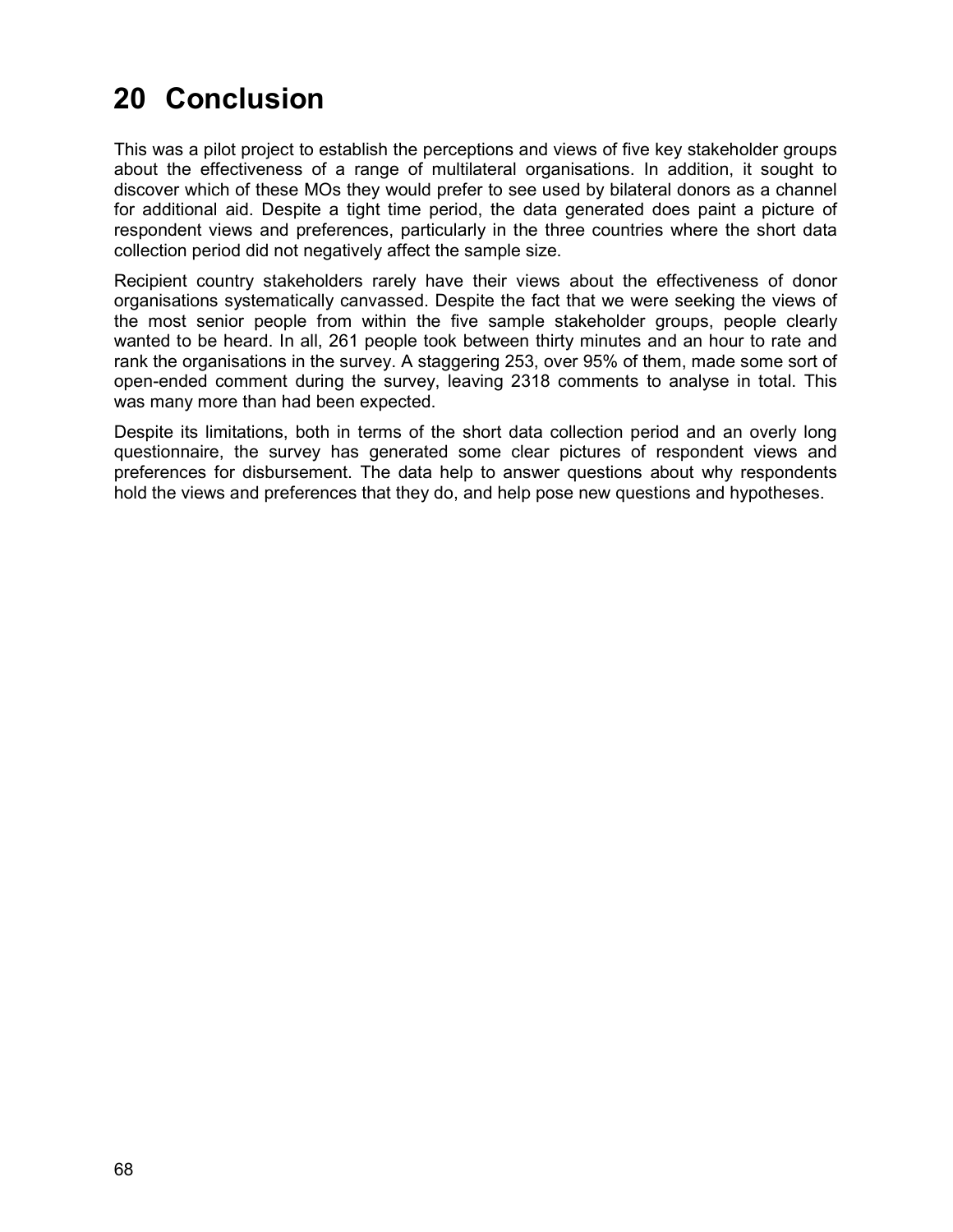# Appendix 1: Questionnaire

#### COUNTRY:

#### ACCESS CODE \_\_\_\_\_\_\_\_\_\_\_\_\_\_\_\_\_\_ CONFIRMATION CODE \_\_\_\_\_\_\_\_\_\_

Donors, recipients and independent observers generally agree that the international aid system is too complicated and imposes high costs on all parties. Different donors have different characteristics in the way they deliver aid and provide policy advice. Different governments and stakeholders value different characteristics whether it is, for example, predictability or the level of conditionality. Prioritising which donors to partner with therefore requires aid recipient countries to balance a wide range of different criteria.

Multilateral organisations (MOs), such as the World Bank and the United Nations, are important actors within the donor community both because of the value of the aid they deliver, as well as the impact of their policy advice on national government policy. While many studies about the effectiveness of MOs have been conducted, one opinion that has not been systematically heard is that of key stakeholders from within the recipient countries.

The organisations to be assessed in this pilot are: the relevant Regional Development Bank (eg African or Asian Development Bank), the European Commission, the Global Fund to fight AIDS, Tuberculosis and Malaria, United Nations Children's Fund, United Nations Development Programme, and the World Bank.

You have been identified as someone who can help us add this missing voice in **country name** here. We believe this assessment will build a better understanding of the performance of multilateral organisations (MOs) amongst decision-makers and other key stakeholders in recipient countries. We hope the results of this survey, which will be shared with the public, will help to develop a better-informed dialogue

between these organisations and key stakeholders in Country name here.

The information obtained will be treated with the strictest confidence. We will not release information about the responses of any individual who takes part in this survey.

We are well aware that standard quantitative questions cannot capture the full complexity of development aid. Therefore, we have provided an opportunity for you to comment after every question. This is critically important to increasing our understanding of these complex issues. Thank you in advance for taking the extra time to do this.

Who is an expert? An expert is someone who has at least one year's experience of working with or on issues related to multilateral donors. If you don't meet these qualifications, please contact the country coordinator.

On average the questionnaire takes between 20 to 30 minutes to complete, depending on how much you comment. We look forward to adding your voice to other stakeholders in Country Name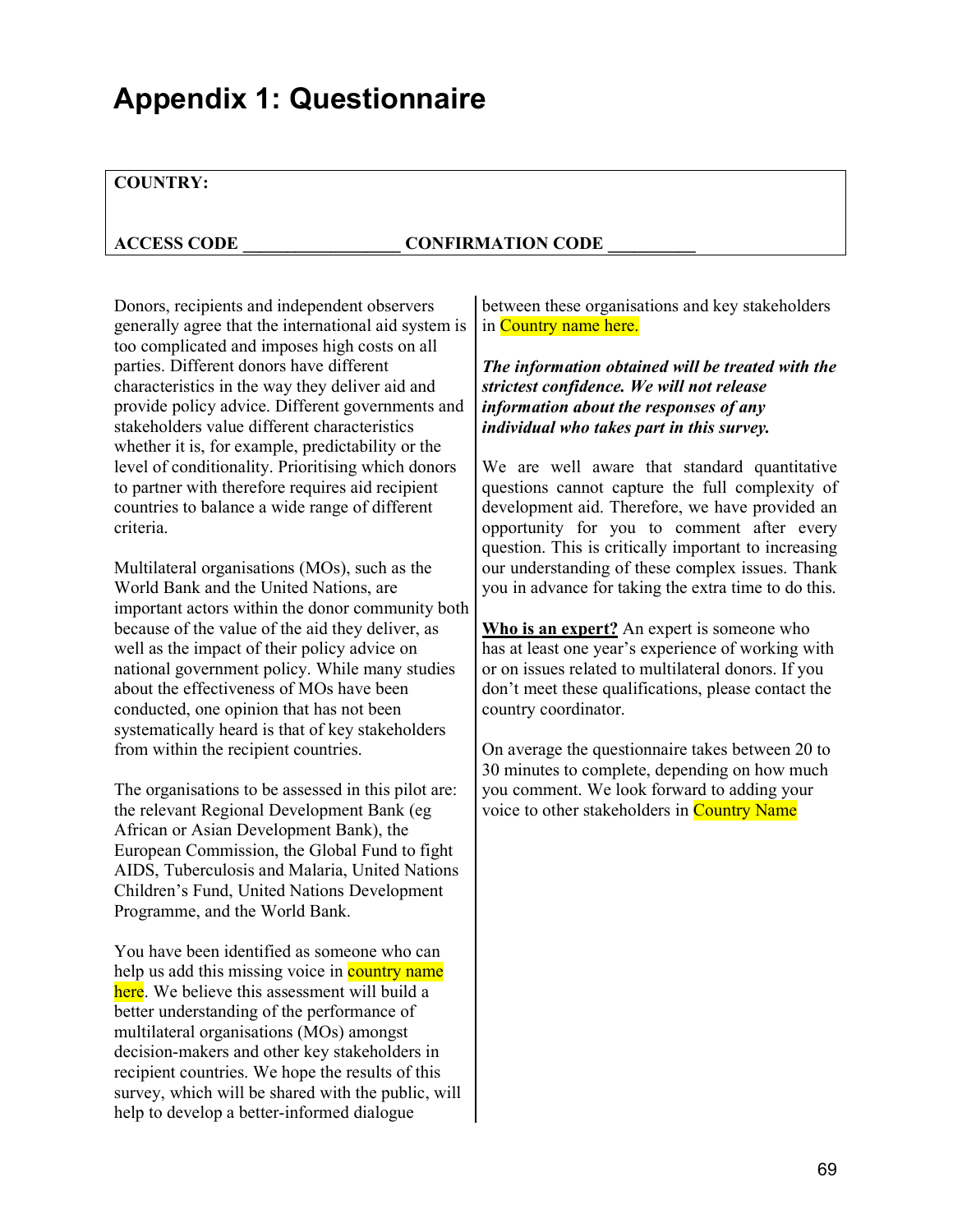### 1. Please identify the group you are most closely associated with

- $\blacksquare$   $\blacksquare$  Business
- $\blacksquare$   $\Box$  Civil Service
- $\blacksquare$   $\Box$  Civil Society Organisation
- $\blacksquare$   $\blacksquare$  Government
- $\blacksquare$   $\blacksquare$  Parliament

### 2. What is your Gender?

- $\blacksquare$   $\blacksquare$  Male
- $\blacksquare$   $\blacksquare$  Female

#### 3a. First, we would like to get an idea of how well informed you are about each of the following

organisations. Please don't worry if you have had experience with only one or two of these organisations. We certainly don't expect everyone to have experience with all six listed below. Please just answer questions on the organisations you feel comfortable reporting on

| Organisation                                                          | Not well Informed -<br>never had any contact<br>with this organisation | <b>Informed</b> – have had<br>some direct contact and<br>am aware of what they<br>are doing in my country | Very well Informed -<br>have worked with them<br>on several projects |
|-----------------------------------------------------------------------|------------------------------------------------------------------------|-----------------------------------------------------------------------------------------------------------|----------------------------------------------------------------------|
| African/Asian<br>Development Bank<br>(AfDB/AsDB)                      |                                                                        |                                                                                                           |                                                                      |
| <b>European Commission</b><br>(EC)                                    |                                                                        |                                                                                                           |                                                                      |
| The Global Fund to fight<br>AIDS, Tuberculosis and<br>Malaria (GFATM) |                                                                        |                                                                                                           |                                                                      |
| United Nations Children's<br>Fund (UNICEF)                            |                                                                        |                                                                                                           |                                                                      |
| <b>United Nations</b><br>Development Programme<br>(UNDP)              |                                                                        |                                                                                                           |                                                                      |
| World Bank (IDA/IBRD)                                                 |                                                                        |                                                                                                           |                                                                      |

#### 3b. Please give us an idea of the types of interaction you have had with MOs over the past 1 to 3 **years** Please tick  $(\forall)$  all that apply:

- □ Attended conferences or meetings organised by one or more of these organisations
- □ Attended conferences or meetings organised by one or more of these organisations, with expenses paid by the organisation
- $\blacksquare$   $\Box$  Attended consultations organised by one or more of these organisations
- $\blacksquare$   $\Box$  Worked directly on projects or programmes organised by one or more of these organisations
- $\blacksquare$   $\Box$  Contracted to carry out work for one or more of these organisations
- $\blacksquare$   $\blacksquare$  Negotiated with one or more of these organisations
- $\blacksquare$   $\Box$  Lobbied for or against the activities of one or more of these organisations
- $\blacksquare$   $\Box$  Other  $\Box$  Other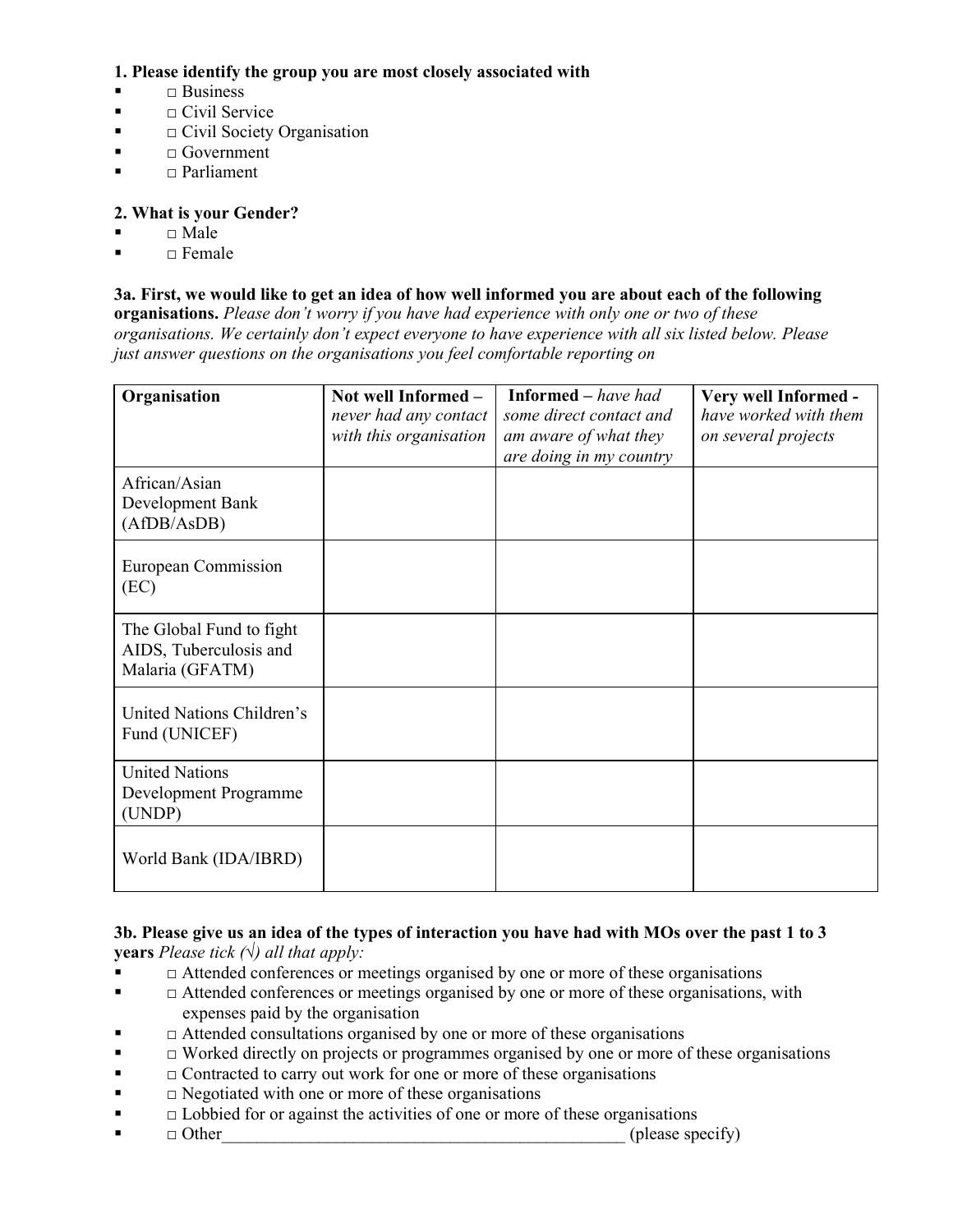The next three questions are about the extent to which the multilateral organisations are working to implement the Paris Declaration on Aid Effectiveness in your country. This Declaration, signed by donors and aid recipient countries, had the participation of a range of civil society organisations. While not the last word, it does represent a consensus on how to deal with some of the challenges posed by the current aid system. In particular, it highlights a number of key areas which need to be improved, including; ownership, alignment and harmonisation.

4. Please rate the extent to which each organisation you are familiar with promotes the ownership by the government of development policies. By promoting ownership we mean the extent to which donors enable and support the government to devise and produce its own national development strategy rather than dictating the strategy.

|                 | Please place a tick $(\sqrt{})$ in column for organisations you have knowledge of                                               |     |          |             |                                                                                                                                     |
|-----------------|---------------------------------------------------------------------------------------------------------------------------------|-----|----------|-------------|-------------------------------------------------------------------------------------------------------------------------------------|
| Organisation    | <b>Very Low</b> $- it$<br>does not<br>encourage and<br>support the<br>government in<br>formulating a<br>development<br>strategy | Low | Moderate | <b>High</b> | Very High -<br><i>it strongly</i><br>encourages<br>and supports<br>the<br>government in<br>formulating a<br>development<br>strategy |
| AfDB or<br>AsDB |                                                                                                                                 |     |          |             |                                                                                                                                     |
| EC              |                                                                                                                                 |     |          |             |                                                                                                                                     |
| <b>GFATM</b>    |                                                                                                                                 |     |          |             |                                                                                                                                     |
| <b>UNICEF</b>   |                                                                                                                                 |     |          |             |                                                                                                                                     |
| <b>UNDP</b>     |                                                                                                                                 |     |          |             |                                                                                                                                     |
| World Bank      |                                                                                                                                 |     |          |             |                                                                                                                                     |

#### We would be interested in understanding your highest and lowest ratings or any other comment.

\_\_\_\_\_\_\_\_\_\_\_\_\_\_\_\_\_\_\_\_\_\_\_\_\_\_\_\_\_\_\_\_\_\_\_\_\_\_\_\_\_\_\_\_\_\_\_\_\_\_\_\_\_\_\_\_\_\_\_\_\_\_\_\_\_\_\_\_\_\_\_\_\_\_\_\_\_\_\_\_\_\_

\_\_\_\_\_\_\_\_\_\_\_\_\_\_\_\_\_\_\_\_\_\_\_\_\_\_\_\_\_\_\_\_\_\_\_\_\_\_\_\_\_\_\_\_\_\_\_\_\_\_\_\_\_\_\_\_\_\_\_\_\_\_\_\_\_\_\_\_\_\_\_\_\_\_\_\_\_\_\_\_\_\_

\_\_\_\_\_\_\_\_\_\_\_\_\_\_\_\_\_\_\_\_\_\_\_\_\_\_\_\_\_\_\_\_\_\_\_\_\_\_\_\_\_\_\_\_\_\_\_\_\_\_\_\_\_\_\_\_\_\_\_\_\_\_\_\_\_\_\_\_\_\_\_\_\_\_\_\_\_\_\_\_\_\_

\_\_\_\_\_\_\_\_\_\_\_\_\_\_\_\_\_\_\_\_\_\_\_\_\_\_\_\_\_\_\_\_\_\_\_\_\_\_\_\_\_\_\_\_\_\_\_\_\_\_\_\_\_\_\_\_\_\_\_\_\_\_\_\_\_\_\_\_\_\_\_\_\_\_\_\_\_\_\_\_\_\_

Comments/Context/Examples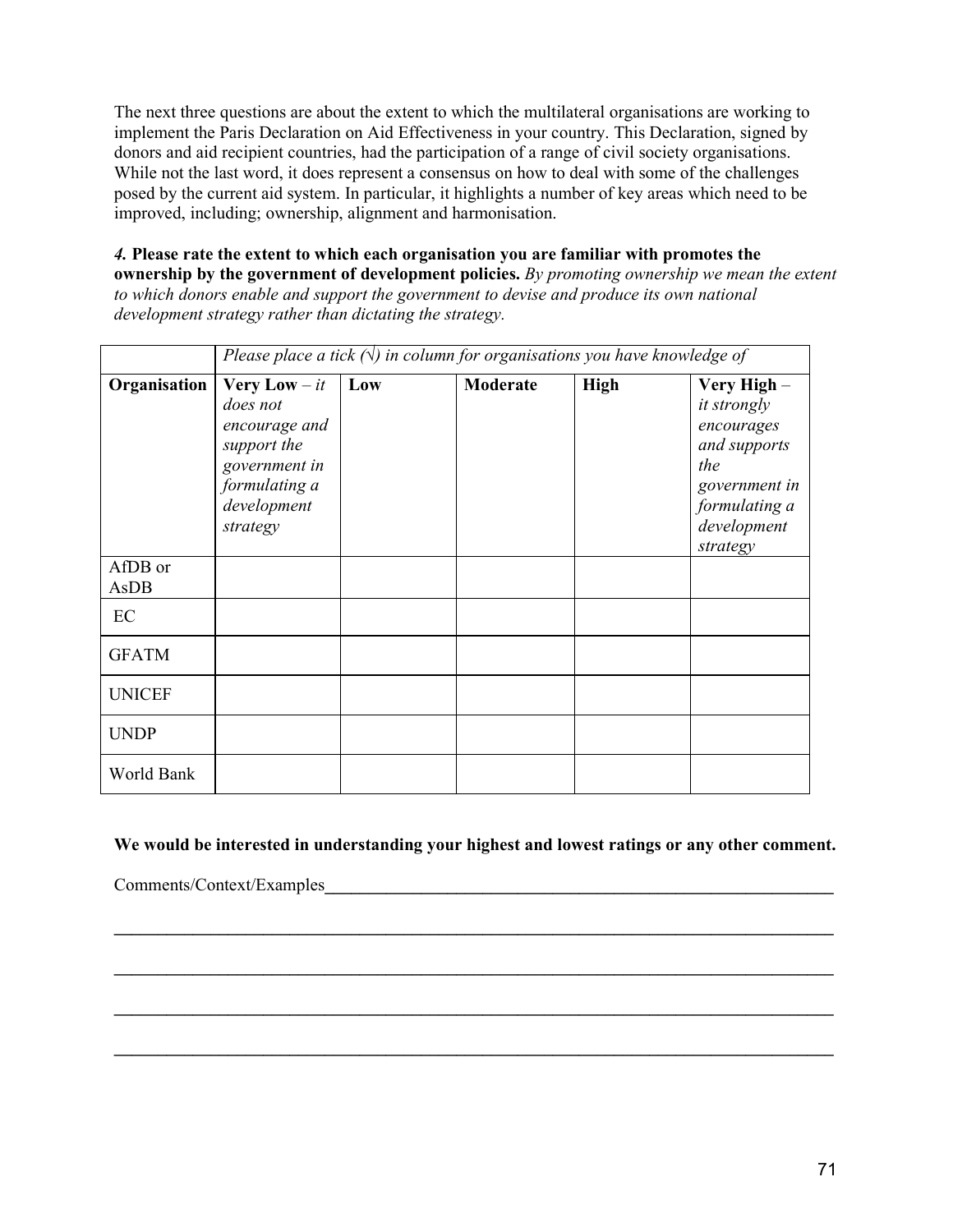### 5. Please rate the extent to which each organisation you are familiar with aligns with the

development policies of the national government. By alignment we mean the extent to which the programmes and priorities of donor organisations support the priorities laid out in the national development plan.

|                 | Please place a tick $(\forall)$ in column for organisations you have experience with                                          |     |          |             |                                                                                                                                   |  |
|-----------------|-------------------------------------------------------------------------------------------------------------------------------|-----|----------|-------------|-----------------------------------------------------------------------------------------------------------------------------------|--|
| Organisation    | <b>Very Low</b> $-$ <i>its</i><br>projects,<br>programmes<br>and strategies<br>do not relate to<br>those of the<br>government | Low | Moderate | <b>High</b> | <b>Very High</b> $-$ <i>its</i><br>projects,<br>programmes<br>and strategies<br>relate very well<br>to those of the<br>government |  |
| AfDB or<br>AsDB |                                                                                                                               |     |          |             |                                                                                                                                   |  |
| EC              |                                                                                                                               |     |          |             |                                                                                                                                   |  |
| <b>GFATM</b>    |                                                                                                                               |     |          |             |                                                                                                                                   |  |
| <b>UNICEF</b>   |                                                                                                                               |     |          |             |                                                                                                                                   |  |
| <b>UNDP</b>     |                                                                                                                               |     |          |             |                                                                                                                                   |  |
| World Bank      |                                                                                                                               |     |          |             |                                                                                                                                   |  |

#### Briefly explain your highest and lowest rankings or provide any other comment

\_\_\_\_\_\_\_\_\_\_\_\_\_\_\_\_\_\_\_\_\_\_\_\_\_\_\_\_\_\_\_\_\_\_\_\_\_\_\_\_\_\_\_\_\_\_\_\_\_\_\_\_\_\_\_\_\_\_\_\_\_\_\_\_\_\_\_\_\_\_\_\_\_\_\_\_\_\_\_\_\_\_

\_\_\_\_\_\_\_\_\_\_\_\_\_\_\_\_\_\_\_\_\_\_\_\_\_\_\_\_\_\_\_\_\_\_\_\_\_\_\_\_\_\_\_\_\_\_\_\_\_\_\_\_\_\_\_\_\_\_\_\_\_\_\_\_\_\_\_\_\_\_\_\_\_\_\_\_\_\_\_\_\_\_

\_\_\_\_\_\_\_\_\_\_\_\_\_\_\_\_\_\_\_\_\_\_\_\_\_\_\_\_\_\_\_\_\_\_\_\_\_\_\_\_\_\_\_\_\_\_\_\_\_\_\_\_\_\_\_\_\_\_\_\_\_\_\_\_\_\_\_\_\_\_\_\_\_\_\_\_\_\_\_\_\_\_

\_\_\_\_\_\_\_\_\_\_\_\_\_\_\_\_\_\_\_\_\_\_\_\_\_\_\_\_\_\_\_\_\_\_\_\_\_\_\_\_\_\_\_\_\_\_\_\_\_\_\_\_\_\_\_\_\_\_\_\_\_\_\_\_\_\_\_\_\_\_\_\_\_\_\_\_\_\_\_\_\_\_

Comments/Context/Examples\_\_\_\_\_\_\_\_\_\_\_\_\_\_\_\_\_\_\_\_\_\_\_\_\_\_\_\_\_\_\_\_\_\_\_\_\_\_\_\_\_\_\_\_\_\_\_\_\_\_\_\_\_\_\_\_\_\_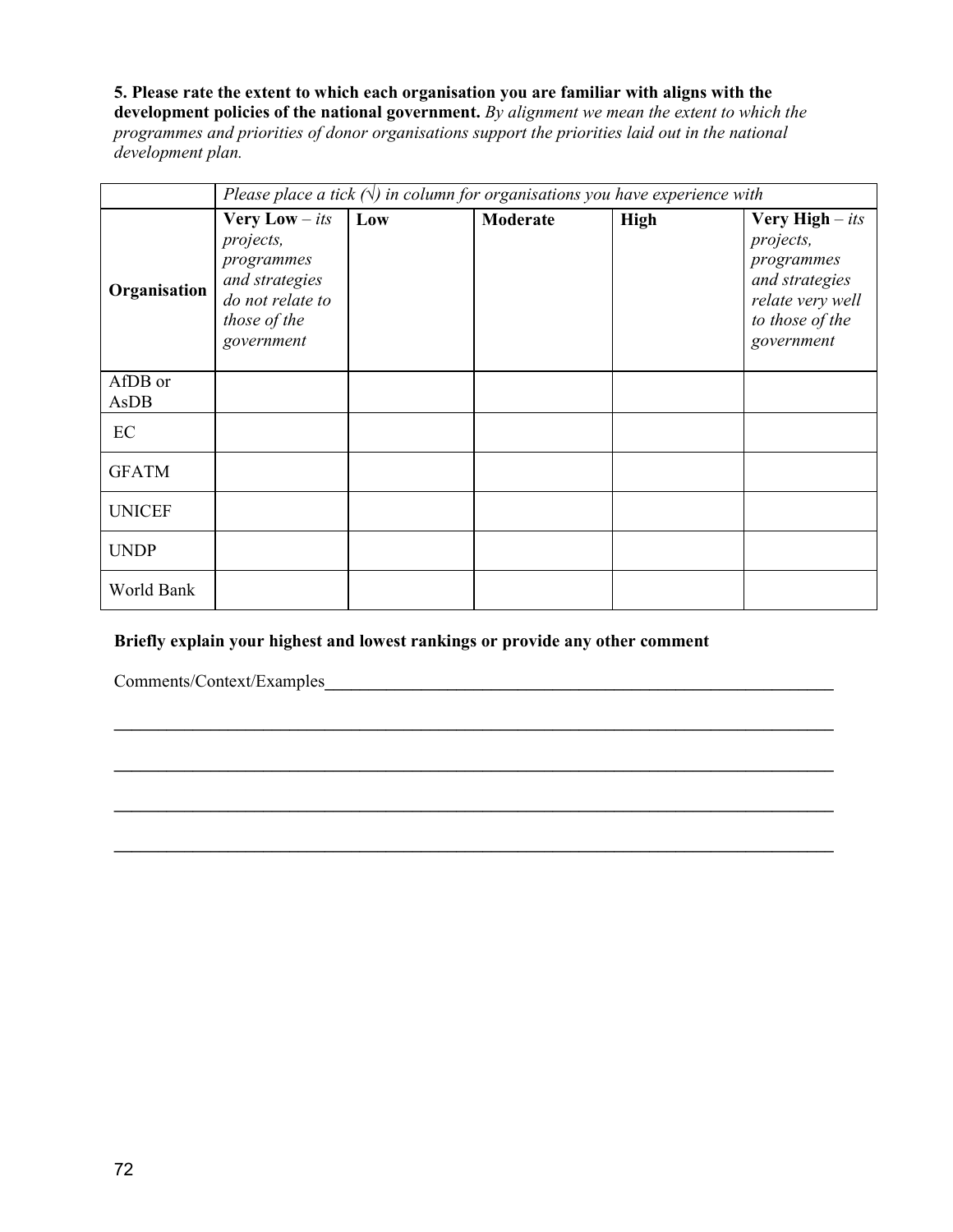### 6. Please rate the extent to which each organisation harmonises with other donors. By

harmonisation we mean the extent to which donor policies and procedures are designed to reduce the demands on recipient government by, for example, increasing the number of joint missions.

|                 | Please place a tick $(\sqrt{})$ in column for organisations you have experience with |  |          |             |                                                                      |
|-----------------|--------------------------------------------------------------------------------------|--|----------|-------------|----------------------------------------------------------------------|
| Organisation    | Very Low $-it$   Low<br>does not work<br>with other<br>donors                        |  | Moderate | <b>High</b> | Very High-<br><i>it</i> works<br>effectively<br>with other<br>donors |
| AfDB or<br>AsDB |                                                                                      |  |          |             |                                                                      |
| EC              |                                                                                      |  |          |             |                                                                      |
| <b>GFATM</b>    |                                                                                      |  |          |             |                                                                      |
| <b>UNICEF</b>   |                                                                                      |  |          |             |                                                                      |
| <b>UNDP</b>     |                                                                                      |  |          |             |                                                                      |
| World Bank      |                                                                                      |  |          |             |                                                                      |

### Please tell us a little about your highest and lowest ratings or provide any other comment

\_\_\_\_\_\_\_\_\_\_\_\_\_\_\_\_\_\_\_\_\_\_\_\_\_\_\_\_\_\_\_\_\_\_\_\_\_\_\_\_\_\_\_\_\_\_\_\_\_\_\_\_\_\_\_\_\_\_\_\_\_\_\_\_\_\_\_\_\_\_\_\_\_\_\_\_\_\_\_\_\_\_

\_\_\_\_\_\_\_\_\_\_\_\_\_\_\_\_\_\_\_\_\_\_\_\_\_\_\_\_\_\_\_\_\_\_\_\_\_\_\_\_\_\_\_\_\_\_\_\_\_\_\_\_\_\_\_\_\_\_\_\_\_\_\_\_\_\_\_\_\_\_\_\_\_\_\_\_\_\_\_\_\_\_

\_\_\_\_\_\_\_\_\_\_\_\_\_\_\_\_\_\_\_\_\_\_\_\_\_\_\_\_\_\_\_\_\_\_\_\_\_\_\_\_\_\_\_\_\_\_\_\_\_\_\_\_\_\_\_\_\_\_\_\_\_\_\_\_\_\_\_\_\_\_\_\_\_\_\_\_\_\_\_\_\_\_

\_\_\_\_\_\_\_\_\_\_\_\_\_\_\_\_\_\_\_\_\_\_\_\_\_\_\_\_\_\_\_\_\_\_\_\_\_\_\_\_\_\_\_\_\_\_\_\_\_\_\_\_\_\_\_\_\_\_\_\_\_\_\_\_\_\_\_\_\_\_\_\_\_\_\_\_\_\_\_\_\_\_

Comments/Context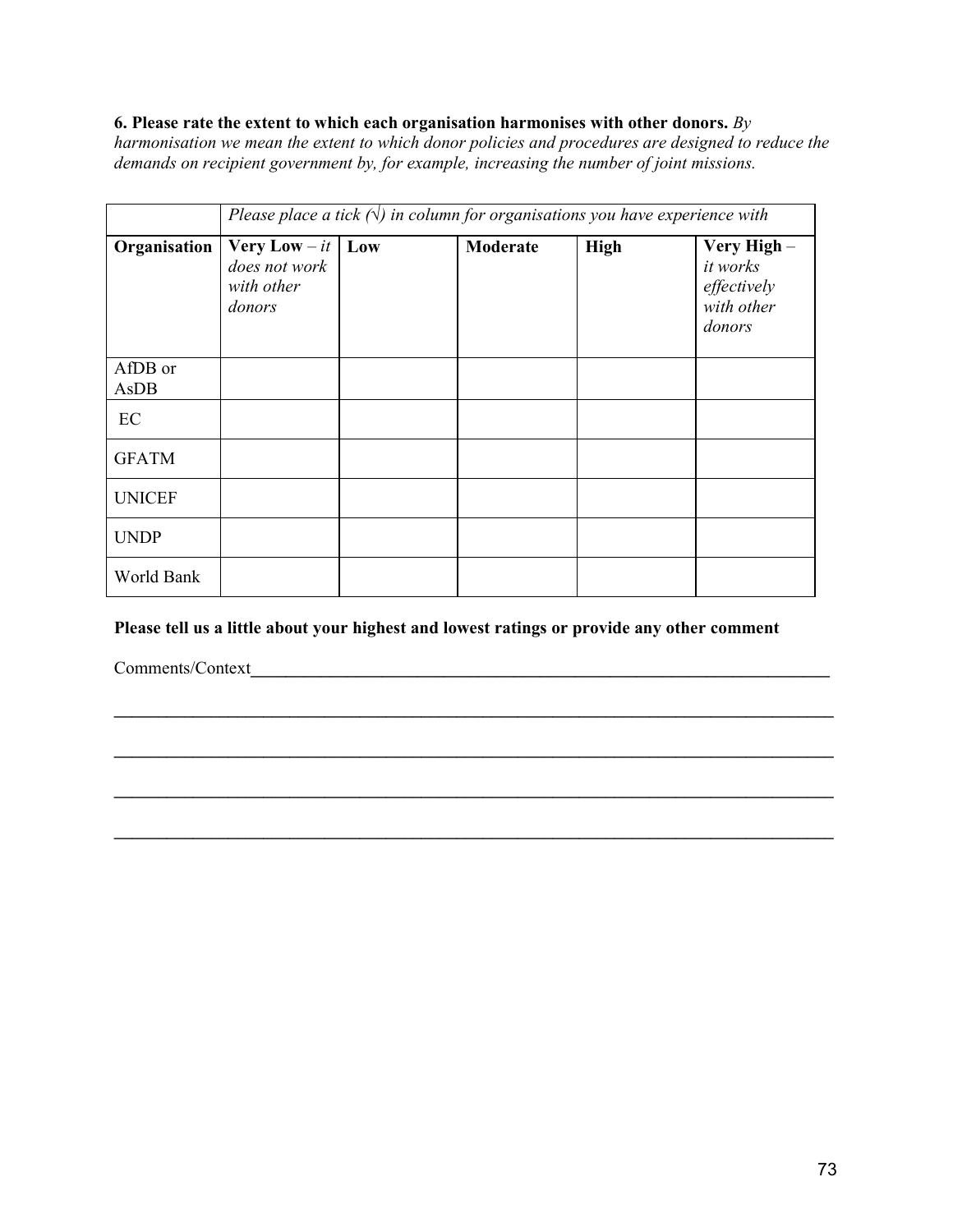Government officials and civil society representatives from twenty seven countries attended workshops organised by the Commonwealth Secretariat last year. They discussed the factors which make organisations more effective donors and generated the list below. A few additional criteria came from workshops held by the NGO Debt Relief International with Ministry of Finance officials in Highly Indebted Poor Countries (HIPC) countries.

| 7. Which of the criteria in the list below do you think are important for the effectiveness of           |  |  |  |
|----------------------------------------------------------------------------------------------------------|--|--|--|
| <b>multilateral donor organisations?</b> We have left space in the table for you to add any criteria you |  |  |  |
| think we have missed from the list.                                                                      |  |  |  |

| Criteria                                                       | Please check only one column for each criterion. |                        |              |  |
|----------------------------------------------------------------|--------------------------------------------------|------------------------|--------------|--|
|                                                                | <b>High priority</b>                             | <b>Medium priority</b> | Low priority |  |
| Disburses funds quickly                                        |                                                  |                        |              |  |
| Facilitates the participation of                               |                                                  |                        |              |  |
| stakeholders in its work                                       |                                                  |                        |              |  |
| Flexible in the types of funding it                            |                                                  |                        |              |  |
| provides                                                       |                                                  |                        |              |  |
| Harmonises with the procedures of                              |                                                  |                        |              |  |
| other donors                                                   |                                                  |                        |              |  |
| Is cost effective                                              |                                                  |                        |              |  |
| Is transparent in the way it makes                             |                                                  |                        |              |  |
| funding decisions                                              |                                                  |                        |              |  |
| Makes long term commitments                                    |                                                  |                        |              |  |
| Monitors and evaluates its work                                |                                                  |                        |              |  |
| effectively                                                    |                                                  |                        |              |  |
| Programmes and projects aligned to                             |                                                  |                        |              |  |
| government's development priorities<br>Provides funds with low |                                                  |                        |              |  |
| conditionality                                                 |                                                  |                        |              |  |
| Provides highly concessional funds                             |                                                  |                        |              |  |
|                                                                |                                                  |                        |              |  |
| Provides predictable funding                                   |                                                  |                        |              |  |
| Provides untied aid                                            |                                                  |                        |              |  |
|                                                                |                                                  |                        |              |  |
| Undertakes constructive policy                                 |                                                  |                        |              |  |
| dialogue                                                       |                                                  |                        |              |  |
| Uses government procurement                                    |                                                  |                        |              |  |
| procedures                                                     |                                                  |                        |              |  |
|                                                                |                                                  |                        |              |  |
|                                                                |                                                  |                        |              |  |
|                                                                |                                                  |                        |              |  |
|                                                                |                                                  |                        |              |  |
| $\frac{1}{2}$<br>$\curvearrowright$ .                          |                                                  |                        |              |  |

\_\_\_\_\_\_\_\_\_\_\_\_\_\_\_\_\_\_\_\_\_\_\_\_\_\_\_\_\_\_\_\_\_\_\_\_\_\_\_\_\_\_\_\_\_\_\_\_\_\_\_\_\_\_\_\_\_\_\_\_\_\_\_\_\_\_\_\_\_\_\_\_\_\_\_\_\_\_\_\_\_\_

Comments/Context/Examples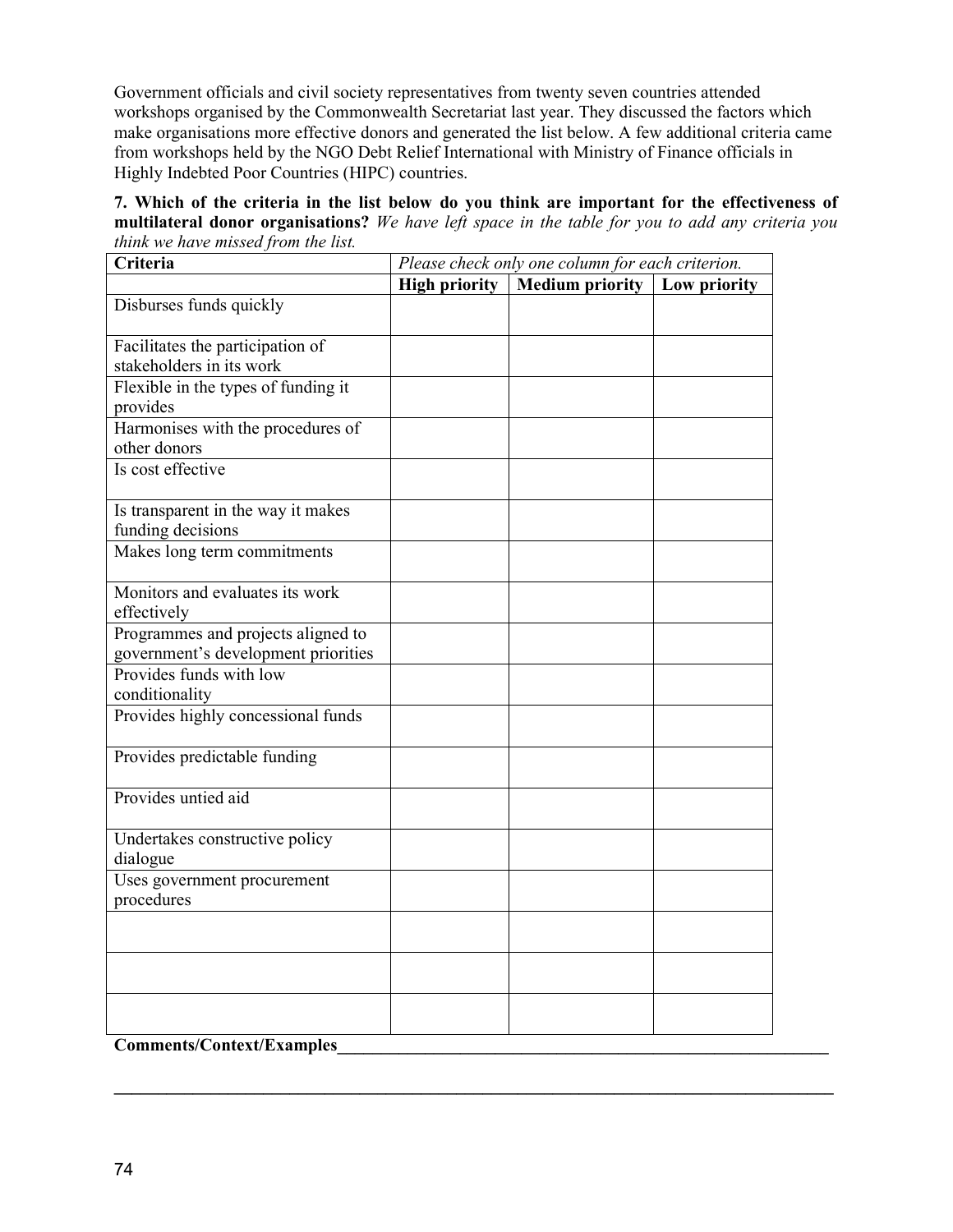### 8. Please rate the organisations you know best on their overall effectiveness in providing aid and development financing.

|                 | Please place a tick $(\vee)$ in column for organisations you have experience with |     |          |             |                                        |
|-----------------|-----------------------------------------------------------------------------------|-----|----------|-------------|----------------------------------------|
| Organisation    | <b>Very Low</b> $-it$<br>is not at all<br>effective                               | Low | Moderate | <b>High</b> | Very High -<br>it is very<br>effective |
| AfDB or<br>AsDB |                                                                                   |     |          |             |                                        |
| EC              |                                                                                   |     |          |             |                                        |
| <b>GFATM</b>    |                                                                                   |     |          |             |                                        |
| <b>UNICEF</b>   |                                                                                   |     |          |             |                                        |
| <b>UNDP</b>     |                                                                                   |     |          |             |                                        |
| World Bank      |                                                                                   |     |          |             |                                        |

Please take an extra minute or two and provide us with a brief explanation of the meaning behind your highest and lowest ratings

\_\_\_\_\_\_\_\_\_\_\_\_\_\_\_\_\_\_\_\_\_\_\_\_\_\_\_\_\_\_\_\_\_\_\_\_\_\_\_\_\_\_\_\_\_\_\_\_\_\_\_\_\_\_\_\_\_\_\_\_\_\_\_\_\_\_\_\_\_\_\_\_\_\_\_\_\_\_\_\_\_\_

\_\_\_\_\_\_\_\_\_\_\_\_\_\_\_\_\_\_\_\_\_\_\_\_\_\_\_\_\_\_\_\_\_\_\_\_\_\_\_\_\_\_\_\_\_\_\_\_\_\_\_\_\_\_\_\_\_\_\_\_\_\_\_\_\_\_\_\_\_\_\_\_\_\_\_\_\_\_\_\_\_\_

\_\_\_\_\_\_\_\_\_\_\_\_\_\_\_\_\_\_\_\_\_\_\_\_\_\_\_\_\_\_\_\_\_\_\_\_\_\_\_\_\_\_\_\_\_\_\_\_\_\_\_\_\_\_\_\_\_\_\_\_\_\_\_\_\_\_\_\_\_\_\_\_\_\_\_\_\_\_\_\_\_\_

Comments/Context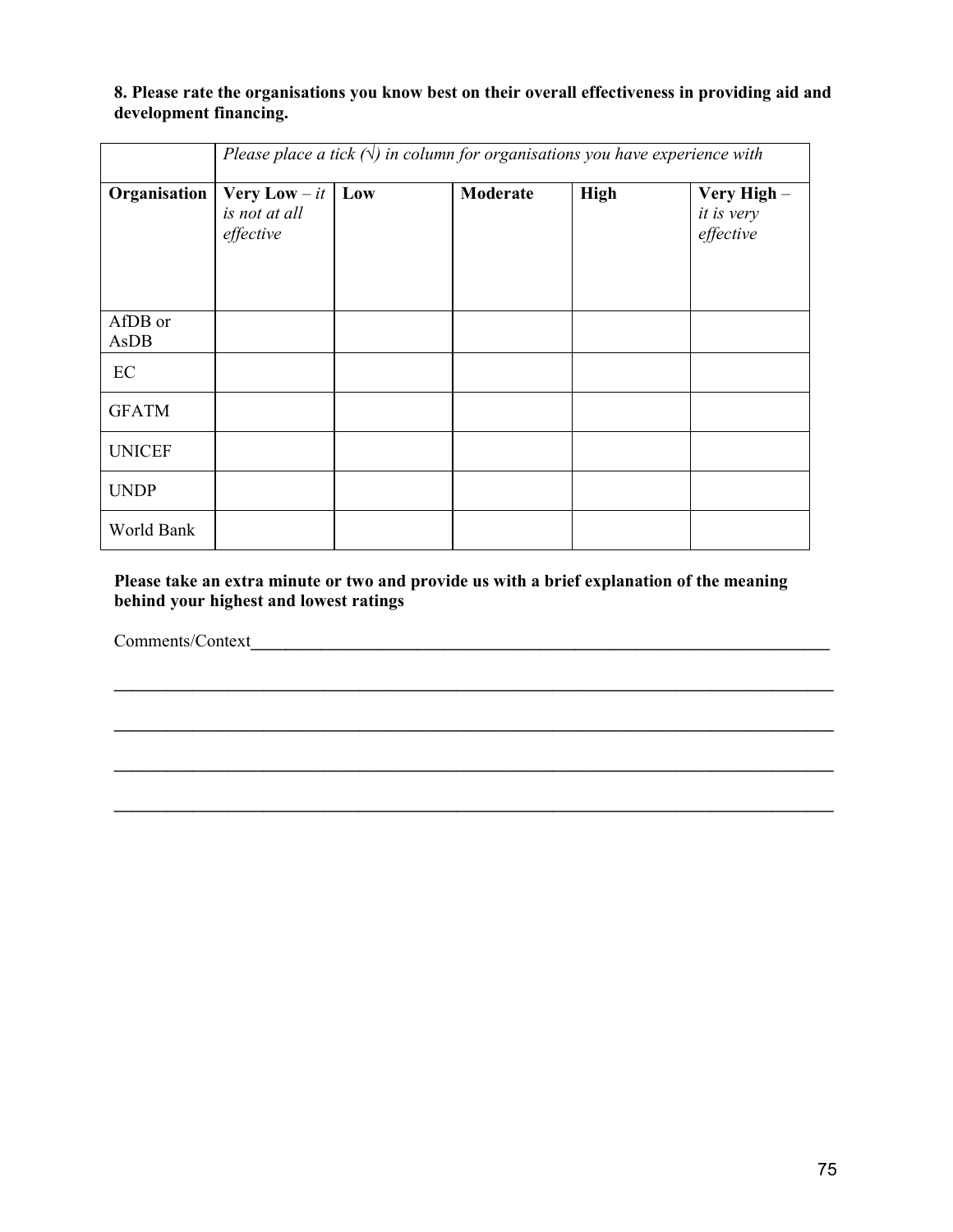9. Based on the 3 organisations you know best, please rate them on their performance related to each criteria, where 1 = The Best Performer; 2= Second Best Performer and 3 = Third Best Performer. If you feel comfortable ranking more than 3 MOs feel free to do so.

| Criteria                                                | AfDB/<br><b>AsDB</b> | EC | <b>GFATM</b> | <b>UNDP</b> | <b>UNICEF</b> | World<br><b>Bank</b> |
|---------------------------------------------------------|----------------------|----|--------------|-------------|---------------|----------------------|
| Disburses funds quickly                                 |                      |    |              |             |               |                      |
| Facilitates the participation                           |                      |    |              |             |               |                      |
| of stakeholders in its work                             |                      |    |              |             |               |                      |
| Flexible in the types of                                |                      |    |              |             |               |                      |
| funding it provides                                     |                      |    |              |             |               |                      |
| Harmonises with the                                     |                      |    |              |             |               |                      |
| procedures of other donors                              |                      |    |              |             |               |                      |
| Is cost effective                                       |                      |    |              |             |               |                      |
| Is transparent in the way it<br>makes funding decisions |                      |    |              |             |               |                      |
| Makes long term                                         |                      |    |              |             |               |                      |
| commitments                                             |                      |    |              |             |               |                      |
| Monitors and evaluates its                              |                      |    |              |             |               |                      |
| work effectively                                        |                      |    |              |             |               |                      |
| Programmes and projects                                 |                      |    |              |             |               |                      |
| aligned to government's                                 |                      |    |              |             |               |                      |
| development priorities                                  |                      |    |              |             |               |                      |
| Provides funds with low                                 |                      |    |              |             |               |                      |
| conditionality                                          |                      |    |              |             |               |                      |
| Provides highly                                         |                      |    |              |             |               |                      |
| concessional funds                                      |                      |    |              |             |               |                      |
| Provides predictable                                    |                      |    |              |             |               |                      |
| funding                                                 |                      |    |              |             |               |                      |
| Provides untied aid                                     |                      |    |              |             |               |                      |
| Undertakes constructive                                 |                      |    |              |             |               |                      |
| policy dialogue                                         |                      |    |              |             |               |                      |
| Uses government                                         |                      |    |              |             |               |                      |
| procurement procedures                                  |                      |    |              |             |               |                      |
|                                                         |                      |    |              |             |               |                      |
|                                                         |                      |    |              |             |               |                      |
|                                                         |                      |    |              |             |               |                      |
|                                                         |                      |    |              |             |               |                      |

\_\_\_\_\_\_\_\_\_\_\_\_\_\_\_\_\_\_\_\_\_\_\_\_\_\_\_\_\_\_\_\_\_\_\_\_\_\_\_\_\_\_\_\_\_\_\_\_\_\_\_\_\_\_\_\_\_\_\_\_\_\_\_\_\_\_\_\_\_\_\_\_\_\_\_\_\_\_\_\_\_

If you have added any criteria in  $Q$ 7, please repeat them here.

## Comments/Context/Examples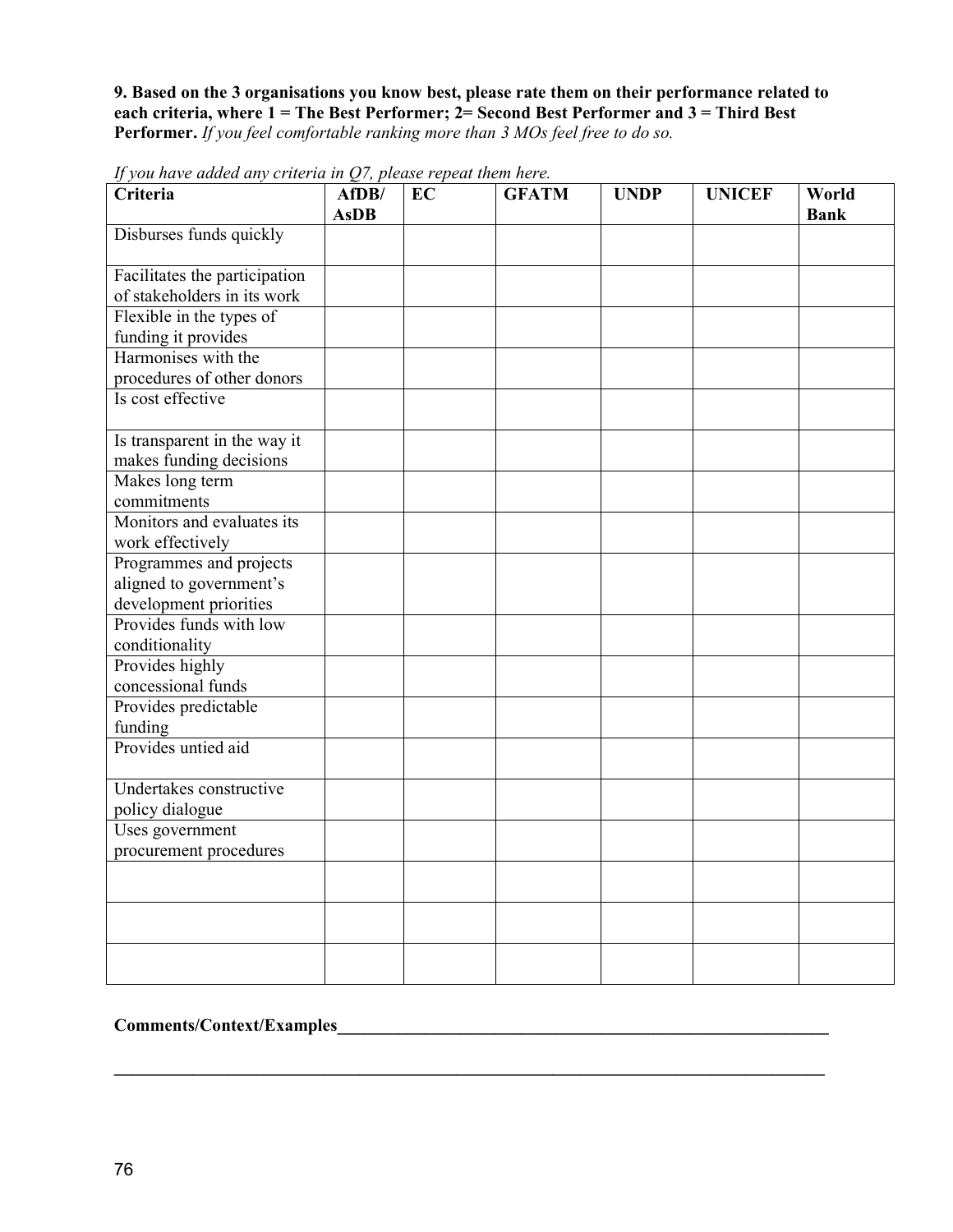10. It is likely that bilateral donor governments will allocate additional aid to multilateral organisations in the coming years. If there was additional development money available, which MOs should bilateral donors ask to distribute it? Please rank three multilateral organisations. Where  $1 =$  your first choice;  $2 =$  second choice and  $3 =$  your third choice. If you feel comfortable ranking more than 3 MOs feel free to do so. We have left you space to write in two additional multilateral organisations if you would like to do so.

| Organisation  | Ranking |
|---------------|---------|
| AfDB or AsDB  |         |
| $\rm EC$      |         |
| <b>GFATM</b>  |         |
| <b>UNICEF</b> |         |
| <b>UNDP</b>   |         |
| World Bank    |         |
|               |         |
|               |         |

### Please briefly explain why you ranked the organisations as you did

\_\_\_\_\_\_\_\_\_\_\_\_\_\_\_\_\_\_\_\_\_\_\_\_\_\_\_\_\_\_\_\_\_\_\_\_\_\_\_\_\_\_\_\_\_\_\_\_\_\_\_\_\_\_\_\_\_\_\_\_\_\_\_\_\_\_\_\_\_\_\_\_\_\_\_\_\_\_\_\_\_\_

\_\_\_\_\_\_\_\_\_\_\_\_\_\_\_\_\_\_\_\_\_\_\_\_\_\_\_\_\_\_\_\_\_\_\_\_\_\_\_\_\_\_\_\_\_\_\_\_\_\_\_\_\_\_\_\_\_\_\_\_\_\_\_\_\_\_\_\_\_\_\_\_\_\_\_\_\_\_\_\_\_\_

\_\_\_\_\_\_\_\_\_\_\_\_\_\_\_\_\_\_\_\_\_\_\_\_\_\_\_\_\_\_\_\_\_\_\_\_\_\_\_\_\_\_\_\_\_\_\_\_\_\_\_\_\_\_\_\_\_\_\_\_\_\_\_\_\_\_\_\_\_\_\_\_\_\_\_\_\_\_\_\_\_\_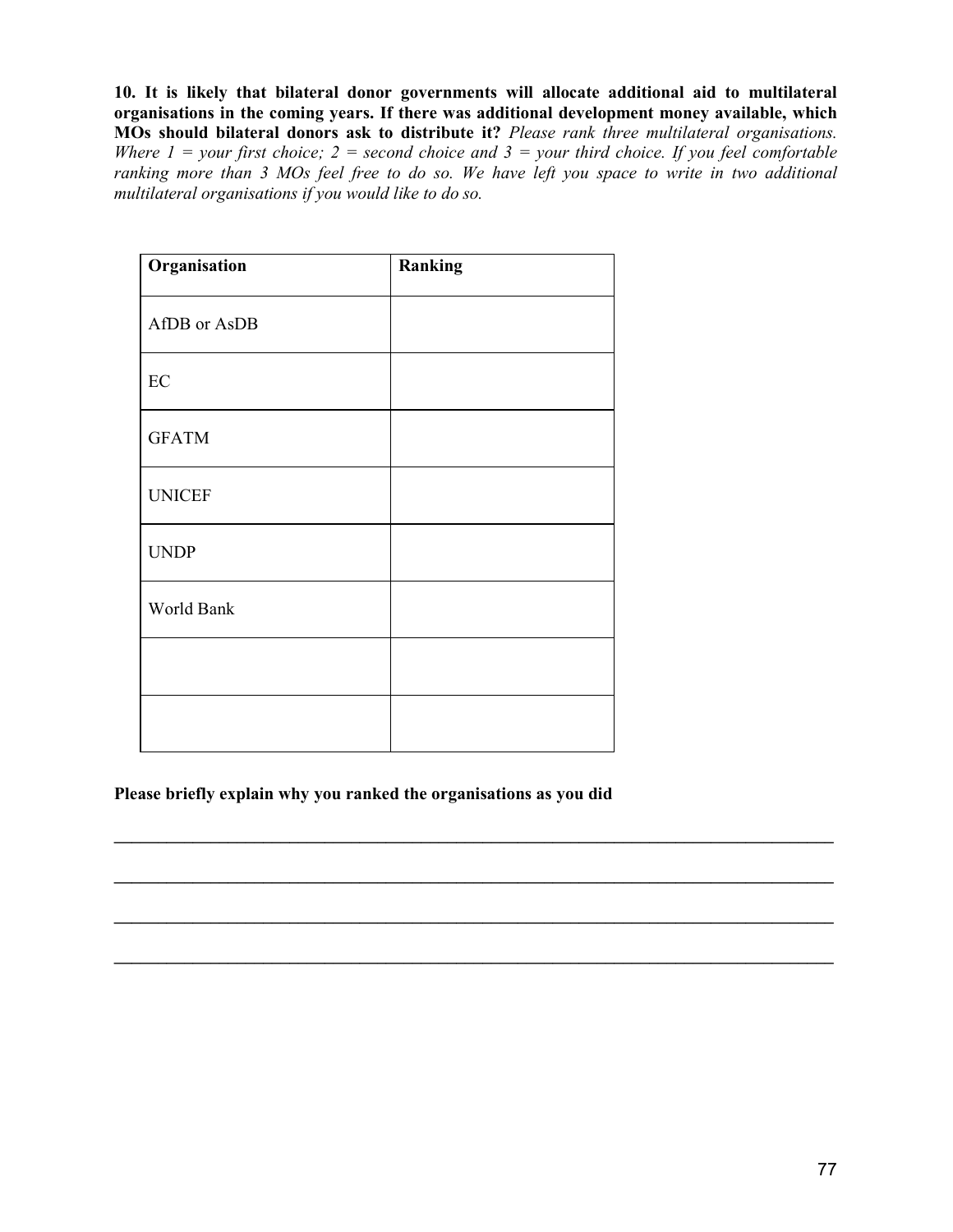11. The health sector is of critical importance to both donor and recipient countries. Based on the 3 organisations you know best, please rate them on the effectiveness of their activities in the health sector. Please rank three multilateral organisations. Where  $1 =$ your first choice;  $2 =$  second choice and  $3 =$  your third choice. If you feel comfortable ranking more than  $3$  MOs feel free to do so. We have left you space to write in two additional multilateral organisations if you would like to do so.

| Organisation  | Ranking |
|---------------|---------|
| AfDB or AsDB  |         |
| $\rm EC$      |         |
| <b>GFATM</b>  |         |
| <b>UNICEF</b> |         |
| <b>UNDP</b>   |         |
| World Bank    |         |
|               |         |
|               |         |

Please briefly explain why you ranked the organisations as you did

\_\_\_\_\_\_\_\_\_\_\_\_\_\_\_\_\_\_\_\_\_\_\_\_\_\_\_\_\_\_\_\_\_\_\_\_\_\_\_\_\_\_\_\_\_\_\_\_\_\_\_\_\_\_\_\_\_\_\_\_\_\_\_\_\_\_\_\_\_\_\_\_\_\_\_\_\_\_\_\_\_\_

\_\_\_\_\_\_\_\_\_\_\_\_\_\_\_\_\_\_\_\_\_\_\_\_\_\_\_\_\_\_\_\_\_\_\_\_\_\_\_\_\_\_\_\_\_\_\_\_\_\_\_\_\_\_\_\_\_\_\_\_\_\_\_\_\_\_\_\_\_\_\_\_\_\_\_\_\_\_\_\_\_\_

\_\_\_\_\_\_\_\_\_\_\_\_\_\_\_\_\_\_\_\_\_\_\_\_\_\_\_\_\_\_\_\_\_\_\_\_\_\_\_\_\_\_\_\_\_\_\_\_\_\_\_\_\_\_\_\_\_\_\_\_\_\_\_\_\_\_\_\_\_\_\_\_\_\_\_\_\_\_\_\_\_\_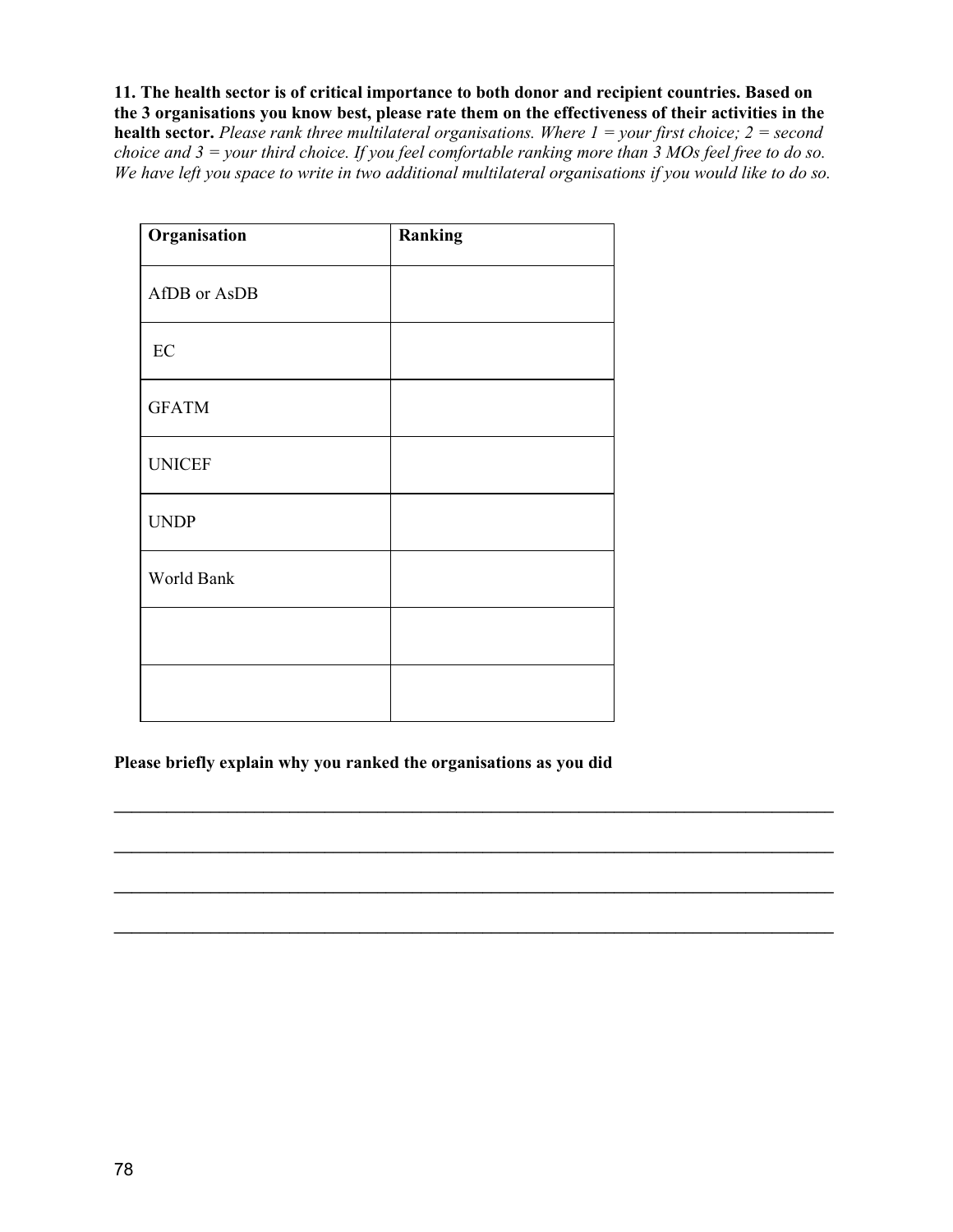12. All of the donors below provide technical assistance in addition to financial assistance. Based on the 3 organisations you know best, please rate them on the effectiveness of their technical

**assistance.** Please rank three multilateral organisations. Where  $1 =$ your first choice;  $2 =$  second choice and  $3 =$  your third choice. If you feel comfortable ranking more than  $3$  MOs feel free to do so. We have left you space to write in two additional multilateral organisations if you would like to do so.

| Organisation  | Ranking |
|---------------|---------|
| AfDB or AsDB  |         |
| $\rm EC$      |         |
| <b>GFATM</b>  |         |
| <b>UNICEF</b> |         |
| <b>UNDP</b>   |         |
| World Bank    |         |
|               |         |
|               |         |

Please briefly explain why you ranked the organisations as you did

\_\_\_\_\_\_\_\_\_\_\_\_\_\_\_\_\_\_\_\_\_\_\_\_\_\_\_\_\_\_\_\_\_\_\_\_\_\_\_\_\_\_\_\_\_\_\_\_\_\_\_\_\_\_\_\_\_\_\_\_\_\_\_\_\_\_\_\_\_\_\_\_\_\_\_\_\_\_\_\_\_\_

\_\_\_\_\_\_\_\_\_\_\_\_\_\_\_\_\_\_\_\_\_\_\_\_\_\_\_\_\_\_\_\_\_\_\_\_\_\_\_\_\_\_\_\_\_\_\_\_\_\_\_\_\_\_\_\_\_\_\_\_\_\_\_\_\_\_\_\_\_\_\_\_\_\_\_\_\_\_\_\_\_\_

\_\_\_\_\_\_\_\_\_\_\_\_\_\_\_\_\_\_\_\_\_\_\_\_\_\_\_\_\_\_\_\_\_\_\_\_\_\_\_\_\_\_\_\_\_\_\_\_\_\_\_\_\_\_\_\_\_\_\_\_\_\_\_\_\_\_\_\_\_\_\_\_\_\_\_\_\_\_\_\_\_\_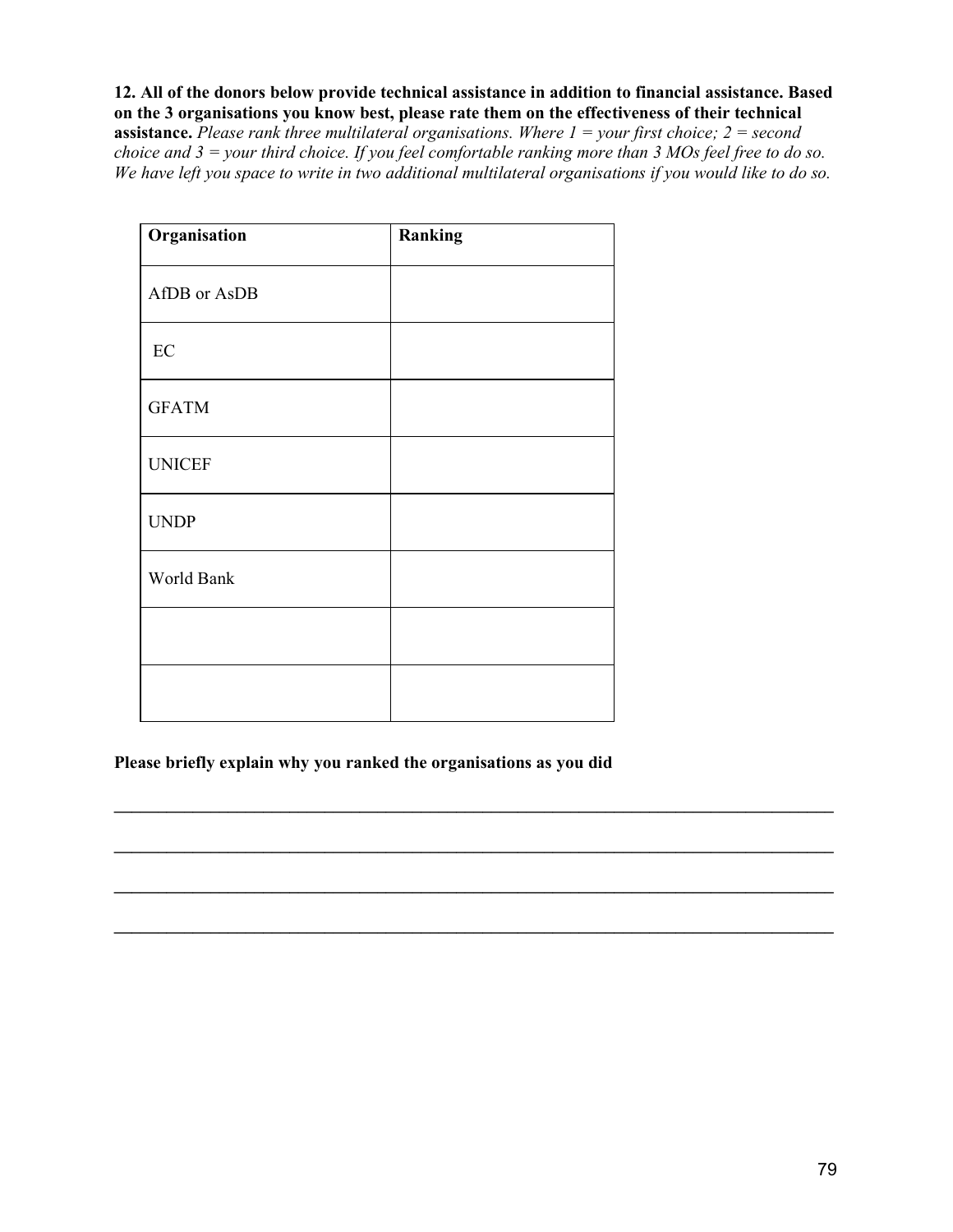13. Please rate the extent to which the organisations you know best help build the long-term capacity of central public institutions, such as central government ministries and local government.

|                 | Please place a tick mark $(\sqrt{})$ in the appropriate column                                          |     |          |             |                                                                                     |  |  |  |  |
|-----------------|---------------------------------------------------------------------------------------------------------|-----|----------|-------------|-------------------------------------------------------------------------------------|--|--|--|--|
| Organisation    | <b>Very Low</b> $- it$<br>does not<br>effectively<br>build the<br>capacity of<br>public<br>institutions | Low | Moderate | <b>High</b> | Very High-<br>it effectively<br>builds the<br>capacity of<br>public<br>institutions |  |  |  |  |
| AfDB or<br>AsDB |                                                                                                         |     |          |             |                                                                                     |  |  |  |  |
| EC              |                                                                                                         |     |          |             |                                                                                     |  |  |  |  |
| <b>GFATM</b>    |                                                                                                         |     |          |             |                                                                                     |  |  |  |  |
| <b>UNICEF</b>   |                                                                                                         |     |          |             |                                                                                     |  |  |  |  |
| <b>UNDP</b>     |                                                                                                         |     |          |             |                                                                                     |  |  |  |  |
| World Bank      |                                                                                                         |     |          |             |                                                                                     |  |  |  |  |

## Once again, it will be your comments and examples that help us understand your ratings

\_\_\_\_\_\_\_\_\_\_\_\_\_\_\_\_\_\_\_\_\_\_\_\_\_\_\_\_\_\_\_\_\_\_\_\_\_\_\_\_\_\_\_\_\_\_\_\_\_\_\_\_\_\_\_\_\_\_\_\_\_\_\_\_\_\_\_\_\_\_\_\_\_\_\_\_\_\_\_\_\_\_

\_\_\_\_\_\_\_\_\_\_\_\_\_\_\_\_\_\_\_\_\_\_\_\_\_\_\_\_\_\_\_\_\_\_\_\_\_\_\_\_\_\_\_\_\_\_\_\_\_\_\_\_\_\_\_\_\_\_\_\_\_\_\_\_\_\_\_\_\_\_\_\_\_\_\_\_\_\_\_\_\_\_

\_\_\_\_\_\_\_\_\_\_\_\_\_\_\_\_\_\_\_\_\_\_\_\_\_\_\_\_\_\_\_\_\_\_\_\_\_\_\_\_\_\_\_\_\_\_\_\_\_\_\_\_\_\_\_\_\_\_\_\_\_\_\_\_\_\_\_\_\_\_\_\_\_\_\_\_\_\_\_\_\_\_

\_\_\_\_\_\_\_\_\_\_\_\_\_\_\_\_\_\_\_\_\_\_\_\_\_\_\_\_\_\_\_\_\_\_\_\_\_\_\_\_\_\_\_\_\_\_\_\_\_\_\_\_\_\_\_\_\_\_\_\_\_\_\_\_\_\_\_\_\_\_\_\_\_\_\_\_\_\_\_\_\_\_

Comments/Context/Examples\_\_\_\_\_\_\_\_\_\_\_\_\_\_\_\_\_\_\_\_\_\_\_\_\_\_\_\_\_\_\_\_\_\_\_\_\_\_\_\_\_\_\_\_\_\_\_\_\_\_\_\_\_\_\_\_\_\_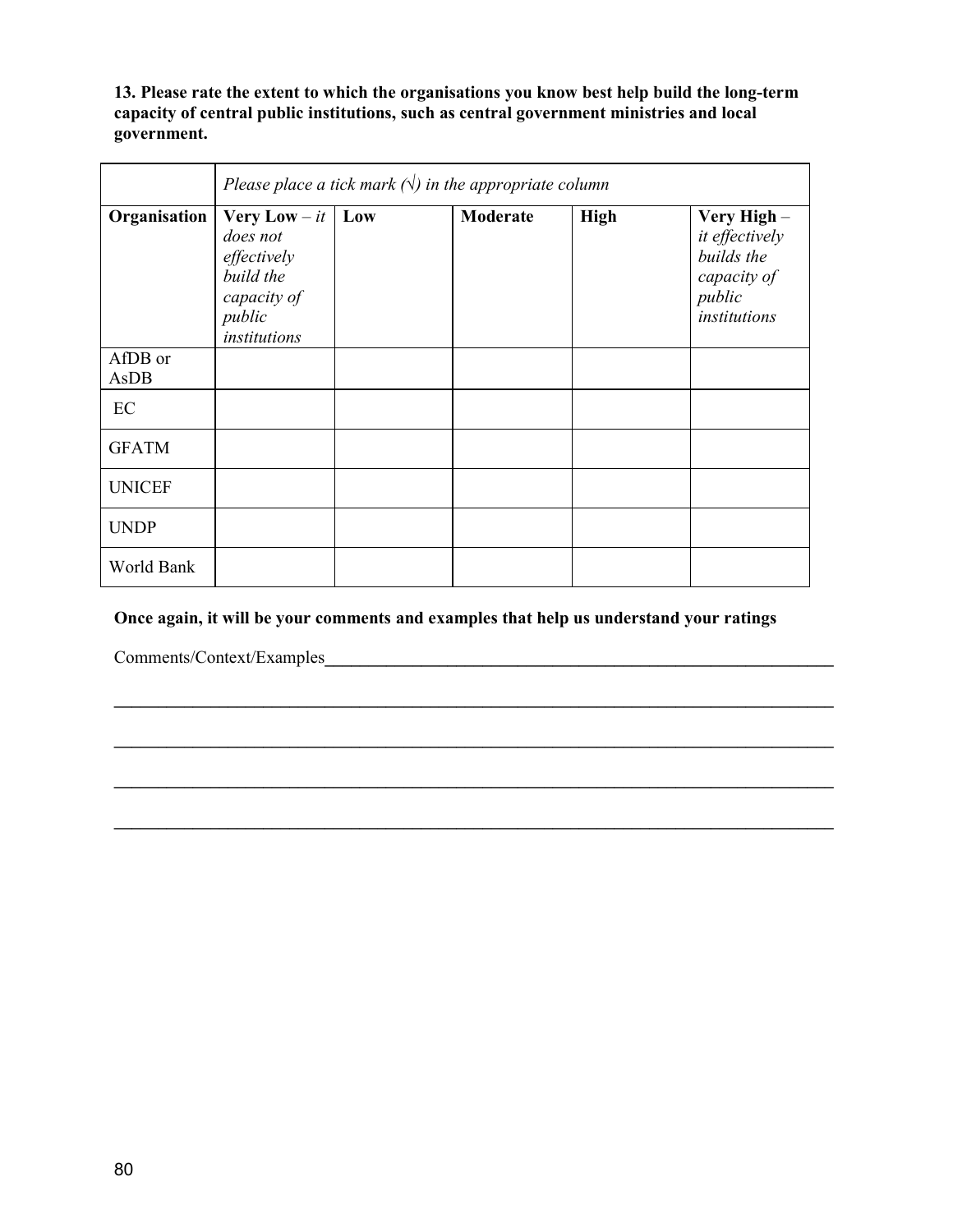### 14. To what extent do the organisations you are familiar with encourage ownership of the country's development policies by civil society?

|                 | Please place a tick $(\vee)$ in column for organisations you have knowledge of               |     |          |             |                                                                            |  |  |  |  |
|-----------------|----------------------------------------------------------------------------------------------|-----|----------|-------------|----------------------------------------------------------------------------|--|--|--|--|
| Organisation    | <b>Very Low</b> $-it$<br>does not<br>effectively<br>promote<br>ownership by<br>civil society | Low | Moderate | <b>High</b> | Very High -<br>it effectively<br>promotes<br>ownership by<br>civil society |  |  |  |  |
| AfDB or<br>AsDB |                                                                                              |     |          |             |                                                                            |  |  |  |  |
| EC              |                                                                                              |     |          |             |                                                                            |  |  |  |  |
| <b>GFATM</b>    |                                                                                              |     |          |             |                                                                            |  |  |  |  |
| <b>UNICEF</b>   |                                                                                              |     |          |             |                                                                            |  |  |  |  |
| <b>UNDP</b>     |                                                                                              |     |          |             |                                                                            |  |  |  |  |
| World Bank      |                                                                                              |     |          |             |                                                                            |  |  |  |  |

\_\_\_\_\_\_\_\_\_\_\_\_\_\_\_\_\_\_\_\_\_\_\_\_\_\_\_\_\_\_\_\_\_\_\_\_\_\_\_\_\_\_\_\_\_\_\_\_\_\_\_\_\_\_\_\_\_\_\_\_\_\_\_\_\_\_\_\_\_\_\_\_\_\_\_\_\_\_\_\_\_\_

\_\_\_\_\_\_\_\_\_\_\_\_\_\_\_\_\_\_\_\_\_\_\_\_\_\_\_\_\_\_\_\_\_\_\_\_\_\_\_\_\_\_\_\_\_\_\_\_\_\_\_\_\_\_\_\_\_\_\_\_\_\_\_\_\_\_\_\_\_\_\_\_\_\_\_\_\_\_\_\_\_\_

\_\_\_\_\_\_\_\_\_\_\_\_\_\_\_\_\_\_\_\_\_\_\_\_\_\_\_\_\_\_\_\_\_\_\_\_\_\_\_\_\_\_\_\_\_\_\_\_\_\_\_\_\_\_\_\_\_\_\_\_\_\_\_\_\_\_\_\_\_\_\_\_\_\_\_\_\_\_\_\_\_\_

\_\_\_\_\_\_\_\_\_\_\_\_\_\_\_\_\_\_\_\_\_\_\_\_\_\_\_\_\_\_\_\_\_\_\_\_\_\_\_\_\_\_\_\_\_\_\_\_\_\_\_\_\_\_\_\_\_\_\_\_\_\_\_\_\_\_\_\_\_\_\_\_\_\_\_\_\_\_\_\_\_\_

Again, any comments or examples you can provide are greatly appreciated

Comments/Context\_\_\_\_\_\_\_\_\_\_\_\_\_\_\_\_\_\_\_\_\_\_\_\_\_\_\_\_\_\_\_\_\_\_\_\_\_\_\_\_\_\_\_\_\_\_\_\_\_\_\_\_\_\_\_\_\_\_\_\_\_\_\_\_\_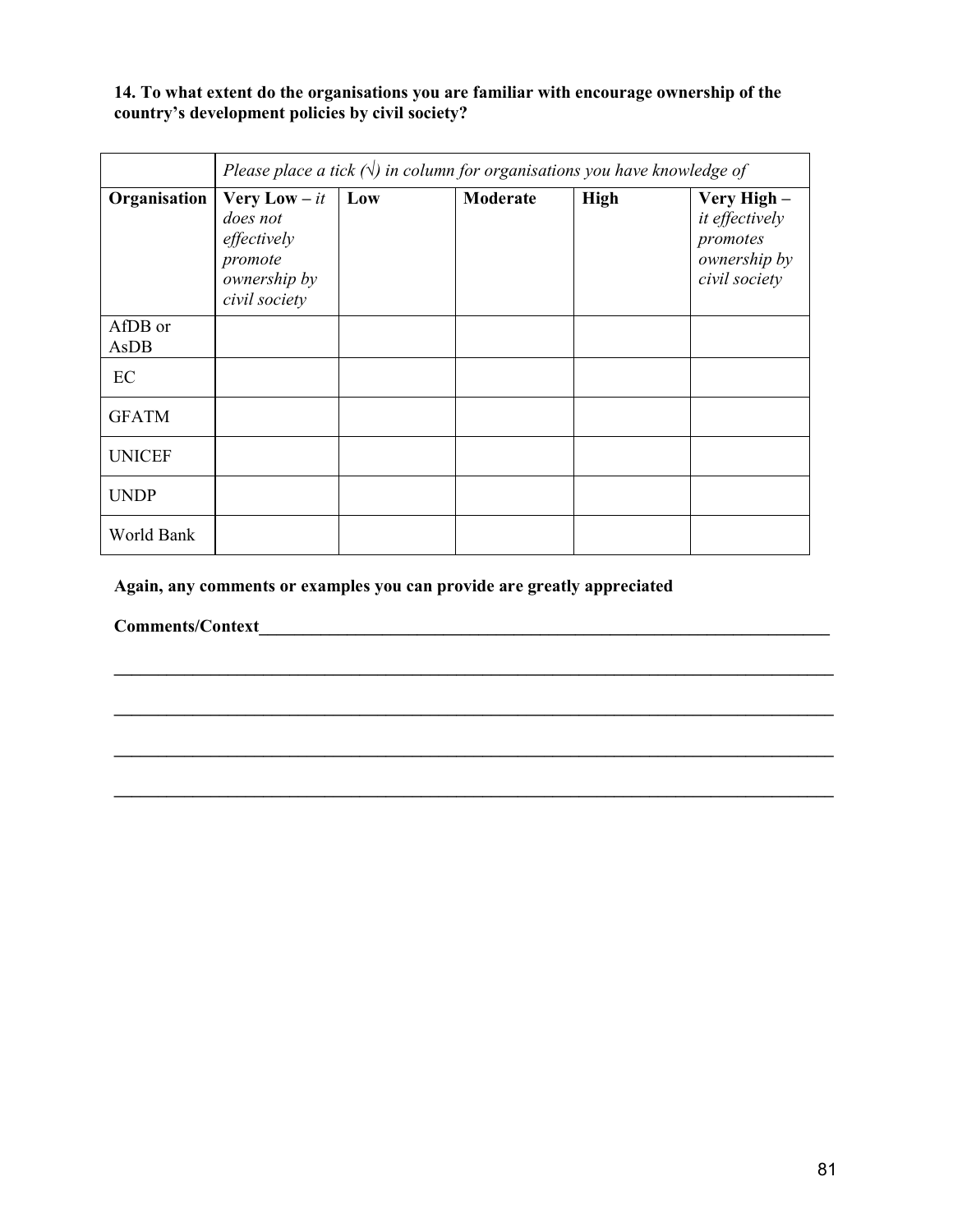### 15. To what extent do the organisations you know best encourage the ownership of the country's development policies by parliament?

|                 | Please place a tick $(\sqrt{})$ in column for organisations you have knowledge of         |     |          |      |                                                                         |  |  |  |
|-----------------|-------------------------------------------------------------------------------------------|-----|----------|------|-------------------------------------------------------------------------|--|--|--|
| Organisation    | <b>Very Low</b> $-it$<br>does not<br>effectively<br>promote<br>ownership by<br>parliament | Low | Moderate | High | Very High -<br>it effectively<br>promotes<br>ownership by<br>parliament |  |  |  |
| AfDB or<br>AsDB |                                                                                           |     |          |      |                                                                         |  |  |  |
| EC              |                                                                                           |     |          |      |                                                                         |  |  |  |
| <b>GFATM</b>    |                                                                                           |     |          |      |                                                                         |  |  |  |
| <b>UNICEF</b>   |                                                                                           |     |          |      |                                                                         |  |  |  |
| <b>UNDP</b>     |                                                                                           |     |          |      |                                                                         |  |  |  |
| World Bank      |                                                                                           |     |          |      |                                                                         |  |  |  |

\_\_\_\_\_\_\_\_\_\_\_\_\_\_\_\_\_\_\_\_\_\_\_\_\_\_\_\_\_\_\_\_\_\_\_\_\_\_\_\_\_\_\_\_\_\_\_\_\_\_\_\_\_\_\_\_\_\_\_\_\_\_\_\_\_\_\_\_\_\_\_\_\_\_\_\_\_\_\_\_\_\_

\_\_\_\_\_\_\_\_\_\_\_\_\_\_\_\_\_\_\_\_\_\_\_\_\_\_\_\_\_\_\_\_\_\_\_\_\_\_\_\_\_\_\_\_\_\_\_\_\_\_\_\_\_\_\_\_\_\_\_\_\_\_\_\_\_\_\_\_\_\_\_\_\_\_\_\_\_\_\_\_\_\_

\_\_\_\_\_\_\_\_\_\_\_\_\_\_\_\_\_\_\_\_\_\_\_\_\_\_\_\_\_\_\_\_\_\_\_\_\_\_\_\_\_\_\_\_\_\_\_\_\_\_\_\_\_\_\_\_\_\_\_\_\_\_\_\_\_\_\_\_\_\_\_\_\_\_\_\_\_\_\_\_\_\_

### Again, any comments or examples you can provide are greatly appreciated

Comments/Context/Examples\_\_\_\_\_\_\_\_\_\_\_\_\_\_\_\_\_\_\_\_\_\_\_\_\_\_\_\_\_\_\_\_\_\_\_\_\_\_\_\_\_\_\_\_\_\_\_\_\_\_\_\_\_\_\_\_\_\_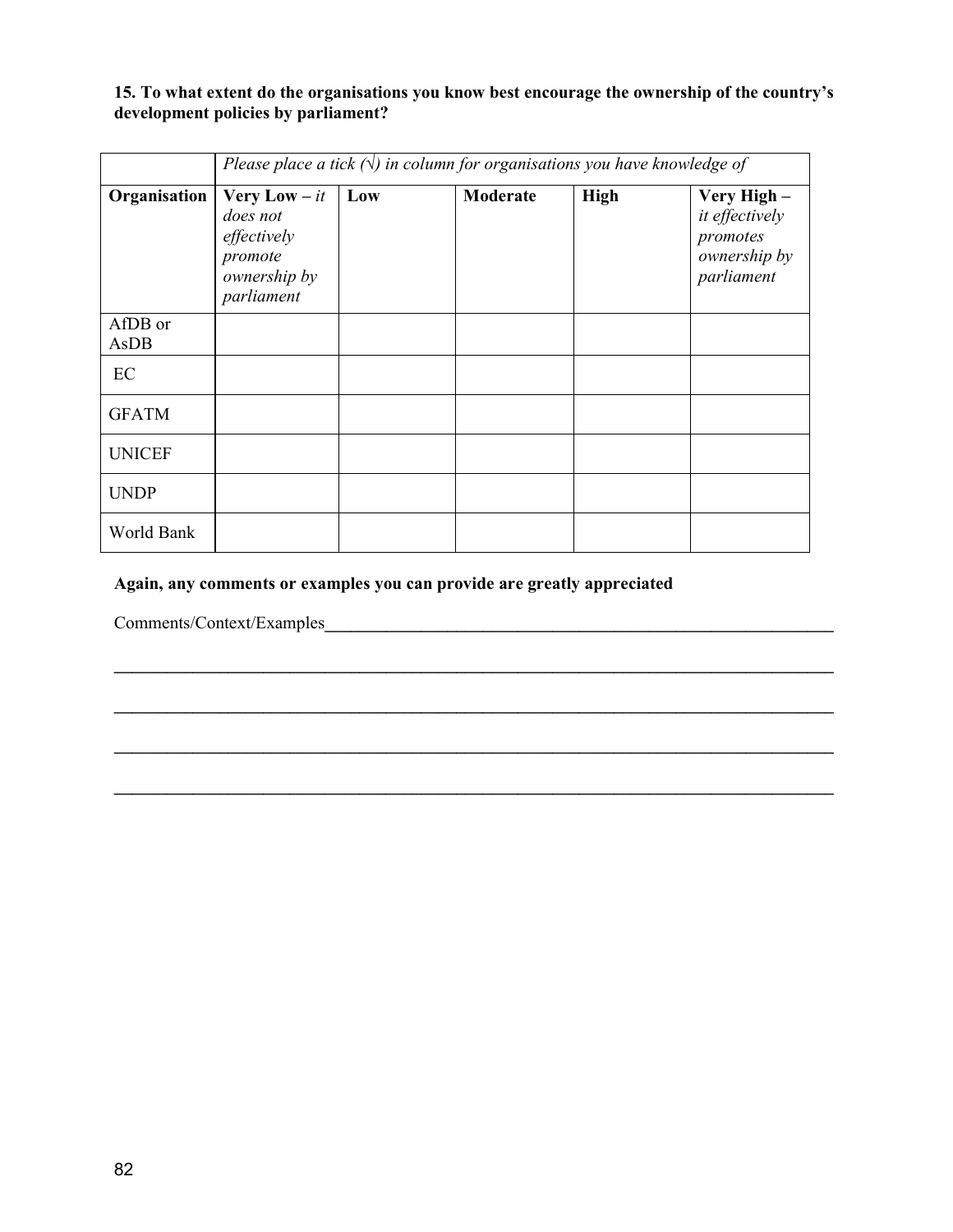16. Please rate the extent to which the organisations you know best encourage the ownership of the country's development policies by business and the private sector

|                 | Please place a tick $(\sqrt{})$ in column for organisations you have knowledge of                     |     |          |      |                                                                                    |  |  |  |  |
|-----------------|-------------------------------------------------------------------------------------------------------|-----|----------|------|------------------------------------------------------------------------------------|--|--|--|--|
| Organisation    | <b>Very Low</b> $- it$<br>does not<br>effectively<br>promote<br>ownership by<br>the private<br>sector | Low | Moderate | High | Very High -<br>it effectively<br>promotes<br>ownership by<br>the private<br>sector |  |  |  |  |
| AfDB or<br>AsDB |                                                                                                       |     |          |      |                                                                                    |  |  |  |  |
| EC              |                                                                                                       |     |          |      |                                                                                    |  |  |  |  |
| <b>GFATM</b>    |                                                                                                       |     |          |      |                                                                                    |  |  |  |  |
| <b>UNICEF</b>   |                                                                                                       |     |          |      |                                                                                    |  |  |  |  |
| <b>UNDP</b>     |                                                                                                       |     |          |      |                                                                                    |  |  |  |  |
| World Bank      |                                                                                                       |     |          |      |                                                                                    |  |  |  |  |

\_\_\_\_\_\_\_\_\_\_\_\_\_\_\_\_\_\_\_\_\_\_\_\_\_\_\_\_\_\_\_\_\_\_\_\_\_\_\_\_\_\_\_\_\_\_\_\_\_\_\_\_\_\_\_\_\_\_\_\_\_\_\_\_\_\_\_\_\_\_\_\_\_\_\_\_\_\_\_\_\_\_

\_\_\_\_\_\_\_\_\_\_\_\_\_\_\_\_\_\_\_\_\_\_\_\_\_\_\_\_\_\_\_\_\_\_\_\_\_\_\_\_\_\_\_\_\_\_\_\_\_\_\_\_\_\_\_\_\_\_\_\_\_\_\_\_\_\_\_\_\_\_\_\_\_\_\_\_\_\_\_\_\_\_

\_\_\_\_\_\_\_\_\_\_\_\_\_\_\_\_\_\_\_\_\_\_\_\_\_\_\_\_\_\_\_\_\_\_\_\_\_\_\_\_\_\_\_\_\_\_\_\_\_\_\_\_\_\_\_\_\_\_\_\_\_\_\_\_\_\_\_\_\_\_\_\_\_\_\_\_\_\_\_\_\_\_

Again, any comments or examples you can provide are greatly appreciated

Comments\_\_\_\_\_\_\_\_\_\_\_\_\_\_\_\_\_\_\_\_\_\_\_\_\_\_\_\_\_\_\_\_\_\_\_\_\_\_\_\_\_\_\_\_\_\_\_\_\_\_\_\_\_\_\_\_\_\_\_\_\_\_\_\_\_\_\_\_\_\_\_\_\_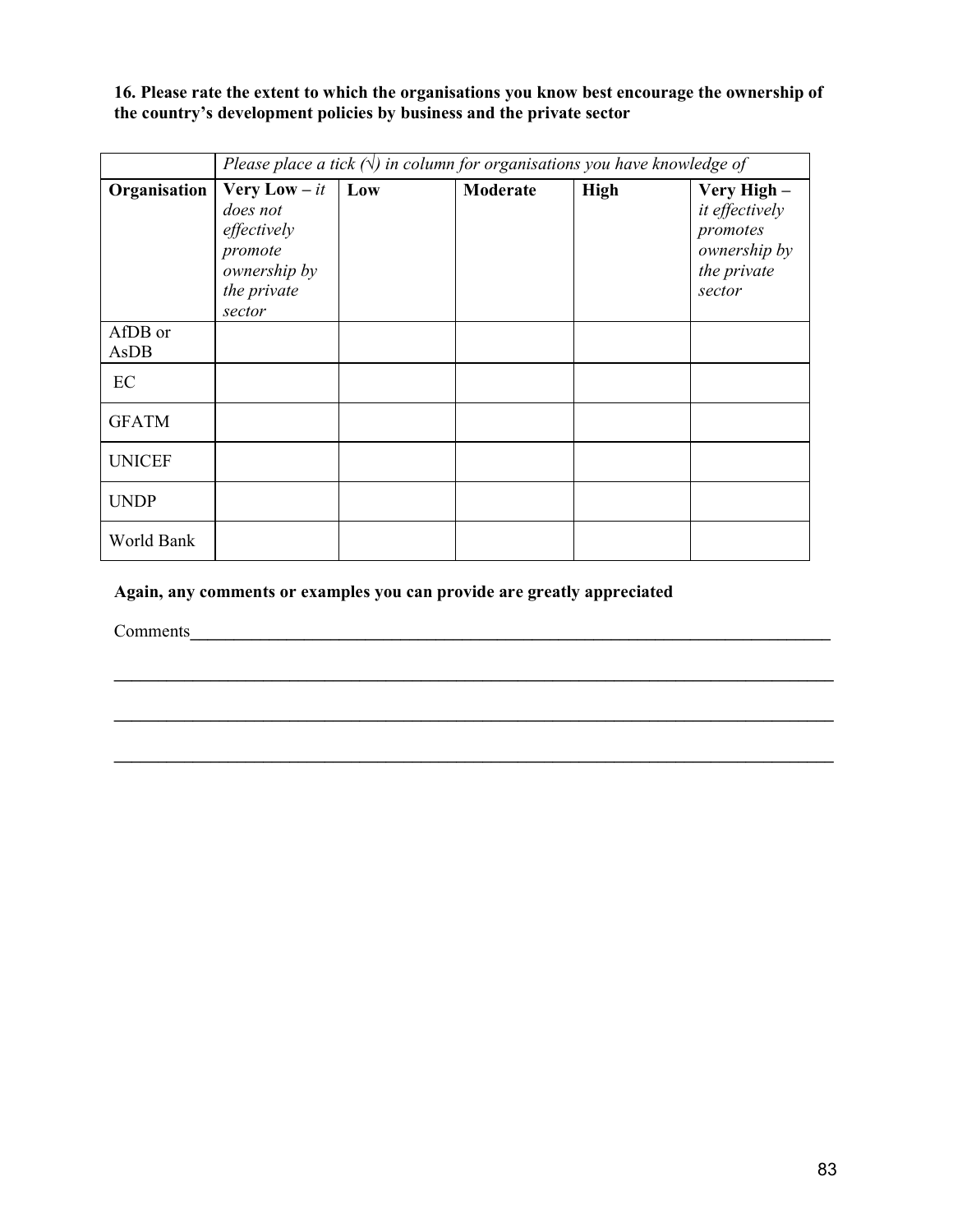### 17. If you could change three things concerning multilateral aid to your country, what would they be?

We know this is a long survey, but we need you to stay with us for a few more very important questions. Please help us to understand your opinions about multilateral donor organisations better.

| × |
|---|

\_\_\_\_\_\_\_\_\_\_\_\_\_\_\_\_\_\_\_\_\_\_\_\_\_\_\_\_\_\_\_\_\_\_\_\_\_\_\_\_\_\_\_\_\_\_\_\_\_\_\_\_\_\_\_\_\_\_\_\_\_\_\_\_\_\_\_\_\_\_\_\_\_\_\_\_\_\_\_\_\_\_ \_\_\_\_\_\_\_\_\_\_\_\_\_\_\_\_\_\_\_\_\_\_\_\_\_\_\_\_\_\_\_\_\_\_\_\_\_\_\_\_\_\_\_\_\_\_\_\_\_\_\_\_\_\_\_\_\_\_\_\_\_\_\_\_\_\_\_\_\_\_\_\_\_\_\_\_\_\_\_\_\_\_ 2. \_\_\_\_\_\_\_\_\_\_\_\_\_\_\_\_\_\_\_\_\_\_\_\_\_\_\_\_\_\_\_\_\_\_\_\_\_\_\_\_\_\_\_\_\_\_\_\_\_\_\_\_\_\_\_\_\_\_\_\_\_\_\_\_\_\_\_\_\_\_\_\_\_\_\_\_\_\_\_\_\_\_ \_\_\_\_\_\_\_\_\_\_\_\_\_\_\_\_\_\_\_\_\_\_\_\_\_\_\_\_\_\_\_\_\_\_\_\_\_\_\_\_\_\_\_\_\_\_\_\_\_\_\_\_\_\_\_\_\_\_\_\_\_\_\_\_\_\_\_\_\_\_\_\_\_\_\_\_\_\_\_\_\_\_ 3. \_\_\_\_\_\_\_\_\_\_\_\_\_\_\_\_\_\_\_\_\_\_\_\_\_\_\_\_\_\_\_\_\_\_\_\_\_\_\_\_\_\_\_\_\_\_\_\_\_\_\_\_\_\_\_\_\_\_\_\_\_\_\_\_\_\_\_\_\_\_\_\_\_\_\_\_\_\_\_\_\_\_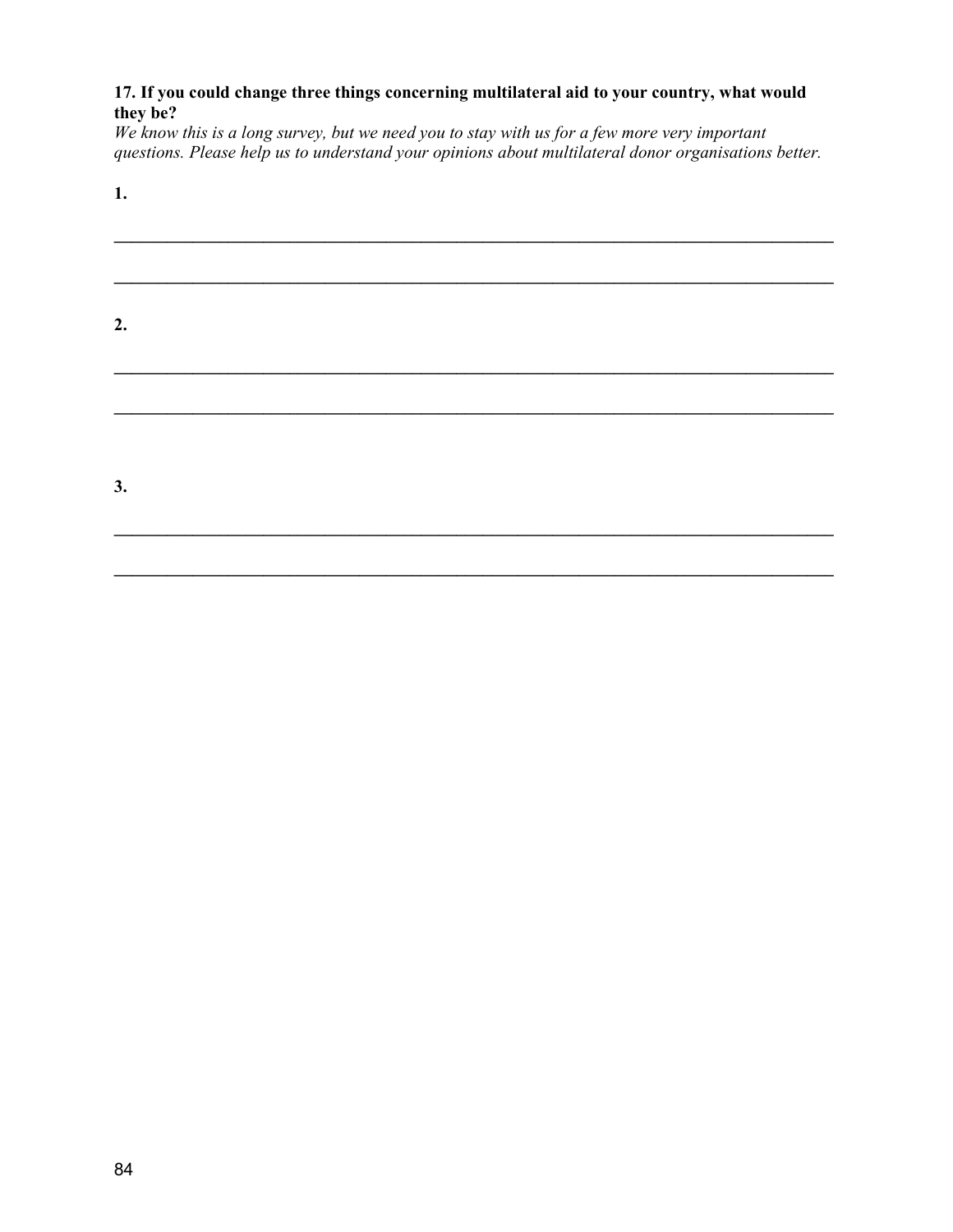18. We would like to know if you would be interested in discussing the results of this survey with the project leaders at some time in the second half of this year. This would give you the chance to reflect on the opinion data produced by this survey, as well as suggest ways to improve the work.

Please provide your name and address if you are interested in discussing the data and/or would like to receive a copy of the report based on this survey. Please tick the appropriate boxes below.

The information you have provided in this questionnaire will be treated with the strictest confidence. We will not release information about the responses of any individual who takes part in this survey.

|  |  |  | Yes, I may be interested in discussing the data if time allows |  |  |
|--|--|--|----------------------------------------------------------------|--|--|
|  |  |  |                                                                |  |  |

No, I am not interested in discussing the data

Copy of report

Yes, I would like a copy of the report.

\_\_\_ No, I am not interested in a copy of the report

| <b>First name:</b> | City:              |
|--------------------|--------------------|
| Last name:         | Postal / Zip code: |
| <b>Address 1:</b>  | <b>Country:</b>    |
| <b>Address 2:</b>  | <b>Email:</b>      |

19. Finally, we would greatly appreciate any additional comments and suggestions you may have:

**Thank you very much for your time.** Your opinion will help to build a better understanding of the performance of multilateral organisations amongst decision-makers and other key stakeholders in recipient countries. We hope the results of this survey will help to develop a better-informed dialogue between these organisations and key stakeholders.

Please return completed questionnaire to: **INSERT CC NAME AND ADDRESS.**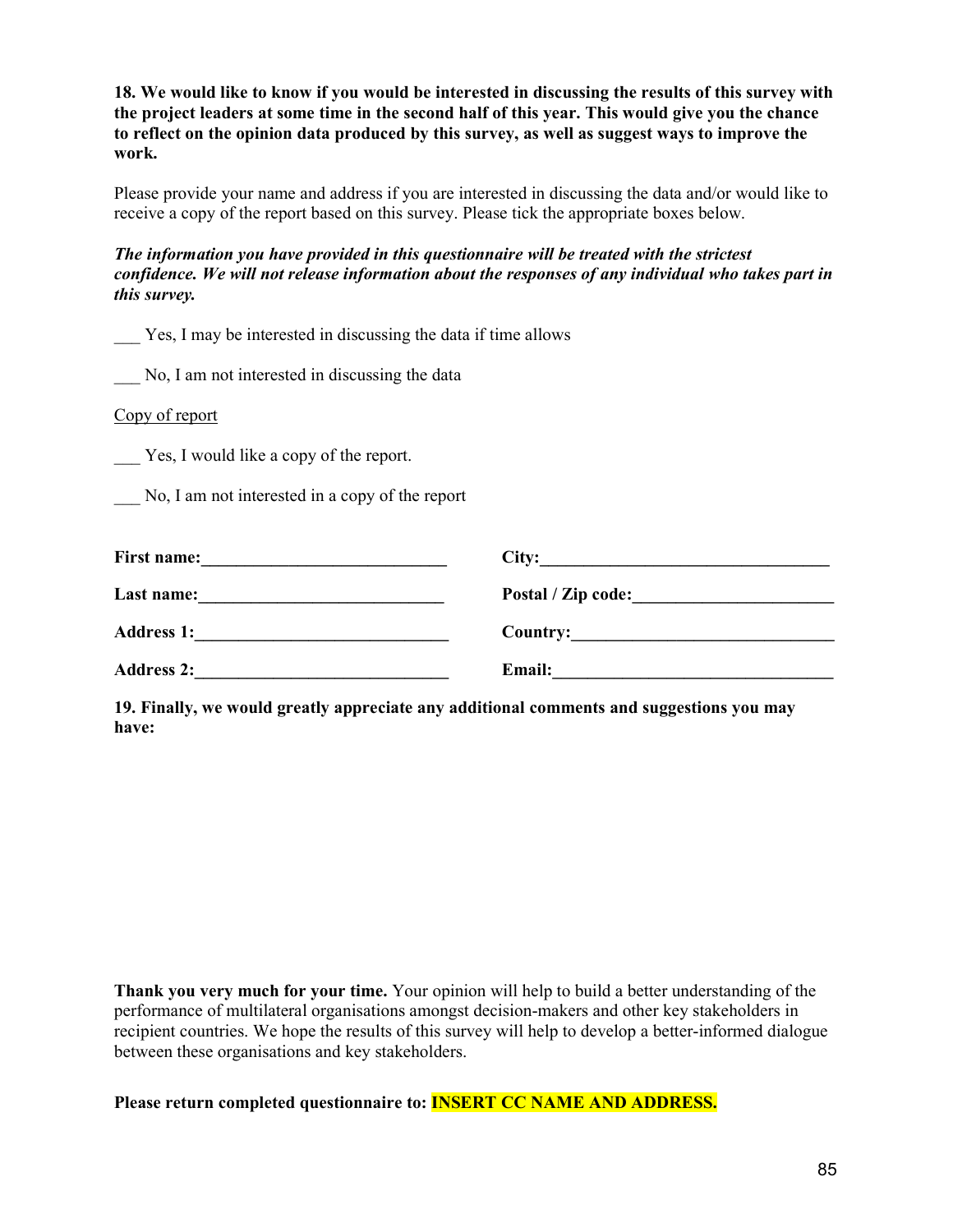# Appendix 2: Data Tables for Rankings and Ratings

# 1 Introduction

This appendix lists the scores for all the questions in the questionnaire. Scores are listed for organisations at the aggregate and country level. As highlighted in the section entitled 'interpreting the data', questions 4, 5, 6, 8, 13, 14, 15 and 16 ask the respondents to rate an organisation on a five point scale (1-5), while questions, 10, 11 and 12 ask respondents to rank an organisation  $1^{st}$ ,  $2^{nd}$  and  $3^{rd}$ . The scores are thus presented in two groups, those scores that are mean ratings for questions 4, 5, 6, 8, 13, 14, 15 and 16, and those that are average scores for questions 10, 11 and 12.

Question 7 asked respondents which of fifteen criteria listed (7 funding based criteria and 8 policy and procedure based criteria), they thought were important for the effectiveness of multilateral donor organisations. Respondents were asked to answer by rating each of the criteria listed, with high priority, medium priority or low priority. The points for each criterion were then totalled and ranked in descending order. Question 9 asked respondents to rank the organisations they were well informed about, against each of the fifteen criteria. The results are presented as an average score, which describes how well an organisation performs against each of the criteria – the higher the score, the better they perform. Note that answers for questions 7 and 9 are presented at the aggregate level only due to insufficient sample sizes at the country level.

The graphs presenting these results visually are found in Appendix 4 which is provided as a separate document due to its length.

## 2 The Results

### 2.1 At the aggregate level

| Organisation  | Q4   | Q <sub>5</sub> | Q6   | Q8   | Q13  | Q14  | Q <sub>15</sub> | Q16  |
|---------------|------|----------------|------|------|------|------|-----------------|------|
| <b>AfDB</b>   | 3.45 | 3.66           | 3.16 | 3.30 | 3.25 | 2.84 | 2.61            | 3.34 |
| AsDB          | 3.16 | 3.13           | 2.98 | 3.33 | 3.02 | 2.68 | 2.76            | 3.23 |
| EC            | 3.31 | 3.40           | 3.20 | 3.30 | 3.27 | 3.35 | 2.91            | 3.35 |
| <b>GFATM</b>  | 3.43 | 3.55           | 3.17 | 3.44 | 2.91 | 3.58 | 2.67            | 3.02 |
| <b>UNDP</b>   | 3.72 | 3.69           | 3.45 | 3.48 | 3.64 | 3.56 | 3.14            | 3.17 |
| <b>UNICEF</b> | 3.47 | 3.66           | 3.29 | 3.52 | 3.32 | 3.47 | 2.83            | 2.69 |
| <b>WB</b>     | 3.17 | 3.24           | 3.22 | 3.33 | 3.36 | 3.04 | 2.87            | 3.50 |

#### a. Rated questions

| Organisation  | Q10  | Q11  | Q12  |
|---------------|------|------|------|
| <b>AfDB</b>   | 1.32 | 0.33 | 0.51 |
| AsDB          | 1.32 | 0.38 | 1.24 |
| EC            | 0.97 | 0.52 | 1.04 |
| <b>GFATM</b>  | 0.66 | 1.35 | 0.44 |
| <b>UNDP</b>   | 1.63 | 0.86 | 1.63 |
| <b>UNICEF</b> | 1.13 | 1.83 | 1.03 |
| <b>WB</b>     | 1.06 | 0.88 | 1.43 |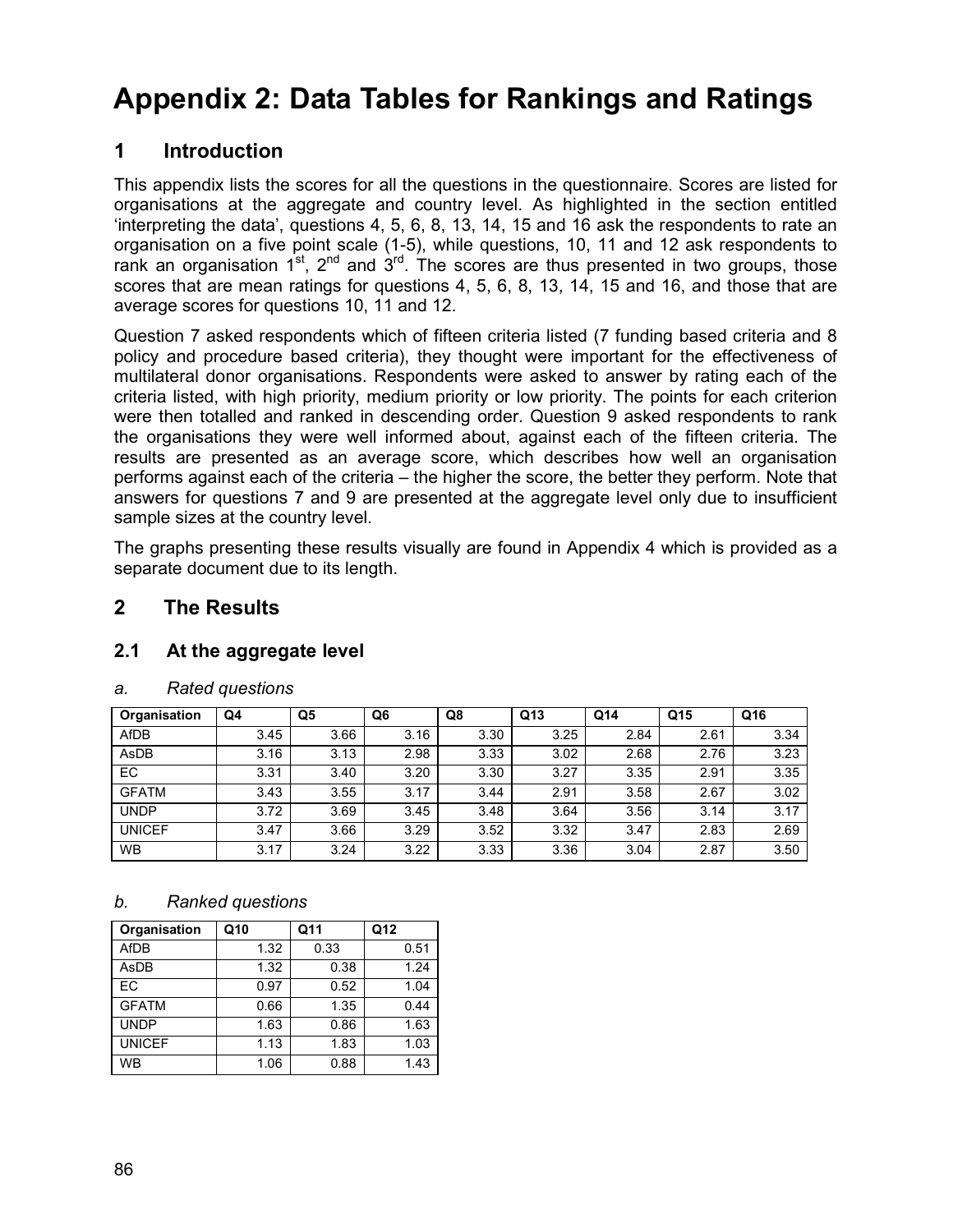## c. Q7 Funding based criteria

| <b>Criteria</b>                                                    | Low | <b>Medium</b> | High | <b>Total score</b> |
|--------------------------------------------------------------------|-----|---------------|------|--------------------|
| <b>Disburses Funds Quickly</b>                                     | 4   | 51            | 185  | 661                |
| <b>Flexibility</b><br>in the<br>οf<br>types<br>funding it provides | 12  | 53            | 170  | 628                |
| <b>Makes long term commitments</b>                                 | 9   | 67            | 157  | 614                |
| Provides predictable funding                                       | 13  | 58            | 159  | 606                |
| <b>Provides</b><br>with<br>funds<br>low<br>conditionality          | 14  | 63            | 154  | 602                |
| Provides untied aid                                                | 23  | 49            | 159  | 598                |
| concessional<br>highly<br><b>Provides</b><br>funds                 | 37  | 78            | 115  | 538                |

# d. Q7 Policy and Procedure based criteria

| <b>Criteria</b>                                                                       | Low | <b>Medium</b> | High | <b>Total score</b> |
|---------------------------------------------------------------------------------------|-----|---------------|------|--------------------|
| Facilitates the participation of<br>stakeholders in its work                          | 2   | 42            | 188  | 650                |
| Is transparent in the way it<br>makes funding decisions                               | 5   | 37            | 190  | 649                |
| Is cost effective                                                                     | 13  | 56            | 160  | 630                |
| Undertakes constructive policy<br>dialogue                                            | 6   | 57            | 169  | 627                |
| Monitors and evaluates is work<br>effectively                                         | 10  | 57            | 166  | 622                |
| projects<br>Programmes<br>and<br>government's<br>aligned to<br>development priorities | 8   | 44            | 178  | 605                |
| <b>Harmonises</b><br>with<br>the<br>procedures of other donors                        | 18  | 88            | 126  | 572                |
| Uses government procurement                                                           | 56  | 73            | 104  | 514                |

### e. Q9 Funding based criteria

| <b>Criteria</b>                                                        |             | Average score by organisation |      |              |             |               |                      |
|------------------------------------------------------------------------|-------------|-------------------------------|------|--------------|-------------|---------------|----------------------|
|                                                                        | <b>AfDB</b> | <b>AsDB</b>                   | EC   | <b>GFATM</b> | <b>UNDP</b> | <b>UNICEF</b> | World<br><b>Bank</b> |
| <b>Disburses Funds Quickly</b>                                         | 0.76        | 1.40                          | 0.84 | 0.73         | 1.11        | 0.90          | 0.90                 |
| 0f<br><b>Flexibility</b><br>the<br>in.<br>types<br>funding it provides | 0.73        | 0.90                          | 0.83 | 0.52         | 1.19        | 0.79          | 0.79                 |
| <b>Makes long term commitments</b>                                     | 0.80        | 1.10                          | 0.87 | 0.48         | 0.84        | 0.71          | 0.71                 |
| Provides predictable funding                                           | 0.70        | 0.86                          | 0.82 | 0.54         | 0.91        | 0.68          | 0.68                 |
| <b>Provides</b><br>with<br>funds<br>low<br>conditionality              | 0.84        | 0.86                          | 0.81 | 0.58         | 1.19        | 0.96          | 0.96                 |
| Provides untied aid                                                    | 0.71        | 0.85                          | 0.76 | 0.65         | 1.06        | 0.87          | 0.87                 |
| highly<br><b>Provides</b><br>concessional<br>funds                     | 0.63        | 0.92                          | 0.80 | 0.47         | 0.95        | 0.69          | 0.69                 |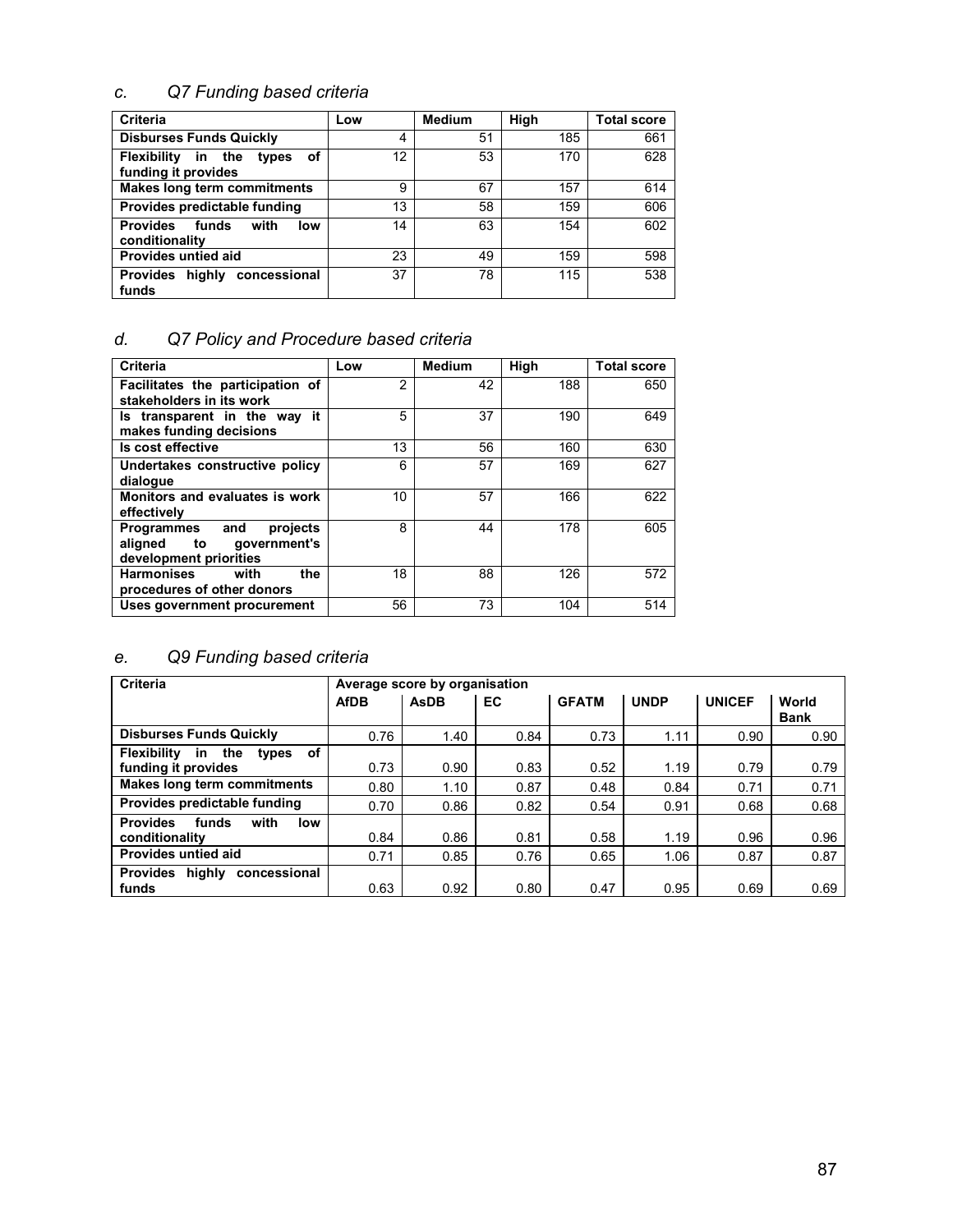# f. Q9 Policy and Procedure based criteria

| Criteria                                      |             |             | Differences in Perceptions between |              |             |               |                      |
|-----------------------------------------------|-------------|-------------|------------------------------------|--------------|-------------|---------------|----------------------|
|                                               | <b>AfDB</b> | <b>AsDB</b> | EC                                 | <b>GFATM</b> | <b>UNDP</b> | <b>UNICEF</b> | World<br><b>Bank</b> |
| Facilitates the participation of              |             |             |                                    |              |             |               |                      |
| stakeholders in its work                      | 0.70        | 1.17        | 0.88                               | 0.63         | 1.20        | 0.87          | 0.97                 |
| Is transparent in the way it                  |             |             |                                    |              |             |               |                      |
| makes funding decisions                       | 0.78        | 1.40        | 0.84                               | 0.63         | 1.01        | 0.74          | 0.96                 |
| Is cost effective                             | 0.68        | 1.00        | 0.76                               | 0.56         | 0.91        | 0.71          | 0.77                 |
| Undertakes constructive policy                |             |             |                                    |              |             |               |                      |
| dialogue                                      | 0.67        | 0.96        | 0.86                               | 0.45         | 1.18        | 0.72          | 1.07                 |
| Monitors and evaluates is work<br>effectively | 0.67        | 1.17        | 0.91                               | 0.53         | 0.97        | 0.68          | 1.24                 |
| <b>Programmes</b><br>and<br>projects          |             |             |                                    |              |             |               |                      |
| aligned<br>government's<br>to                 |             |             |                                    |              |             |               |                      |
| development priorities                        | 0.72        | 1.17        | 0.95                               | 0.58         | 1.23        | 0.87          | 1.06                 |
| <b>Harmonises</b><br>with<br>the              |             |             |                                    |              |             |               |                      |
| procedures of other donors                    | 0.67        | 1.11        | 0.92                               | 0.37         | 1.06        | 0.68          | 0.99                 |
| Uses government procurement                   | 0.72        | 0.90        | 0.83                               | 0.47         | 0.89        | 0.62          | 0.84                 |

# 2.2 Bangladesh

## a. Rated questions

| Organisation  | Q4   | Q5   | Q6   | Q8   | Q <sub>13</sub> | Q <sub>14</sub> | Q15  | Q16  |
|---------------|------|------|------|------|-----------------|-----------------|------|------|
| AsDB          | 3.16 | 3.11 | 3.07 | 3.48 | 3.1             | 2.84            | 2.64 | 3.31 |
| <b>EC</b>     | 2.93 | 3.05 | 2.97 | 3.13 | 3.11            | 3.20            | 2.82 | 3.28 |
| <b>GFATM</b>  | 2.93 | 2.93 | 3.08 | 3.00 | 2.31            | 2.93            | 2.17 | 2.57 |
| <b>UNDP</b>   | 3.38 | 3.29 | 3.16 | 3.45 | 3.40            | 3.16            | 3.06 | 2.85 |
| <b>UNICEF</b> | 3.32 | 3.25 | 3.22 | 3.58 | 2.94            | 3.03            | 2.76 | 2.77 |
| <b>WB</b>     | 2.98 | 2.88 | 3.00 | 3.06 | 2.85            | 2.60            | 2.50 | 3.41 |

| Organisation  | Q10  | Q11  | Q12  |
|---------------|------|------|------|
| AsDB          | 1.61 | 0.43 | 1.37 |
| FC.           | 0.91 | 0.44 | 1.20 |
| <b>GFATM</b>  | 0.41 | 0.88 | 0.35 |
| <b>UNDP</b>   | 1.65 | 1.08 | 1.86 |
| <b>UNICEF</b> | 0.88 | 2.13 | 0.93 |
| WB            | 0.80 | 0.81 | 1.06 |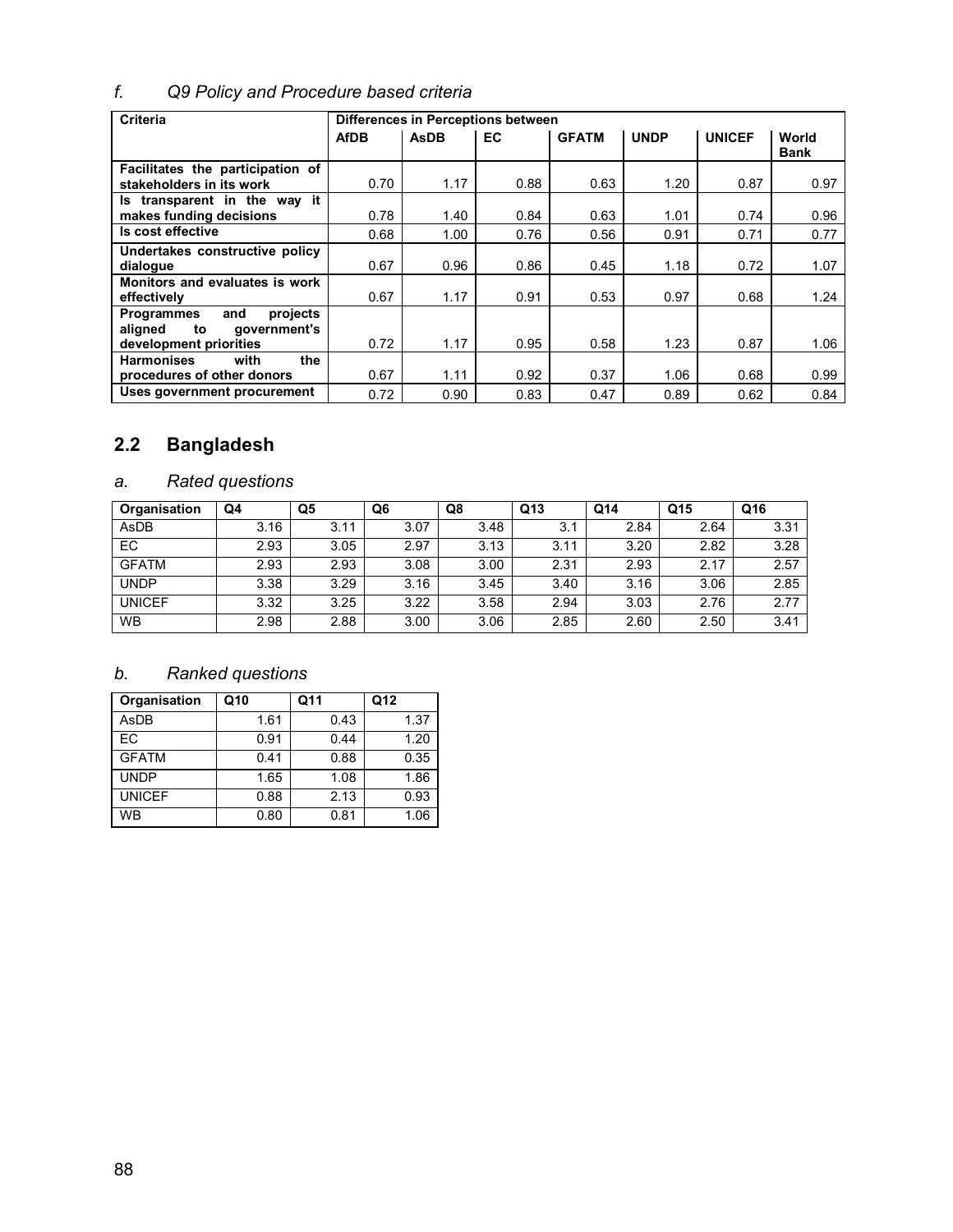# 2.3 Ghana

## a. Rated questions

| Organisation  | Q4   | Q <sub>5</sub> | Q6   | Q8   | Q <sub>13</sub> | Q <sub>14</sub> | Q15  | Q16  |
|---------------|------|----------------|------|------|-----------------|-----------------|------|------|
| <b>AfDB</b>   | 3.56 | 3.76           | 3.00 | 3.09 | 3.06            | 3.00            | 2.76 | 3.00 |
| EC            | 3.43 | 3.53           | 3.07 | 3.46 | 3.40            | 3.61            | 2.67 | 3.35 |
| <b>GFATM</b>  | 3.55 | 3.83           | 3.10 | 3.70 | 3.00            | 4.17            | 3.00 | 3.00 |
| <b>UNDP</b>   | 3.79 | 3.73           | 3.37 | 3.68 | 3.76            | 3.88            | 2.89 | 3.38 |
| <b>UNICEF</b> | 3.67 | 3.79           | 3.29 | 3.63 | 3.42            | 4.00            | 2.50 | 2.65 |
| <b>WB</b>     | 3.50 | 3.57           | 3.43 | 3.63 | 3.80            | 3.59            | 2.88 | 3.53 |

# b. Ranked questions

| Organisation  | Q10  | Q11  | Q12  |
|---------------|------|------|------|
| <b>AfDB</b>   | 1.32 | 0.35 | 0.44 |
| EC            | 0.82 | 0.34 | 0.76 |
| <b>GFATM</b>  | 0.56 | 1.28 | 0.33 |
| <b>UNDP</b>   | 1.57 | 0.57 | 1.57 |
| <b>UNICEF</b> | 0.94 | 1.63 | 0.84 |
| <b>WB</b>     | 1.49 | 1.19 | 1.74 |

# 2.4 India

# a. Rated questions

| Organisation  | Q4   | Q5   | Q6   | Q8   | Q13  | Q14  | Q15  | Q16  |
|---------------|------|------|------|------|------|------|------|------|
| AsDB          | 3.18 | 3.20 | 2.75 | 2.87 | 2.69 | 2.20 | 3.27 | 2.92 |
| EC            | 3.09 | 3.10 | 3.40 | 3.00 | 2.67 | 3.13 | 2.88 | 3.29 |
| <b>GFATM</b>  | 3.25 | 3.75 | 3.75 | 3.67 | 3.33 | 3.75 | 3.33 | 2.25 |
| <b>UNDP</b>   | 3.33 | 3.46 | 3.50 | 2.86 | 3.27 | 3.13 | 3.00 | 2.56 |
| <b>UNICEF</b> | 3.11 | 3.59 | 3.22 | 3.13 | 3.22 | 3.00 | 3.19 | 2.50 |
| <b>WB</b>     | 3.27 | 3.50 | 3.35 | 3.30 | 3.12 | 2.74 | 3.42 | 2.89 |

| Organisation  | Q10  | Q11  | Q12  |
|---------------|------|------|------|
| AsDB          | 0.62 | 0.24 | 0.90 |
| FC.           | 1.00 | 0.64 | 1.00 |
| <b>GFATM</b>  | 0.60 | 1.60 | 0.00 |
| <b>UNDP</b>   | 1.25 | 0.55 | 0.90 |
| <b>UNICEF</b> | 1.60 | 1.76 | 1.08 |
| <b>WB</b>     | 1.42 | 0.76 | 1.42 |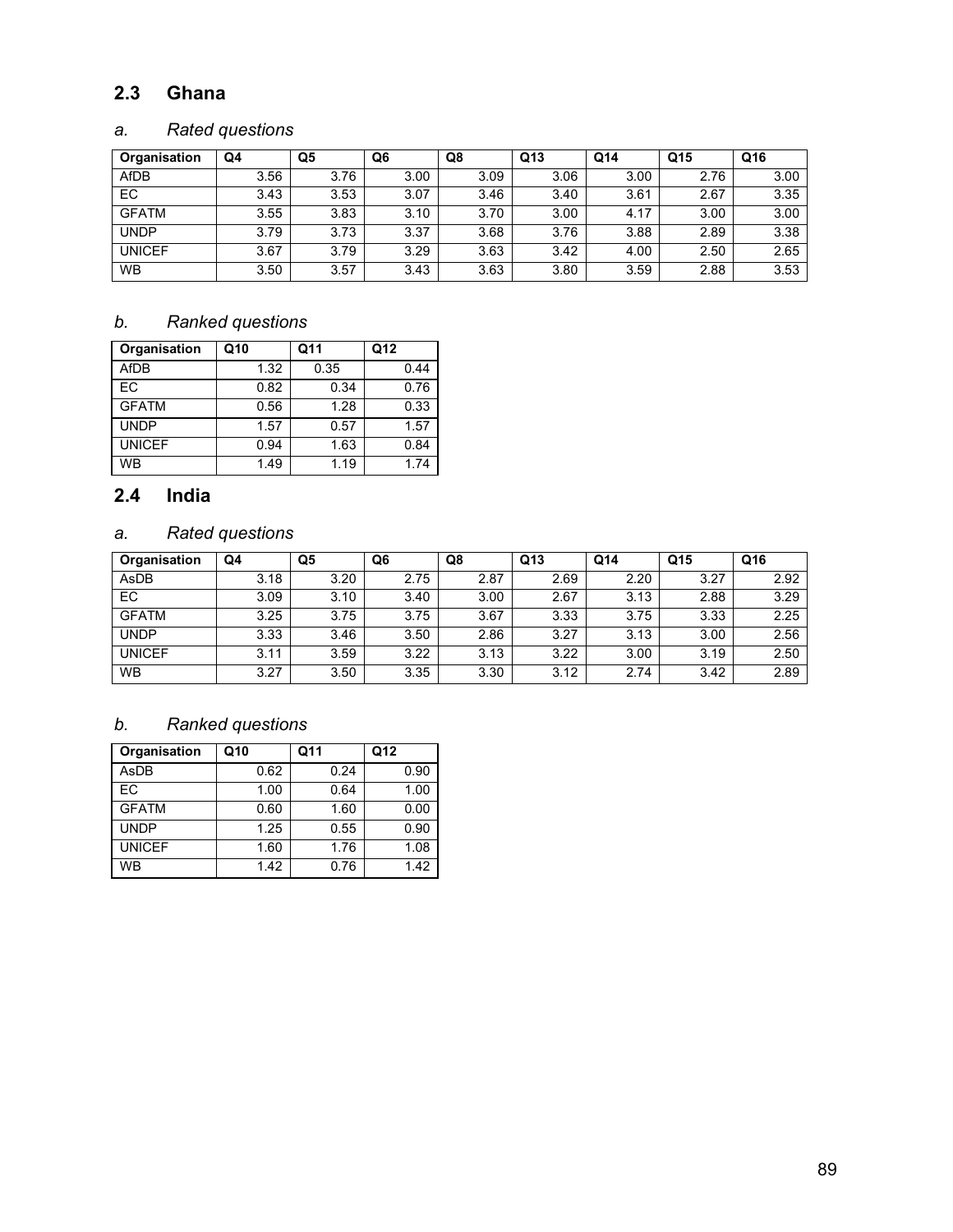## 2.5 South Africa

## a. Rated questions

| Organisation      | Q4   | Q <sub>5</sub> | Q6   | Q8   | Q <sub>13</sub> | Q <sub>14</sub> | Q15  | Q16  |
|-------------------|------|----------------|------|------|-----------------|-----------------|------|------|
| <b>AfDB</b>       | 2.73 | 3.60           | 3.20 | 2.63 | 3.22            | 2.57            | 2.50 | 3.86 |
| EC                | 3.70 | 3.89           | 2.85 | 3.11 | 3.58            | 3.47            | 3.33 | 3.07 |
| <b>GFATM</b>      | 3.60 | 3.69           | 3.07 | 3.71 | 3.10            | 3.69            | 2.56 | 3.33 |
| <b>UNDP</b>       | 3.58 | 4.00           | 3.47 | 3.53 | 3.65            | 3.56            | 3.00 | 2.92 |
| <b>UNICEF</b>     | 3.45 | 3.95           | 3.06 | 3.61 | 3.36            | 3.53            | 2.86 | 2.58 |
| <b>World Bank</b> | 2.77 | 3.25           | 3.07 | 3.07 | 3.30            | 3.10            | 2.89 | 3.70 |

### b. Ranked questions

| Organisation  | Q10  | Q11  | Q12  |
|---------------|------|------|------|
| <b>AfDB</b>   | 0.86 | 0.07 | 0.50 |
| EC            | 1.18 | 0.73 | 1.50 |
| <b>GFATM</b>  | 0.78 | 1.56 | 0.33 |
| <b>UNDP</b>   | 1.30 | 0.87 | 1.39 |
| <b>UNICEF</b> | 1.48 | 1.52 | 1.22 |
| <b>WB</b>     | 0.56 | 0.22 | 0.94 |

## 2.6 Tanzania

## a. Rated questions

| Organisation  | Q4   | Q5   | Q6   | Q8   | Q <sub>13</sub> | Q <sub>14</sub> | Q15  | Q16  |
|---------------|------|------|------|------|-----------------|-----------------|------|------|
| <b>AfDB</b>   | 3.63 | 3.73 | 3.28 | 3.68 | 3.55            | 2.94            | 2.57 | 3.54 |
| <b>EC</b>     | 3.33 | 3.32 | 3.41 | 3.28 | 3.23            | 3.42            | 3.07 | 3.67 |
| <b>GFATM</b>  | 3.50 | 3.57 | 3.30 | 3.50 | 2.93            | 3.78            | 2.94 | 3.50 |
| <b>UNDP</b>   | 4.07 | 3.90 | 3.67 | 3.56 | 3.95            | 3.73            | 3.35 | 3.69 |
| <b>UNICEF</b> | 3.70 | 3.84 | 3.41 | 3.59 | 3.74            | 3.89            | 3.00 | 2.74 |
| <b>WB</b>     | 3.35 | 3.40 | 3.37 | 3.64 | 3.78            | 3.27            | 3.22 | 3.93 |

| Organisation  | Q10  | Q11  | Q12  |
|---------------|------|------|------|
| <b>AfDB</b>   | 1.38 | 0.59 | 0.71 |
| EC            | 0.74 | 0.56 | 0.85 |
| <b>GFATM</b>  | 0.77 | 1.45 | 0.64 |
| <b>UNDP</b>   | 1.91 | 0.83 | 1.80 |
| <b>UNICEF</b> | 1.20 | 2.03 | 1.26 |
| <b>WB</b>     | 1.09 | 1.00 | 1.74 |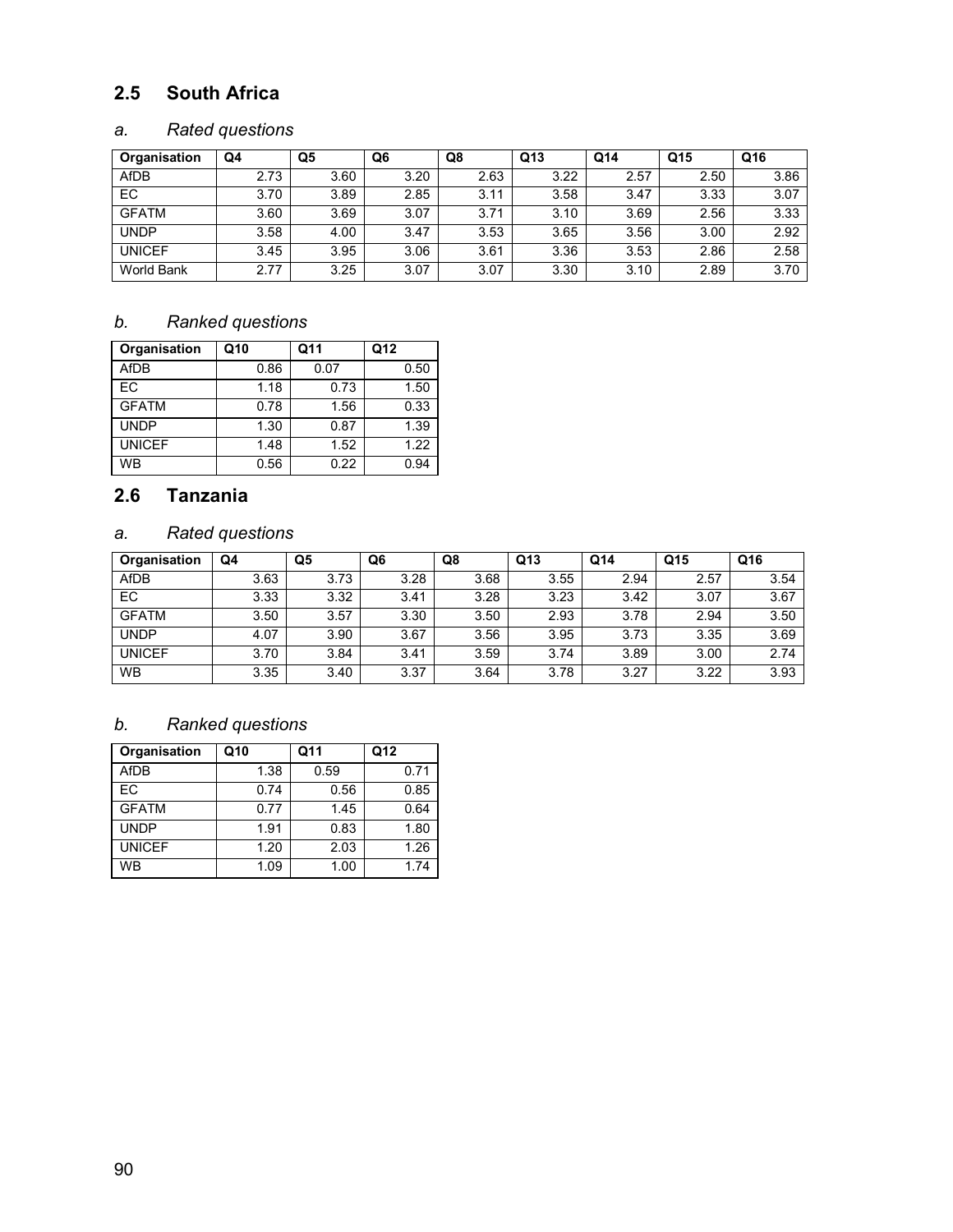# 2.7 Zambia

## a. Rated questions

| Organisation  | Q4   | Q5   | Q <sub>6</sub> | Q8   | Q <sub>13</sub> | Q <sub>14</sub> | Q15  | Q16  |
|---------------|------|------|----------------|------|-----------------|-----------------|------|------|
| AfDB          | 3.43 | 3.36 | 3.15           | 3.30 | 3.00            | 2.62            | 2.38 | 3.00 |
| EC            | 3.54 | 3.64 | 3.58           | 3.67 | 3.35            | 3.25            | 2.83 | 3.31 |
| <b>GFATM</b>  | 3.86 | 4.00 | 2.83           | 3.17 | 3.50            | 3.60            | 2.25 | 3.20 |
| <b>UNDP</b>   | 3.97 | 3.93 | 3.62           | 3.48 | 3.65            | 3.82            | 3.46 | 3.00 |
| <b>UNICEF</b> | 3.53 | 3.75 | 3.60           | 3.30 | 3.33            | 3.45            | 2.64 | 2.75 |
| <b>WB</b>     | 2.82 | 2.97 | 3.06           | 3.07 | 3.34            | 2.93            | 2.58 | 3.34 |

| Organisation  | Q10  | Q11  | Q12  |
|---------------|------|------|------|
| <b>AfDB</b>   | 0.94 | 0.00 | 0.24 |
| EC            | 1.39 | 0.57 | 1.11 |
| <b>GFATM</b>  | 0.89 | 1.56 | 0.78 |
| <b>UNDP</b>   | 1.74 | 1.16 | 1.71 |
| <b>UNICEF</b> | 0.79 | 1.63 | 0.89 |
| <b>WB</b>     | 0.79 | 0.82 | 1.41 |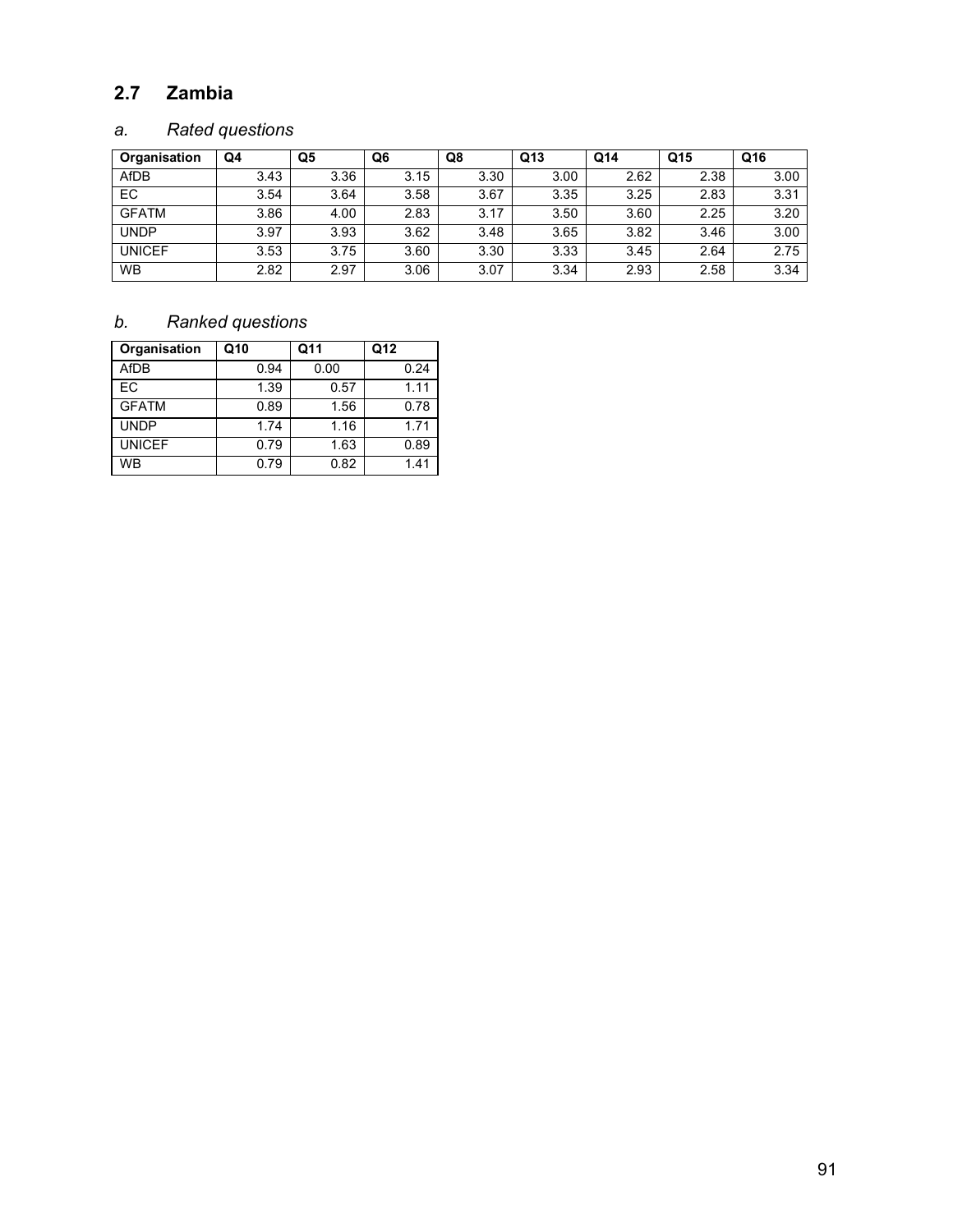# Appendix 3: Methodology Report

# 1 Introduction

The aim of this project was to seek the perceptions of key stakeholders in aid recipient countries about the effectiveness of MOs. This group is rarely consulted about the effectiveness of donor organisations and even less often in a systematic fashion. The project used the methodology pioneered in the World Governance Assessment (WGA). The methodology relies on identifying well-informed persons (WIPs) in various stakeholder groups and asking them to complete a detailed questionnaire on the topic in question. If used correctly, this methodology can identify differences in perception between stakeholder groups and countries, as well as differences over time. In addition, it can be used to identify the factors that might be affecting differences in perceptions. Used sensibly, this can be a powerful methodology for understanding stakeholder perceptions.

This was a pilot project aimed at securing usable data, as well as testing the methodology in a new area of research. There was a limited period of time available to carry out this survey. Identification of respondents and data collection took place over a period of about two and half months. In Bangladesh, Ghana and Tanzania this limited time period has caused fewer issues. But in India, South Africa and Zambia the identification of the right people to answer questions about each of these organisations combined with the limited data collection period was more difficult. This has led to a more limited sample size which is less well informed than the other three countries. Giving country coordinators another month to identify respondents who were informed about more organisations, and an additional month to collect the data would have added to the robustness of the results and hence strengthened the conclusions in the report.

# 2 The Country Coordinators

The methodology used for collecting the data relies on the involvement of a country coordinator in each sample country to identify respondents and manage the data collection. The selection of country coordinators (CC) is therefore critical. First they must have a good knowledge of the well-informed persons who have experience with MOs in their country. The experience of the WGA shows that identifying well-informed persons and gaining access to them can be quite difficult. CCs were chosen on the basis that they had the resources to commit to the project, significant interest in the project, good internet access, above average computer skills, as well as a good record of completing projects on time. The Country Coordinators for this project were:

| • Bangladesh     | Igbal Ahmed, Unnayan Onneshan, Dhaka, Bangladesh.                  |  |  |  |
|------------------|--------------------------------------------------------------------|--|--|--|
|                  | http://www.unnayan.org/                                            |  |  |  |
| $\bullet$ India  | Manish Dubey, TARU, Delhi, India. http://www.taru.org/             |  |  |  |
| • Ghana          | Kathryn Saunders of Participatory Development Associates Ltd,      |  |  |  |
|                  | Accra, Ghana. http://www.pdaghana.com/                             |  |  |  |
| • South Africa   | Lorenzo Fioramonti of Civicus, Johannesburg, South Africa.         |  |  |  |
|                  | http://www.civicus.org                                             |  |  |  |
| • Tanzania       | Apronius Mbilinyi of Daima Associates, Dar es Salaam, Tanzania.    |  |  |  |
| $\bullet$ Zambia | Flint Zulu of Civil Society for Poverty Reduction, Lusaka, Zambia. |  |  |  |
|                  | http://www.cspr.org.zm/                                            |  |  |  |
|                  |                                                                    |  |  |  |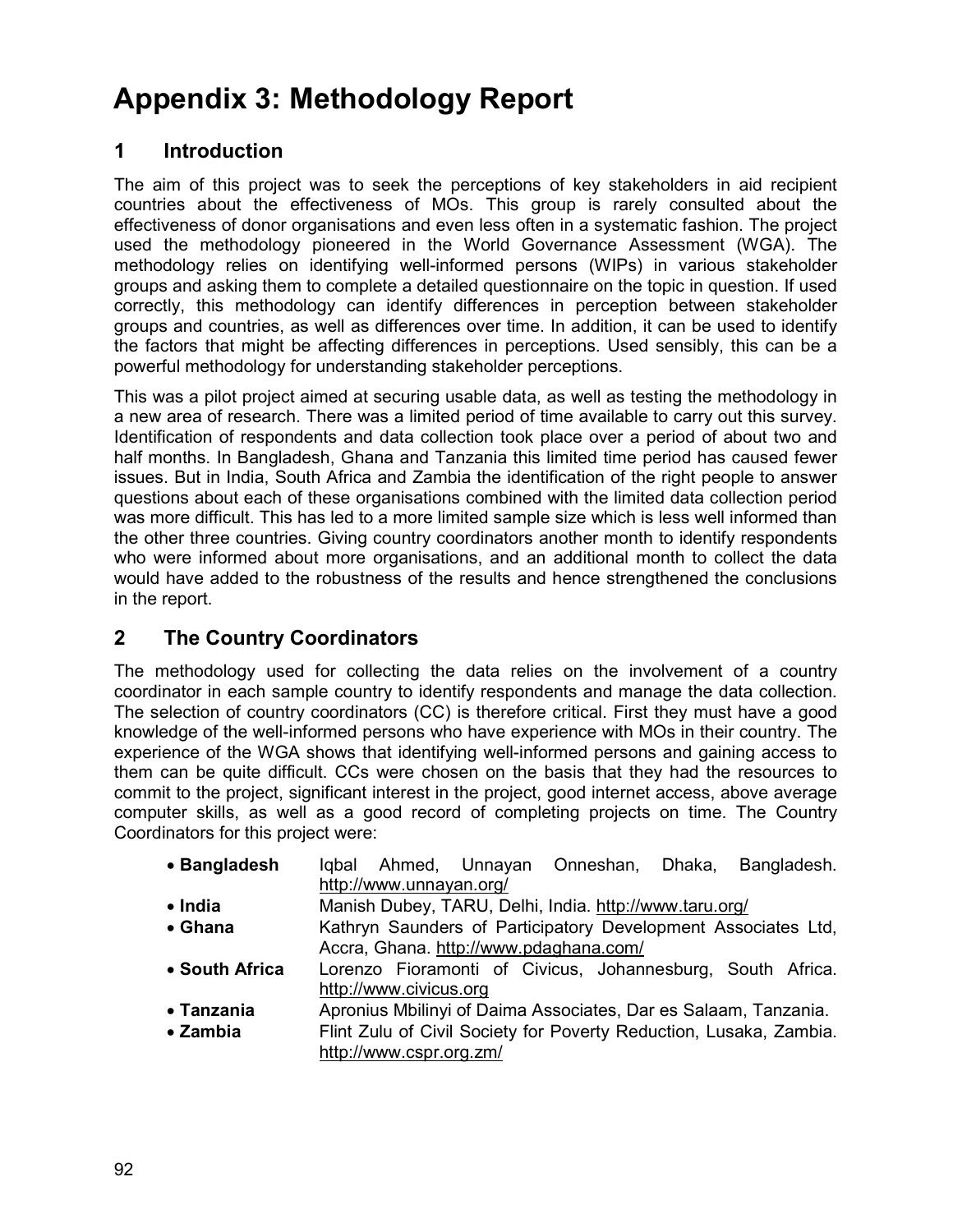# 3 The Sample

### 3.1 The sample organisations

For this pilot project a variety of organisations were chosen. Key international and regional organisations were chosen from inside and outside the UN system. Organisations were chosen for the range of sectors they operate in and activities they undertake. A total of seven organisations were chosen. The organisations studied carry out very different types of activities in the sample countries. In order to assist the data analysis and the reader's understanding, we have broken them down into two basic groups: those that can disburse large volumes of funding for a range of activities (primarily through lending) - the WB, RDBs and the EC; second, the United Nations (UN) agencies and the GFATM, which are more specialised. For the majority of the questions we compare these organisations in these two groups.

Group One

- The African Development Bank
- The Asian Development Bank
- The European Commission
- The World Bank

Group Two

- The Global Fund to fight HIV, TB and Malaria
- The United Nations Development Programme
- The United Nations Children's Fund

The presence of the regional banks in the sample means that six of the sample organisations operate in each of the sample countries.

### 3.2 The sample countries

Sample countries were chosen for this pilot using a range of criteria, some pragmatic and others which it was proposed might affect respondent perceptions of MO effectiveness. Firstly, all of the sample organisations had to be operating in the country. Secondly, given the short timescale for the project, all of the countries had to be English speaking to avoid delays caused by translation. Finally, in terms of the pragmatic criteria, the timescale also meant that ODI had to have good contacts in each country to help insure the selection a high quality country coordinator.

Countries were then chosen on the basis of ensuring a mix from Sub-Saharan Africa and Asia, as well as a range of aid dependency and income. The original list of potential countries was Ethiopia, Ghana, Kenya, Mozambique, Nigeria, Sierra Leone, South Africa, Tanzania, Uganda, Zambia, Bangladesh, Cambodia, India, and Vietnam. ODI and DFID the chose the following six countries from the list;

- Bangladesh
- Ghana
- India
- South Africa
- Tanzania
- Zambia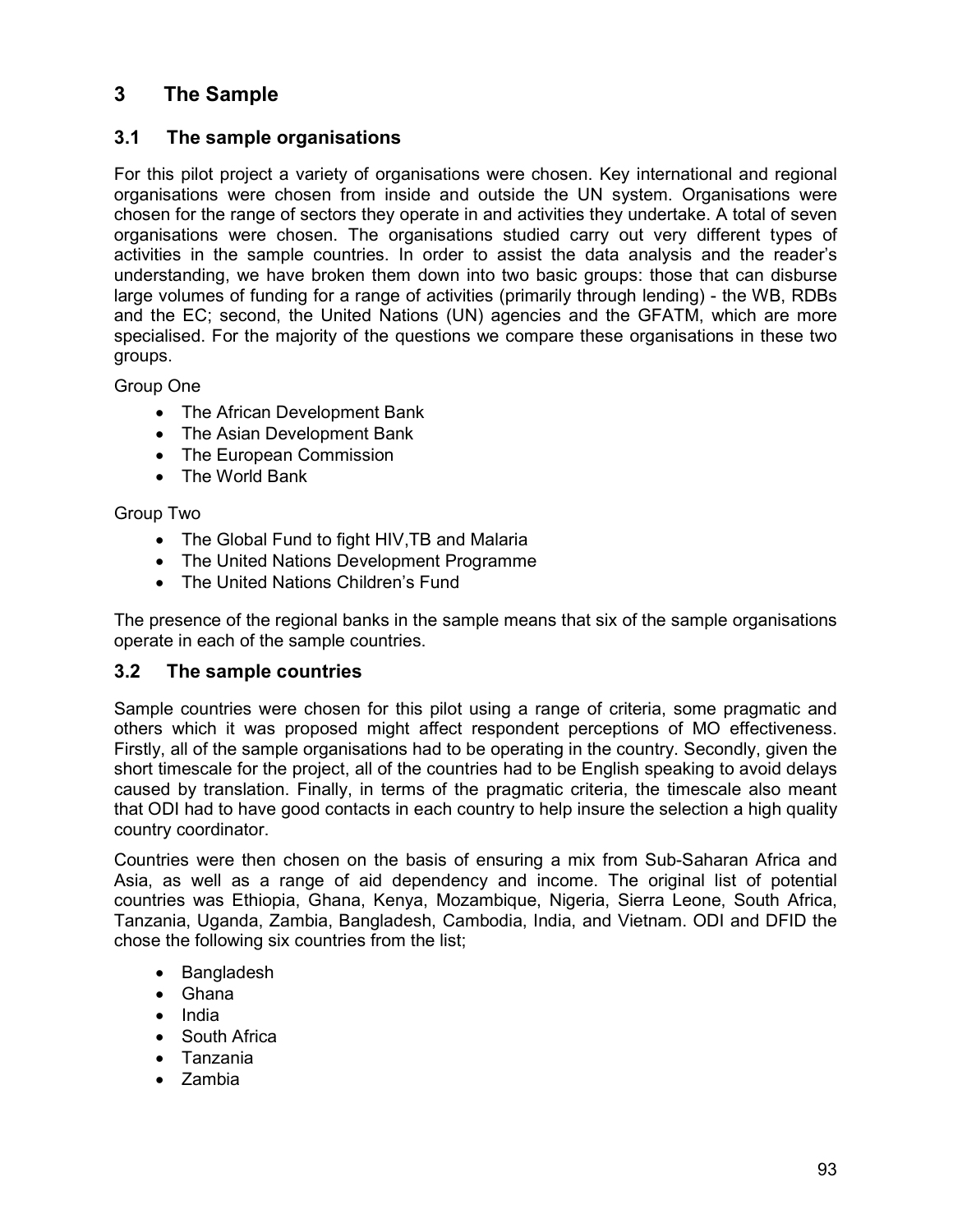# 3.3 The sample groups

The survey was administered to five groups of well-informed persons (WIPs) in each country. The five groups included senior appointed government officials, business leaders, leaders of civil society organisations, parliamentarians and high ranking civil servants. The WIPs were primarily selected using reputational sampling<sup>82</sup>. Snowball sampling<sup>83</sup> was used when necessary. Country coordinators were instructed to identify at least fifteen WIPs for each of the five stakeholder groups, with the final goal being ten completed questionnaires from each group.

Government Ministers: This category includes all politically appointed individuals, whether full ministers, deputy or assistant ministers, politically appointed director generals or state secretaries. These stakeholders were recruited in roughly equal proportion from the Central Ministries such as the Ministry of Finance, Ministry of Planning, Office of the Prime Minister/ President/ Vice President, as well as Sector Ministries, such as the Ministry of Health and Ministry of Education. In a number of countries it was difficult to identify current ministers willing to answer the questionnaire. In these cases former ministers who had been out of office for no longer than three years were also approached to complete the questionnaire.

Parliamentarians: This category includes all politically elected individuals in legislative institutions. Parliamentary WIPs sitting on a committee that has responsibility for oversight of the government's relations with MOs, likely to be the Budget, or Finance or Public Accounts committee were recruited. In addition, individual backbench parliamentarians known to be interested in this issue were approached and care was taken to ensure a cross-party selection of parliamentarians. In a number of countries it was difficult to identify current parliamentarians willing to answer the questionnaire. In these cases former MPs who had been out of office for no longer than three years were also approached to complete the questionnaire.

Civil Servants: This category includes individuals appointed to positions in the bureaucracy. Respondents were selected, in roughly equal proportion, from the Central Ministries such as the Ministry of Finance, Ministry of Planning, Office of the Prime Minister/ President/ Vice President, as well as Sector Ministries such as the Ministry of Health and Ministry of **Education** 

Business Leaders: This category refers to business people. In order to keep this group as homogenous as possible, only top managers or directors were selected. Business leaders were recruited from both large and medium enterprises and included both indigenous firms and subsidiaries of multinational corporations.

Civil Society Leaders: This category includes domestic organisations active in civil society. Respondents were selected from a cross-section of such organisations which have had contact with MOs, including economic research organisations.

Based on experience from two rounds of the WGA, government ministers, high ranking civil servants, MPs and business leaders tend to be very difficult to reach and get to complete the questionnaire. The situation was further complicated by the requirement that the WIPs have experience with one or more of the multilateral organisations. Moreover, for those in the government, civil service and parliament, reporting on multilateral donors may be even more sensitive than reporting on the state of governance. In the end, the CCs had to work very hard to secure the completed questionnaires.

### 3.4 Describing the samples

Table 45 describes the stakeholder sample sizes in aggregate and at country level. The samples from Bangladesh, Ghana and Tanzania are the largest and most balanced. Each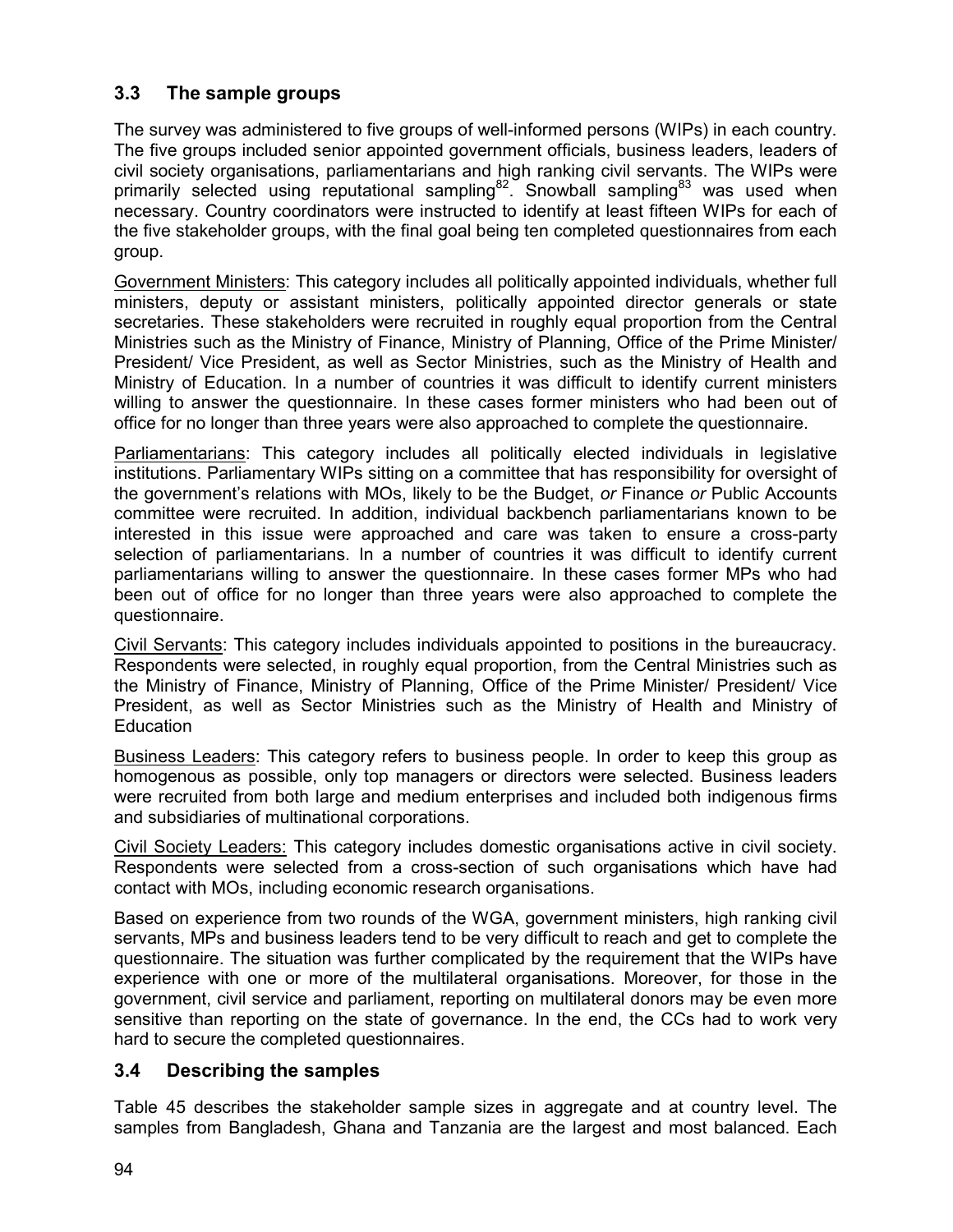has good representation from all five stakeholder groups and the overall sample size is very close to the original goal of 50. Moreover, in these three countries individual stakeholders were informed enough to report on a higher number of MOs than in the other three countries. Samples from India, South Africa and Zambia were all less than 40 and suffered from uneven representation across the five stakeholder groups.

| Country              | <b>Business</b> | <b>Civil Servants</b> | <b>Civil Society</b> | Govt.            | <b>MPs</b> | <b>Total</b> |
|----------------------|-----------------|-----------------------|----------------------|------------------|------------|--------------|
|                      |                 |                       |                      | <b>Ministers</b> |            |              |
| <b>Bangladesh</b>    | 10              | 11                    | 15                   |                  | 10         | 55           |
| Ghana                | 10              | 12                    |                      |                  | 10         | 49           |
| Tanzania             |                 | 10                    | 10                   |                  | 13         | 49           |
| India                | 10              |                       | 10                   |                  |            | 38           |
| <b>South Africa</b>  | ิค              | 5                     | 13                   |                  |            | 35           |
| Zambia               |                 | 6                     | 10                   | 10               |            | 35           |
| <b>Overall Total</b> | 53              | 52                    | 69                   | 44               | 43         | 261          |

Table 45: Study Sample Size: by country, WIP group and in aggregate

The nature of a study which attempts to identify and seek the opinions of senior people from different stakeholder groups means that ensuring a good gender balance is very difficult. Table 46 breaks down the gender of the respondents by country and in aggregate. Statistical testing suggested no significant differences in perceptions between Male and Female responses at the aggregate level.

| Country                 | % Men | % Women |
|-------------------------|-------|---------|
| <b>Bangladesh</b>       | 87    | 13      |
| India                   | 76    | 24      |
| Ghana                   | 84    | 16      |
| <b>South Africa</b>     | 57    | 43      |
| Tanzania                | 78    | 22      |
| Zambia                  | 77    | 23      |
| <b>Aggregate Totals</b> | 78    | 22      |

Table 46: WIP breakdown by gender

Table 47 describes the breakdown of the stakeholder groups for each MO at the aggregate level. The first two columns present the total who reported being 'informed' and 'well informed'. The third column reports percentage of those well informed.

The MO with the fewest number of stakeholders reporting is the AsDB, because it is only being active in 2 of the six countries in the study. Next is the GFATM, which does not have a country presence. The best know MO, as might be expected, is the WB, followed by UNDP, EC, UNICEF and the AfDB, which operates in four of the six countries.

The WB is not only the best known MO; at 50% it also has the highest percentage of well informed stakeholders. The AfDB has the lowest percentage of well informed stakeholders reporting on it. The wide variance in the number of stakeholders reporting on each organisation provided its own set of challenges during the analysis of the data, described in detail below.

| <b>Multilateral Organisation</b> | <b>Informed</b> | <b>Well Informed</b> | % Well Informed | <b>Stakeholders</b><br><b>Total</b><br>Reporting on each MO |
|----------------------------------|-----------------|----------------------|-----------------|-------------------------------------------------------------|
| <b>AfDB</b>                      | 76              | 23                   | 23%             | 99                                                          |
| <b>AsDB</b>                      | 46              | 26                   | 36%             | 72                                                          |
| <b>European Commission</b>       | 132             | 54                   | 29%             | 186                                                         |
| <b>GFATM</b>                     | 62              | 27                   | 30%             | 89                                                          |
| <b>UNDP</b>                      | 123             | 92                   | 43%             | 215                                                         |
| <b>UNICEF</b>                    | 113             | 61                   | 35%             | 174                                                         |
| <b>WB</b>                        | 117             | 116                  | 50%             | 233                                                         |

Table 47: Number of 'Informed' and 'Well Informed' respondents by multilateral organisation

The number of stakeholders who were able to report on each MO varied considerably and these differences were often more extreme at the country level. Table 47 presents a breakdown of the total number of WIPs reporting on each MO in each country. It shows the percentage who considered themselves 'well informed' about each organisation. It also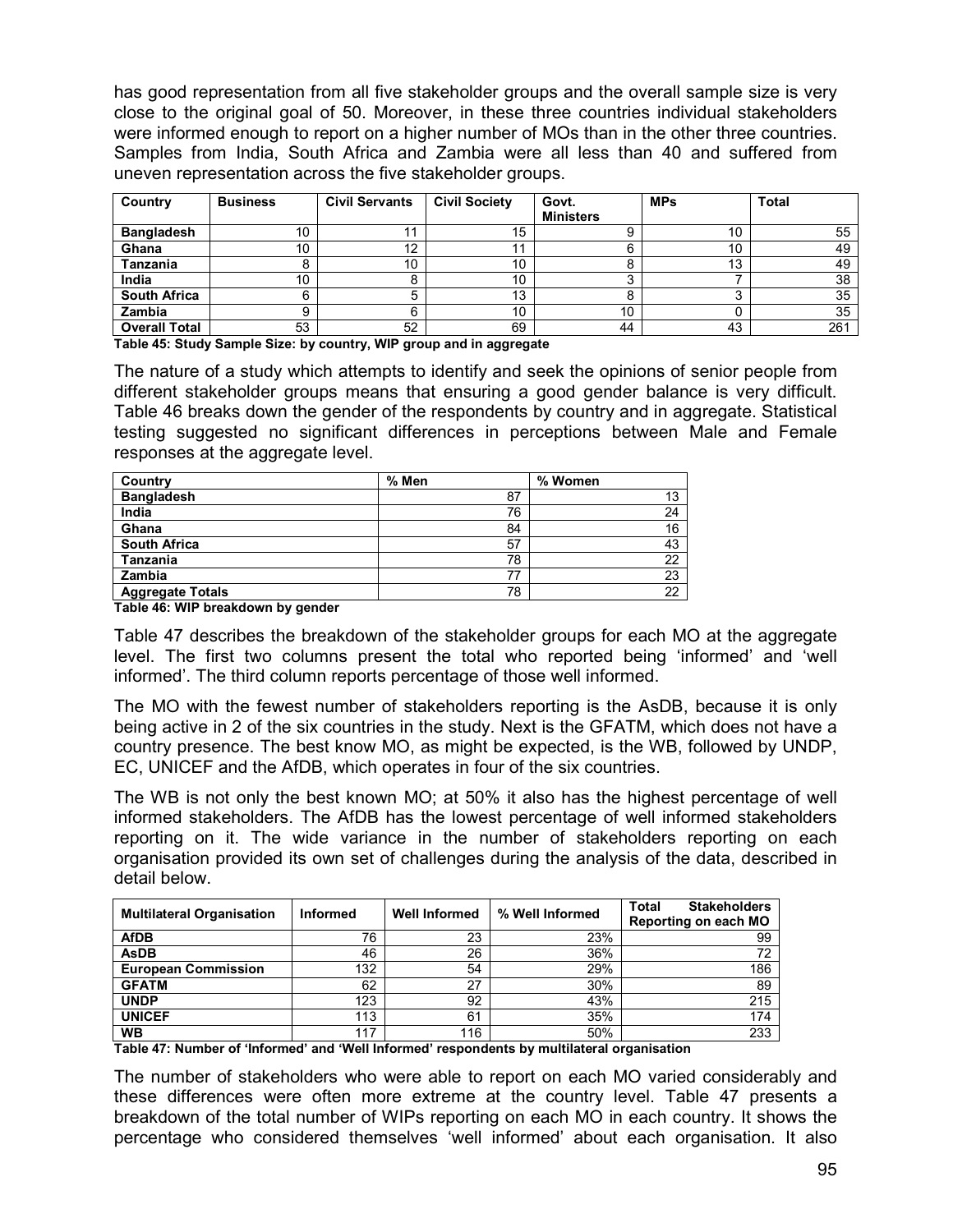shows the total number reporting each MO (in parentheses) at the country level. The mean number of MOs that each stakeholder reported on was just over four. Sixty-six percent of the stakeholders were about to report on at least four MOs.

Clearly, organisations such as GFATM were not as well known in many countries as the WB and UNDP. Table 48 shows that these differences were exacerbated at the country level. While India, South Africa, Zambia have smaller sample sizes, they also have a lower numbers of respondents reporting on some of the MOs. These differences limited the statistical testing in these cases and suggests that some of the finding from these countries, for some of the MOs be interpreted conservatively.

|                     |             | % of well informed respondents (total number of respondents) reporting on: |          |              |               |             |           |       |
|---------------------|-------------|----------------------------------------------------------------------------|----------|--------------|---------------|-------------|-----------|-------|
| Country             | <b>AfDB</b> | <b>AsDB</b>                                                                | EC       | <b>GFATM</b> | <b>UNICEF</b> | <b>UNDP</b> | <b>WB</b> | Total |
| <b>Bangladesh</b>   |             | 35% (51)                                                                   | 27% (45) | 24% (17)     | 38% (40)      | 49% (51)    | 57% (54)  | 55    |
| India               |             | 38% (21)                                                                   | 50% (14) | $40\%$ (5)   | 44% (25)      | 35% (20)    | 36% (33)  | 38    |
| Ghana               | 26% (34)    |                                                                            | 21% (38) | $11\%$ (18)  | 22% (32)      | 36% (44)    | 53% (47)  | 49    |
| <b>South Africa</b> | 21% (14)    |                                                                            | 50% (22) | 39% (18)     | 48% (23)      | 52% (23)    | 33% (18)  | 35    |
| Tanzania            | 26% (34)    |                                                                            | 21% (39) | 36% (22)     | 40% (35)      | 44% (46)    | 47% (47)  | 49    |
| Zambia              | 12% (17)    |                                                                            | 29% (28) | 44% (9)      | 16% (19)      | 39% (31)    | 59% (34)  | 35    |

Table 48: Number of WIPs for each MO, by country

### 4 Study Management.

In order to ensure consistency in data collection across the countries, each CC received training materials and a package containing specially designed contact letters, an implementation schedule, a specially designed excel study management tool, and other supporting documents. Each coordinator was trained by phone. Topics covered included implementation schedule, deadlines, WIP selection and recruitment, communication, the survey implementation process, study management, data entry and data verification. Weekly progress reports were required from the CCs and there was regular communication with them using email, SKYPE and phone calls during the course of the project.

### 5 The Questionnaire

The questionnaire was administered using several different modes: self administered on paper by far was the most common, followed by face-to-face and email with a very small percentage were self administered online. Once again, experience using this method in the WGA suggests that providing a variety of modes increases response from these very busy well informed persons.

Data were entered by the CCs using NSurvey software, an online survey program. All completed surveys were then sent to ODI and the data entry verified. Surveys entered directly online by WIPs could not be verified.

# 6 The Data

Data collection began on March 5, 2007 after CCs sent their samples to ODI for inspection. It ended on May 21, 2007. The data were exported into excel. Once in excel the variables were recoded to match the codebook developed for this project. The data were then transferred into Stata and SAS, both statistical analysis programs. At this point a series of new variables were created to facilitate the data analysis. This data set is quite complex, with each WIP answering questions on up to six MOs. The final data set contains over 300 variables.

Q3a asks each stakeholder how well-informed they are about each of the MOs in the sample. If a stakeholder reported that they were 'Not well informed' about a particular MO, but subsequently answered questions about that MO, these answers were removed from the data set to ensure that only 'informed and well informed' answers were included in the final data set for analysis.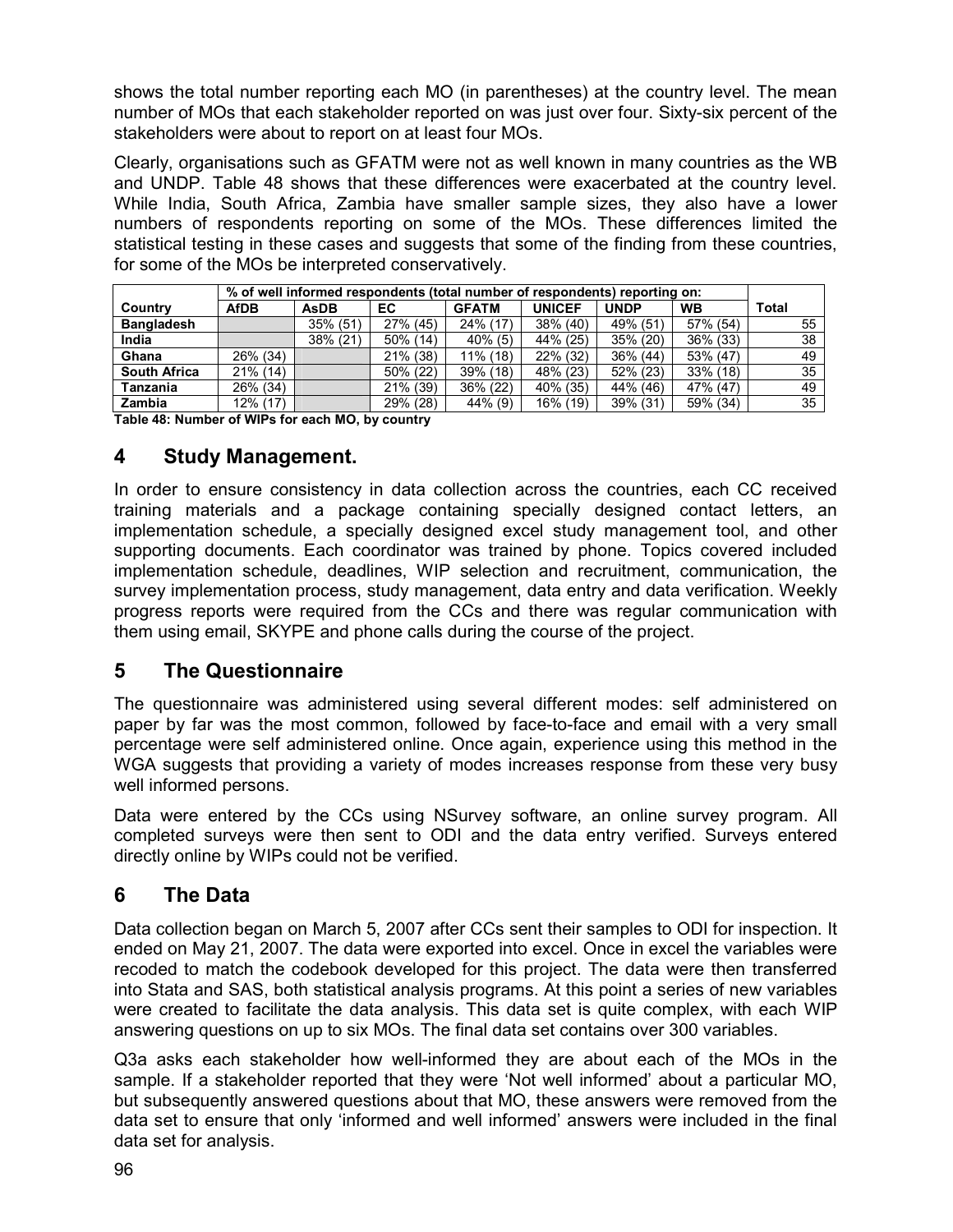# 6.1 Text data

In addition to the quantitative data, respondents were asked to comment at the end of each question. These text data are used in the report to add context to help the reader better understand the rankings and ratings given in the quantitative questions. Overall, 253 of the 261 stakeholders provided an astonishing 2318 open-ended comments on the seven MOs and on multilateral aid in general. A separate file was created for the comments of each stakeholder. Codes were developed by carefully examining a sample of the comments from each country and stakeholder group. Other codes were added based on theory developed from previous research on MOs. The comments contained in 253 files representing the comments of each stakeholder were then individually coded and analysed using ATLAS TI qualitative software. A series of queries were run using the codes developed to extract comments based on a variety of criteria including by country, and by stakeholder group.

### 6.2 Interpreting the quantitative data

The questionnaire generated two types of quantitative data; ranking of performance relative to other MOs and rating of the performance of each MO on a five point scale.

a. Ranking data

Respondents were asked to rank three or more MOs for questions 9, 10, 11 and 12. In order to analyse the results, the average score was calculated as follows. A first place ranking was given 3 points, a second place ranking 2 points, and a third place ranking 1 point. MOs that were rated lower than 3, or were not rated at all, were assigned a value of 0. Average scores were then calculated for each MO by dividing the total score by the number of respondents eligible to rank it. For question 9 (relating to the fifteen effectiveness criteria) the range between the high and low weighted scores for each criterion was divided into thirds, creating three groups (Highest, Middle and Bottom scorers) to allow a more user friendly presentation of the large amount of data. For many of the questions only a few respondents offered responses about some of the organisations. It is important to look at the sample size shown in the graphs when interpreting this data. We only report relative ranks where the sample size is above 10.

b. Rating data

Respondents were asked to rate the performance of all of the MOs about which they were informed or well informed for questions  $4 - 6$ , 8, and  $13 - 16$ . They were asked to rate performance on a five point scale, see Table 49 below:

| Verv<br>Low                                                                | -ow | Moderate | Hiah | Verv Hiah |  |  |
|----------------------------------------------------------------------------|-----|----------|------|-----------|--|--|
|                                                                            |     |          |      |           |  |  |
| Table $A9 \cdot$ Pating scale used for questions $A - B$ $B$ and $13 - 4B$ |     |          |      |           |  |  |

Table 49: Rating scale used for questions 4 – 6, 8, and 13 – 16

Means were then calculated at the aggregate level for each organisation and stakeholder group and at the country level. In the Executive Summary and Aggregate Findings chapter, data are presented as bar graphs to provide a quick visual picture of the findings. In the profiles, the data are presented as points indicating the rating with bars showing the 95% confidence interval in order to provide more information to the reader's interpretation. To avoid reporting the many mean statistics in these data, some results are reported using descriptors representing the different data ranges as shown in Table 51.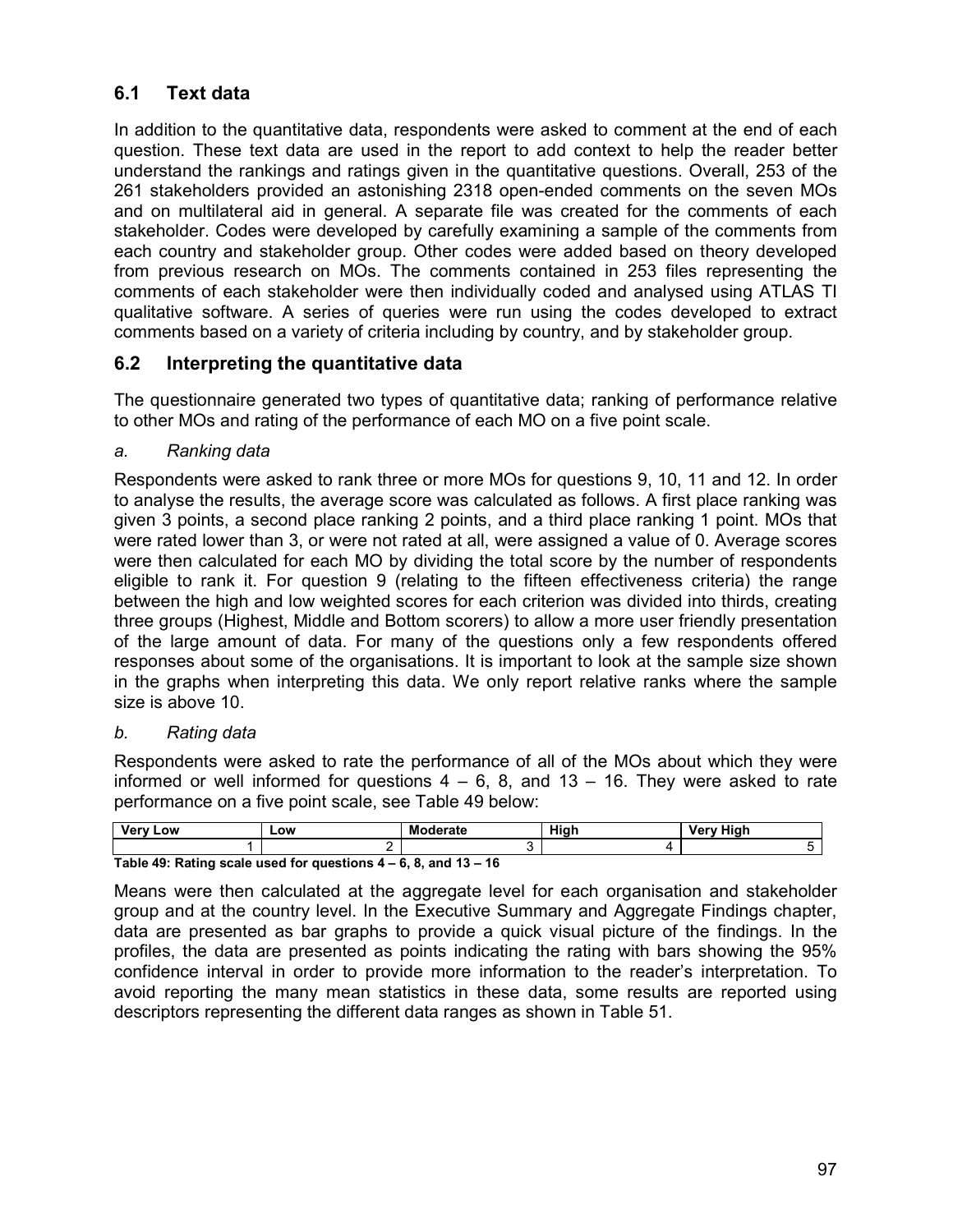| Range         | <b>Descriptor</b> | Symbol                   | <b>Explanation</b> |
|---------------|-------------------|--------------------------|--------------------|
| $4.75 - 5.00$ | Very High         |                          | mean rating        |
| $4.25 - 4.74$ | High to Very High |                          | confidence in      |
| $3.75 - 4.24$ | Hiah              | 'Org Name' – xx          | $xx = number$      |
| $3.25 - 3.74$ | Moderate to High  | Table 50: Key for graphs |                    |
| $2.75 - 3.24$ | Moderate          |                          |                    |
| $2.25 - 2.74$ | Low to Moderate   |                          |                    |
| $1.75 - 2.24$ | Low               |                          |                    |
| $1.25 - 1.74$ | Very low to Low   |                          |                    |
| $1.00 - 1.24$ | Very low          |                          |                    |

| nge           | <b>Descriptor</b>                | Symbol                   | <b>Explanation</b>                                                |  |
|---------------|----------------------------------|--------------------------|-------------------------------------------------------------------|--|
| 4.75 – 5.00 l | Verv Hiah                        |                          | mean rating                                                       |  |
|               | 4.25 – 4.74 High to Very High    |                          | confidence interval                                               |  |
| 3.75 – 4.24 l | Hiah                             |                          | 'Org Name' – $xx$   $xx$ = number of responses about organisation |  |
|               | $3.25 - 3.74$   Moderate to High | Table 50: Key for graphs |                                                                   |  |

Table 51: Reporting the data ranges

## 7 Data Analysis

Data analysis was conducted in a conservative manner.

### 7.1 Weighting the sample

Overall sample sizes across countries and the sample sizes of the stakeholder groups are not equal. To take account of this, the samples could have been weighted. Weighting requires a series of subjective judgements to be made. For instance, should the responses of one stakeholder group be weighted more than another, should the responses of ministers have more weight than a questionnaire filled out by deputies or assistants, should the responses of someone who says they are well informed about an MO have more weight than someone who is just informed, or finally should the responses of one country be given more weight in the aggregate analysis given the potential differences in data quality? In each case, if a decision were taken to weight a particular group, a second subjective judgement would have to be made about the size of the weighting to be given. A decision was therefore made not to weight the samples in order to remove any unjustified elements of subjectivity. The decision not to weight the data is backed-up by tests examining the difference of responses by WIP groups, and the level of MO information which suggest few differences in country and stakeholder perceptions of MO effectiveness.

### 7.2 Non-response

One key issue that had to be faced while analysing the data was that of non-response. This is always a concern in survey research. While this survey appears to be only seventeen substantive questions, respondents were asked to rate performance against one variable for up to six different MOs for most questions. For some questions, for example question 11 about the effectiveness of activities in the health sector, a relatively large non-response rate was seen suggesting that many of the respondents might not feel informed enough to rank the organisations for this question. Question 9 highlights another reason why non-response was seen. Respondents were asked to rate the MOs on fifteen effectiveness criteria for three MOs; this demanded 45 different responses. Question 9 had the largest non-response rate suggesting that respondents did not have the time to devote to answering the question.

It is important when faced with non-response to examine which respondents answered, and which failed to answer key questions. One of the key questions in this project is question 10 – the disbursement question. A careful look at both groups (responders and non responders) for all seven MOs revealed few serious concerns. Only 8 of 21 respondents in India ranked the AsDB in the top three for disbursement, while in Bangladesh 36 of 51 chose it, meaning that results for question 10 at the aggregate level are being driven more by answers from Bangladesh than from India. Of lesser concern were responses for question 10 concerning GFATM, where they appear to be heavily influenced by respondents from Tanzania and South Africa, the two countries where the MO is better known. Finally, it appears that factors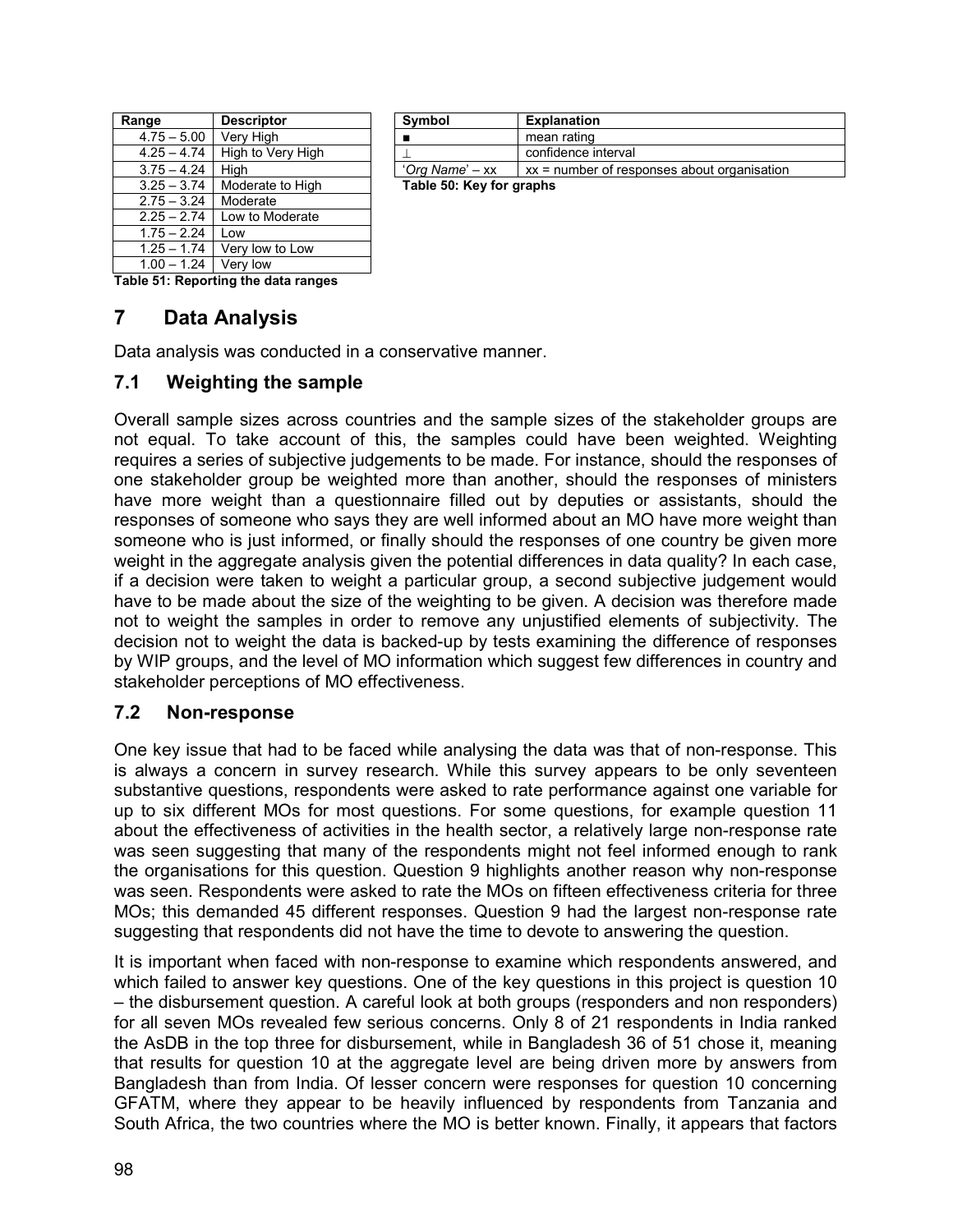possibly influencing responses to question 10 for UNICEF include a high number of female stakeholders and stakeholders representing civil society.

Several other factors, such as the lack of a random sample and rather small sample sizes do not allow the data to be 'pushed' too hard. The key is to be aware of the limits of the data and not to over extend the data analysis and testing.

### 7.3 Statistical testing

To this end, simple statistical tests and tools were used, such as Correlations, T-tests of sample means and ANOVAs to check for differences between countries and WIP groups.

Significance tests were also carried out to establish where statistically significant differences in the data lie. Differences between the ratings of MOs are only reported where the P-value $^{84}$ is less than or equal to .05.

It is important to remember that while difference may be of *statistically significance*, it is also important to examine and interpret these differences in terms whether the difference is large enough to impact on the real world. So, while there may be a statistical difference between the estimated means of two MOs on a five point scale, the placing on the scale must also be meaningfully different. For example, while a 0.2 difference on a five point scale may be significant statistically, it is probably not large enough to justify identifying one MO as performing better in the real world than another. Results are only reported if the difference in the estimated mean rating is 0.4 points or more.

In cases where the sample sizes allowed, multivariate models were developed using Probit for question 8, which asks for perceptions on overall effectiveness. Probit is a procedure that is used for ordinal or ranked data to understand relationships between independent variables. In this case relationships were looked for between answers to question 8 about overall effectiveness and: the promotion of government ownership; harmonisation; and the effectiveness of capacity building. These were the questions where the non-response rate (see below) was not too high and more robust correlations could be made.

Several dummy variables were included in the aggregate analysis. These included a dummy variable for the WB. This variable allows the identification of any survey received after May 1, 2007 to enable tests to be run to establish if the controversy about Paul Wolfowitz had any effect on the way respondents answered the questionnaire in relation to the WB. The tests revealed that there was no effect. A dummy variable was also created for aid dependency and for Government WIPs (ministers, MPs and civil servants). These results are reported where relevant.

An attempt was made to develop a multivariate model between question 10, the disbursement question, and the rating of MO performance against the fifteen effectiveness criteria in question 9. This was not possible due to the high non-response rate to question 9. This meant that the sample sizes for the multivariate models became so small, that they were no longer representative of the larger group of respondents who had answered question 10. The next best approach was to examine simple correlations comparing the rankings of the MOs on question 10 with the effectiveness criteria in question 9, the Paris questions (question 4-6), overall effectiveness (question 8), effectiveness in healthcare and TA (question 11, 12), and capacity building (question 13). Where there are significant associations they are reported.

# 8 Conclusion

This was a pilot project aiming to provide some usable data to help inform bilateral donor allocation decisions, but also to test the methodology to see if it can provide useful insights into the perceptions and opinions of key stakeholders in recipient countries; a group that is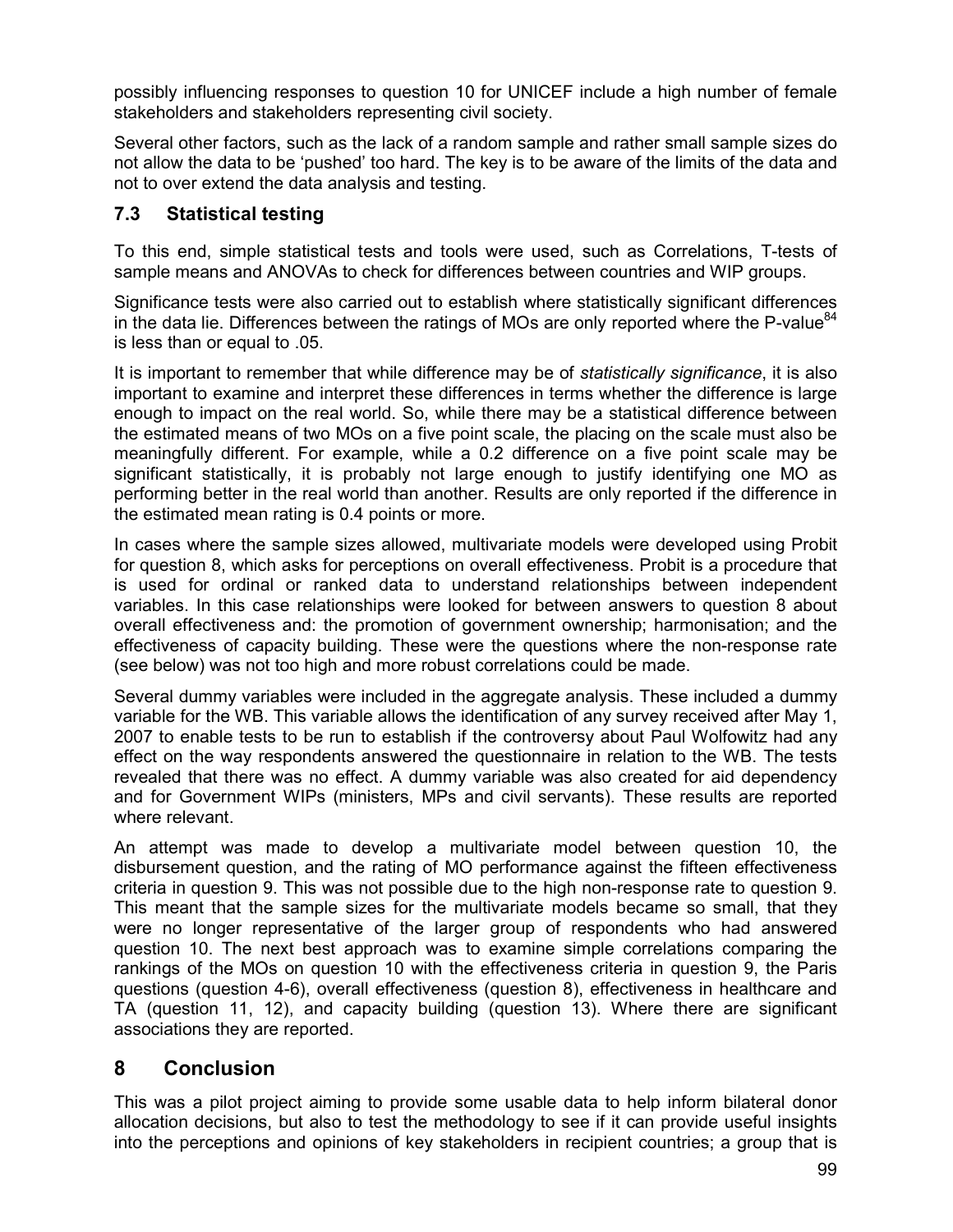not systematically heard by donors. As has already been noted, the period for the identification of the respondents and for the collection of data was too short by almost two months. This caused problems in three of the sample countries, India, South Africa and Zambia. As a result the sample sizes here are too small. In addition, had time not been so tight, focus groups would have been held in one or two of the sample countries to ensure that the questionnaire covered all of the areas of interest for these stakeholders. Finally, pretesting the questionnaire in one country would have identified the issue with non-response and adaptations could have been made which would have helped to increase the robustness of the conclusions.

Despite these problems, 261 well informed and very busy people took the time to answer the questions. In addition, over 95% of them provided open-end comments; 2318 were received in total. In addition, the data from Bangladesh, Ghana and Tanzania and in aggregate, demonstrate that this methodology can identify with some robustness the perceptions of key stakeholders and that hypotheses about what is affecting perceptions and preferences can be explored and tested with some robustness.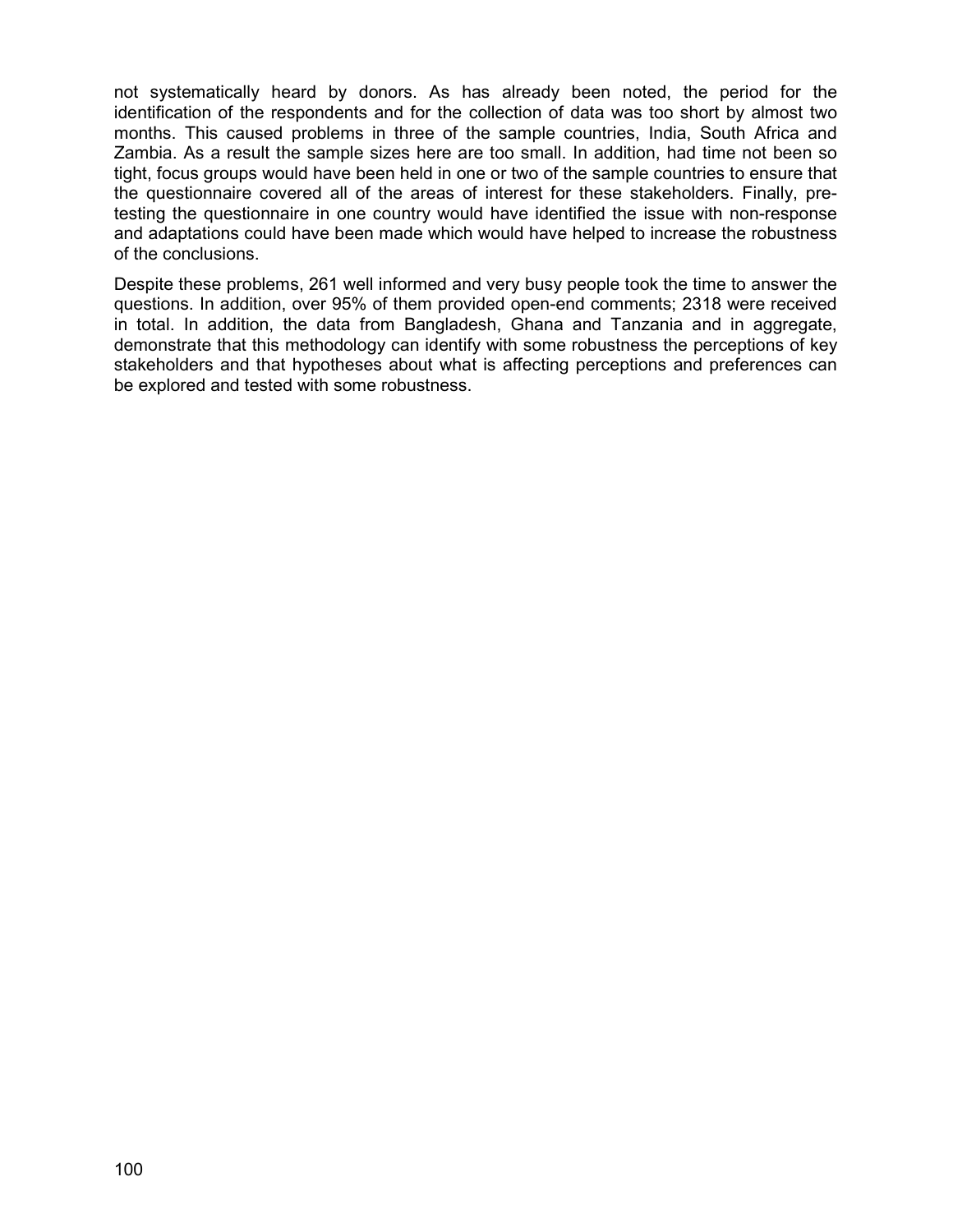## End Notes

-

1 Duska - Anema development Associates (DADA) Int (2006) Bilateral Methodologies for Assessing Multilateral Performance: Survey Findings, #25 - 5880 Hampton Place, Vancouver, BC, V6T 2E9,

2 Burall, S. and Maxwell, S. with Rocha Menocal, A. (2006) Reforming the international aid architecture: Options and ways forward, http://www.odi.org.uk/publications/working\_papers/wp278.pdf

3 Johnson, A. and Martin, M., (2005) The Effectiveness of Aid to Africa Since the HIPC Initiative: Issues, Evidence and Possible Areas for Action Empowering Developing Countries to Lead the Aid Partnership: A Background Paper for the UNDP Human Development Report,

4 Austria, Canada, Denmark, the Netherlands, Norway, Sweden, Switzerland and the United Kingdom.

5 Multilateral Organisations Performance Assessment Network (MOPAN) (2005) The MOPAN Survey 2005: Perceptions of Multilateral Partnerships at Country Level; Multilateral Organisations Performance Assessment Network (MOPAN) (2004) The MOPAN Survey 2004, Survey Report; Multilateral Organisations Performance Assessment Network (MOPAN) (2006) The Annual MOPAN Survey 2006: Donor Perceptions of Multilateral Partnerships at Country Level.

6 MOPAN (2004)

7 OECD/DAC (2007) Aid Effectiveness, 2006 Survey on Monitoring the Paris Declaration, Overview of the Results (Pre-publication copy), http://www.oecd.org/dataoecd/0/45/38597363.pdfOECD/ DAC (2006) [explanatory note http://www.oecd.org/dataoecd/13/25/36306334.doc], Accessed on 4th June 2007

8 Royal Danish Ministry of Foreign Affairs (2006) Annual Performance Report, Denmark, DANIDA

9 Strategic Partnership with Africa (SPA) (2007) Survey of Budget Support, 2006, Third Draft 25 January 2007

10 The information for the AfDB Organisation Background is drawn from the following references:

African Development Bank (AfDB) (2001) South Africa Country Strategic Plan 2001 - 2003, http://www.afdb.org/pls/portal/docs/PAGE/ADB\_ADMIN\_PG/DOCUMENTS/OPERATIONSINFORMATION/SOUTH%20AFRICA%20CSP% 202001-2003.PDF. Accessed on 4th June 2007

African Development Bank (AfDB) (2005) Ghana: Country Strategy Paper, 2005 - 2009, http://www.afdb.org/pls/portal/docs/PAGE/ADB\_ADMIN\_PG/DOCUMENTS/OPERATIONSINFORMATION/CSP\_GHANA\_2005- 2009\_FINAL\_BOARD.DOC. Accessed on 4th June 2007.

African Development Bank (AfDB) (2006a) Tanzania: 2002 - 2--4 Country Strategy Paper Update, Country Operations Department North, East and South Regions,

http://www.afdb.org/pls/portal/docs/PAGE/ADB\_ADMIN\_PG/DOCUMENTS/OPERATIONSINFORMATION/TANZANIA- %20CSP%20UPDATE.PDF. Accessed 4th June 2007,

African Development Bank (AfDB) (2006b) Zambia: 2002 - 2004 Country Strategy Paper, 2006 Update, Regional Department South B, http://www.afdb.org/pls/portal/docs/PAGE/ADB\_ADMIN\_PG/DOCUMENTS/OPERATIONSINFORMATION/ZAMBIA%20CSP%20UPADTE %202006.DOC. Accessed on 4th June 2007 and

http://www.afdb.org/portal/page?\_pageid=473,968615&\_dad=portal&\_schema=PORTAL. Accessed on 4th June 2007

11 South Africa is not eligible to receive concessionary funds from the AFD, and its disbursements are hence not classed as ODA. However, it does receive other official flows from the AFD.

12 All ODA figures here and throughout this report unless otherwise stated are from the OECD.Stat database, accessible at http://www.oecd.org/document/33/0,2340,en\_2649\_34447\_36661793\_1\_1\_1\_1,00.html. Accessed on 4th June 2007

13 The AsDB is ranked second in aggregate but obviously does not operate in Africa.

14 The AfDB is rated as a middle performer for only the following criteria only: making long term commitments; predictable funding; low conditionality; level of harmonisation; use of government procurement procedures, against the rest it is rated as a bottom performer.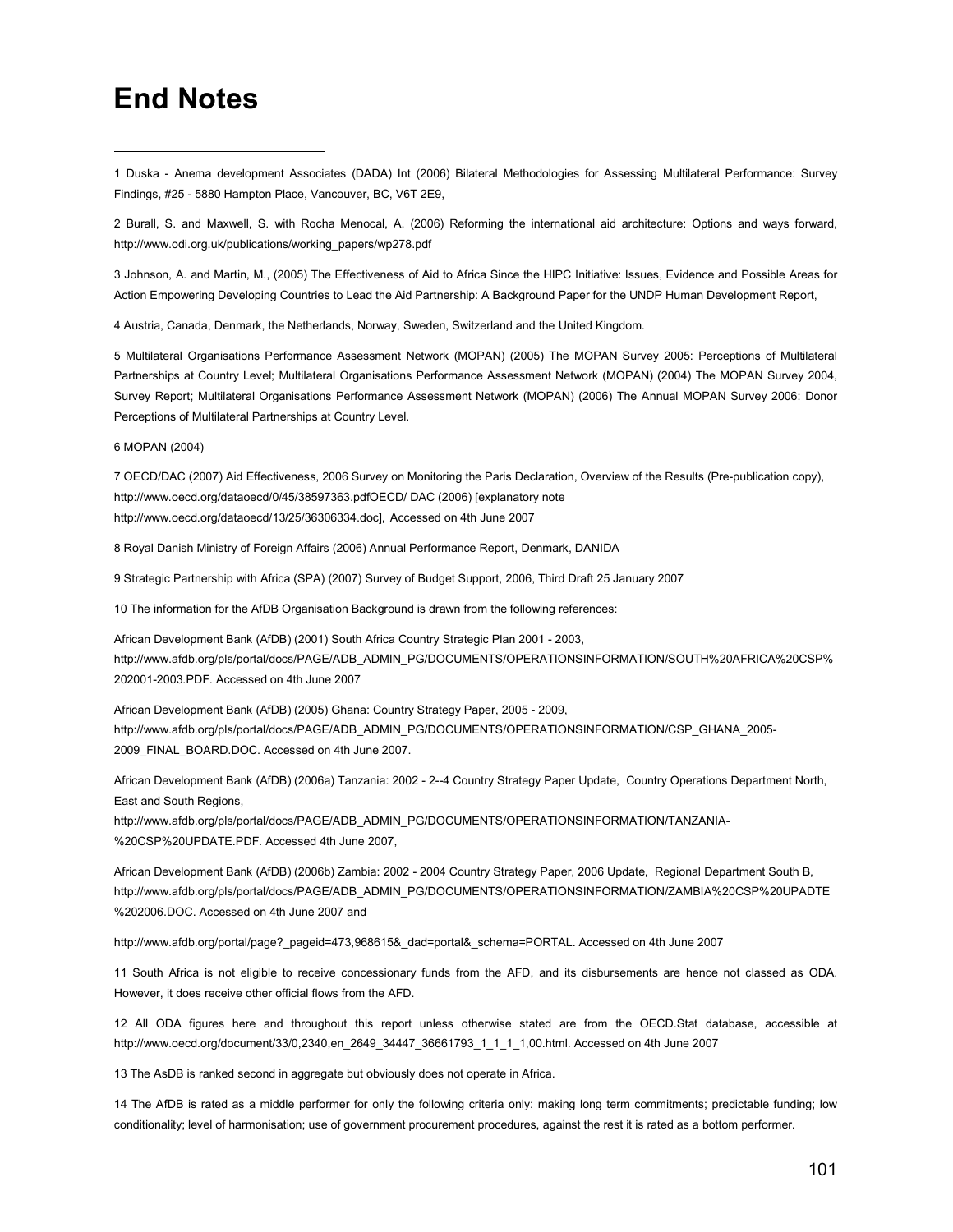15 The information for the AsDB Organisation Background draws from the following references:

http://www.adb.org/About/. Accessed on 4th June 2007

 $\overline{a}$ 

http://www.adb.org/Bangladesh/default.asp. Accessed on 4th June 2007

Asian Development Bank (ADB) (2005) Bangladesh: Country Strategy and Programme 2006 - 2010 http://www.adb.org/Documents/CSPs/BAN/2005/default.asp. accessed on 4th June 2007,

Asian Development Bank (ADB) (2006) ADB Country Operations Business Plan: India 2007 - 2009 http://www.adb.org/documents/CSPs/IND/2006/COBP-IND-2006.pdf Accessed on 4th June 2007

16 India does not receive concessionary funds from the AsDB. Its disbursements are hence not classed as ODA. However, it does receive other official flows from the AsDB, such as Ordinary Capital Resources (OCR).

17 The AsDB rates as a top performer fro the majority of the fifteen effectiveness criteria. Those that it rates as a middle performer for are: its flexibility in providing different types of funding; levels of conditionality; and untied aid.

18 The information for the EC Organisation Background draws from the following references:

http://ec.europa.eu/development/index\_en.cfm. Accessed on 5th June 2007

http://www.eudelbangladesh.org/en/eu\_and\_country/cooperation/index.htm. Accessed on 5th June 2007

http://delgha.ec.europa.eu/en/eu\_and\_ghana/ec\_and\_gov.htm. Accessed on 5th June 2007

http://ec.europa.eu/external\_relations/india/intro/dev.htm. Accessed on 5th June 2007

http://ec.europa.eu/development/Geographical/RegionsCountries/Countries/South%20Africa.htm. Accessed on 5th June 2007

http://www.deltza.cec.eu.int/en/cooperation/cooperation.htm. Accessed on 5th June 2007 and

http://www.delzmb.ec.europa.eu/en/eu\_and\_country/cooperation.htm. Accessed on 5th June 2007

19 In addition to the one effectiveness criterion which is mentioned in the text as being moderately correlated to the disbursement question, the following eight criteria are weakly correlated: flexibility in funding; predictability; low conditionality; stakeholder participation; transparency in funding decisions; alignment; harmonisation with other donors, and using government procurement procedures

20 The number of respondents who took part in our survey who were 'informed' or 'well informed' about GFATM was low. As a result it is difficult to draw clear conclusions for some of the questions. This is a particular problem in India and Zambia. Caution must therefore be used when interpreting the data for GFATM which is found in the appendix.

21 The information for the UNDP Organisation Background draws from the following references:

http://www.undp.org/about/. Accessed on 6th June 2007

http://www.undp.org.in/. Accessed on 6th June 2007

www.un-bd.org/undp/index.php?cal=c. Accessed on 6th June 2007

http://www.tz.undp.org/about.html. Accessed on 6th June 2007

http://www.undp.org.za/Default.htm. Accessed on 6th June 2007

http://www.undp-gha.org/. Accessed on 6th June 2007 and

http://www.undp.org.zm. Accessed on 6th June 2007

22 These are quick disbursement, long term commitment, predictability, low conditionality, concessional funding, stakeholder participation, transparency, policy dialogue, alignment, harmonising, using government procurement procedures.

23 The information for the UNICEF Organisation Background draws from the following references:

http://www.unicef.org/about/. Accessed on 6th June 2007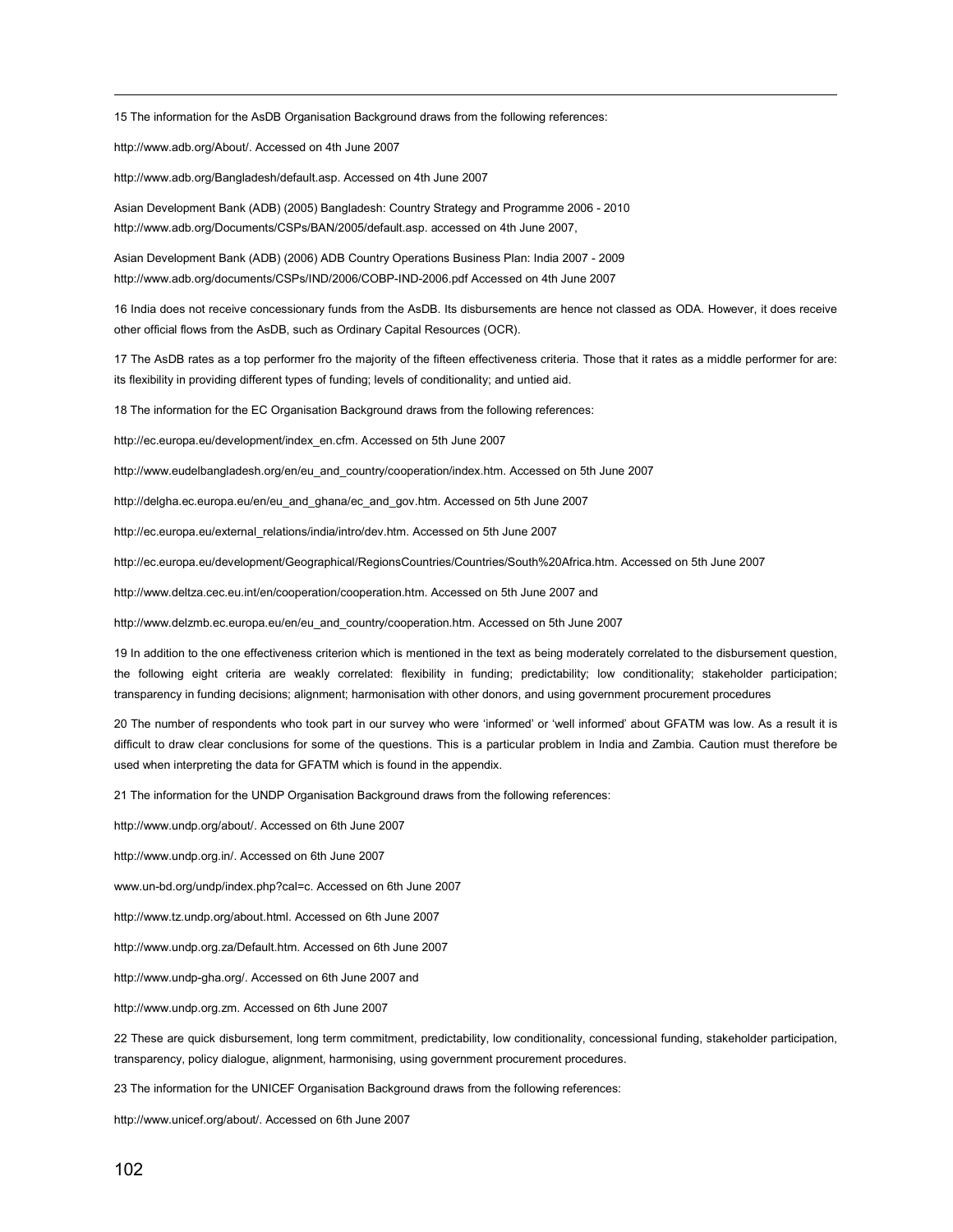http://www.unicef.org/bangladesh/activities.html. Accessed on 6th June 2007

http://www.unicef.org/infobycountry/ghana.html. Accessed on 6th June 2007

http://www.unicef.org/india/overview.html. Accessed on 6th June 2007

 $\overline{a}$ 

http://www.unicef.org/southafrica/activities.html. Accessed on 6th June 2007

http://www.unicef.org/infobycountry/tanzania\_1254.html. Accessed on 6th June 2007 and

http://www.unicef.org/infobycountry/zambia\_1391.html. Accessed on 6th June 2007

24 UNICEF receives a middle performance rating for the majority of the effectiveness criteria and low performance ratings for the following five: disburses funds quickly; makes long term commitments; makes transparent funding decisions; is cost effective; and for its monitoring and evaluating.

25 These criteria include quick disbursement of funds, long term commitment, predictability, undertaking constructive policy dialogue and harmonisation with other donors.

26 The Bank currently has one loan active in South Africa – the Municipal Financial Management Technical Assistance Project, which was approved in 2002 for an amount of US\$15 million

27 The WB ranks as a top performer against the effectiveness criteria for: its long term commitments, the predictability of its funding, and the concessionality of its funding. It rates as a middle performer for: the speed of its disbursal; the flexibility of its funding; the extent to which it facilitates stakeholder participation in its work; the transparency of its funding decisions; and its cost effectiveness. It ranks as a low performer for: conditionality; and untied aid.

28 Effectiveness criteria that are associated with higher preferences for the WB to be a channel for additional ODA are: its costeffectiveness; the flexibility of its funding; its speed of funds disbursement; the length of its funding commitment; level of conditionality; the effectiveness of its monitoring and evaluation; whether it undertakes constructive policy dialogue; the predictability of its funding; the extent to which it facilitates stakeholder participation in its work; the transparency of its funding decisions; whether it unties aid or not; and the extent to which it harmonises with other donors

29 Asian Development Bank (ADB), 2005

30 EC External Relations, http://ec.europa.eu/external\_relations/bangladesh/intro/index.htm. Accessed on 7th June 2007

31 Delegation of the EC to Bangladesh, http://www.eudelbangladesh.org/en/eu\_and\_country/cooperation/index.htm. Accessed on 7th June 2007

32 Developed with the Government, AsDB, DFID and JICA

33 World Bank, http://www.worldbank.org.bd/WBSITE/EXTERNAL/COUNTRIES/SOUTHASIAEXT/BANGLADESHEXTN/0, contentMDK:20868123~menuPK:295773~pagePK:1497618~piPK:217854~theSitePK:295760,00.html. Accessed on 7th June 2007

34 World Bank, http://www.worldbank.org.bd/WBSITE/EXTERNAL/COUNTRIES/SOUTHASIAEXT/BANGLADESHEXTN/0, contentMDK:20868123~menuPK:295773~pagePK:1497618~piPK:217854~theSitePK:295760,00.html. Accessed on 7th June 2007

35 The Global Fund, http://www.theglobalfund.org/programs/Portfolio.aspx?countryid=BAN&lang=en. Accessed on 7th June 2007

36 UNDP Bangladesh, http://www.un-bd.org/undp/about.html. Accessed on 7th June 2007

37 UNICEF Bangladesh, http://www.unicef.org/bangladesh/activities.html. Accessed on 7th June 2007

38 Asian Development Fund

39 IDA and IBRD lending

40 These are: cost effectiveness, its quick disbursement of funds, harmonisation with other donors, low conditionality, constructive policy dialogue, predictability and stakeholder participation in its programmes

41 African Development Bank (AfDB) (2005)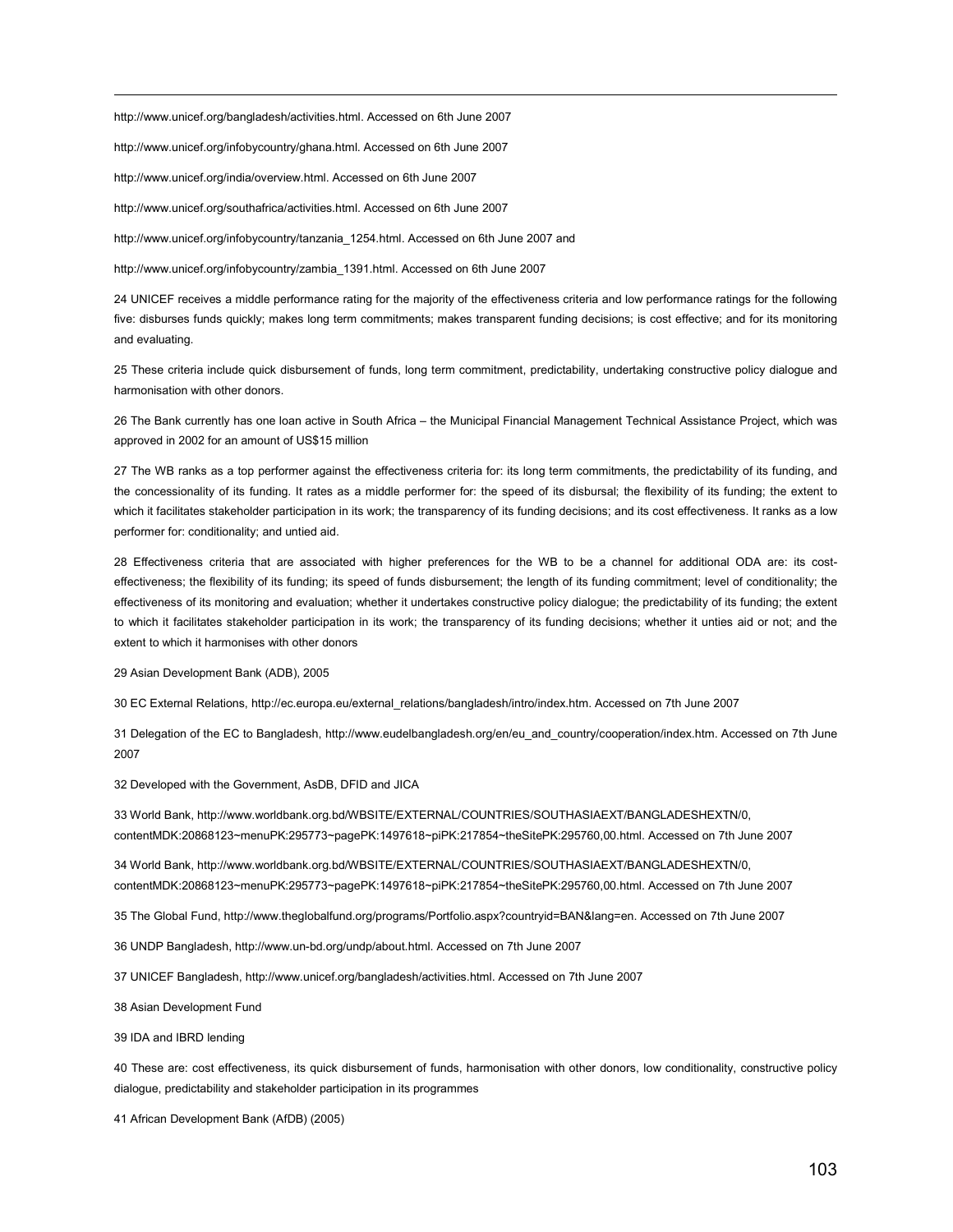42 EC Delegation in Ghana, http://delgha.ec.europa.eu/en/eu\_and\_ghana/ec\_and\_gov.htm

43 World Bank, http://web.worldbank.org/WBSITE/EXTERNAL/COUNTRIES/AFRICAEXT/GHANAEXTN/0, menuPK:351962~pagePK:141132~piPK:141107~theSitePK:351952,00.html. Accessed on 7th June 2007

44 ibid

 $\overline{a}$ 

45 The Global Fund, http://www.theglobalfund.org/programs/Portfolio.aspx?countryid=GHN&lang=. Accessed on 7th June 2007

46 UNDP Ghana, http://www.undp-gha.org/index.php. Accessed on 7th June 2007

47 UNICEF Ghana, http://www.unicef.org/infobycountry/ghana.html. Accessed on 7th June 2007

48 IDA and IBRD lending

49 The five policy and procedure based criteria are: cost effectiveness, harmonisation with other donors, monitoring and evaluation, constructive policy dialogue, stakeholder participation and transparency in decision making. The two funding based criteria are long term commitments and low conditionality.

50 Asian Development Bank (ADB) (2006) ADB Country Operations Business Plan: India 2007 - 2009, http://www.adb.org/documents/CSPs/IND/2006/COBP-IND-2006.pdf Accessed on 4th June 2007

51 EC, http://ec.europa.eu/external\_relations/india/intro/dev.htm. Accessed on 7th June 2007

52 World Bank, http://www.worldbank.org.in/WBSITE/EXTERNAL/COUNTRIES/SOUTHASIAEXT/INDIAEXTN/0, contentMDK:20195738~menuPK:295591~pagePK:141137~piPK:141127~theSitePK:295584,00.html. Accessed on 7th June 2007

53 The Global Fund, http://www.theglobalfund.org/programs/Portfolio.aspx?CountryId=IDA&Component=HIV/AIDS&lang=en. Accessed on 7th June 2007

54 UNDP, http://www.undp.org.in/index.php?option=com\_content&task=view&id=37&Itemid=109. Accessed on 7th June 2007

55 ibid

56 UNICEF, http://www.unicef.org/india/overview.html. Accessed on 7th June 2007

57 Lending was from Ordinary Capital Resources (OCR). Lending approved in 2006 amounted to \$1,260 million, This was nonconcessional and hence not classed as ODA.

58 IDA and IBRD lending

59 African Development Bank (AfDB) (2001)

60 European Commission (EC) (2003) South Africa - European Community Country Strategy Paper AND Multi-Annual Indicative Programme for the period 2003 - 2005, http://www.eusa.org.za/PDFdownload/Country%20Strategy%20Papers/CSP 2003 2005.pdf. Accessed on 4th June 2007.

61 World Bank, http://web.worldbank.org/WBSITE/EXTERNAL/COUNTRIES/AFRICAEXT/SOUTHAFRICAEXTN/0, menuPK:368086~pagePK:141132~piPK:141107~theSitePK:368057,00.html. Accessed on 7th June 2007

62 The Global Fund, http://www.theglobalfund.org/programs/Portfolio.aspx?countryid=SAF&lang=. Accessed on 7th June 2007

63 UNDP South Africa, http://www.undp.org.za/Default.htm. Accessed on 8th June 2007

64 UNICEF South Africa, http://www.unicef.org/southafrica/activities.html. Accessed on 8th June 2007

65 The Bank currently has one loan active in South Africa – the Municipal Financial Management Technical Assistance Project, which was approved in 2002 for an amount of US\$15 million.

66 African Development Bank (AfDB) (2006a)

67 EC Delegation in Tanzania, http://www.deltza.cec.eu.int/en/cooperation/cooperation.htm. Accessed on 8th June 2007